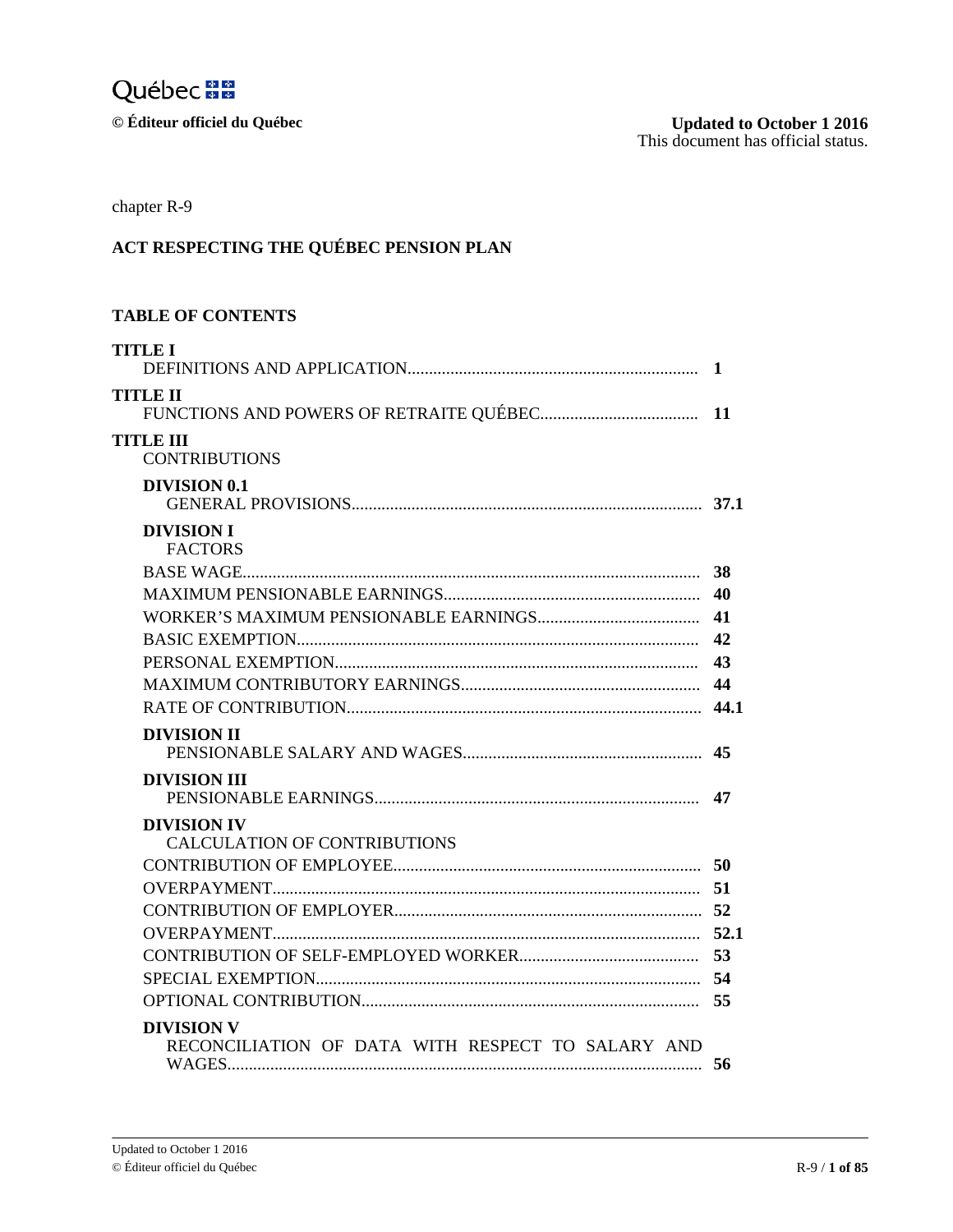| <b>DIVISION VI</b><br>COLLECTION OF CONTRIBUTIONS ON SALARY AND WAGES  |            |
|------------------------------------------------------------------------|------------|
|                                                                        |            |
|                                                                        |            |
|                                                                        |            |
|                                                                        |            |
|                                                                        | -71        |
|                                                                        | 72         |
| <b>DIVISION VII</b><br>COLLECTION OF CONTRIBUTIONS IN RESPECT OF SELF- | 74         |
| <b>DIVISION VIII</b>                                                   | 78         |
| <b>DIVISION IX</b>                                                     |            |
| <b>TITLE IV</b><br><b>BENEFITS</b>                                     |            |
| <b>DIVISION I</b><br><b>INTERPRETATION</b>                             |            |
|                                                                        |            |
|                                                                        | 91         |
|                                                                        | 94         |
|                                                                        | 95         |
|                                                                        | 96.1       |
|                                                                        | 97         |
| UNADJUSTED PENSIONABLE EARNINGS AND RECONCILIATION OF                  | 98         |
|                                                                        | <b>100</b> |
|                                                                        | 101        |
|                                                                        |            |
| <b>DIVISION I.1</b><br>PARTITION OF UNADJUSTED PENSIONABLE EARNINGS    |            |
|                                                                        |            |
|                                                                        | 102.10.3   |
| <b>DIVISION II</b>                                                     | 105        |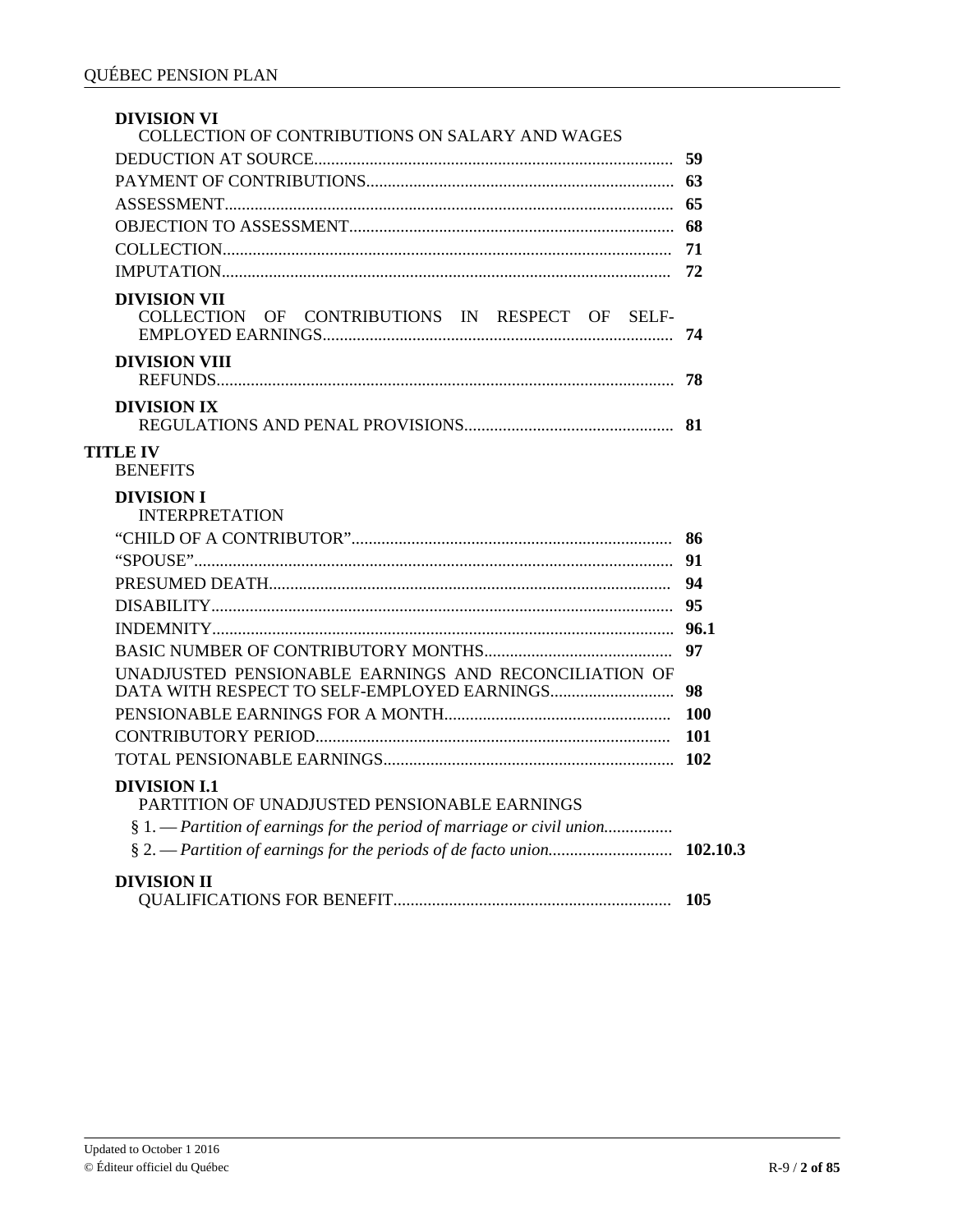| <b>DIVISION III</b><br><b>CALCULATION OF BENEFITS</b>                                          |       |
|------------------------------------------------------------------------------------------------|-------|
|                                                                                                |       |
|                                                                                                |       |
|                                                                                                |       |
|                                                                                                |       |
|                                                                                                |       |
|                                                                                                |       |
|                                                                                                |       |
|                                                                                                |       |
|                                                                                                |       |
|                                                                                                |       |
|                                                                                                |       |
|                                                                                                |       |
| ORPHAN'S PENSION AND DISABLED CONTRIBUTOR'S CHILD'S                                            |       |
| <b>DIVISION IV</b><br>PAYMENT AND CONDITIONS OF BENEFITS                                       |       |
|                                                                                                |       |
|                                                                                                |       |
|                                                                                                |       |
| PARTITION OF A RETIREMENT PENSION BETWEEN SPOUSES 158.3                                        |       |
|                                                                                                |       |
|                                                                                                |       |
|                                                                                                |       |
| ORPHAN'S PENSION AND DISABLED CONTRIBUTOR'S CHILD'S                                            | - 172 |
| <b>DIVISION V</b>                                                                              |       |
| <b>DIVISION VI</b>                                                                             |       |
|                                                                                                |       |
| <b>TITLE V</b><br>REVIEW AND PROCEEDING BEFORE THE ADMINISTRATIVE<br><b>TRIBUNAL OF QUÉBEC</b> |       |
| <b>DIVISION I</b>                                                                              |       |
| <b>DIVISION II</b>                                                                             |       |
| <b>DIVISION III</b>                                                                            |       |
| PROCEEDING BEFORE THE ADMINISTRATIVE TRIBUNAL OF                                               |       |
| <b>TITLE VI</b><br><b>ADMINISTRATION</b>                                                       |       |
| <b>DIVISION I</b>                                                                              |       |
| <b>DIVISION I.1</b>                                                                            |       |
|                                                                                                |       |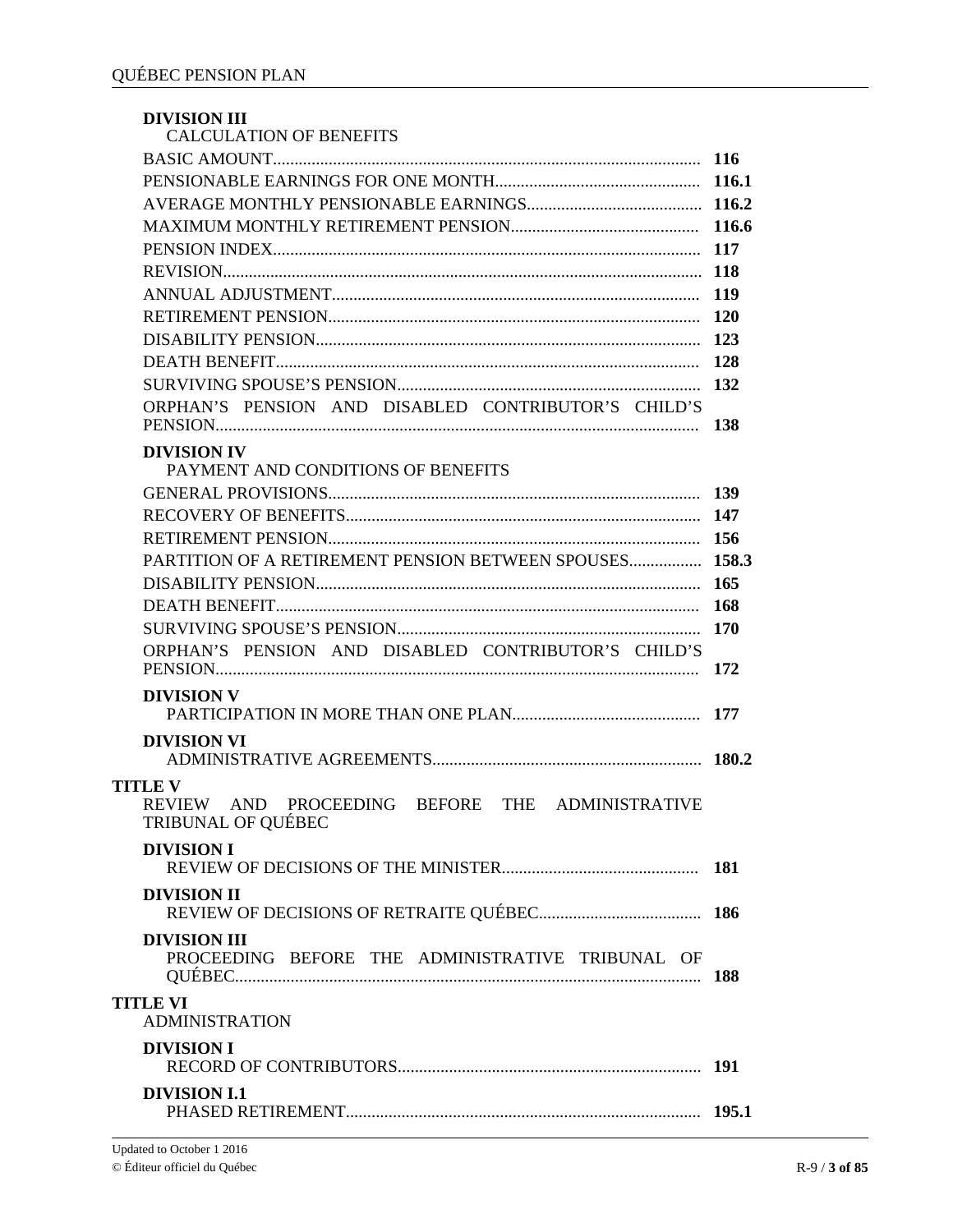| <b>DIVISION II</b>  | 196 |
|---------------------|-----|
| <b>DIVISION III</b> | 207 |
| <b>DIVISION IV</b>  | 215 |
| <b>DIVISION V</b>   | 216 |
| <b>DIVISION VI</b>  | 219 |
| <b>DIVISION VII</b> | 223 |
| TITLE VII           |     |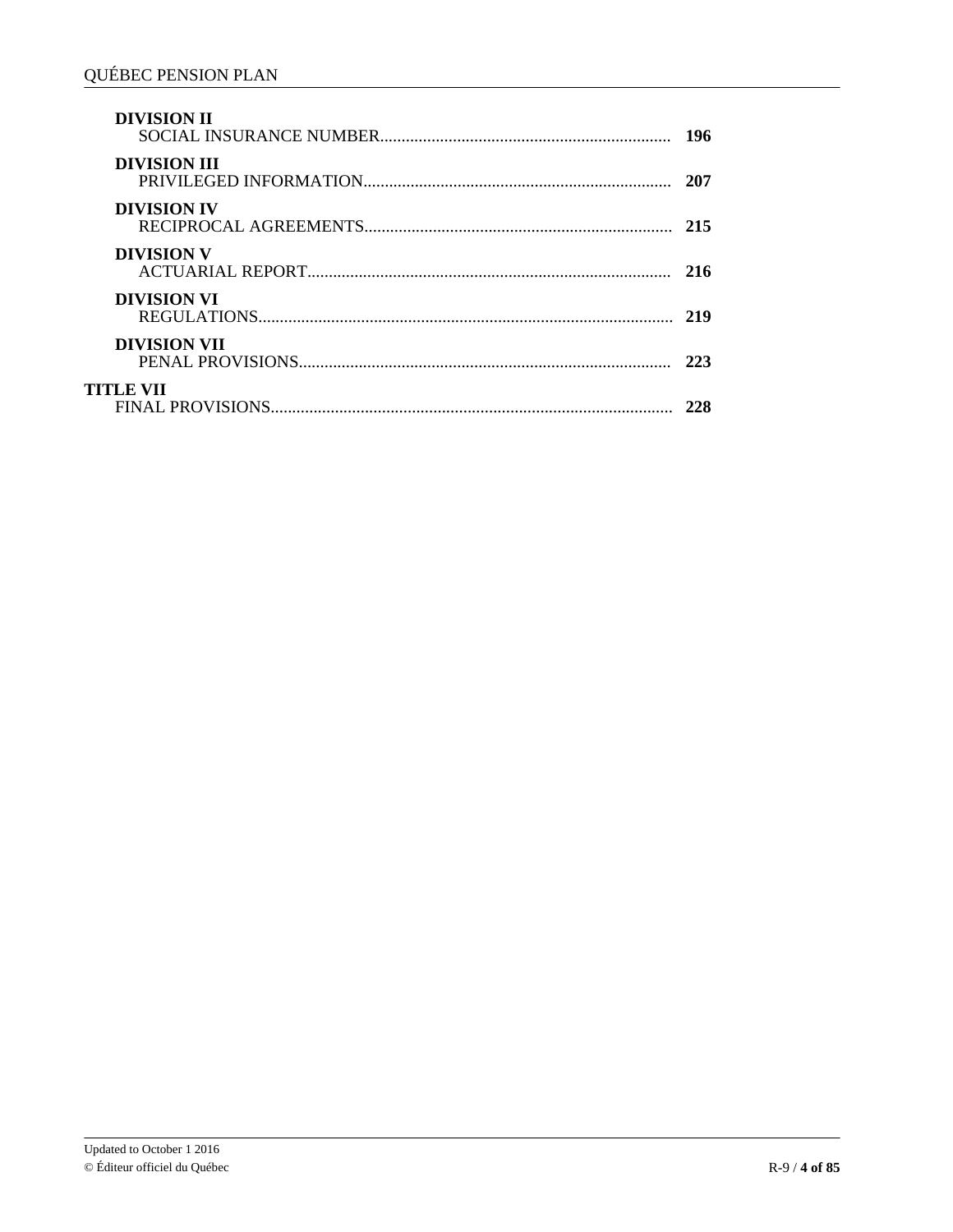# <span id="page-4-0"></span>**TITLE I**

DEFINITIONS AND APPLICATION

- **1.** In this Act, the following expressions mean:
	- *(a) (paragraph repealed);*

*(b)* "office" : the position of an individual entitling him to a remuneration, including the office of Lieutenant-Governor, the office of Member of the National Assembly or of member of the Conseil exécutif du Québec, the position of member of the board of directors of a corporation even where the individual performs no administrative functions within the corporation, and any other office the incumbent of which is elected by popular vote or appointed in a representative capacity;

- *(c)* "employment" : the performance of a contract of employment or the tenure of an office;
- *(d)* "self-employment" : the work done by an individual on his own behalf;
- *(e)* "pensionable employment" : employment pensionable under this Act;
- *(f)* "business" : any gainful undertaking other than an office or employment performed by an employee;
- *(g)* "employee" : an individual who does work under a contract of employment, or who holds an office;

*(h)* "worker" : an individual engaged in self-employment, a family-type resource, an intermediate resource or an employee;

- *(i)* "employer" : a person, including the State, who pays an employee a remuneration for his services;
- *(j) (paragraph repealed);*

*(k)* "deduction at source" : a withholding, made by an employer from the remuneration of an employee with respect to the employee's contribution;

*(l)* "contributor" : a worker who has made a contribution as an employee, self-employed worker, a family-type resource or an intermediate resource, or an individual to whom unadjusted pensionable earnings have been allotted following a partition provided for in section 102.1 or 102.10.3;

- *(m)* "benefit" : a benefit payable under this Act, including a pension;
- *(n) (paragraph repealed);*
- *(o)* "beneficiary" : an individual entitled to payment of a benefit;
- *(p) (paragraph repealed);*
- *(q)* "Minister" : the Minister of Revenue;
- *(r)* "Retraite Québec" : Retraite Québec;

*(s)* "assessment" : the determination of an amount payable to the Minister under this Act, including a new or additional assessment;

*(t)* "other province" : any Canadian province or territory other than Québec;

*(u)* "similar plan" : an Act of the Parliament of Canada or of the legislature of another province establishing a plan declared to be similar by the Government;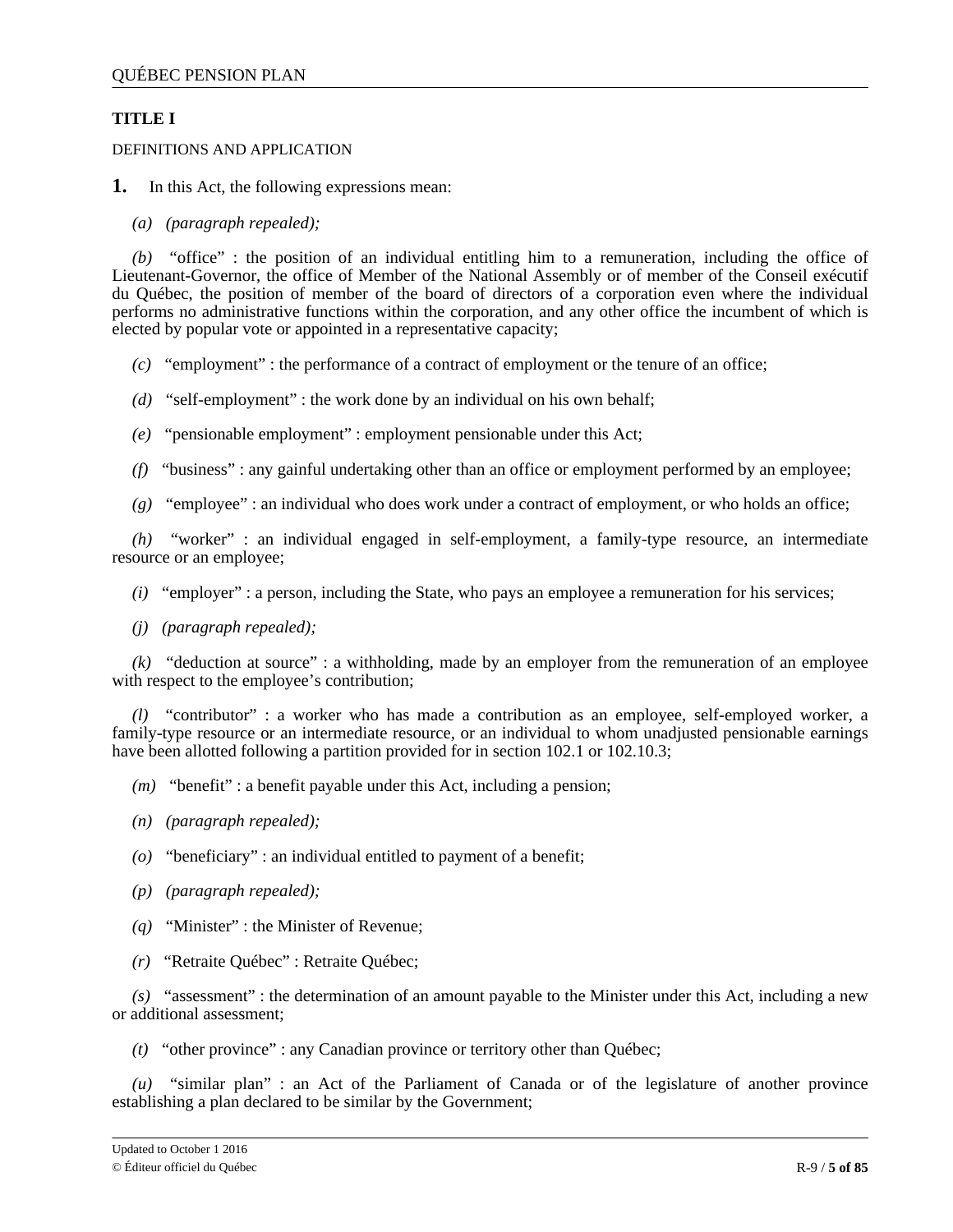*(v)* "recipient of family benefits" : the person who, in respect of a child less than seven years of age,

(1) receives a family allowance or benefit under the Statutes of Québec or of Canada, other than an allowance or benefit paid for the month of the child's birth;

(2) would, were it not for the person's income, have received benefits under the Act respecting family benefits (chapter P-19.1);

(2.1) receives an amount in respect of a child assistance payment under Division II.11.2 of Chapter III.1 of Title III of Book IX of Part I of the Taxation Act (chapter I-3); and

(3) is considered, in respect of the child, to be an eligible individual for the purposes of the child tax benefit provided for in the Income Tax Act (R.S.C. 1985, c. 1 (5th Suppl.)), or would have been so considered had he filed the notice prescribed for that purpose, provided, in the latter case, that no other person is considered to be an eligible individual in respect of the same child; this subparagraph applies only if no person receives, in respect of the child, any family benefits within the meaning of subparagraphs 1 to 2.1;

*(w)* "family-type resource" : a family-type resource to whom the Act respecting the representation of family-type resources and certain intermediate resources and the negotiation process for their group agreements (chapter R-24.0.2) applies;

*(x)* "intermediate resource" : an intermediate resource to whom the Act respecting the representation of family-type resources and certain intermediate resources and the negotiation process for their group agreements applies.

1965 (1st sess.), c. 24, s. 1; 1968, c. 9, s. 90; 1977, c. 5, s. 14; 1977, c. 24, s. 1; 1979, c. 54, s. 2; 1985, c. 4, s. 1; 1989, c. 4, s. 13; 1993, c. 15, s. 1; 1997, c. 14, s. 319; 1997, c. 57, s. 44; 1997, c. 73, s. 1; 1999, c. 40, s. 249; 2005, c. 1, s. 332; 2009, c. 24, s. 97; 2015, c. 20, s. 61.

**1.1.** The application of section 5, Title III, Division I of Title V, section 215 and the regulations made under sections 4, 5, 6 and 81 shall not be affected by article 77 of the Civil Code in determining whether or not a person is resident in Québec, in Canada or elsewhere.

1997, c. 3, s. 106; 2006, c. 36, s. 283.

**2.** Any employment in Québec is pensionable under the Act respecting the Québec Pension Plan (chapter R-9) unless it is excepted by law or by a regulation.

1965 (1st sess.), c. 24, s. 2.

**3.** Excepted employment is:

*(a)* employment in agriculture, an agricultural enterprise, horticulture, fishing, hunting, trapping, forestry, logging or lumbering either by an employer who pays the employee less than \$250 in cash remuneration in a year or employs him in the year for payment of cash remuneration, during less than 25 working days;

*(b)* employment in a teaching position, following an exchange, of a person from a country other than Canada;

*(c) (paragraph repealed);*

*(d)* employment for which no cash remuneration is paid, where the person employed is the child of, or is maintained by, the employer;

*(e)* employment conferring the right to a pension plan established by the Courts of Justice Act (chapter T-16) or the Judges Act (R.S.C. 1985, c. J-1);

*(f)* employment as a member of the Canadian Forces or the Royal Canadian Mounted Police;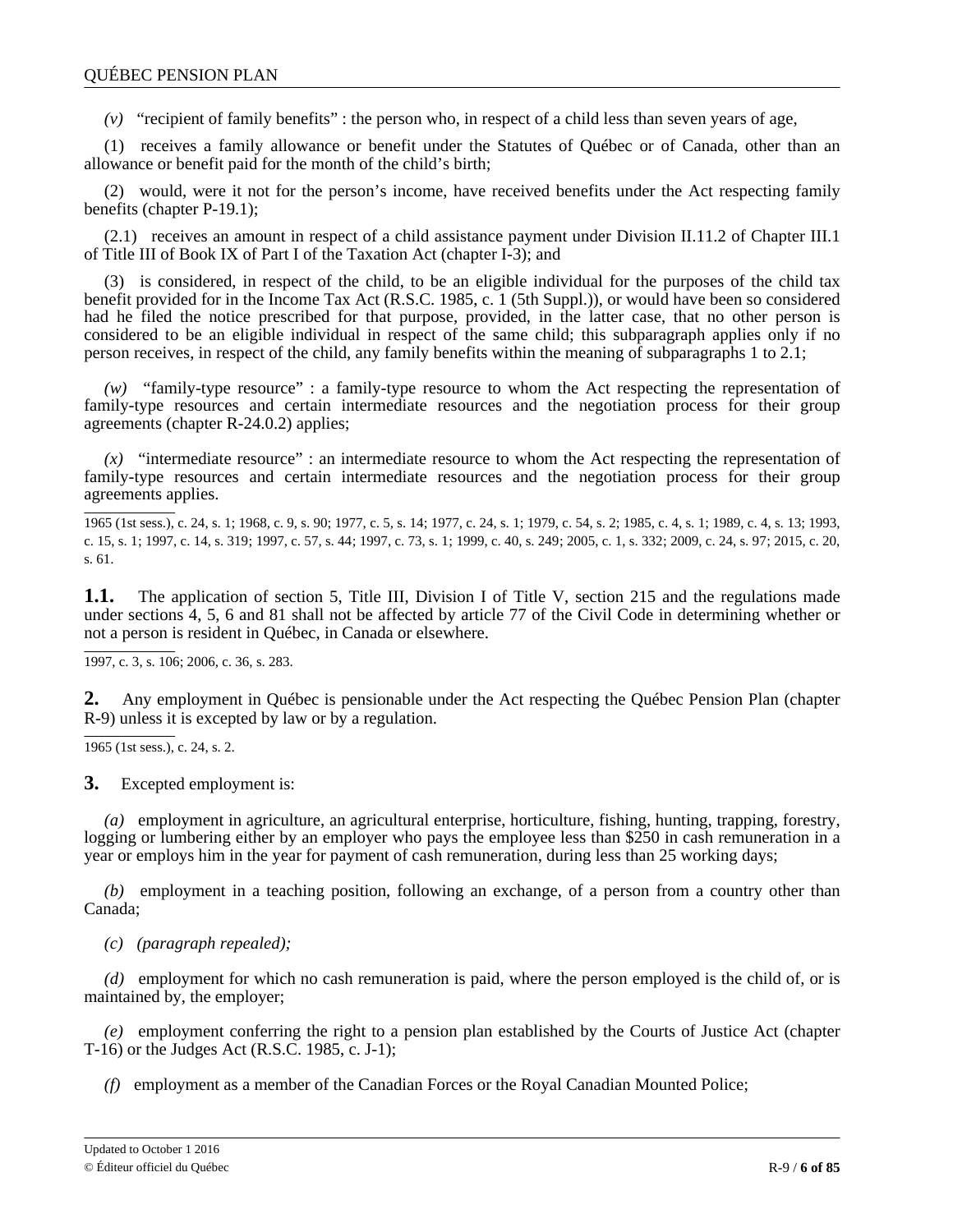*(g)* employment in Québec by an employer who employs persons therein but, under an agreement contemplated in section 215, is exempt from liability to make the contribution imposed on an employer;

*(h)* employment in Québec by another government or by an international organization;

*(i) (paragraph repealed);*

*(j)* except in the circumstances prescribed by a regulation under paragraph *k* of section 81, employment of a worker who is an Indian within the meaning of the Indian Act (R.S.C. 1985, c. I-5), where the worker may deduct, in computing the worker's taxable income under paragraph *e* of section 725 of the Taxation Act (chapter I-3), an amount in respect of the remuneration paid to the worker in relation to that employment;

*(k)* subject to section 53, employment as a family-type resource or intermediate resource.

1965 (1st sess.), c. 24, s. 3; 1971, c. 17, s. 4; 1972, c. 53, s. 1; 1972, c. 26, s. 2; 1980, c. 13, s. 124; 1997, c. 85, s. 388; 1997, c. 73, s. 2; 2004, c. 12, s. 25; 2006, c. 36, s. 284; 2009, c. 24, s. 98.

**4.** Retraite Québec may make regulations for including in pensionable employment:

*(a)* any employment outside Québec that would be pensionable if it were in Québec;

*(b)* the entire employment under one employer of a person who is engaged by the employer partly in pensionable employment and partly in excepted employment;

*(c)* any employment similar to pensionable employment;

*(d)* the services of which the conditions for performance and remuneration are analogous to those of a contract of employment;

*(e)* pursuant to an agreement with another government or an international organization, employment in Québec by such government or organization;

*(f)* any excepted employment.

1965 (1st sess.), c. 24, s. 4; 1997, c. 73, s. 3; 2015, c. 20, s. 61.

**5.** Retraite Québec may make regulations excepting:

*(a)* any employment if it appears that, by reason of the laws of Canada, another province or another country, a duplication of contributions or benefits would result;

*(b)* any employment by an employer resident outside Québec unless arrangements satisfactory to Retraite Québec have been made for the payment of contributions in respect of such employment;

*(c)* the entire employment under one employer of a person who is employed by the employer partly in pensionable employment and partly in excepted employment;

*(d)* any employment similar to excepted employment;

*(e)* employment whose performance and remuneration are analogous to the carrying on of a business;

*(f)* employment of a casual nature or of short duration.

1965 (1st sess.), c. 24, s. 5; 1972, c. 53, s. 2; 2015, c. 20, s. 61.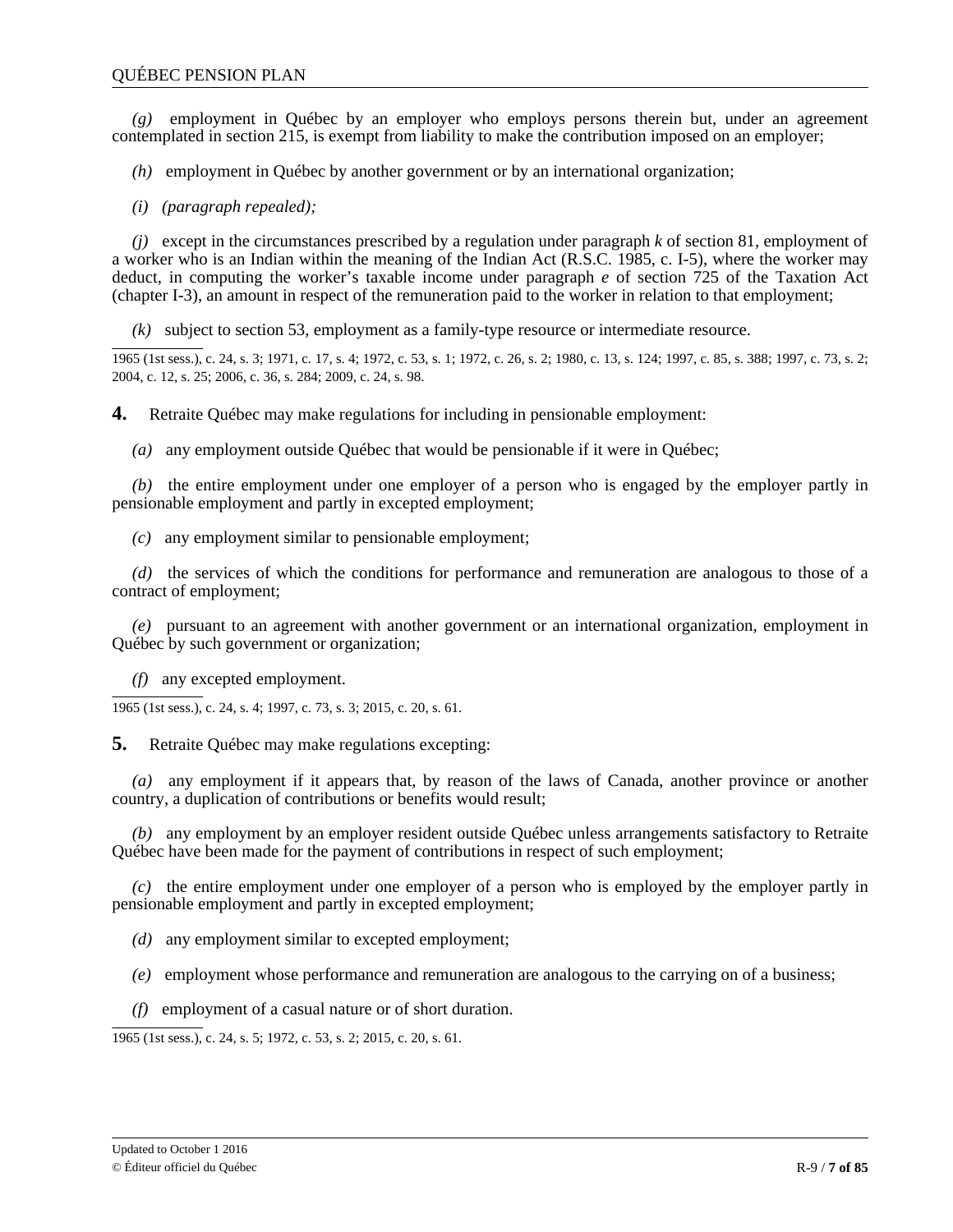<span id="page-7-0"></span>**6.** Retraite Québec may make regulations defining the expressions: "agriculture", "agricultural enterprise", "horticulture", "fishing", "hunting", "trapping", "forestry", "logging", "lumbering", "international organization", "working day", "work of a casual nature".

1965 (1st sess.), c. 24, s. 6; 2015, c. 20, s. 61.

**7.** A person shall be deemed to be employed in Québec when the establishment of his employer to which he reports for work is situated therein, and, where the employee is not required to report for work at any establishment of his employer, when the establishment of his employer from which his remuneration is paid is situated in Québec.

1965 (1st sess.), c. 24, s. 7.

**8.** The provisions of this Act with respect to the contributions of a self-employed worker for a year apply to persons who are resident in Québec during the year for the purposes of the Taxation Act (chapter I-3), unless they are resident therein only with respect to paragraph *a* of section 8 of the above mentioned Act.

However, they do not apply to persons who are resident in Canada outside Québec either on the last day of the year or on the day of that year on which they ceased to be resident in Canada.

1965 (1st sess.), c. 24, s. 8; 1972, c. 53, s. 3; 1974, c. 16, s. 1.

**8.1.** The provisions of this Act with respect to the contributions of a family-type resource or an intermediate resource for a year apply to persons who are resident in Québec at the end of the year for the purposes of the Taxation Act (chapter I-3), unless they are resident therein only with respect to paragraph *a* of section 8 of the above-mentioned Act.

For the purposes of the first paragraph, if a person dies or ceases to be resident in Canada in a year, the time immediately before the death or cessation of residence is deemed to be the end of that year.

2009, c. 24, s. 99.

**9.** For the purposes of this Act, a person shall be deemed to have reached a specified age on the first day of the month following the month in which he reached that age; such day shall be deemed to be the birthday.

1965 (1st sess.), c. 24, s. 9.

**10.** A declaration of the Government that an Act of the Parliament of Canada or of the legislature of another province establishes a similar plan is not invalidated by the amendment or replacement of such Act.

Nevertheless, the Government may, at any time, declare that such an Act is no longer a similar plan.

1965 (1st sess.), c. 24, s. 10.

# **TITLE II**

FUNCTIONS AND POWERS OF RETRAITE QUÉBEC

2015, c. 20, s. 38.

**11.** For the purposes of the administration of the Québec Pension Plan, Retraite Québec exercises, in addition to its functions and powers under this Act, those conferred on it by the Act respecting Retraite Québec (chapter R-26.3).

1965 (1st sess.), c. 24, s. 11; 1977, c. 5, s. 14; 2015, c. 20, s. 39.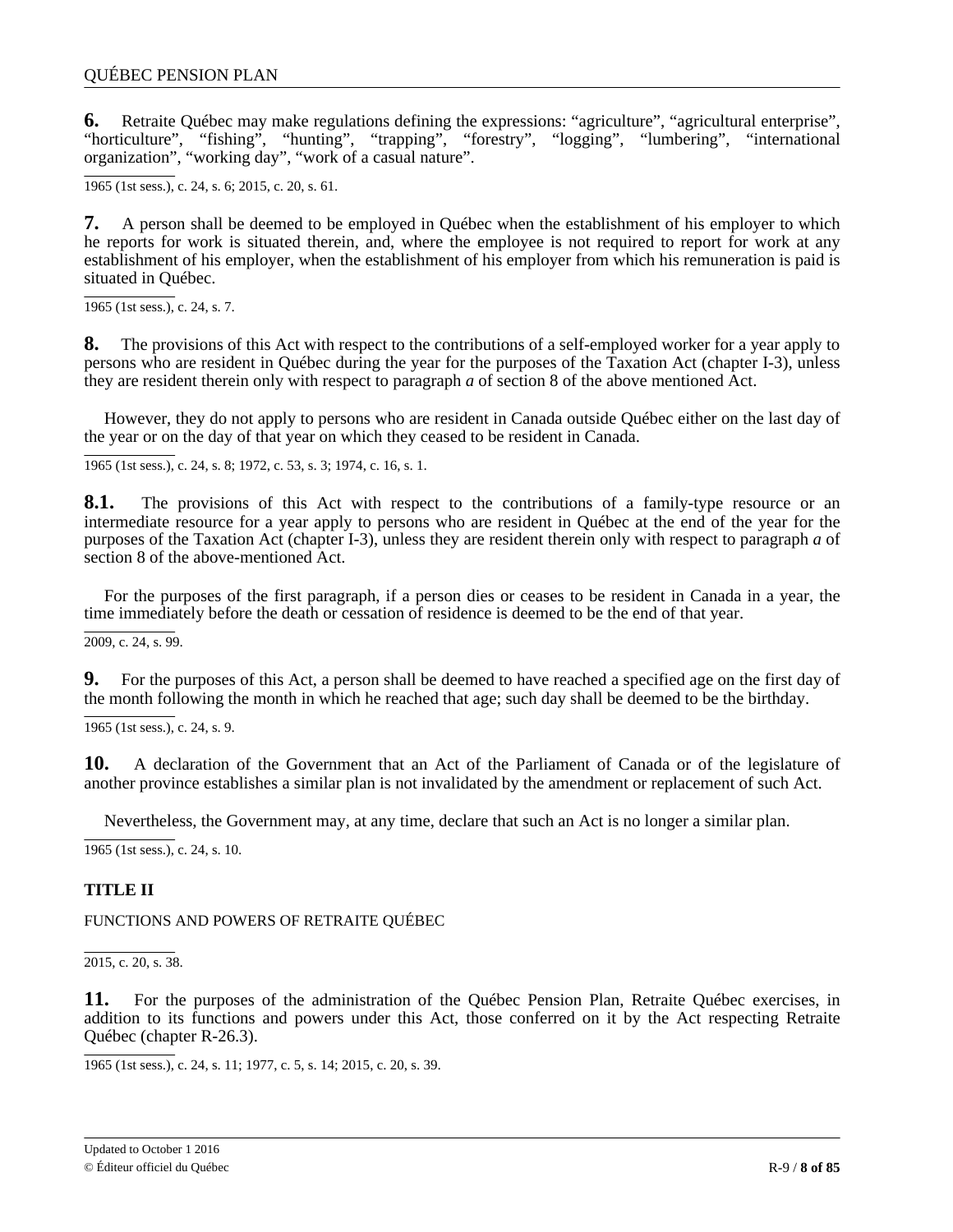# **12.** *(Repealed).*

1965 (1st sess.), c. 24, s. 12; 1983, c. 12, s. 1; 1992, c. 44, s. 81; 1994, c. 12, s. 67; 1997, c. 63, s. 128; 1997, c. 73, s. 4; 1999, c. 40, s. 249; 2001, c. 44, s. 30; 2002, c. 52, s. 1; 2011, c. 36, s. 1; 2015, c. 20, s. 40.

**12.1.** With the authorization of the Minister responsible for the application of this Act, Retraite Québec may, by agreement with any government, a department or body of such a government, or with any person, association or partnership, transfer its expertise and the products it develops or causes to be developed in the exercise of its functions. Retraite Québec may also, with the same authorization, offer services related to its expertise or these products.

Retraite Québec may, within the framework of these agreements, incur expenses. Retraite Québec shall include in its revenues any amount collected in the carrying out of these agreements.

 $2002, c. 52, s. 2$ ; 2015, c. 20, s. 61.

## **13.** *(Repealed).*

1965 (1st sess.), c. 24, s. 13; 1972, c. 53, s. 5; 1999, c. 40, s. 249; 2015, c. 20, s. 40.

## **14.** *(Repealed).*

1965 (1st sess.), c. 24, s. 14; 1968, c. 9, s. 87; 1972, c. 53, s. 6; 1977, c. 5, s. 14; 2009, c. 41, s. 1; 2015, c. 20, s. 40.

# **15.** *(Repealed).*

1965 (1st sess.), c. 24, s. 15; 1972, c. 53, s. 7; 1981, c. 23, s. 44; 2009, c. 41, s. 1; 2015, c. 20, s. 40.

## **16.** *(Repealed).*

1965 (1st sess.), c. 24, s. 16; 1972, c. 53, s. 7; 1981, c. 23, s. 45; 2009, c. 41, s. 1; 2015, c. 20, s. 40.

### **17.** *(Repealed).*

1965 (1st sess.), c. 24, s. 17; 1972, c. 53, s. 7; 2009, c. 41, s. 1; 2015, c. 20, s. 40.

### **18.** *(Repealed).*

1965 (1st sess.), c. 24, s. 18; 1972, c. 53, s. 7; 2009, c. 41, s. 1; 2015, c. 20, s. 40.

### **19.** *(Repealed).*

1965 (1st sess.), c. 24, s. 19; 1972, c. 53, s. 7; 1977, c. 5, s. 14; 2009, c. 41, s. 1; 2015, c. 20, s. 40.

### **20.** *(Repealed).*

1965 (1st sess.), c. 24, s. 20; 1972, c. 53, s. 7; 2009, c. 41, s. 1; 2015, c. 20, s. 40.

# **20.1.** *(Replaced).*

1981, c. 23, s. 46; 1985, c. 4, s. 2; 2009, c. 41, s. 1.

### **21.** *(Repealed).*

1965 (1st sess.), c. 24, s. 21; 1972, c. 53, s. 7; 2009, c. 41, s. 1; 2015, c. 20, s. 40.

### **22.** *(Repealed).*

1965 (1st sess.), c. 24, s. 22; 1972, c. 53, s. 7; 1981, c. 23, s. 47; 2009, c. 41, s. 1; 2015, c. 20, s. 40.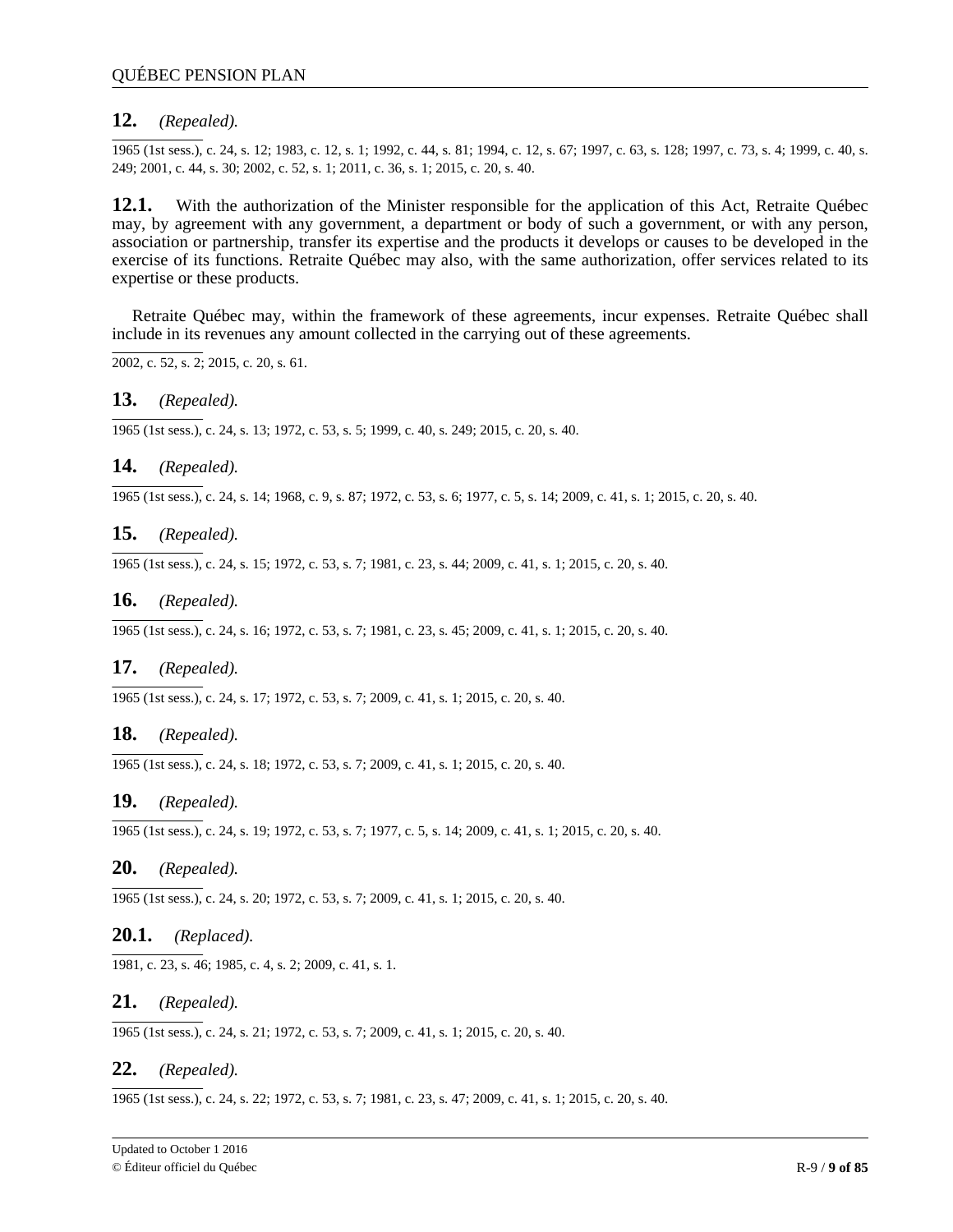## QUÉBEC PENSION PLAN

## **23.** *(Repealed).*

1965 (1st sess.), c. 24, s. 23; 1972, c. 53, s. 7; 2009, c. 41, s. 1; 2015, c. 20, s. 40.

## **23.1.** *(Repealed).*

1981, c. 23, s. 48; 2009, c. 41, s. 1; 2015, c. 20, s. 40.

# **23.2.** *(Repealed).*

1981, c. 23, s. 48; 2009, c. 41, s. 1; 2015, c. 20, s. 40.

# **23.3.** *(Repealed).*

1981, c. 23, s. 48; 2009, c. 41, s. 1; 2015, c. 20, s. 40.

## **23.4.** *(Repealed).*

1981, c. 23, s. 48; 2009, c. 41, s. 1; 2015, c. 20, s. 40.

# **23.4.1.** *(Repealed).*

2009, c. 41, s. 1; 2015, c. 20, s. 40.

## **23.4.2.** *(Repealed).*

2009, c. 41, s. 1; 2015, c. 20, s. 40.

### **23.4.3.** *(Repealed).*

 $2009, c. 41, s. 1$ ; 2015, c. 20, s. 40.

# **23.5.** *(Repealed).*

1993, c. 15, s. 2; 2005, c. 1, s. 333; 2015, c. 20, s. 40.

# **23.6.** *(Repealed).*

1993, c. 15, s. 2; 2009, c. 41, s. 2; 2011, c. 36, s. 2; 2015, c. 20, s. 40.

### **24.** *(Repealed).*

1965 (1st sess.), c. 24, s. 24; 1972, c. 53, s. 7; 1981, c. 23, s. 49.

# **25.** *(Repealed).*

1965 (1st sess.), c. 24, s. 25; 1972, c. 53, s. 7; 1979, c. 54, s. 3; 1993, c. 15, s. 3; 2015, c. 20, s. 40.

## **25.1.** *(Repealed).*

1979, c. 54, s. 3; 1983, c. 38, s. 79; 1992, c. 57, s. 687.

# **25.2.** *(Repealed).*

1993, c. 15, s. 4; 2015, c. 20, s. 40.

### **25.3.** *(Repealed).*

1993, c. 15, s. 4; 2015, c. 20, s. 40.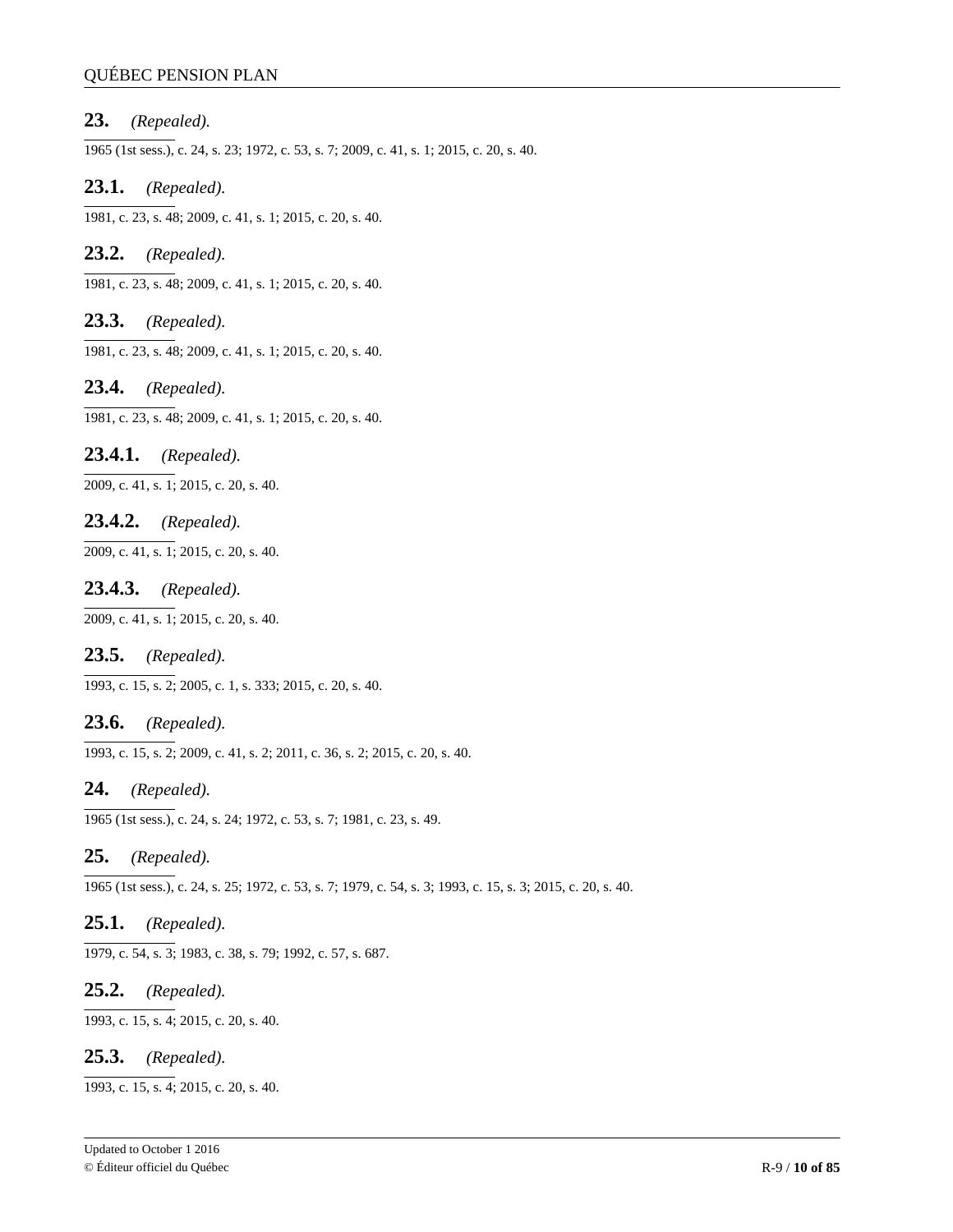# **25.4.** *(Repealed).*

2000, c. 41, s. 204; 2002, c. 5, s. 32.

**26.** Decisions of Retraite Québec shall be rendered in writing and the reasons for them shall be stated; they shall form part of Retraite Québec's records. Retraite Québec may, on its own initiative, revise or cancel any decision.

1965 (1st sess.), c. 24, s. 26; 1972, c. 53, s. 7; 1997, c. 43, s. 611; 2015, c. 20, s. 61.

**27.** *(Repealed).*

 $\overline{1972, c. 53, s. 7}$ ; 1993, c. 15, s. 5; 2015, c. 20, s. 40.

**28.** *(Repealed).*

1972, c. 53, s. 7; 1989, c. 38, s. 275; 1997, c. 43, s. 612; 2015, c. 20, s. 40.

**29.** *(Repealed).*

1972, c. 53, s. 7; 1979, c. 37, s. 43; 1997, c. 43, s. 613; 2015, c. 20, s. 40.

**30.** In the exercise of its powers, Retraite Québec may, by itself or a person whom it designates, inquire into any matter within its competence.

For such purposes, Retraite Québec and any such person have the powers and immunities of commissioners appointed under the Act respecting public inquiry commissions (chapter C-37), except the power to impose imprisonment.

1972, c. 53, s. 7; 1990, c. 4, s. 763; 2015, c. 20, s. 61.

**31.** It is forbidden to hinder the work of an inspector or investigator of Retraite Québec in the performance of his duties, to mislead or attempt to mislead him by concealment or fraudulent misrepresentation, to refuse to obey any order he may give under the law or the regulations.

Such inspector or investigator shall, if so required, produce a certificate, signed by the president and chief executive officer of Retraite Québec, or a person he authorizes to do so, attesting his authority.

 $\overline{1972, c. 53, s. 7}$ ; 2009, c. 41, s. 3; 2015, c. 20, s. 61.

**32.** *(Repealed).*

1972, c. 53, s. 7; 1978, c. 15, s. 140; 1983, c. 55, s. 161; 1993, c. 15, s. 6; 2000, c. 8, s. 242; 2015, c. 20, s. 40.

**33.** *(Repealed).*

1972, c. 53, s. 7; 1981, c. 23, s. 50; 2009, c. 41, s. 4; 2015, c. 20, s. 40.

**34.** The Minister shall remit to Retraite Québec each month the contributions which he is required to collect under this Act, with the interest and penalties relating thereto, after deducting the refunds and taking account of the adjustments resulting from the agreements and the costs of collection determined by the Government.

Retraite Québec shall deposit with the Caisse de dépôt et placement du Québec all the money received under the first paragraph, except whatever is necessary for the current administration of the Québec Pension Plan and for the payment of benefits for a prescribed period.

1965 (1st sess.), c. 24, s. 27; 1977, c. 5, s. 14; 2015, c. 20, s. 41.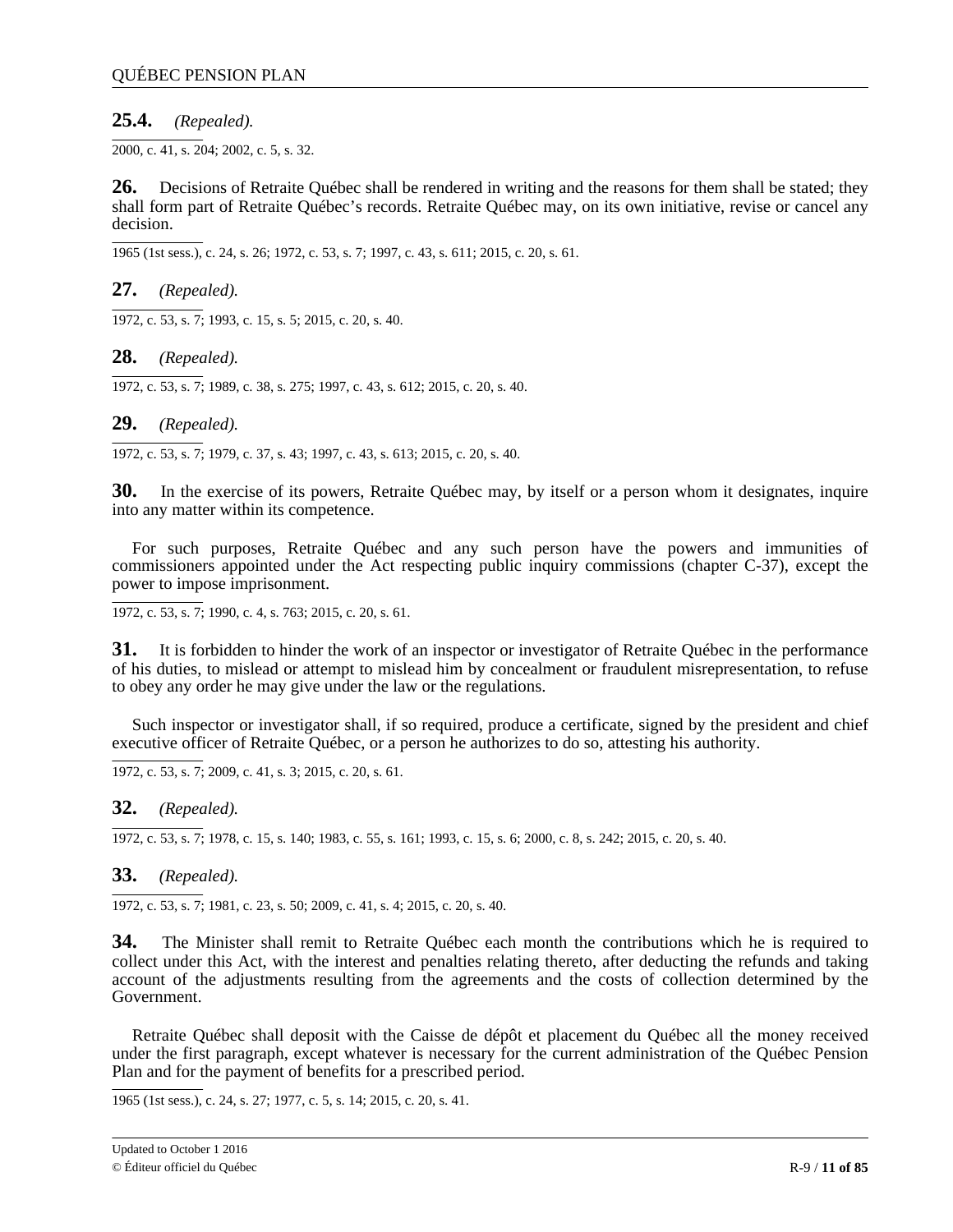# <span id="page-11-0"></span>**35.** *(Repealed).*

1965 (1st sess.), c. 24, s. 28; 1970, c. 17, s. 102; 2015, c. 20, s. 42.

# **36.** *(Repealed).*

1965 (1st sess.), c. 24, s. 29; 1979, c. 54, s. 4; 2009, c. 41, s. 5; 2015, c. 20, s. 42.

# **37.** *(Repealed).*

1965 (1st sess.), c. 24, s. 30; 1968, c. 9, s. 90; 1979, c. 54, s. 4; 1981, c. 9, s. 35; 1982, c. 53, s. 57; 1992, c. 44, s. 81; 1994, c. 12, s. 67; 1997, c. 63, s. 128; 2001, c. 44, s. 30; 2009, c. 41, s. 6; 2015, c. 20, s. 42.

# **TITLE III**

CONTRIBUTIONS

## **DIVISION 0.1**

GENERAL PROVISIONS

1995, c. 1, s. 221.

**37.1.** For the purposes of this title and the regulations enacted under section 81, a reference, in this Act, to any remuneration, wages, pensionable salary and wages or similar amount that a person or employer pays or has paid is a reference to any remuneration, wages, pensionable salary and wages or similar amount that the person or employer pays, allocates, grants or awards or has paid, allocated, granted or awarded.

1995, c. 1, s. 221.

**37.2.** For the purposes of this Title and the regulations under section 81, where an employer and an employee enter into an agreement pursuant to section 195.1 and the agreement bears Retraite Québec's approval,

*(a)* the amount indicated in the agreement is deemed to be income received by the employee from pensionable employment;

*(b)* the employer is deemed to pay to the employee, at intervals indicated in the agreement, the income referred to in paragraph *a.*

1997, c. 19, s. 1; 2015, c. 20, s. 61.

**37.3.** Section 37.2 shall cease to apply when, in the circumstances provided for by regulation of Retraite Québec, the agreement ceases to have effect.

1997, c. 19, s. 1; 2015, c. 20, s. 61.

### **DIVISION I**

**FACTORS** 

*Base Wage*

**38.** The Base Wage is, for each month, the average of weekly salaries and wages of the Industrial Composite in Canada for that month, as published by Statistics Canada under the Statistics Act (Revised Statutes of Canada, 1985, chapter S-19).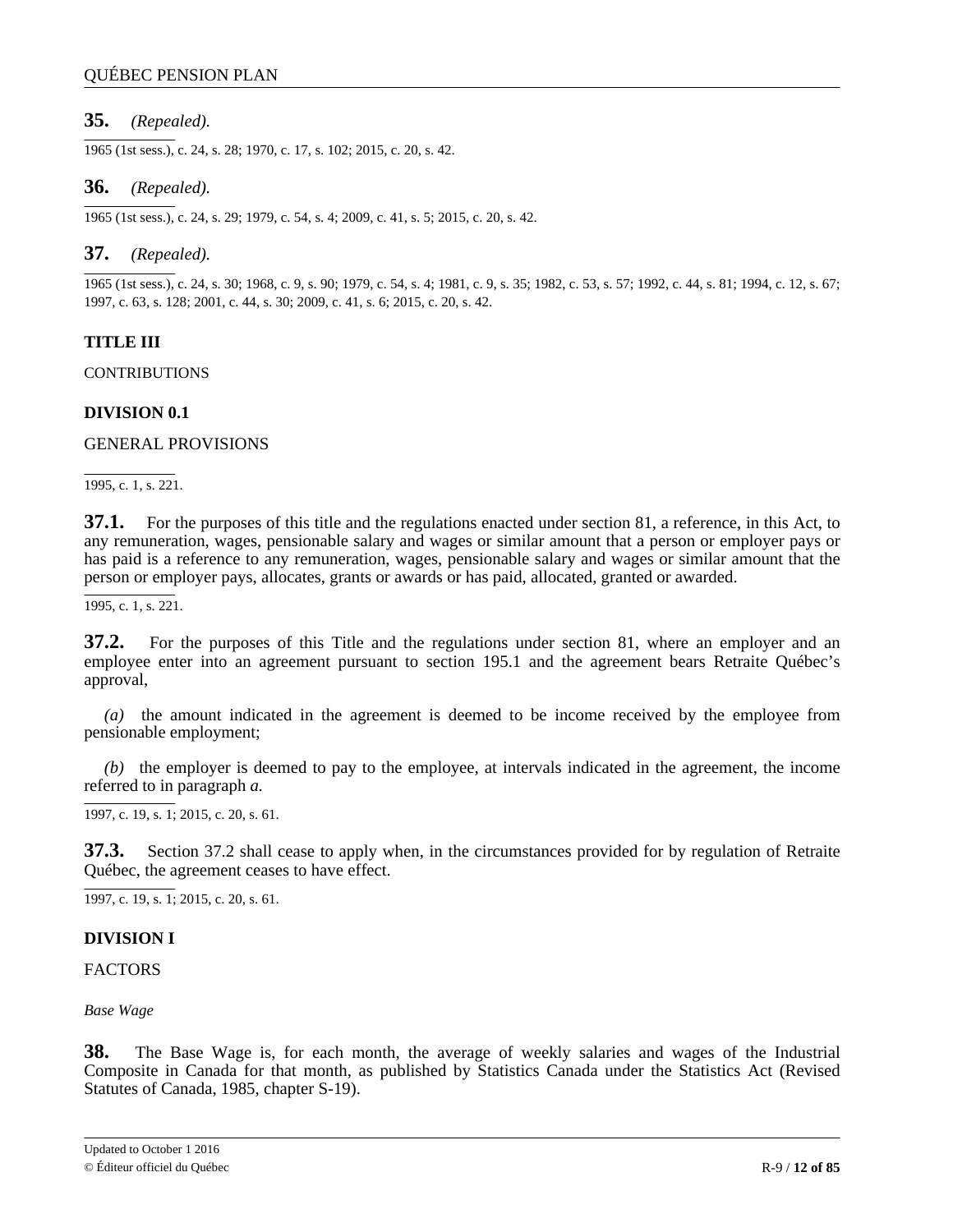# <span id="page-12-0"></span>QUÉBEC PENSION PLAN

The Base Wage for the annual period is equal to the average Base Wage for the twelve-month period ending with the month of June preceding the year for which the Base Wage for a year is computed.

The Base Wage for the first triennial period is equal to the average Base Wage for the thirty-six-month period ending with the month of June contemplated in the second paragraph.

The Base Wage for the second triennial period is equal to the average Base Wage for the thirty-six-month period ending with the eighteenth month preceding the month of June contemplated in the second paragraph.

The Base Wage for a year is equal to the Base Wage for the annual period multiplied by the ratio that the Base Wage for the first triennial period bears to the Base Wage for the second triennial period.

1965 (1st sess.), c. 24, s. 36; 1974, c. 16, s. 2.

**39.** Where a new method is adopted by Statistics Canada to determine the average of weekly salaries and wages, by modifying either the time basis or the content basis, and as a consequence the Base Wage for the annual period computed in accordance with the data of the new method is more than 1% higher or lower than that computed in accordance with the data of the former method, the averages to be used to compute the Base Wage for a year, for each of the years affected by the change of method, are adjusted by the Minister, in cooperation with the Minister of Employment and Social Solidarity, in such a way as to take into account the data gathered according to the former method.

1974, c. 16, s. 3; 1981, c. 9, s. 35; 1982, c. 53, s. 57; 1992, c. 44, s. 81; 1994, c. 12, s. 67; 1997, c. 63, s. 128; 2001, c. 44, s. 30.

### *Maximum Pensionable Earnings*

**40.** For each of the years 1966 and 1967, the amount of the Maximum Pensionable Earnings is \$5,000.

For each of the years 1968 to 1972, the amount of the Maximum Pensionable Earnings is obtained by multiplying \$5,000 by the ratio that the Pension Index for the year bears to the Pension Index for the year 1967.

For the years 1973, 1974 and 1975, the Maximum Pensionable Earnings shall be \$5,900, \$6,600 and \$7,400, respectively.

For each of the years 1976 to 1987, the amount of the Maximum Pensionable Earnings for one year is equal to 112 1/2% of the Maximum Pensionable Earnings for the preceding year, until it has reached 52 times the Base Wage for the year; commencing with the year it reaches such level, it shall be equal, for each year, to 52 times the Base Wage.

For the year 1988, the amount of the Maximum Pensionable Earnings is equal to the Maximum Pensionable Earnings for the year 1987 multiplied by the ratio that the average, for the twelve-month period ending on 30 June 1987, of average weekly salaries and wages of the Industrial Composite in Canada for each month within that period, as published by Statistics Canada under the Statistics Act (Revised Statutes of Canada, 1985, chapter S-19), bears to the average, for the twelve-month period ending on 30 June 1986, of average weekly salaries and wages of the Industrial Composite in Canada for each month within that period, as published by Statistics Canada under the Statistics Act.

For the year 1989 and each subsequent year, the amount of the Maximum Pensionable Earnings is equal to the Maximum Pensionable Earnings for the preceding year, established without reference to the seventh and eighth paragraphs, multiplied by the ratio that the average, for the twelve-month period ending on 30 June of the preceding year, of average weekly salaries and wages of the Industrial Composite in Canada for each month within that period, as published by Statistics Canada under the Statistics Act bears to the average, for the twelve-month period ending with the end of June of the year immediately preceding that preceding year, of average weekly salaries and wages of the Industrial Composite in Canada for each month within that period, as published by Statistics Canada under the Statistics Act.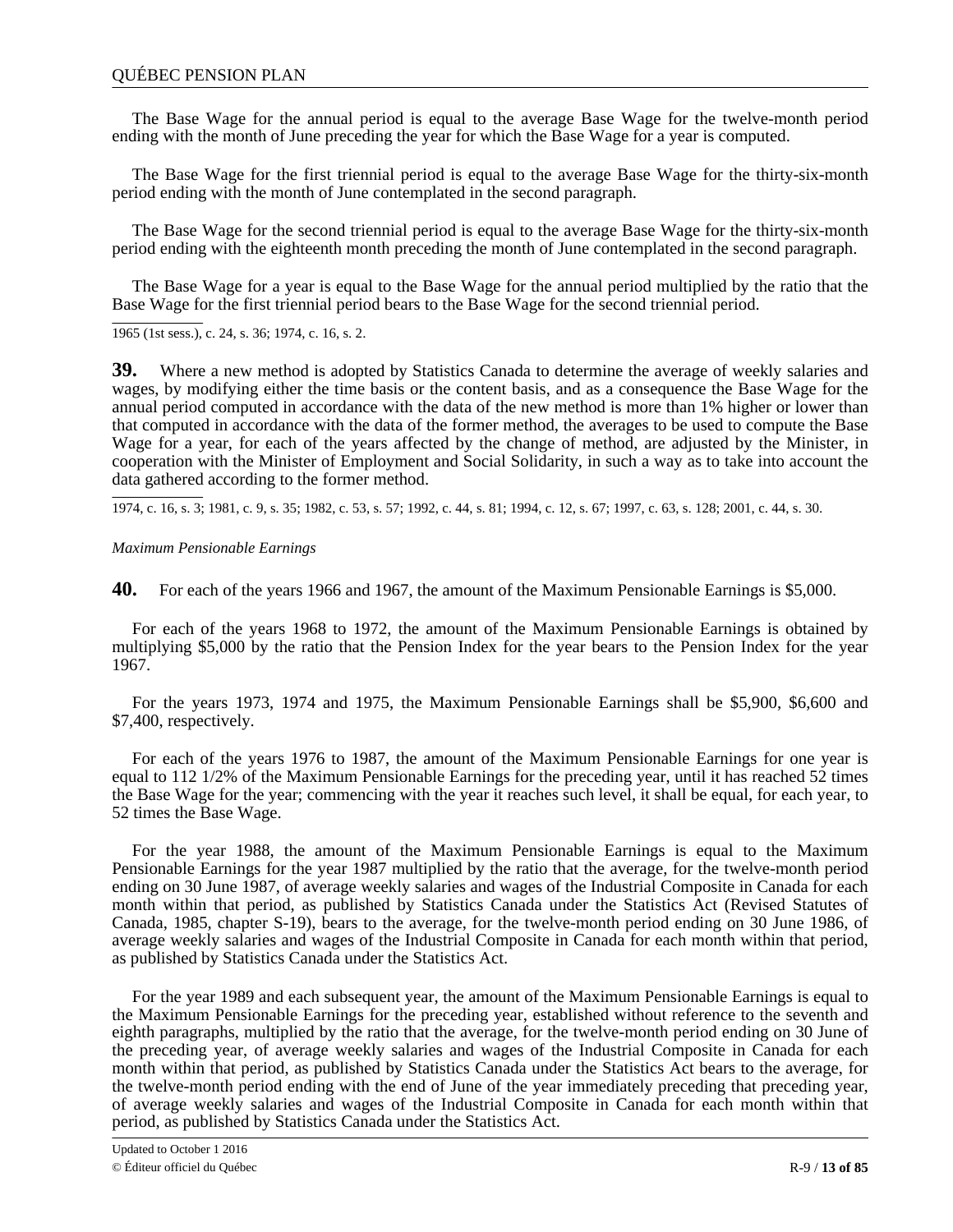<span id="page-13-0"></span>When the product obtained under the second, fourth, fifth and sixth paragraphs is not a multiple of \$100, the next lowest multiple of \$100 shall be substituted therefor.

Notwithstanding the second, fourth, fifth and sixth paragraphs, the Maximum Pensionable Earnings for a year shall not be lower than the Maximum Pensionable Earnings for the preceding year.

1965 (1st sess.), c. 24, s. 37; 1972, c. 53, s. 10; 1973, c. 16, s. 5; 1974, c. 16, s. 4; 1987, c. 14, s. 1.

**40.1.** If the amount of average weekly salaries and wages of the Industrial Composite in Canada for a month ceases to be published by Statistics Canada under the Statistics Act (Revised Statutes of Canada, 1985, chapter S-19), the Government may, by regulation, prescribe another measurement of average weekly salaries and wages for that month, using the data published by Statistics Canada under the Statistics Act. The amount of average weekly salaries and wages of the Industrial Composite in Canada for that month is then deemed to correspond, for the purposes of the fifth and sixth paragraphs of section 40, to the measurement so prescribed for that month.

 $\overline{1987, c. 14, s. 2}.$ 

**40.2.** Where Statistics Canada has published, for a particular month, a revision of either the amount of average weekly salaries and wages of the Industrial Composite in Canada for that month or the measurement prescribed under section 40.1, the last revised datum to be published in that regard prior to the computation for that month shall be used to compute the Maximum Pensionable Earnings for the year that includes that month.

1987, c. 14, s. 2.

**40.3.** Where, after 15 April 1987, Statistics Canada adopts a new time basis or content basis to establish either the amount of average weekly salaries and wages of the Industrial Composite in Canada for a month or the measurement prescribed under section 40.1 for a particular month, and where, as a result, there is between

(1) the average, for that 12-month period ending on 30 June of a year, of average weekly salaries and wages of the Industrial Composite in Canada or of the measurement prescribed under section 40.1 for each month within that period, computed using the former time basis or content basis, as the case may be; and

(2) the average, for that 12-month period, of average weekly salaries and wages of the Industrial Composite in Canada or of the measurement prescribed under section 40.1 for each month within that period, computed using the new time basis or content basis,

a difference of more than 1% of the average, for that 12-month period, of the amount of average weekly salaries and wages of the Industrial Composite in Canada or of the substitute measurement contemplated in section 40.1 for each month within that period, computed using the former time basis or content basis, the averages to be used for the purposes of the fifth and sixth paragraphs of section 40, for each 12-month period affected by the change of basis, are adjusted by the Minister, in cooperation with the Minister of Employment and Social Solidarity, in such a way as to take into account the data gathered according to the former basis.

The first paragraph ceases to apply where, in respect of a particular month, the computation of average weekly salaries and wages of the Industrial Composite in Canada for a month or of the substitute measurement contemplated in section 40.1 has been made, during a period of 24 consecutive months ending on 30 June of a particular year, using the data of the new time basis or content basis.

1987, c. 14, s. 2; 1992, c. 44, s. 81; 1994, c. 12, s. 67; 1997, c. 63, s. 128; 2001, c. 44, s. 30.

*Worker's Maximum Pensionable Earnings*

**41.** The maximum pensionable earnings of a worker for a year are equal to that year's Maximum Pensionable Earnings.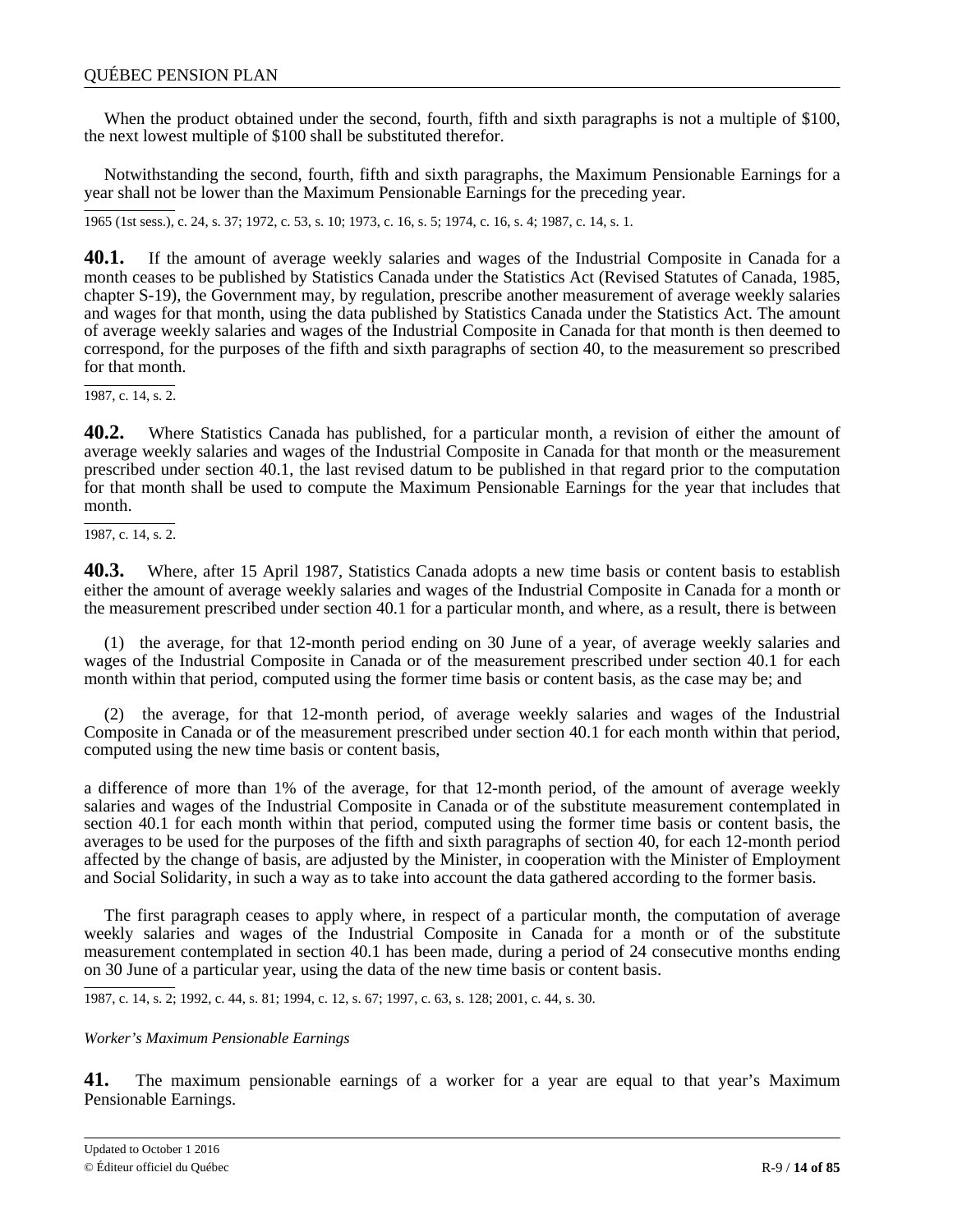## <span id="page-14-0"></span>QUÉBEC PENSION PLAN

Nevertheless, for a year in which a worker reaches 18 years of age, or in which a disability pension ceases to be payable to him under this Act or under a similar plan, such maximum is equal to the amount obtained by multiplying that year's Maximum Pensionable Earnings by the proportion that the number of months after the day preceding his eighteenth birthday or after such disability pension ceases, bears to 12.

Also, for a year in which one of the events mentioned in subparagraphs *a* to *d* of this paragraph occurs, the Maximum Pensionable Earnings of a worker are equal to the amount obtained by multiplying that year's Maximum Pensionable Earnings by the proportion that the number of months prior to

*(a)* the first month which, by reason of a disability of the worker, is excluded from his contributory period under subparagraph *a* of the second paragraph of section 101;

*(b)* the month in which a retirement pension becomes payable to him under this Act or under a similar plan; or

- *(c)* the month of his seventieth birthday; or
- *(d)* the month following his death,

as the case may be, bears to 12.

The adjustment to the maximum pensionable earnings of a worker, in the cases referred to in subparagraphs *b* and *c* of the third paragraph, does not apply if the year in which the event concerned occurs is subsequent to 1997.

1965 (1st sess.), c. 24, s. 38; 1974, c. 16, s. 5; 1993, c. 15, s. 7; 1997, c. 73, s. 7.

*Basic Exemption*

**42.** The Basic Exemption is equal

- *(a)* for the years 1966 to 1974, to 12% of the Maximum Pensionable Earnings for the year;
- *(b)* for the years 1975 to 1997, to 10% of the Maximum Pensionable Earnings for the year;
- $(c)$  for any year from the year 1998, to \$3,500.

When the amount obtained under subparagraph *a* or *b* of the first paragraph is not a multiple of \$100, the next lowest multiple of \$100 shall be substituted therefor.

1965 (1st sess.), c. 24, s. 39; 1974, c. 16, s. 6; 1997, c. 73, s. 8.

*Personal Exemption*

**43.** The personal exemption of a worker for a year is equal to that year's Basic Exemption.

However, where one of the events mentioned in the second or third paragraph of section 41 occurs, the personal exemption of the worker is equal to the amount obtained by multiplying the Basic Exemption by the proportion provided for therein.

In the cases described in subparagraphs *b* and *c* of the third paragraph of section 41, the adjustment of the personal exemption of a worker does not apply if the year in which the event concerned occurs is subsequent to 2011.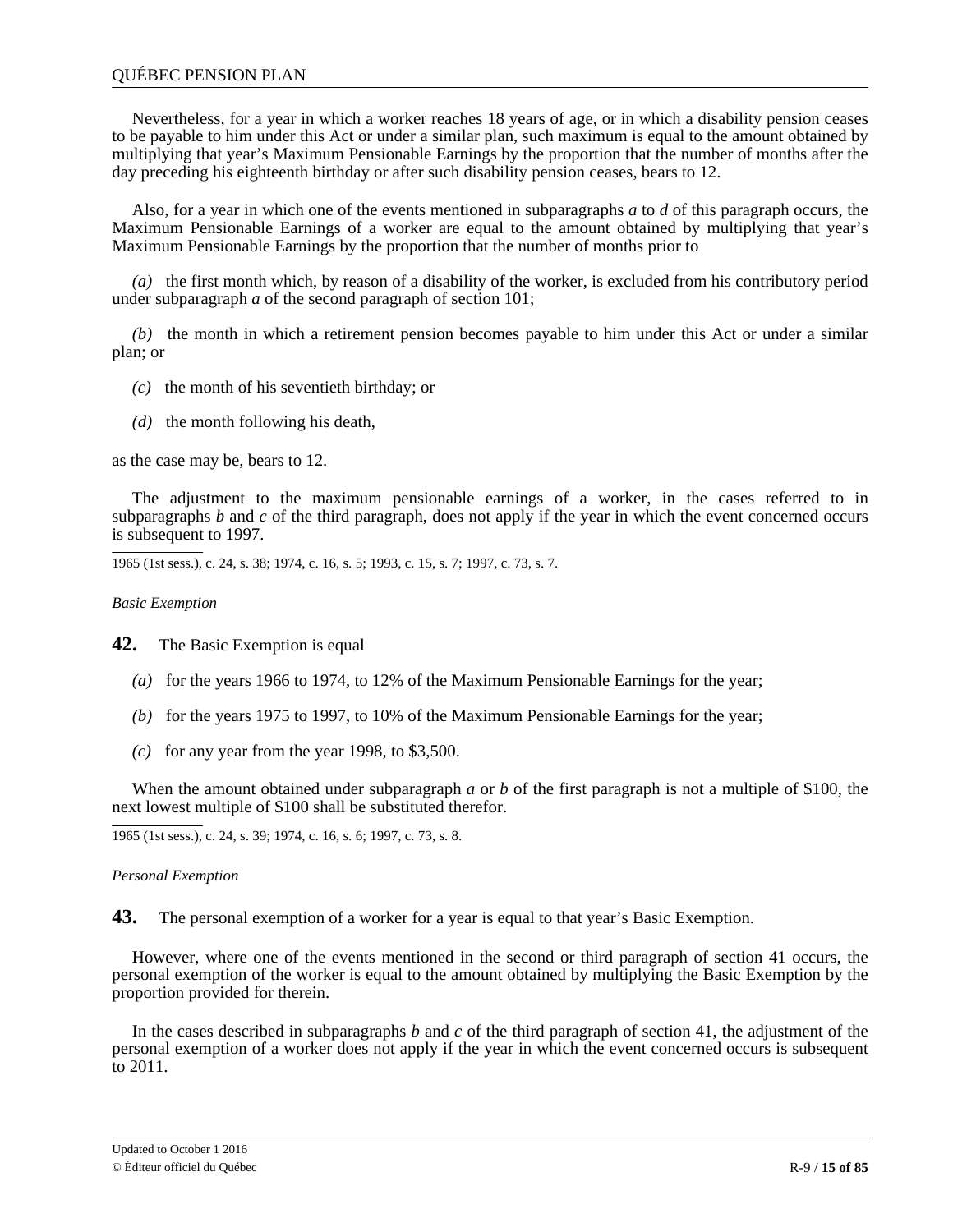## <span id="page-15-0"></span>QUÉBEC PENSION PLAN

For the years 1998 to 2011, the personal exemption of a worker for the year in which a retirement pension becomes payable to him under this Act or a similar plan or for the year in which he reaches 70 years of age, if he is not the beneficiary of such a pension, is equal to the amount of the Basic Exemption multiplied by the proportion that the number of months of the year which precede the event concerned bears to 12. If the pensionable earnings of the worker for the year exceed the amount of the year's Maximum Pensionable Earnings adjusted according to the same proportion, his personal exemption thus calculated is increased by the lesser of the following amounts:

*(a)* the Basic Exemption for the year multiplied by the proportion that the number of months in the year which are subsequent to the month preceding the event concerned bears to 12;

*(b)* the amount by which the pensionable earnings of the worker for the year exceed the year's Maximum Pensionable Earnings multiplied by the proportion that the number of months in the year that are prior to the event concerned bears to 12.

1965 (1st sess.), c. 24, s. 40; 1974, c. 16, s. 7; 1993, c. 15, s. 8; 1997, c. 73, s. 9; 2011, c. 34, s. 133.

#### *Maximum Contributory Earnings*

**44.** The maximum contributory earnings of a worker for a year are equal to his maximum pensionable earnings for the year less his personal exemption for the year, calculated without taking account of the fourth paragraph of section 43.

1965 (1st sess.), c. 24, s. 41; 1997, c. 73, s. 10; 2011, c. 34, s. 134.

*Rate of Contribution*

1986, c. 59, s. 1.

**44.1.** The rate of contribution is 3.6% for the years 1966 to 1986, 3.8% for the year 1987, 4.0% for the year 1988, 4.2% for the year 1989, 4.4% for the year 1990, 4.6% for the year 1991, 4.8% for the year 1992, 5.0% for the year 1993, 5.2% for the year 1994, 5.4% for the year 1995, 5.6% for the year 1996, 6.0% for the year 1997, and 6.4% for the year 1998.

The rate of contribution is 7.0% for the year 1999, 7.8% for the year 2000, 8.6% for the year 2001, 9.4% for the year 2002 and 9.9% for the years 2003 to 2011.

The rate of contribution for the year 2012 and each subsequent year until 2017 is equal to the rate obtained by adding 0.15% to the rate of contribution for the preceding year. However, when, on 1 September of the preceding year, the most recent steady-state contribution rate published by Retraite Québec in the *Gazette officielle du Québec* is lower than the stated rate of contribution for the year, the Government may provide that the rate of contribution for the year remain the same as the rate for the preceding year or that the increase in the rate of contribution be less than 0.15%.

The rate of contribution for the year 2018 and each subsequent year remains the same as the rate for the preceding year unless, on 1 September of the preceding year, the most recent steady-state contribution rate published by Retraite Québec in the *Gazette officielle du Québec* exceeds the stated rate of contribution for the year by at least 0.1%; in that case, the rate of contribution for the year will be equal to the rate obtained by adding 0.1% to the rate of contribution of the preceding year. However, the Government may provide that the rate of contribution remain the same as the rate for the preceding year.

An order made under the third or fourth paragraph of this section must be published in the *Gazette officielle du Québec* not later than 15 September preceding the year to which it applies.

<sup>1986,</sup> c. 59, s. 1; 1991, c. 25, s. 177; 1996, c. 47, s. 1; 1997, c. 73, s. 11; 2011, c. 34, s. 135; 2011, c. 18, s. 1; 2011, c. 34, s. 135; 2015, c. 20, s. 61.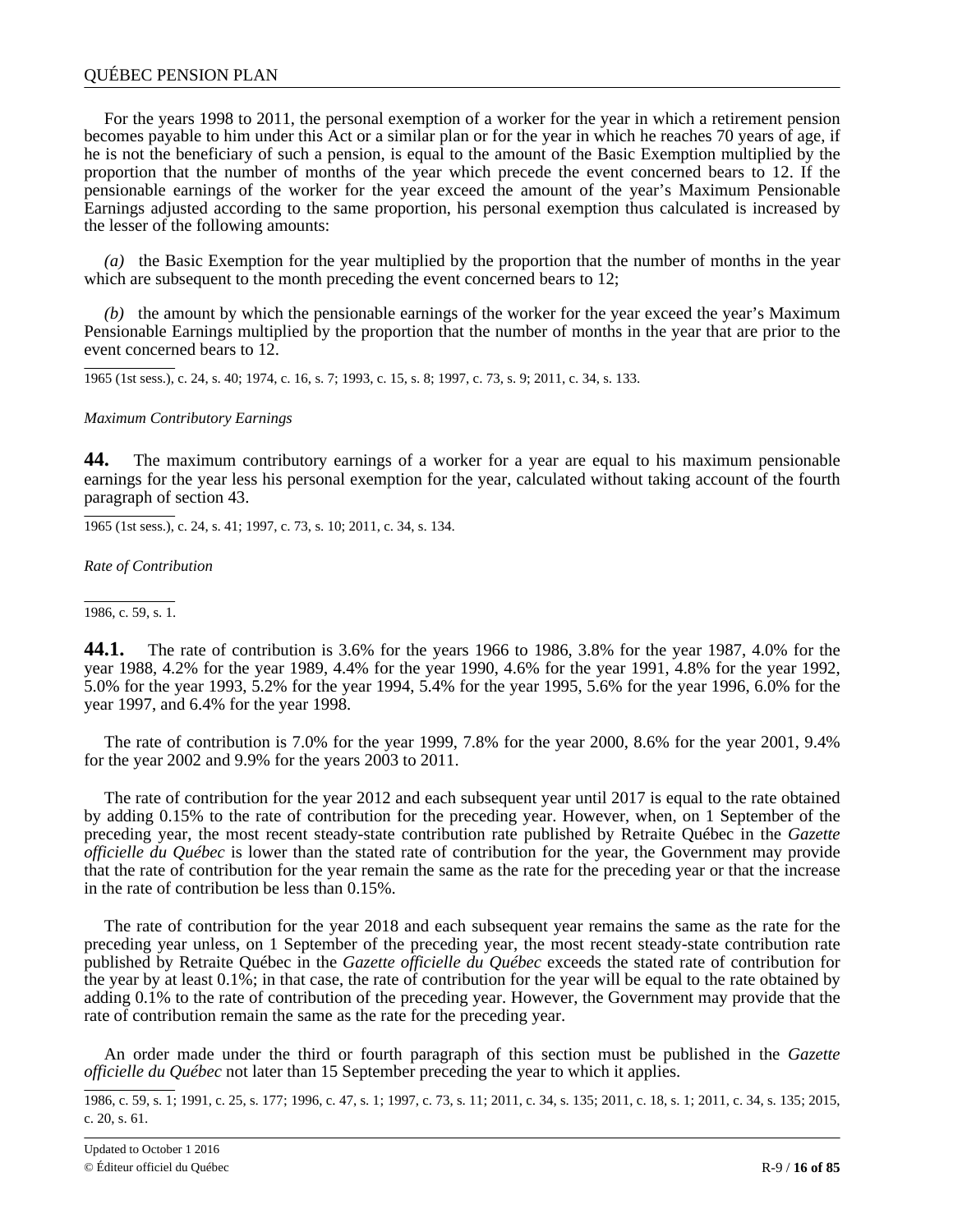# <span id="page-16-0"></span>**DIVISION II**

# PENSIONABLE SALARY AND WAGES

**45.** The amount of the pensionable salary and wages of a worker for a year is the total of the following amounts:

*(a)* the worker's income for the year from pensionable employment, computed in accordance with the Taxation Act (chapter I-3), without reference to the provisions of the said Act provided for in the fourth paragraph, plus any deductions made in such computation other than the deduction referred to in section 76 of the said Act;

*(b)* any amount paid in the year in respect of the worker, in relation to pensionable employment, to a trustee or custodian, as the case may be, under a profit sharing plan, an employee trust or an employee benefit plan, within the meaning of section 1 of the Taxation Act;

*(c)* the income the worker is deemed to receive for the year from pensionable employment under paragraph *a* of section 37.2.

However, such salary and wages do not include any income received or deemed to have been received by the worker or any amount paid in respect of the worker

*(a)* before the age of 18 years,

*(b)* during any month which, by reason of a disability, is excluded from his contributory period under subparagraph *a* of the second paragraph of section 101;

- *(c)* after a retirement pension has become payable to him under this Act or under a similar plan, or
- *(d)* after he reaches 70 years of age.

The exclusion of income or amounts referred to in subparagraphs *c* and *d* of the second paragraph does not apply for years subsequent to 1997.

For the purposes of subparagraph *a* of the first paragraph, the provisions of the Taxation Act to which reference is not to be made in computing income from pensionable employment are the following:

*(a)* section 43.3;

*(b)* section 47 where it refers to an amount to be included in the computation and that may reasonably be attributed to an amount paid, after 12 May 1994, to a trustee under a profit sharing plan;

- *(c)* sections 47.1 to 47.9;
- *(c.*1*) (subparagraph repealed);*
- *(d) (subparagraph repealed)*.

1965 (1st sess.), c. 24, s. 42; 1972, c. 53, s. 11; 1972, c. 26, s. 3; 1983, c. 12, s. 2; 1985, c. 25, s. 179; 1988, c. 4, s. 158; 1993, c. 15, s. 9; 1993, c. 64, s. 225; 1995, c. 1, s. 222; 1997, c. 85, s. 389; 1997, c. 19, s. 2; 1997, c. 73, s. 12; 2003, c. 2, s. 305; 2007, c. 12, s. 312; 2015, c. 21, s. 603.

**46.** The pensionable salary and wages of a worker for a year in respect of pensionable employment under a similar plan in another province shall be computed in the manner required by such similar plan.

1965 (1st sess.), c. 24, s. 43.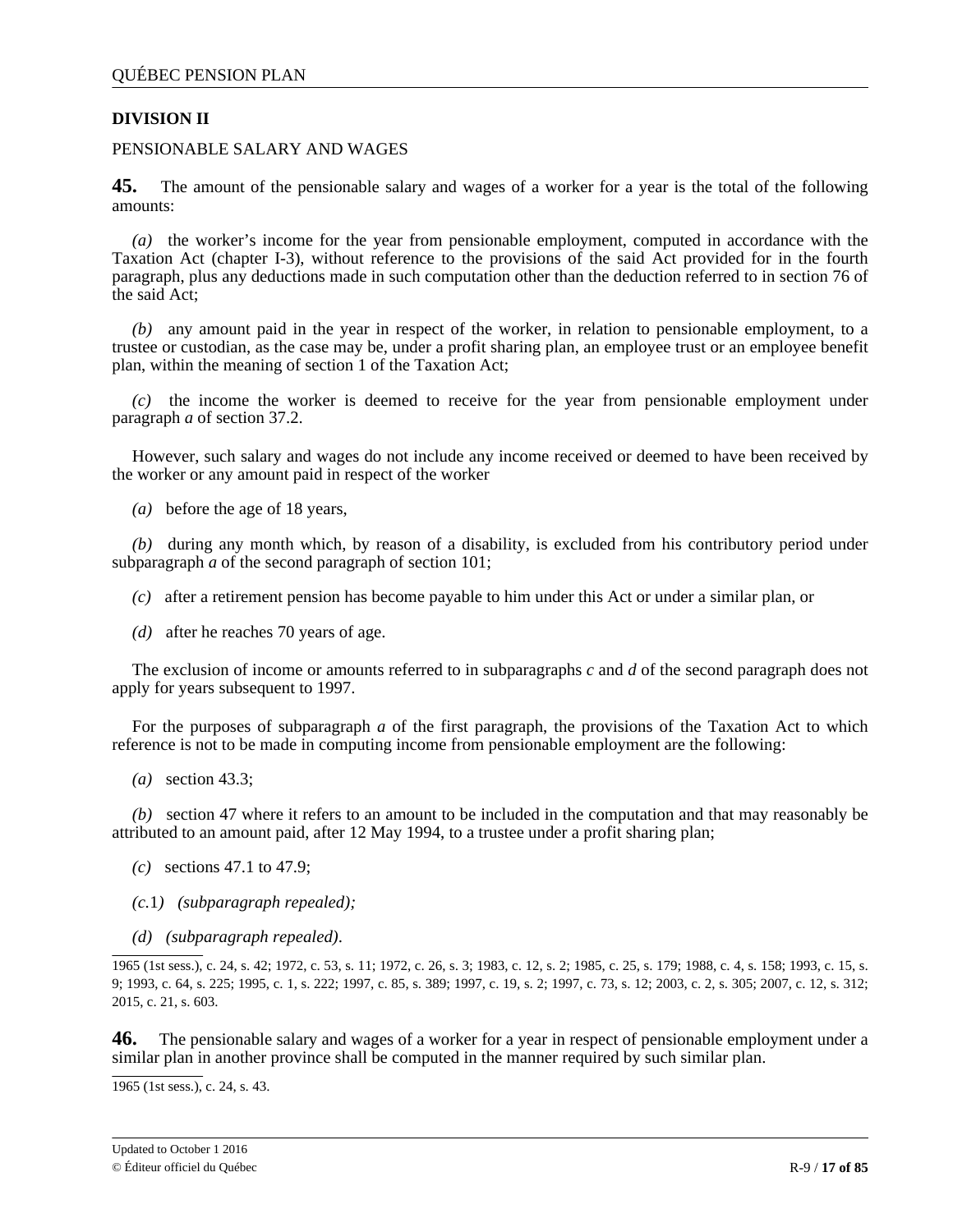# <span id="page-17-0"></span>**DIVISION III**

# PENSIONABLE EARNINGS

**47.** The self-employed earnings of a worker for a year are equal to the worker's income for the year from all businesses carried on by the worker directly or as a member of a partnership where the worker is actively engaged in the activities of the partnership, less all losses sustained by the worker in the year in carrying on such business.

Such income and losses shall be computed according to the Taxation Act (chapter I-3). Income or losses from services included in pensionable employment by regulation under paragraph *d* of section 4 or under a similar plan must be excluded. The income of such worker from employment excepted by a regulation under paragraph *e* of section 5 or under a similar plan must be included therein.

The earnings of a worker as a family-type resource or an intermediate resource for a year are equal to the aggregate of all amounts each of which is the worker's remuneration for the year for services provided as a person responsible for such a resource.

The remuneration of a worker for a year for services provided as a person responsible for a particular family-type resource or intermediate resource is equal to the amount by which the aggregate of all amounts each of which is an amount received by the particular resource in the year as remuneration to which subparagraph 1 or 2 of the third paragraph of section 303 of the Act respecting health services and social services (chapter S-4.2) applies, exceeds the total of

*(a)* the portion of that aggregate which, under a group agreement governing the payment of the remuneration or, in the absence of such an agreement, under a decision of the Minister of Health and Social Services made with the authorization of the Conseil du trésor under subparagraph 2 of the third paragraph of section 303 of that Act, is attributable to the total of

i. the amount of reasonable operating expenses incurred in the course of providing services of the particular resource, and

ii. the aggregate of the financial compensation referred to in subparagraphs *b* and *c* of paragraph 4 of section 34 of the Act respecting the representation of family-type resources and certain intermediate resources and the negotiation process for their group agreements (chapter R-24.0.2); and

*(b)* the portion of that aggregate that is the total of all amounts each of which is an expense described in section 47.0.1 for the year to allow the particular resource to receive assistance or be replaced in the course of providing services.

For the purpose of determining the remuneration of a worker for a year for services provided as a person responsible for a particular family-type resource or intermediate resource, the following rules apply:

*(a)* an amount received by the particular resource in the year 2013, as remuneration to which subparagraph 1 or 2 of the third paragraph of section 303 of the Act respecting health services and social services applies and that is attributable to the year 2012, is deemed to have been received in that year and not in the year 2013; and

*(b)* an amount received by the particular resource in a particular month that begins after 31 January 2013, as remuneration to which subparagraph 1 or 2 of the third paragraph of section 303 of the Act respecting health services and social services applies, other than an amount referred to in subparagraph *a*, is deemed to have been received in the month that precedes the particular month.

However, where more than one worker is a person responsible for a family-type resource or an intermediate resource in a year, the remuneration of each worker for the year for services provided as a person responsible for such a resource is equal to the product obtained by multiplying the amount determined for the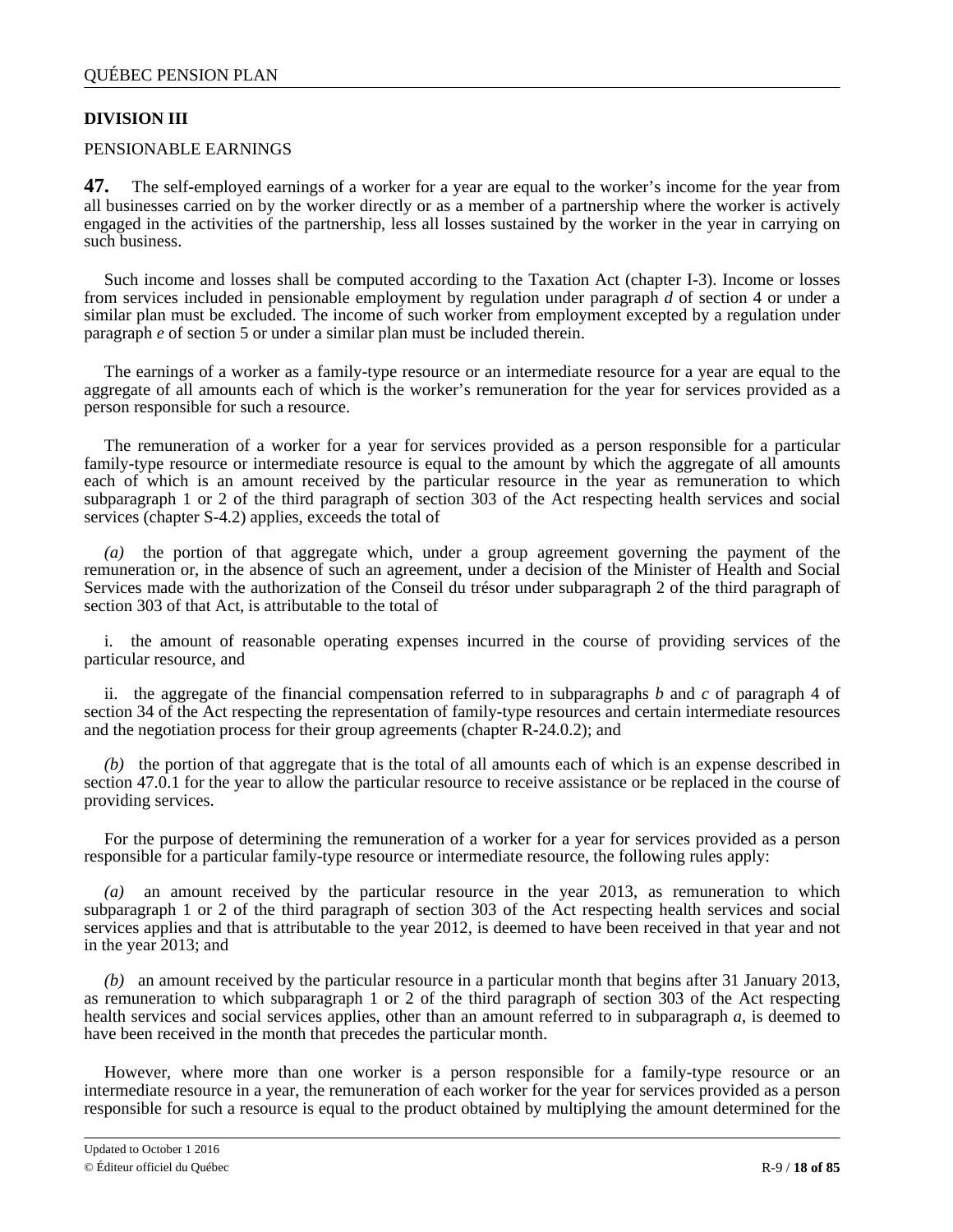year in respect of the resource under the fourth paragraph by the percentage representing the worker's share in the aggregate of the amounts received by the resource in the year as remuneration to which subparagraph 1 or 2 of the third paragraph of section 303 of the Act respecting health services and social services applies.

1965 (1st sess.), c. 24, s. 44; 1972, c. 26, s. 4; 1985, c. 25, s. 180; 2001, c. 51, s. 251; 2007, c. 12, s. 313; 2009, c. 24, s. 100; 2012, c. 8, s. 262; 2015, c. 21, s. 604.

**47.0.1.** An expense to which subparagraph *b* of the fourth paragraph of section 47 refers is an amount paid for a year by a family-type resource or an intermediate resource for the services of an individual acting as an assistant or replacement and corresponds to

- *(a)* in the case of a service provided by an employee of the resource, the aggregate of
- i. the employee's wages in respect of the service,

ii. each of the amounts paid in respect of the employee, in relation to the wages referred to in subparagraph i, under

- (1) section 315 of the Act respecting industrial accidents and occupational diseases (chapter A-3.001),
- (2) section 59 of the Act respecting parental insurance (chapter A-29.011),
- (3) section 39.0.2 of the Act respecting labour standards (chapter N-1.1),
- (4) section 34 of the Act respecting the Régie de l'assurance maladie du Québec (chapter R-5),
- (5) section 52, or
- (6) section 68 of the Employment Insurance Act (S.C. 1996, c. 23), and

iii. the fees paid for a payroll processing service for the payment of the wages referred to in subparagraph i; or

*(b)* in the case of a service provided by a person (other than a person who is an employee of the resource) or a partnership, the amount that is the cost of the service, including, if applicable, the tax payable under Part IX of the Excise Tax Act (R.S.C. 1985, c. E-15) or the tax payable under the Act respecting the Québec sales tax (chapter T-0.1) in respect of the service.

2012, c. 8, s. 263.

**47.1.** The amount that is the self-employed earnings determined for a year under section 47, in respect of a worker who is an Indian, within the meaning of the Indian Act (R.S.C. 1985, c. I-5), is to be reduced by the amount that the worker may deduct in computing the worker's taxable income under paragraph *e* of section 725 of the Taxation Act (chapter I-3), in relation to the earnings.

The amount that is earnings as a family-type resource or an intermediate resource determined for a year under section 47, in respect of a worker who is an Indian, within the meaning of the Indian Act, is to be reduced by the part of that amount that constitutes property situated on a reserve, within the meaning assigned by section 725.0.1 of the Taxation Act.

2006, c. 36, s. 285; 2009, c. 24, s. 101.

**48.** The pensionable self-employed earnings of a worker for a year are his self-employed earnings, excluding income referred to in the second paragraph of section 45.

Nevertheless, for a year in which a worker reaches 18 years of age or in which a disability pension ceases to be payable to him under this Act or under a similar plan, his pensionable self-employed earnings are equal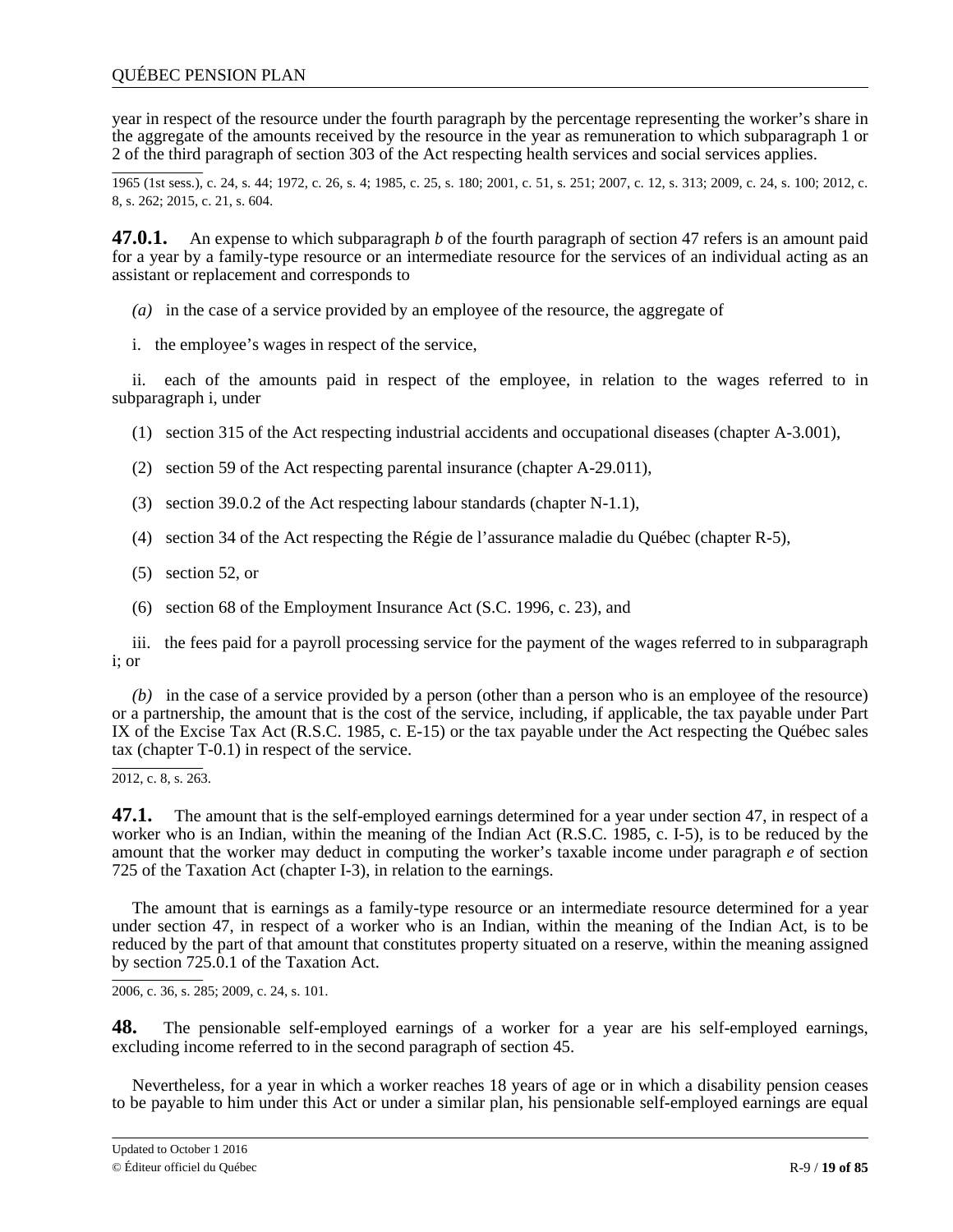<span id="page-19-0"></span>to the amount obtained by multiplying the amount of such earnings by the proportion that the number of months after the day preceding his eighteenth birthday or after the disability pension ceases bears to 12.

Also, for a year in which one of the events mentioned in subparagraphs *a* to *c* of this paragraph occurs, the pensionable self-employed earnings of a worker are equal to the amount obtained by multiplying the amount of such self-employed earnings by the proportion that the number of months prior to

*(a)* the first month which, by reason of a disability of the worker, is excluded from his contributory period under subparagraph *a* of the second paragraph of section 101; or

*(b)* the month in which a retirement pension becomes payable to him under this Act or under a similar plan; or

*(c)* the month of his seventieth birthday,

as the case may be, bears to 12.

The adjustment to the pensionable self-employed earnings of a worker, in the cases referred to in subparagraphs *b* and *c* of the third paragraph, does not apply if the year in which the event concerned occurs is subsequent to 1997.

1965 (1st sess.), c. 24, s. 45; 1972, c. 53, s. 12; 1983, c. 12, s. 3; 1993, c. 15, s. 10; 1997, c. 73, s. 13.

**48.1.** The pensionable earnings of a worker as a family-type resource or an intermediate resource for a year are the worker's earnings as such a resource, excluding income referred to in subparagraphs *a* and *b* of the second paragraph of section 45.

Nevertheless, for a year in which a worker reaches 18 years of age or in which a disability pension ceases to be payable to him under this Act or under a similar plan, his pensionable earnings as a family-type resource or an intermediate resource are equal to the amount obtained by multiplying the amount of earnings as such a resource by the proportion that the number of months after the day preceding his 18th birthday or after the disability pension ceases bears to 12.

Also, for a year in which a disability pension is payable to a worker under this Act or a similar plan, his pensionable earnings as a family-type resource or an intermediate resource are equal to the amount obtained by multiplying the amount of earnings as such a resource by the proportion that the number of months prior to the first month which, by reason of a disability of the worker, is excluded from the worker's contributory period under subparagraph *a* of the second paragraph of section 101 bears to 12.

 $\overline{2009}$ , c. 24, s. 102.

**49.** Pensionable self-employed earnings of a worker who, on the last day of a year, resides in another province in which a similar plan is in force shall be computed in the manner required by such similar plan.

1965 (1st sess.), c. 24, s. 46; 1972, c. 53, s. 13.

# **DIVISION IV**

# CALCULATION OF CONTRIBUTIONS

### *Contribution of Employee*

**50.** Every employee who is employed in pensionable employment for an employer shall, by deduction at source, make a contribution equal to the product of one-half of the rate of contribution for the year and the lesser of the following amounts: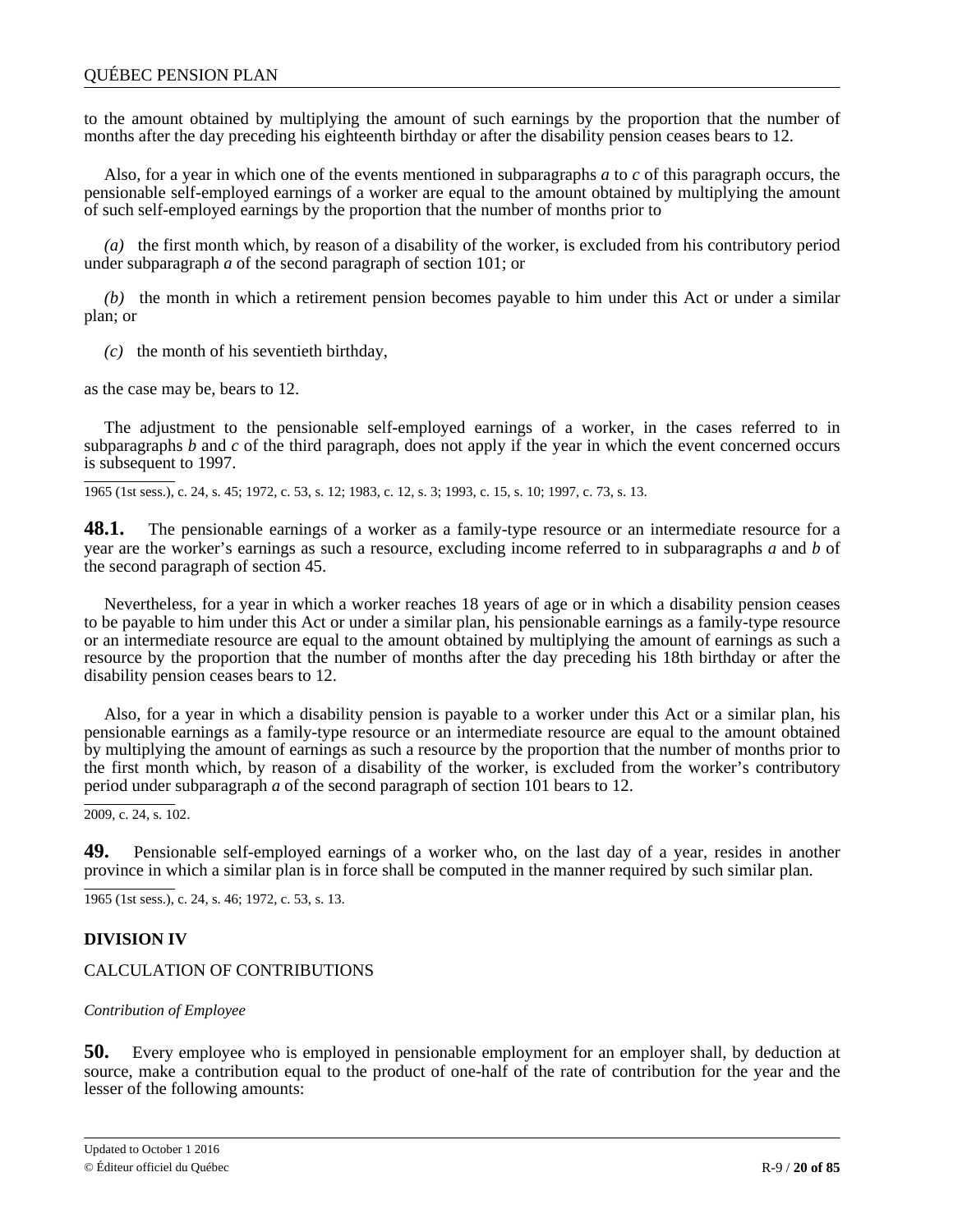<span id="page-20-0"></span>*(a)* the employee's salary and wages for the year, described in the second paragraph, that the employee's employer pays to or in respect of the employee, or is deemed to pay to the employee, minus the prescribed amount of the employee's personal exemption; and

*(b)* the employee's maximum contributory earnings for the year, minus the amount obtained by dividing the aggregate of all contributions that the employee was required to make in the year under a similar plan in respect of the employee's salary and wages by the rate of contribution for employees for the year under that plan.

The salary and wages for a year to which subparagraph *a* of the first paragraph refers is the total of

*(a)* the base wages, within the meaning of section 1159.1 of the Taxation Act (chapter I‐3), the employee receives for the year from pensionable employment, minus the amount deducted in computing the employee's income for the year under section 76 of that Act; and

*(b)* the income the employee is deemed to receive for the year from pensionable employment under paragraph *a* of section 37.2.

However, the salary and wages described in the second paragraph does not include any amount paid to the employee, paid in respect of the employee or deemed to be paid to the employee before the employee reaches 18 years of age or in a month that, because of a disability, is excluded from the employee's contributory period under subparagraph *a* of the second paragraph of section 101.

1965 (1st sess.), c. 24, s. 47; 1974, c. 16, s. 8; 1983, c. 43, s. 14; 1985, c. 25, s. 181; 1986, c. 59, s. 2; 1993, c. 64, s. 226; 1995, c. 1, s. 223; 1997, c. 85, s. 390; 2005, c. 1, s. 334; 2005, c. 38, s. 359; 2015, c. 21, s. 605.

# **50.0.1.** *(Repealed)*.

1999, c. 83, s. 289; 2001, c. 53, s. 266; 2005, c. 1, s. 335; 2006, c. 36, s. 286.

**50.1.** For the purposes of this title, where a particular person has paid an amount, other than an amount described in section 43, 43.3, 47 ou 47.1 of the Taxation Act (chapter I‐3), that constitutes an income computed according to the provisions of Chapters I and II of Title II of Book III of Part I of the said Act and in respect of which the person to whom the amount is paid by the particular person is neither required to report for work at an establishment of the particular person nor bound, but for this section, to pay a contribution under section 50, the following rules apply:

*(a)* the particular person is deemed to be an employer of the person to whom the particular person pays the amount;

*(b)* the person to whom the amount is paid is deemed, in respect of that amount,

i. to be an employee of the particular person, and

ii. to carry out work in Québec, where the employer's establishment from which he receives his remuneration is in Québec.

1991, c. 8, s. 109; 1992, c. 1, s. 220; 1995, c. 1, s. 224; 1997, c. 85, s. 391; 2005, c. 38, s. 360.

### *Overpayment*

**51.** An employee who is resident in Québec at the end of 31 December of a year subsequent to the year 2012 or, if the employee died in the year, was resident in Québec on the date of the employee's death, is deemed to have made an overpayment where the aggregate of the deductions at source for the year from the employee's salary and wages by one or more employers under this Act or under a similar plan exceeds the aggregate of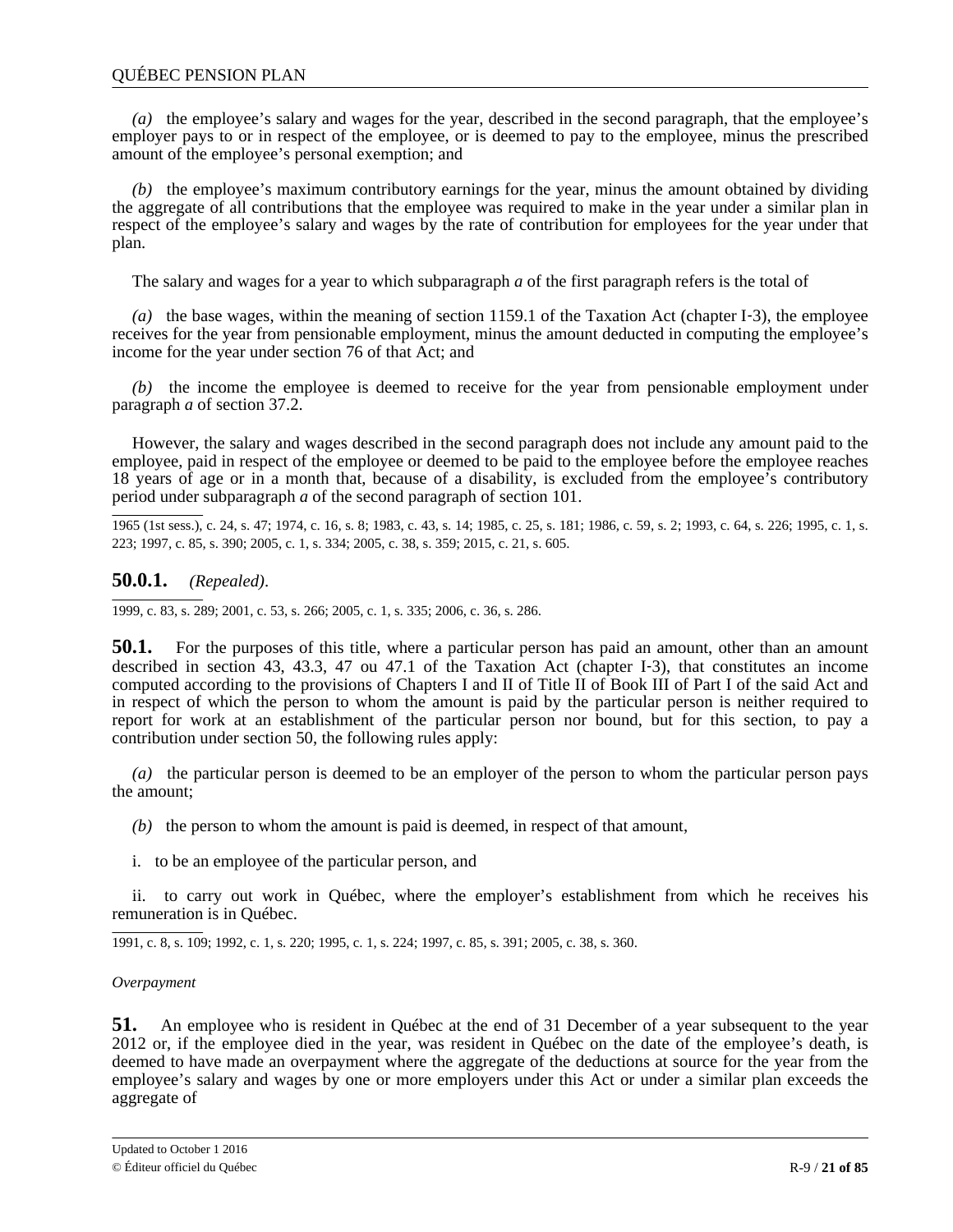*(a)* an amount equal to the product of the rate of contribution for employees for the year under the similar plan and the lesser of

i. the amount by which the aggregate of all amounts each of which is the employee's pensionable salary and wages for the year in respect of pensionable employment under the similar plan exceeds the proportional share of the employee's personal exemption for the year under the plan, and

ii. the proportional share of the employee's maximum contributory earnings for the year under the similar plan; and

*(b)* an amount equal to the product of one-half of the rate of contribution for the year and the lesser of

i. the amount by which the total of the aggregate of all amounts each of which for the year is the employee's pensionable salary and wages, pensionable self-employed earnings and pensionable earnings as a family-type resource or an intermediate resource, exceeds the amount by which the employee's personal exemption for the year exceeds the proportional share of the employee's personal exemption for the year under the similar plan, and

ii. the amount by which the employee's maximum contributory earnings for the year exceed the lesser of the amounts described in subparagraphs i and ii of subparagraph *a*.

The pensionable self-employed earnings of a worker contemplated in section 54 shall be excluded from the amount contemplated in subparagraph *a* of the first paragraph.

1965 (1st sess.), c. 24, s. 48; 1986, c. 59, s. 3; 2009, c. 24, s. 103; 2015, c. 21, s. 606.

**51.0.1.** The proportional share of the personal exemption or maximum contributory earnings of an employee for a year under a similar plan is equal to the amount obtained by multiplying the employee's personal exemption or maximum contributory earnings, as the case may be, for the year under the plan by the proportion that

*(a)* the aggregate of all amounts each of which is the employee's pensionable salary and wages for the year in respect of pensionable employment under the similar plan, up to, for each of those amounts, the employee's Maximum Pensionable Earnings for the year under the plan; is of

*(b)* the aggregate of all amounts each of which is the employee's pensionable salary and wages for the year in respect of pensionable employment under this Act or the similar plan, up to, for each of those amounts, the employee's Maximum Pensionable Earnings for the year under this Act or the similar plan, as the case may be.

For the purposes of subparagraph *b* of the first paragraph, where an employee is employed in a year in pensionable employment under both this Act and a similar plan, the total of the employee's pensionable salary and wages for the year in respect of the employment may not exceed the employee's Maximum Pensionable Earnings for the year under this Act.

Where the result obtained under the first paragraph is an amount that includes a fraction of a cent, the fraction is not taken into account if it is less than half of a cent and, in any other case, the fraction is counted as one cent.

 $2015$ , c. 21, s. 607.

**51.0.2.** Where, in a year subsequent to the year 2012, a deduction at source has been made under this Act or a similar plan from the salary and wages of an employee who is resident outside Québec at the end of 31 December of the year or, if the employee died in the year, on the date of the employee's death, the provisions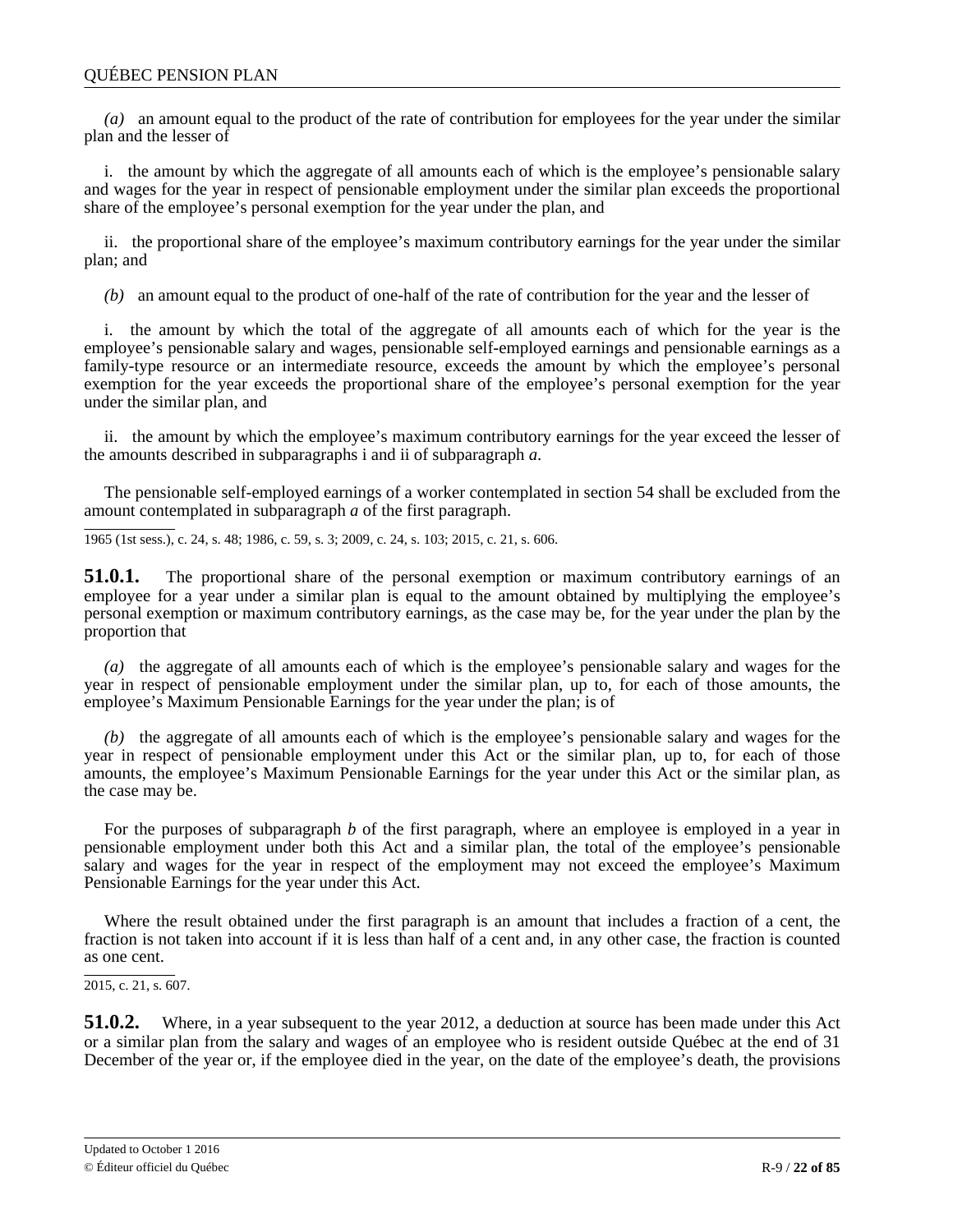<span id="page-22-0"></span>of the similar plan apply to determine whether the employee is deemed to have made an overpayment for the year.

2015, c. 21, s. 607.

**51.1.** *(Repealed).*

1983, c. 12, s. 4; 1988, c. 4, s. 159.

*Contribution of Employer*

**52.** The employer must make a contribution equal to the contribution which each of his employees is required to make under section 50.

1965 (1st sess.), c. 24, s. 49; 1974, c. 16, s. 9.

*Overpayment*

1981, c. 24, s. 20.

# **52.1.** *(Repealed).*

1981, c. 24, s. 20; 1982, c. 56, s. 35; 1999, c. 40, s. 249; 2001, c. 53, s. 267; 2005, c. 1, s. 336.

*Contribution of Self-Employed Worker*

**53.** A self-employed worker, a family-type resource or an intermediate resource shall for each year make a contribution equal to the product of the rate of contribution for the year and the lesser of

the amount by which the aggregate, for the year, of pensionable self-employed earnings and pensionable earnings as a family-type resource or an intermediate resource exceeds the greater of

i. where no deduction at source has been made for the year in respect of the self-employed worker, family-type resource or intermediate resource on account of the employee's contribution under this Act or a similar plan, the amount of the personal exemption for the year or, in any other case, the amount by which the personal exemption for the year exceeds the aggregate of all amounts each of which is the pensionable salary and wages for the year in respect of pensionable employment under this Act or a similar plan, and

ii. the amount by which the total of the following amounts exceeds the aggregate of all amounts each of which is pensionable salary and wages for the year in respect of pensionable employment under this Act or a similar plan:

(1) the personal exemption for the year,

(2) the salary and wages on which a contribution has been made for the year, and

(3) the salary and wages on which a contribution has been made for the year under a similar plan; and

*(b)* the amount by which the maximum contributory earnings for the year exceed the total of the amount of the salary and wages on which a contribution has been made for the year and the amount of the salary and wages on which a contribution has been made for the year under a similar plan.

1965 (1st sess.), c. 24, s. 50; 1986, c. 59, s. 4; 2009, c. 24, s. 104; 2015, c. 21, s. 608.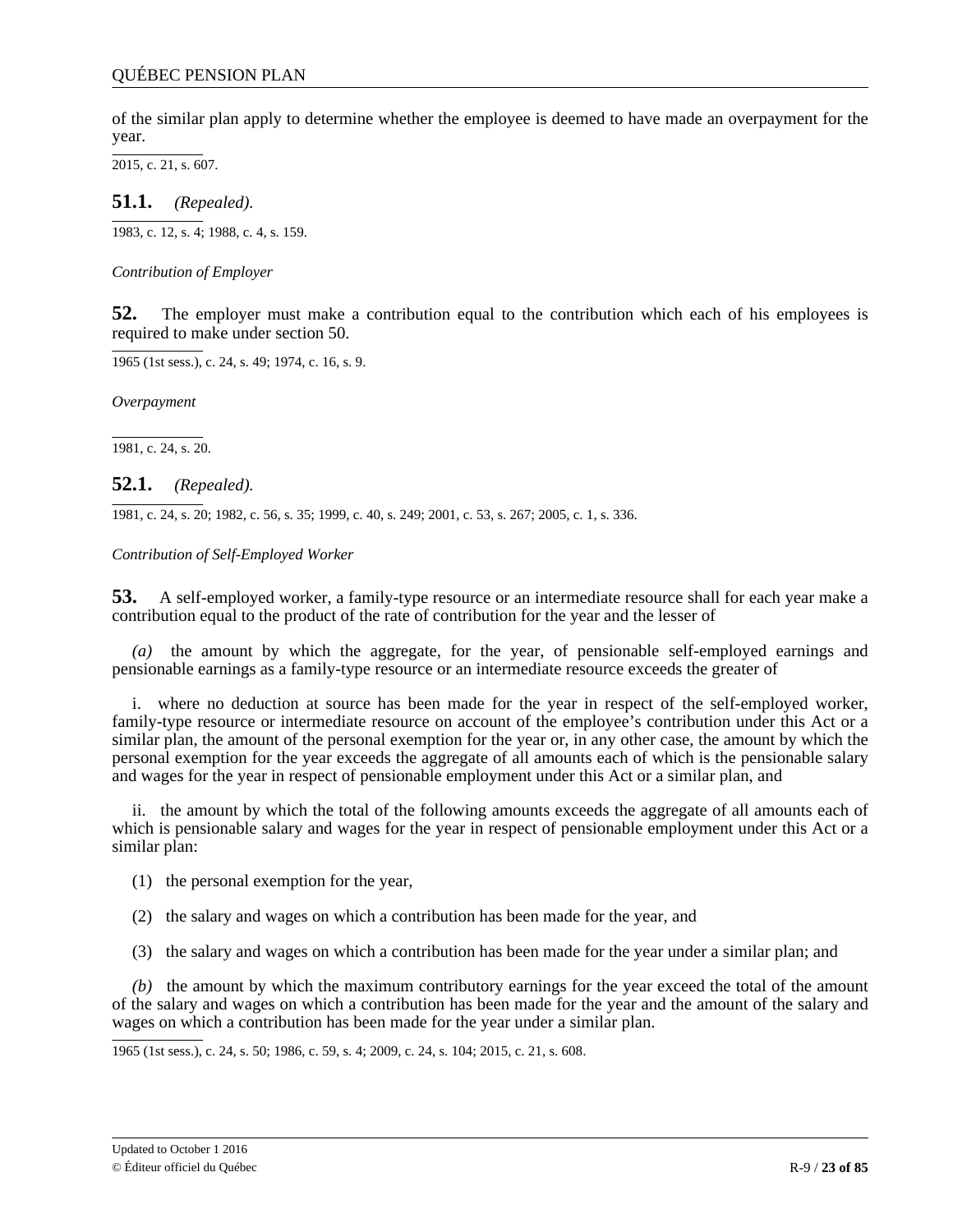### <span id="page-23-0"></span>*Special Exemption*

**54.** For the years 1966 to 1973, any worker is exempted from the contribution under section 53 whose pensionable earnings for the year from self-employment and from pensionable salary or wages are less than the minimum hereinafter defined.

The minimum contemplated in the first paragraph is equal to one and one-third times the Basic Exemption for the year, if that amount is a multiple of \$100; if not, the next lowest multiple of \$100 shall be substituted therefor.

When the personal exemption of the worker is less than the basic exemption, the minimum hereinabove defined shall be proportionately reduced.

1965 (1st sess.), c. 24, s. 51; 1974, c. 16, s. 10.

*Optional contribution*

2007, c. 12, s. 314.

**55.** An employee may, if the employee so elects by notifying the Minister in writing on or before the 15th day of the month of June of the second year that follows a particular year, make a contribution for the particular year, computed under section 53, on any amount equal to the amount by which the amount described in the second paragraph exceeds the amount described in the third paragraph.

The first amount to which the first paragraph refers is the lesser of

*(a)* the employee's pensionable salary and wages for the particular year and, where applicable, the prescribed amount for that year; and

*(b)* the employee's maximum pensionable earnings for the particular year.

The last amount to which the first paragraph refers is the total of

*(a)* the total of the amount of the employee's salary and wages on which a contribution has been made for the particular year and the amount of the employee's salary and wages on which a contribution has been made for the particular year under a similar plan; and

*(b)* the lesser of

i. the total of the aggregate of all amounts each of which is an amount that an employer has deducted from the employee's salary and wages as a basic exemption for the particular year and the aggregate of all amounts each of which is an amount that an employer has deducted from the employee's salary and wages as a similar exemption for the particular year under a similar plan, and

ii. the employee's personal exemption for the particular year.

The amount on which a contribution is made under the present section is deemed to be pensionable selfemployed earnings of the worker.

1965 (1st sess.), c. 24, s. 52; 1972, c. 53, s. 14; 1972, c. 26, s. 5; 2006, c. 36, s. 287; 2009, c. 5, s. 593; 2015, c. 21, s. 609.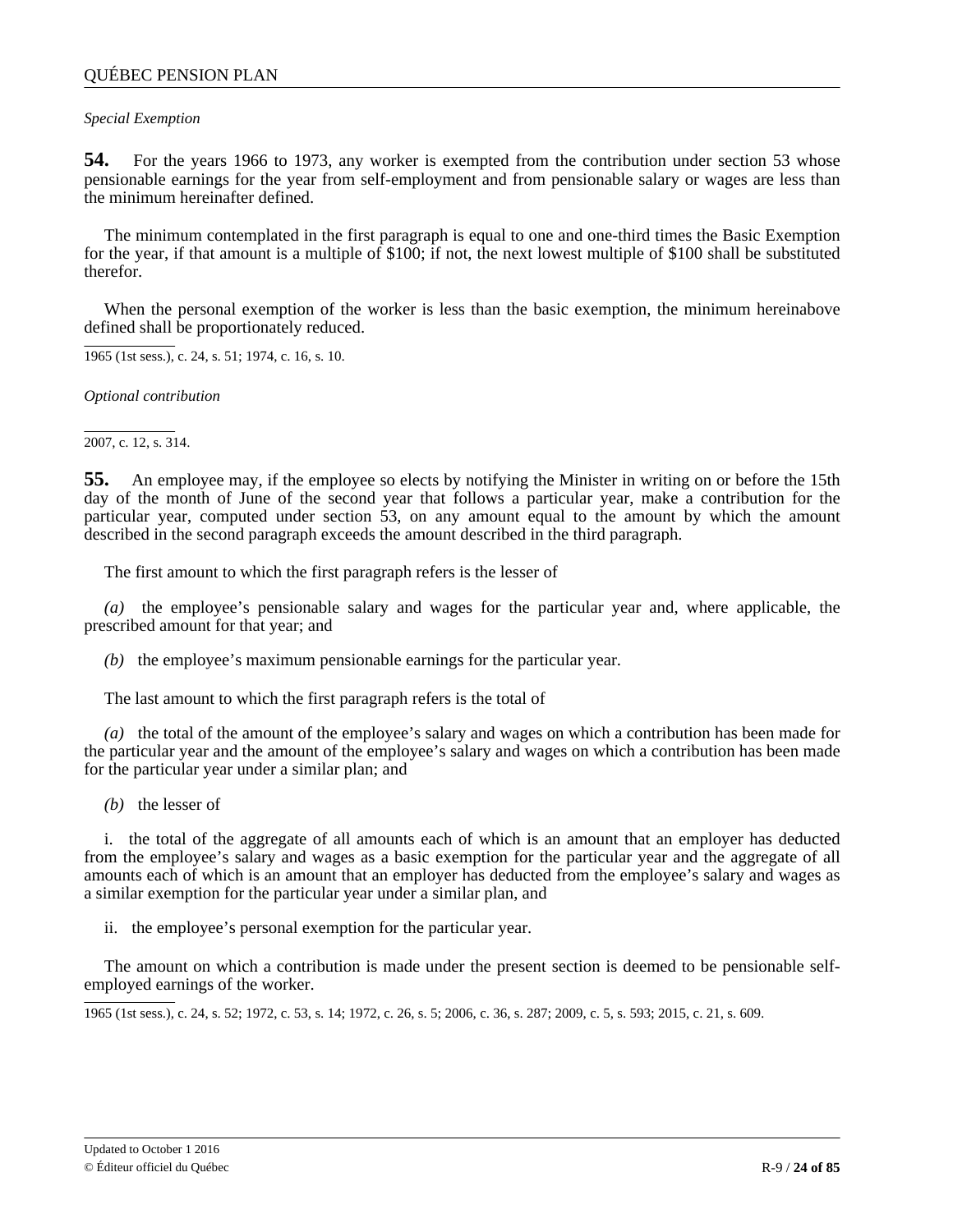# <span id="page-24-0"></span>**DIVISION V**

# RECONCILIATION OF DATA WITH RESPECT TO SALARY AND WAGES

**56.** A worker's salary and wages on which a contribution has been made for a year is equal to the amount obtained by dividing, by one-half of the rate of contribution for the year, an amount equal to the amount by which the aggregate of the following amounts exceeds the amount described in the second paragraph:

*(a)* the aggregate of the deductions at source made from the worker's salary and wages for the year under this Act or a similar plan; and

*(b)* any amount that an employer has not deducted at source from the worker's salary and wages for the year, as the employer should have done under this Act or a similar plan, provided that the worker has given notice of that fact to the Minister on or before 30 April of the following year.

The amount to which the first paragraph refers is equal to the aggregate of

*(a)* an amount equal to the product of the rate of contribution for employees for the year under the similar plan and the amount of the worker's salary and wages on which a contribution has been made for the year under the plan; and

*(b)* where an employer of the worker has obtained a full or partial refund of a contribution made in respect of the worker for the year, an amount equal to 50% of the total of the aggregate of all amounts each of which is an amount so refunded to an employer of the worker for the year and the amount of the overpayment that the worker is deemed to have made for the year.

1965 (1st sess.), c. 24, s. 53; 1972, c. 53, s. 15; 1986, c. 59, s. 5; 2015, c. 21, s. 610.

**56.1.** A worker's salary and wages on which a contribution has been made for a year under a similar plan is equal to the least of

*(a)* the amount by which the aggregate of all amounts each of which is the worker's pensionable salary and wages for the year in respect of pensionable employment under the similar plan exceeds the proportional share of the worker's personal exemption for the year under the plan;

*(b)* the proportional share of the maximum contributory earnings for the year under the similar plan; and

*(c)* the amount obtained by dividing, by the rate of contribution for employees for the year under the similar plan, the aggregate of the deductions at source from the worker's salary and wages for the year under this Act or a similar plan and any amount that an employer has not deducted at source from the worker's salary and wages for the year, as the employer should have done under this Act or a similar plan, provided that the worker has given notice of that fact to the Minister on or before 30 April of the following year.

2015, c. 21, s. 611.

**57.** Where an employer pays, on account of the employee's contribution for a year under this Act or a similar plan, an amount that the employer has failed to deduct, that amount is, for the purposes of sections 51, 56 and 56.1, deemed to have been deducted by the employer on account of that contribution for the year.

1965 (1st sess.), c. 24, s. 54; 2015, c. 21, s. 612.

**58.** Where the return filed by an employer shows the amount of salary and wages on which a contribution has been made by an employee for a year under this Act or a similar plan, the amount determined under the second paragraph for the year may, in prescribed circumstances, be substituted, in computing the amount determined under section 56 or 56.1, for the amount shown in the return as the aggregate of the deductions at source for the year under this Act or the similar plan with respect to such employee.

The amount to which the first paragraph refers is equal to the aggregate of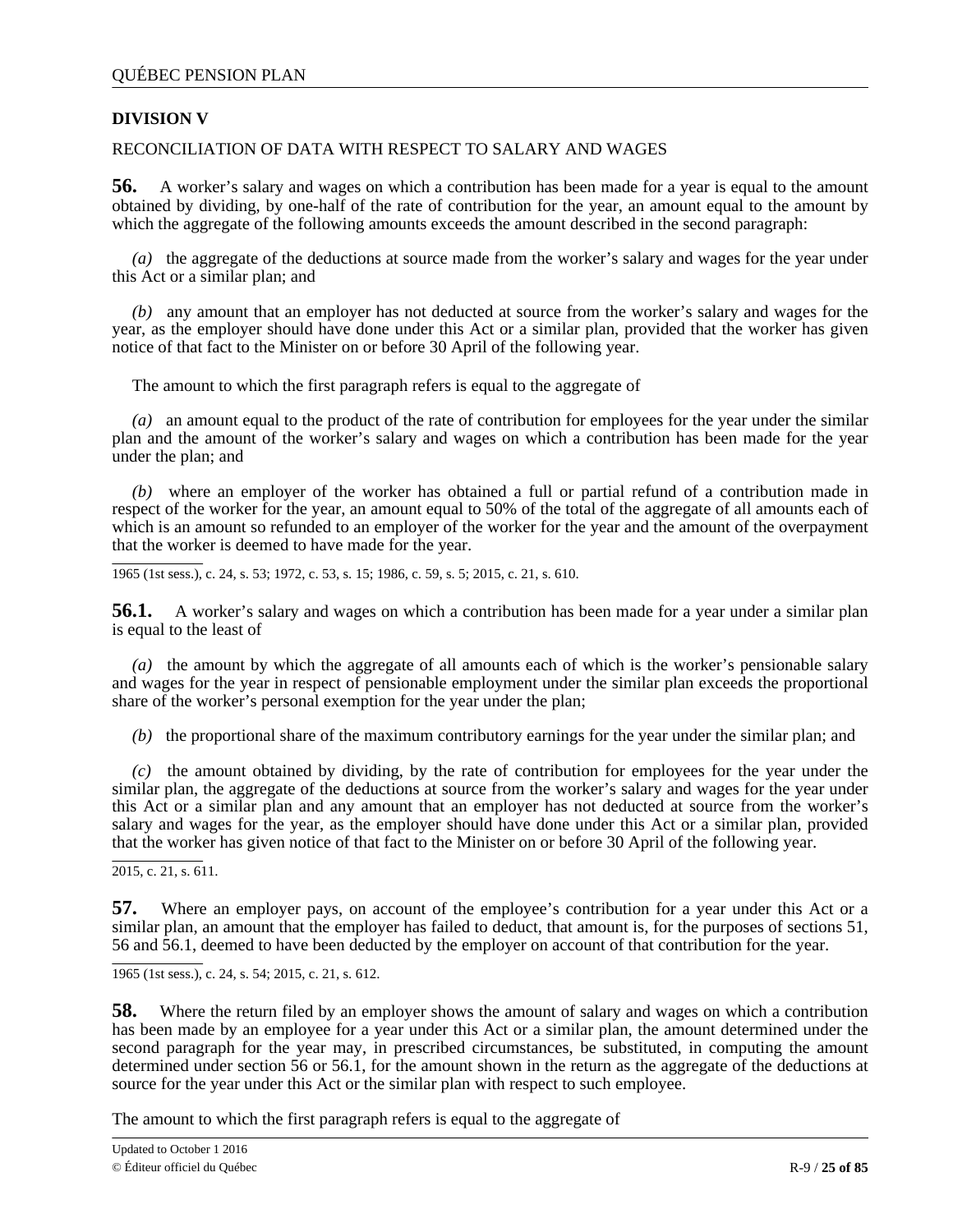<span id="page-25-0"></span>*(a)* an amount equal to the product of one-half of the rate of contribution for the year and the amount shown in the return as the salary and wages on which a contribution has been made by an employee for the year under this Act; and

*(b)* an amount equal to the product of the rate of contribution for employees for the year under a similar plan and the amount shown in the return as the salary and wages on which a contribution has been made by an employee for a year under the plan.

1965 (1st sess.), c. 24, s. 55; 1986, c. 59, s. 6; 2015, c. 21, s. 613.

## **DIVISION VI**

COLLECTION OF CONTRIBUTIONS ON SALARY AND WAGES

*Deduction at Source*

**59.** An employer shall deduct from the remuneration paid to his employee for pensionable employment such amount as is prescribed on account of the employee's contribution.

He shall also make such a deduction where the payment of remuneration results from a judgment.

For the purposes of the regulations under this section, the Minister shall draw up Tables A and B determining the amount to be deducted from the remuneration paid to an employee during a particular period and shall post them on the Revenu Québec website.

The Minister shall publish in the *Gazette officielle du Québec* a notice of the date of coming into force of Tables A and B and the address of the website on which they are posted.

1965 (1st sess.), c. 24, s. 56; 1991, c. 8, s. 110; 1999, c. 65, s. 48; 2012, c. 8, s. 264.

**59.1.** An amount may be deducted or withheld under section 59 by an employer in respect of remuneration paid to an employee who performs employment duties for a regulated establishment, within the meaning of section 42.6 of the Taxation Act (chapter I-3), only to the extent that the amount does not reduce any amount that, but for section 59, would have been deducted or withheld from that remuneration under section 153 of the Income Tax Act (Revised Statutes of Canada, 1985, chapter 1, 5th Supplement), without reference to subsection 1.2 of that section, and under section 82 of the Employment Insurance Act (Statutes of Canada, 1996, chapter 23).

1997, c. 85, s. 392; 1998, c. 16, s. 301.

**60.** An employer who fails to deduct a prescribed amount from the remuneration of an employee is liable to pay such amount to the Minister.

Nevertheless, he may deduct it from any remuneration paid within twelve months following his failure.

However, he may not deduct from each payment of remuneration, in addition to the amount prescribed under section 59, more than one other prescribed amount that he previously failed to deduct.

1965 (1st sess.), c. 24, s. 57.

**61.** The amount deducted under section 59 or 60 is, for all purposes, deemed to have been paid on the date of the deduction, to the employee to whom the remuneration was payable.

1965 (1st sess.), c. 24, s. 58.

**62.** Where a person has deducted from a sum that he was required to pay to another person an amount that he is authorized by this Act to deduct, no action lies against him for so doing.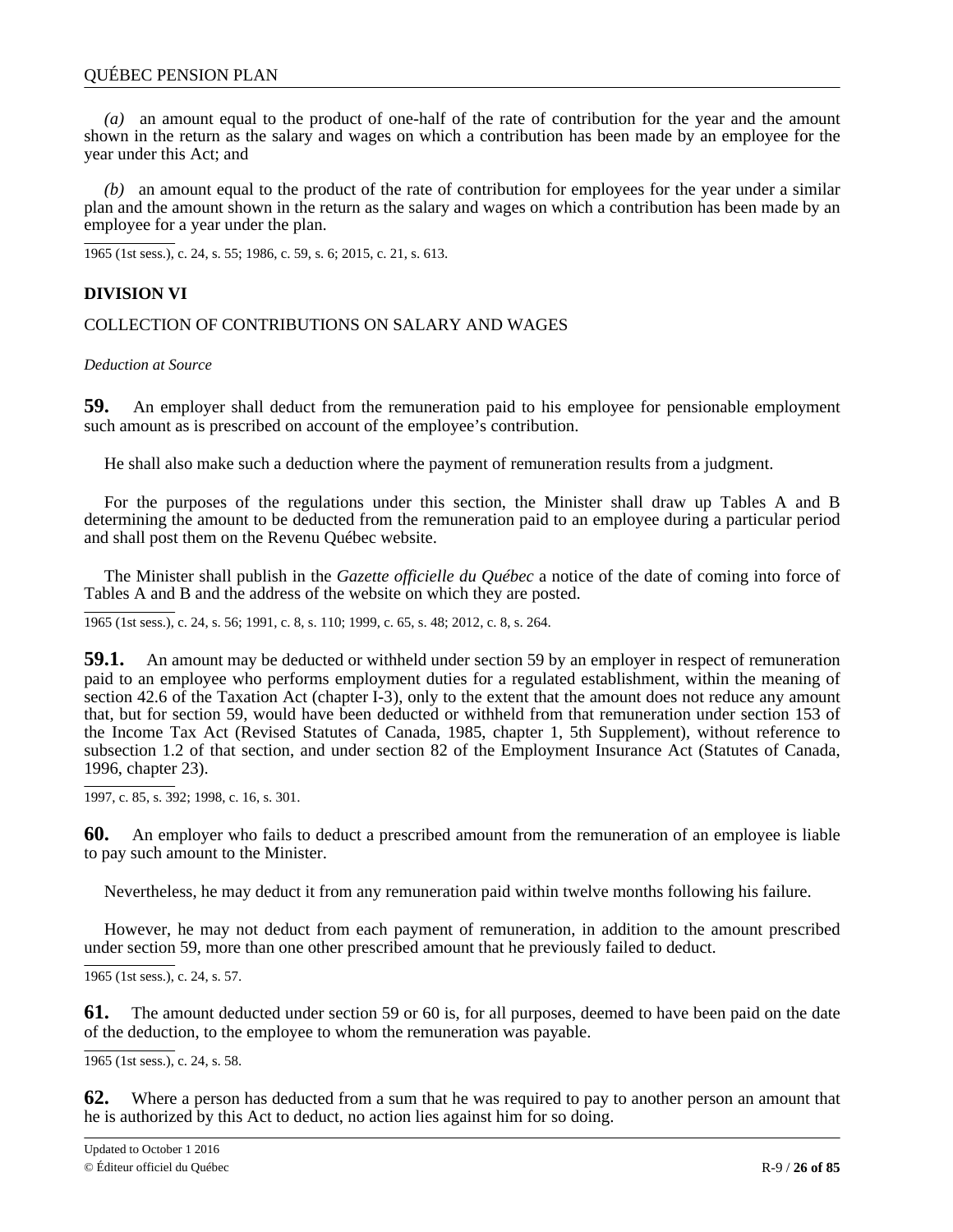<span id="page-26-0"></span>The receipt of the Minister for an amount deducted, under this Act or under the regulations, is a good and sufficient discharge of the liability of any debtor towards his creditor in this respect and to the extent of the amount certified to have been received by the Minister.

1965 (1st sess.), c. 24, s. 59.

*Payment of Contributions*

**63.** On the dates, for the periods and according to the terms and conditions prescribed in section 1015 of the Taxation Act (chapter I-3), every employer shall pay to the Minister an amount equal to the amount the employer was required to deduct, together with an amount in respect of each employee, equal to the prescribed amount referred to in section 59, as or on account of the contribution referred to in section 52 that the employer is required to pay in respect of that employee.

1965 (1st sess.), c. 24, s. 60; 1971, c. 32, s. 3; 1972, c. 53, s. 16; 1972, c. 26, s. 6; 1988, c. 4, s. 160; 1991, c. 67, s. 608; 1995, c. 63, s. 289; 2005, c. 1, s. 337.

**64.** Where an employer has been informed in writing by the Minister, otherwise than by a decision under section 65, 69 or 70, that he is not required to make a deduction from the remuneration of an employee under this Act and it is subsequently decided under any of those sections or under the provisions of the Tax Administration Act (chapter A-6.002) referred to in section 184 that such a deduction should have been made, the employer shall not incur any liability provided that he has not furnished any information that is inexact in a material particular. He shall thereupon be liable, without interest or penalties, to pay the contribution required to be paid by him with respect to such employee.

Upon payment of the contribution by the employer, the employee is deemed, for the purposes of paragraph *b* of the first paragraph of section 56, to have notified the Minister, within the required time, of the employer's failure.

1965 (1st sess.), c. 24, s. 61; 1972, c. 53, s. 17; 1997, c. 73, s. 15; 1998, c. 16, s. 302; 1999, c. 40, s. 249; 2010, c. 31, s. 175; 2015, c. 21, s. 614.

### *Assessment*

**65.** When any question arises as to whether a person is required to make a contribution as an employee or as an employer for a year, or as to the amount of such contribution, the employee or the employer may, on or before 30 April in the following year, apply to the Minister to determine the question.

Such application shall be made in prescribed form and sent to the Minister by registered mail.

Before rendering his decision, the Minister shall, in the manner he considers suitable, give to the employer or employee designated in the application, as the case may be, the opportunity to supply information and to make representations to safeguard his interests.

The Minister shall, with dispatch, in the manner he considers suitable, make known his decision to the employer and employee concerned in the application.

1965 (1st sess.), c. 24, s. 62; 1972, c. 53, s. 18; 1975, c. 83, s. 84; 2001, c. 53, s. 268.

**65.1.** If an application under section 44 of the Act respecting parental insurance (chapter A-29.011) has been made by an employer or an employee referred to in section 65 for a given year, no application may be made under that section 65 for that year by an employer or an employee involved in the application.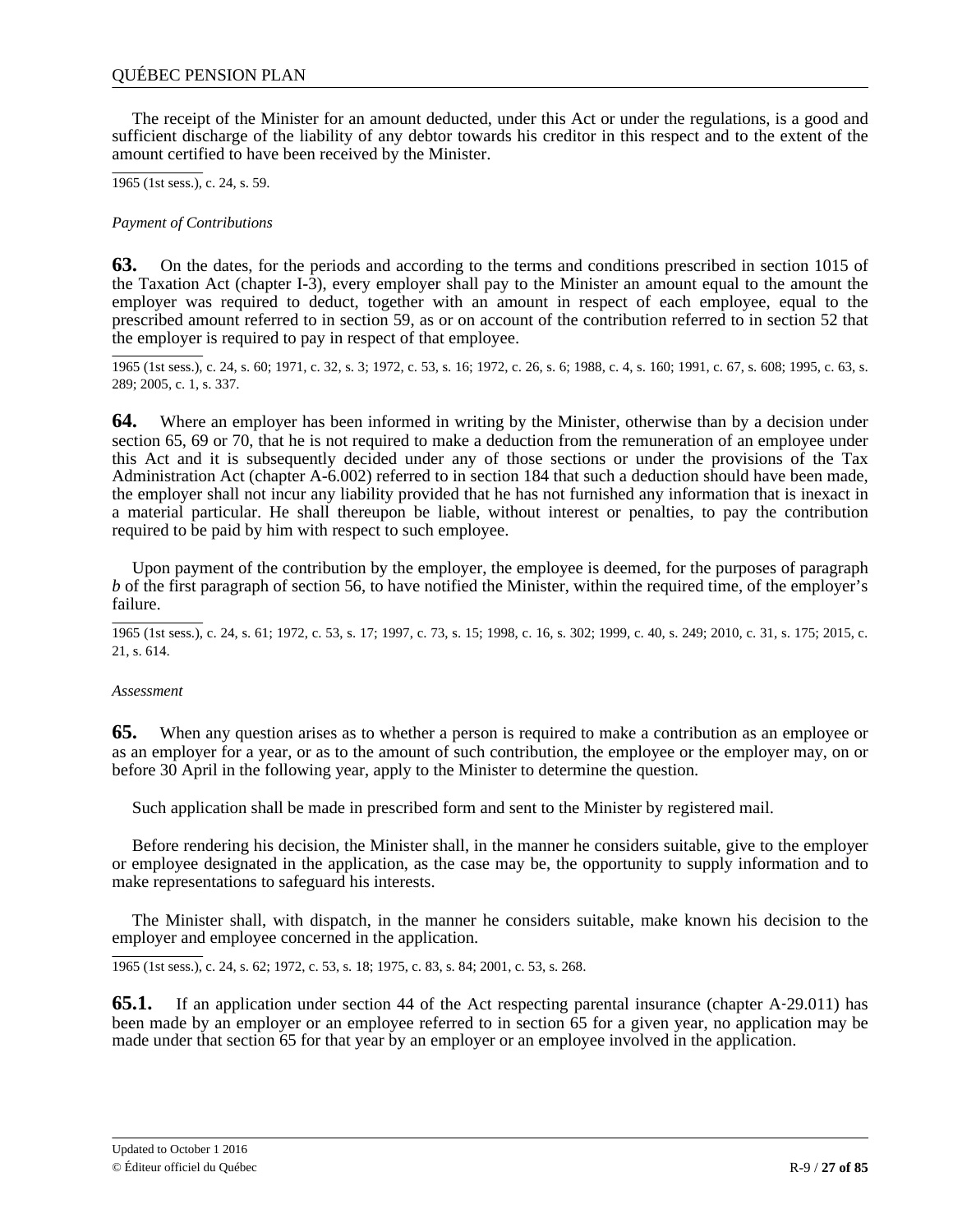## <span id="page-27-0"></span>QUÉBEC PENSION PLAN

The decision rendered for the purposes of the Act respecting parental insurance as to the capacity in which the person is required to pay a premium for a given year is valid as if it had been rendered for the purposes of this Title.

 $\overline{2005}$ , c. 13, s. 88.

**66.** The Minister may determine any amount payable by an employer, including interest and penalties. He may also redetermine any such amount and make a new assessment or establish an additional assessment.

After each assessment, the Minister shall give notice thereof to the employer. Thereupon, the assessment shall be valid and binding, subject to being varied or vacated on an objection or review, and the employer is liable to pay to the Minister the amount thereof forthwith.

However, no assessment may be made by the Minister in respect of an employer, after the day that is four years after the day on which that amount should have been paid, unless

*(a)* the employer has filed no returns ;

*(b)* the employer has engaged in misrepresentation or has committed fraud in supplying the required information ; or

*(c)* the employer has filed a waiver with the Minister on the prescribed form.

1965 (1st sess.), c. 24, s. 63; 1993, c. 15, s. 11; 1996, c. 31, s. 36; 1997, c. 86, s. 10; 1999, c. 83, s. 290.

**67.** An assessment shall be deemed to be valid and binding notwithstanding any error, defect or omission therein or in any proceeding relating thereto, subject to being varied or vacated on an objection or review.

1965 (1st sess.), c. 24, s. 64.

*Objection to Assessment*

**68.** A person may object to an assessment by filing a notice of objection with the Minister within 90 days from the day of sending of the notice of assessment.

1965 (1st sess.), c. 24, s. 65; 1972, c. 53, s. 19; 1972, c. 26, s. 7; 1975, c. 83, s. 84; 1992, c. 31, s. 19; 1995, c. 1, s. 225; 1995, c. 36, s. 19; 2004, c. 4, s. 46; I.N. 2016-01-01 (NCCP).

**69.** Before rendering his decision on the objection of an employer to an assessment, the Minister shall, in the manner he considers suitable, give to the employee concerned the opportunity to supply information and to make representations to safeguard his interests.

The Minister shall, with dispatch, vacate, confirm or vary the assessment and notify, in the manner he considers suitable, the employer and employee concerned.

A reassessment made by the Minister in accordance with this section shall not be invalid merely because it has not been made within four years of the sending of a notice of first assessment.

1965 (1st sess.), c. 24, s. 66; 1971, c. 32, s. 4; 1972, c. 53, s. 20; 2004, c. 4, s. 47.

**70.** The Minister shall have authority to decide any question of fact or of law.

Subject to review, the decision of the Minister shall be final and binding for all purposes of this Act.

1965 (1st sess.), c. 24, s. 67.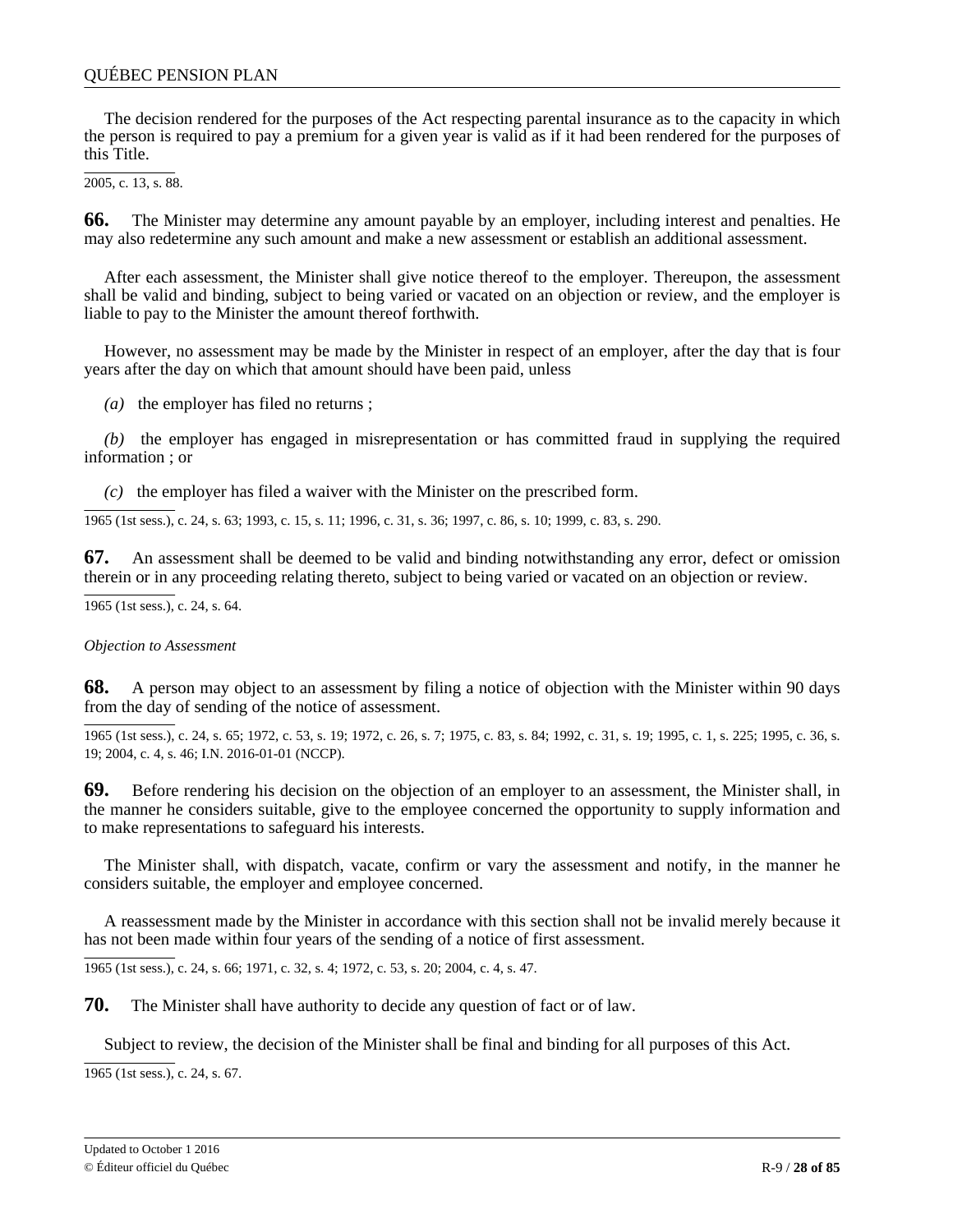## <span id="page-28-0"></span>*Collection*

**71.** Unless an application has been made under section 65 with respect to any year, any sum which may have been deducted from the remuneration of an employee or paid by the employer as a contribution for that year is, on 30 April of the following year, deemed to have been deducted or paid in accordance with this Act.

If on the same date no sum has been deducted or paid for the preceding year and no application has been made under section 65, neither deductions nor payments are required under this Act.

Nevertheless, even after that date, the Minister may on his own initiative determine any question contemplated in section 65 and make any assessment under this Act.

1965 (1st sess.), c. 24, s. 75; 1997, c. 73, s. 16.

### *Imputation*

**72.** Whatever its imputation, any payment, whether of tax under the Taxation Act (chapter I–3), of an employer's or an employee's contribution under this Act or of a premium under the Act respecting parental insurance (chapter A‐29.011), must first be imputed on the contribution payable under this Act.

1965 (1st sess.), c. 24, s. 76; 1972, c. 26, s. 12; 2005, c. 13, s. 89.

**73.** This title is a fiscal law within the meaning of the Tax Administration Act (chapter A-6.002).

1972, c. 53, s. 22; 1972, c. 26, s. 13; 1997, c. 73, s. 17; 2010, c. 31, s. 175.

## **DIVISION VII**

### COLLECTION OF CONTRIBUTIONS IN RESPECT OF SELF-EMPLOYED EARNINGS

**74.** Where no return of the self-employed earnings and earnings as a family-type resource or an intermediate resource of a worker for a year has been filed before the end of four years from the date on or before which the worker is required to file such a return for the year, the amount of the contribution to be made by that worker for that year in respect of such earnings shall be deemed to be equal to zero, unless before the end of those four years the Minister determines the amount of the contribution payable by the worker.

1965 (1st sess.), c. 24, s. 80; 1993, c. 15, s. 12; 2003, c. 9, s. 447; 2009, c. 24, s. 105.

**75.** A worker not bound under Part I of the Taxation Act (chapter I-3) to make payments on account of his tax for the year is not bound to make them on his contribution for the year.

1965 (1st sess.), c. 24, s. 83; 1972, c. 26, s. 14.

**76.** Except as otherwise provided in this Act or in a regulation, sections 1000 to 1026.0.1, 1026.2 and 1037 to 1053 of the Taxation Act (chapter I-3) and Chapter III.1 of the Tax Administration Act (chapter A-6.002) apply, with the necessary modifications, to a contribution in respect of self-employed earnings and earnings as a family-type resource or an intermediate resource.

1965 (1st sess.), c. 24, s. 89; 1972, c. 53, s. 24; 1972, c. 26, s. 15; 1993, c. 64, s. 227; 1993, c. 15, s. 13; 1995, c. 1, s. 226; 1995, c. 49, s. 245; 1995, c. 63, s. 290; 1997, c. 85, s. 393; 2010, c. 31, s. 175; 2009, c. 24, s. 106.

**77.** Whatever its imputation, any payment, whether of tax under the Taxation Act (chapter I-3), of a contribution in respect of self-employed earnings or earnings as a family-type resource or an intermediate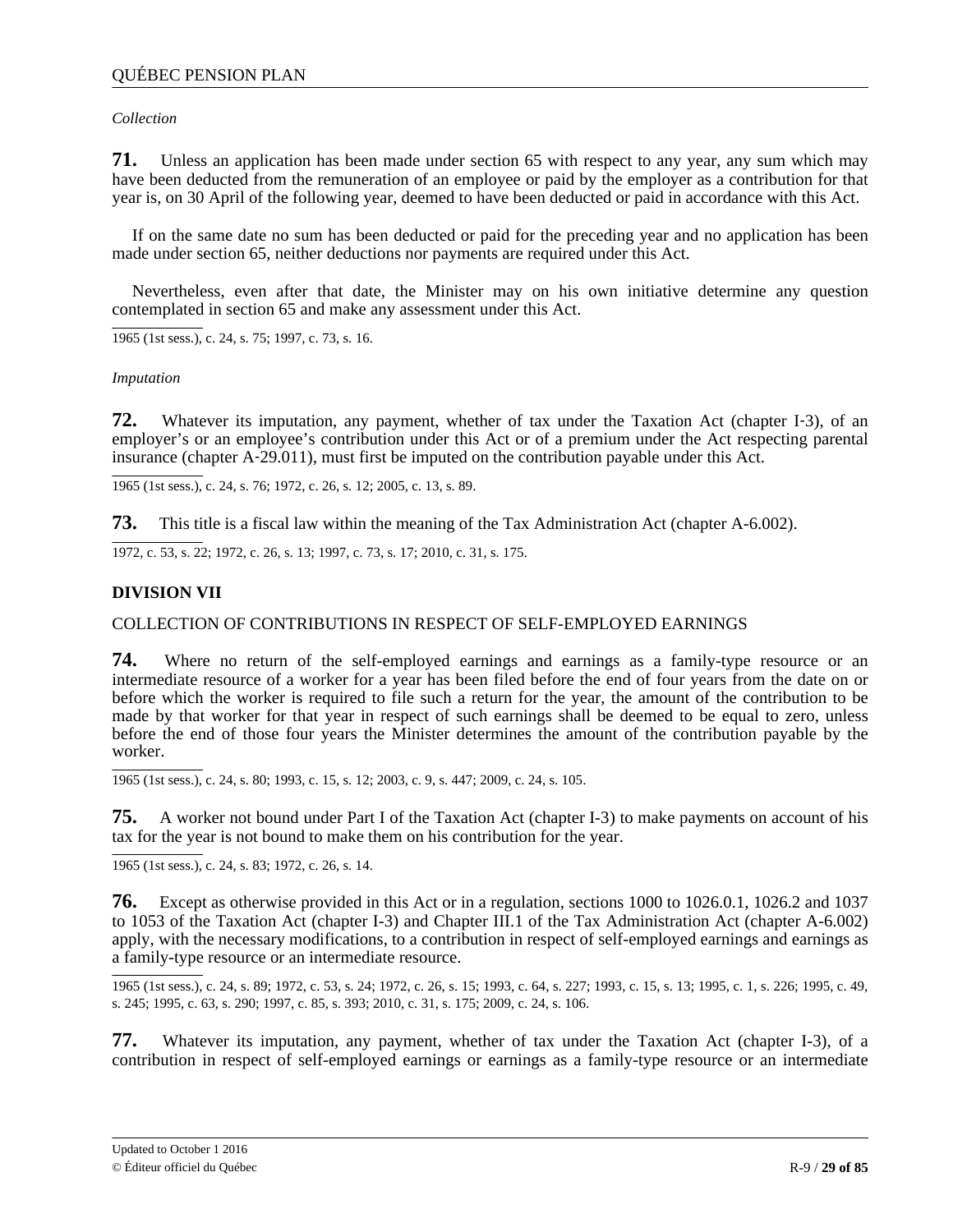<span id="page-29-0"></span>resource under this Act or of a premium under the Act respecting parental insurance (chapter A-29.011), must first be imputed on the contribution payable under this Act.

1965 (1st sess.), c. 24, s. 90; 1972, c. 26, s. 16; 2005, c. 13, s. 90; 2009, c. 24, s. 107.

## **DIVISION VIII**

**REFUNDS** 

**78.** Where a person pays for a year an amount as a contribution exceeding the contribution required, the Minister may refund the excess amount to him without application. He must refund the excess amount to him if the person applies to him for it in writing within four years from the end of the year or if the excess amount is in consequence of a decision rendered under section 65 or a decision on an opposition or appeal.

1965 (1st sess.), c. 24, s. 91; 1972, c. 53, s. 25.

**78.0.1.** For the purposes of section 78, no portion of the amount that an employer has paid for a year in respect of a particular employee as or on account of the contribution referred to in section 52, that is attributable to the aggregate of all the contributions that the employer was required to deduct for the year from the employee's salary and wages described in the second paragraph of section 50 in accordance with the regulations made under section 59, may be considered to be an amount that the employer has paid for the year in respect of the employee as or on account of a contribution exceeding the contribution required.

2005, c. 1, s. 338; 2007, c. 12, s. 315.

### **78.1.** *(Repealed).*

1981, c. 24, s. 21; 2005, c. 1, s. 339.

**79.** Where an agreement for such purpose has been made with the authority administering a similar plan, the whole amount of an overpayment made by an employee as a contribution under this Act, under the similar plan or under both at the same time, shall be refundable, either under this Act or under the similar plan.

Such an agreement shall contain provisions providing for the making of financial adjustments by reason of the payments made.

Failing such an agreement, the total amount of the overpayment made by an employee as a contribution under this Act and under a similar plan shall be refundable under this Act, notwithstanding any other provision, only in that proportion which, for the year, the aggregate of the amounts deducted from his salary or wages as a contribution under this Act is of the aggregate of the amounts deducted from his salary or wages as a contribution under either this Act or a similar plan.

1965 (1st sess.), c. 24, s. 92; 1972, c. 53, s. 25.

**80.** Where an amount is refunded or applied to another liability, interest shall be paid on such amount, at the rate fixed under section 28 of the Tax Administration Act (chapter A-6.002) and for the period determined in section 30 of the said Act.

1965 (1st sess.), c. 24, s. 94; 1971, c. 32, s. 9; 1972, c. 53, s. 27; 1972, c. 26, s. 17; 1988, c. 4, s. 161; 2010, c. 31, s. 175.

# **DIVISION IX**

### REGULATIONS AND PENAL PROVISIONS

1992, c. 61, s. 517.

### **81.** The Government may make regulations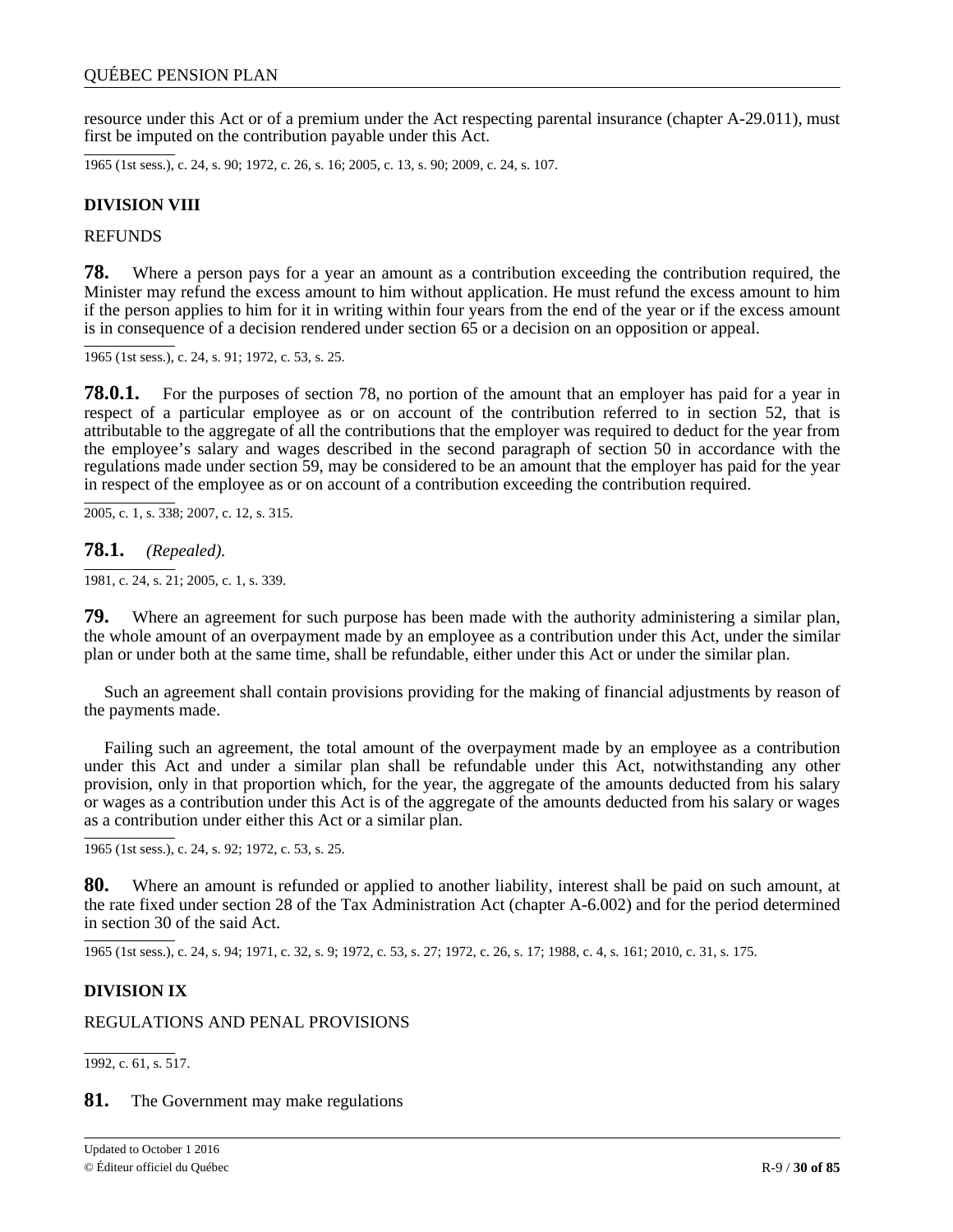*(a)* prescribing anything that by this title or Division I of Title V is to be prescribed,

*(b)* requiring any class of persons to file the required returns in connection with contributions,

*(c)* requiring any person who files a return to supply a copy thereof or a prescribed portion thereof to each person in respect of whose contributions the return relates,

*(d)* prescribing a penalty not exceeding \$10 a day for each day of default and not exceeding in all \$250 for non-compliance with a regulation made under paragraph *b* or *c*,

*(e)* regulating the procedure to be followed in the determination of questions submitted to the Minister,

*(f)* defining the circumstances in which deductions may be made respecting the lodging of any regular minister of a religious denomination,

*(g)* determining how and when the computations provided for in sections 38 and 40 must be made,

*(h)* defining, for the application of sections 50, 52 and 59, the circumstances in which, in the case of municipalities, metropolitan communities, school boards, general and vocational colleges, public institutions and private institutions under agreement within the meaning of the Act respecting health services and social services (chapter S-4.2) or within the meaning of the Act respecting health services and social services for Cree Native persons (chapter S‐5), upon a change of employer as a result of constitution, amalgamation, annexation, division or regrouping, the new employer is deemed to be the same as the previous employer,

*(i)* determining in what circumstances, for what objects and upon what terms and conditions the income received by an employee at a particular time is deemed received at another time,

*(j)* enacting any measure necessary or useful to carry out this title or Division I of Title V;

*(k)* determining, in respect of a worker who is an Indian, within the meaning of the Indian Act (Revised Statutes of Canada, 1985, chapter I-5), in what circumstances the worker's employment that is excepted employment solely because of paragraph *j* of section 3, is not considered to be excepted employment, and in what circumstances section 47.1 does not apply in respect of the worker.

1965 (1st sess.), c. 24, s. 96; 1972, c. 53, s. 28; 1972, c. 26, s. 18; 1973, c. 16, s. 6; 1974, c. 16, s. 11; 1990, c. 85, s. 122; 1992, c. 21, s. 292, s. 375; 1994, c. 23, s. 23; 1996, c. 2, s. 858; 2000, c. 56, s. 218; 2006, c. 36, s. 288.

**82.** *(Repealed)*.

1972, c. 53, s. 29; 1972, c. 26, s. 19; 2005, c. 38, s. 361.

**82.1.** Every regulation made under this Title or Division I of Title V comes into force on the date of its publication in the *Gazette officielle du Québec* or on any later date fixed therein.

Such a regulation may also, once published and where it so provides, take effect from a date prior to its publication but not prior to the date from which the legislation under which it is made takes effect.

1997, c. 14, s. 320.

**83.** Every person who fails to comply with or contravenes the provisions of section 31 is guilty of an offence and liable to a fine of \$100 to \$500.

Every person who fails to comply with or contravenes a regulation made under paragraph *b* or *c* of section 81 is guilty of an offence and, in addition to any penalty otherwise provided, is liable to a fine of not less than \$25 a day for each day of default, but not exceeding in all \$1,000.

1965 (1st sess.), c. 24, s. 97 (*part*); 1990, c. 4, s. 764.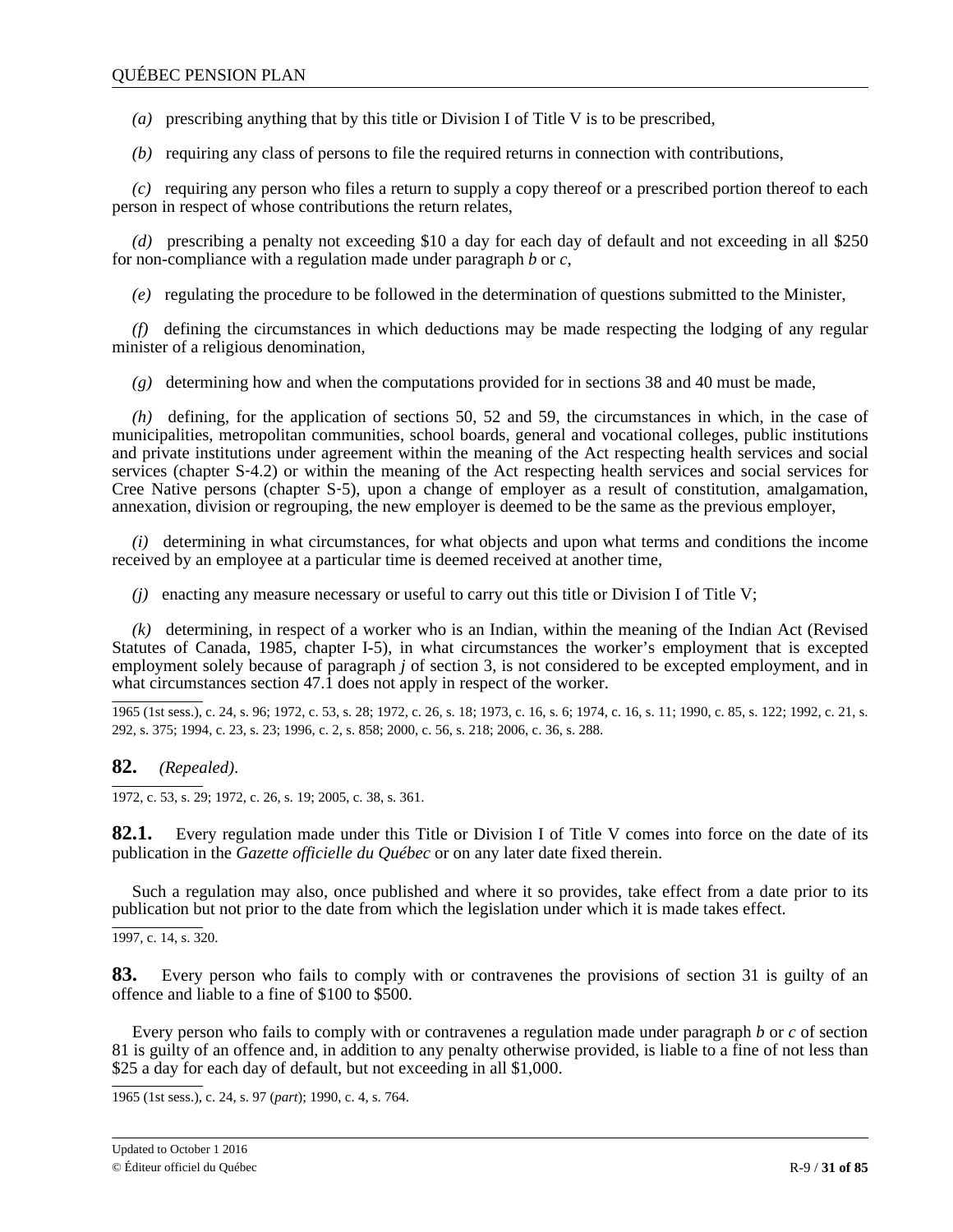<span id="page-31-0"></span>**84.** Where a person has been convicted of failing to comply with section 59 or a regulation made under paragraph *b* or *c* of section 81, the person does not incur the penalty provided for in a regulation enacted under paragraph *d* of section 81 for the same failure unless the payment of such penalty was demanded from him before the statement of offence which led to the conviction was served.

1965 (1st sess.), c. 24, s. 98; 1992, c. 61, s. 518; 2003, c. 2, s. 306.

**85.** Every person who

*(a)* makes, or participates in, assents to or acquiesces in the making of, false or deceptive statements in a return, certificate, statement or answer filed or made as required by or under this Title or a regulation,

*(b)* to evade payment of a contribution, destroys, alters, mutilates, secretes or otherwise disposes of the records of an employer,

*(c)* makes, or assents to or acquiesces in the making of false or deceptive entries, or omits or assents to or acquiesces in the omission, to enter a material particular, in records of an employer,

*(d)* wilfully evades or attempts to evade compliance with this Title or payment of contributions, or

*(e)* conspires with any person to commit an offence described by paragraphs *a* to *d*,

is guilty of an offence and, in addition to any penalty otherwise provided, is liable to a fine of \$25 to \$5,000 plus an amount not exceeding double the amount of the contribution that should have been shown to be payable or that was sought to be evaded, or, notwithstanding article 231 of the Code of Penal Procedure (chapter C‐25.1), to both such fine and imprisonment for a term not exceeding six months.

1965 (1st sess.), c. 24, s. 99; 1990, c. 4, s. 766; 2000, c. 25, s. 25.

### **TITLE IV**

**BENEFITS** 

# **DIVISION I**

### INTERPRETATION

*"Child of a contributor"*

1993, c. 15, s. 14.

**86.** A child of the contributor is

*(a)* the contributor's minor child; or

*(b)* a minor child who has been residing with the contributor for at least one year and to whom the contributor stands *in loco parentis*, on the condition that no person other than the contributor, a person residing with the contributor or the father or mother not residing with the child maintains that child in the conditions prescribed by regulation.

The contributor and the person referred to in the first paragraph do not cease to reside together if their separation is only temporary or is a result of illness or the pursuit of studies or any other cause considered valid by Retraite Québec.

1965 (1st sess.), c. 24, s. 100; 1972, c. 53, s. 30; 1982, c. 17, s. 71; 1993, c. 15, s. 14; 2011, c. 36, s. 3; 2015, c. 20, s. 61.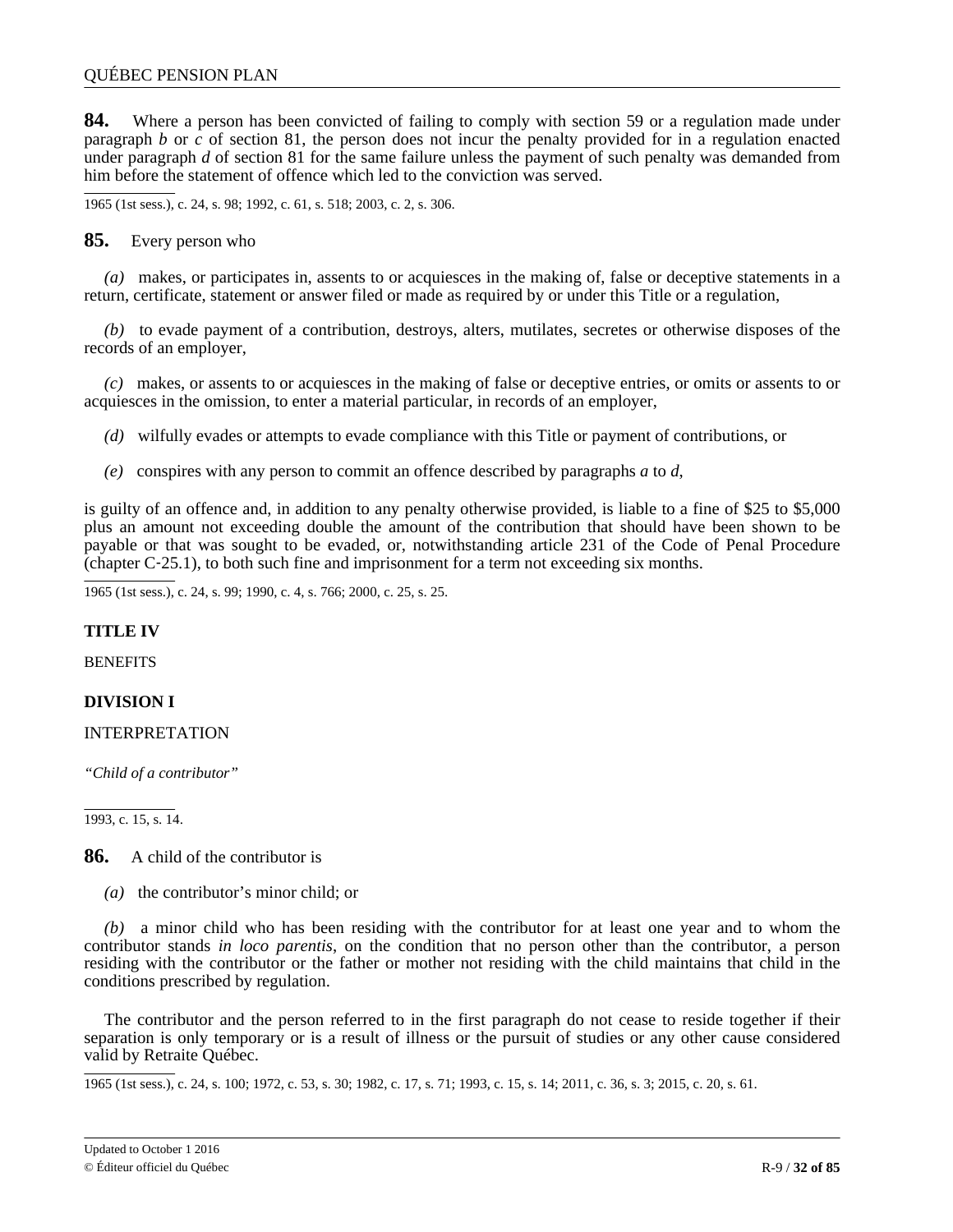# <span id="page-32-0"></span>**87.** *(Repealed).*

1965 (1st sess.), c. 24, s. 101; 1972, c. 53, s. 31; 1993, c. 15, s. 15.

## **88.** *(Repealed).*

1965 (1st sess.), c. 24, s. 102; 1972, c. 53, s. 32; 1974, c. 16, s. 12; 1985, c. 4, s. 3; 1993, c. 15, s. 15.

# **88.1.** *(Repealed).*

1985, c. 4, s. 3; 1993, c. 15, s. 15.

## **88.2.** *(Repealed).*

1985, c. 4, s. 3; 1993, c. 15, s. 15.

## **89.** *(Repealed).*

1965 (1st sess.), c. 24, s. 103; 1974, c. 16, s. 13; 1993, c. 15, s. 15.

## **90.** *(Repealed).*

1965 (1st sess.), c. 24, s. 104; 1974, c. 16, s. 14; 1993, c. 15, s. 15.

#### *"Spouse"*

**91.** Subject to section 91.1, any person who, on the day of the death of the contributor,

- *(a)* is married to the contributor and is not legally separated from bed and board;
- *(a*.1*)* is in a civil union with the contributor; or

*(b)* provided the contributor is either legally separated from bed and board or neither married nor in a civil union on the day of his death, has been living with the contributor, whether the person is of the opposite or the same sex, in a *de facto* union for at least three years or, in the following cases, for at least one year:

- a child was or is to be born of their union,
- they have, together, adopted a child,
- one of them has adopted a child of the other,

qualifies as a surviving spouse.

For the purposes of subparagraph *b* of the first paragraph, the birth or adoption of a child prior to the period of *de facto* union in progress on the day of the death of the contributor, may enable a person to qualify as a surviving spouse.

1965 (1st sess.), c. 24, s. 105; 1972, c. 53, s. 33; 1977, c. 24, s. 2; 1985, c. 4, s. 4; 1993, c. 15, s. 16; 1999, c. 14, s. 16; 2002, c. 6, s. 156; 2008, c. 21, s. 36.

**91.1.** Notwithstanding the first paragraph of section 91, the person who, on the day of the death of the contributor, is married to the contributor but is separated from bed and board as a result of a judgment which took effect in their regard before 1 July 1989, qualifies as a surviving spouse provided that no new judgment of separation from bed and board took effect in their regard after 30 June 1989, except if another person of the opposite or the same sex has been living in a *de facto* union with the contributor for at least three years.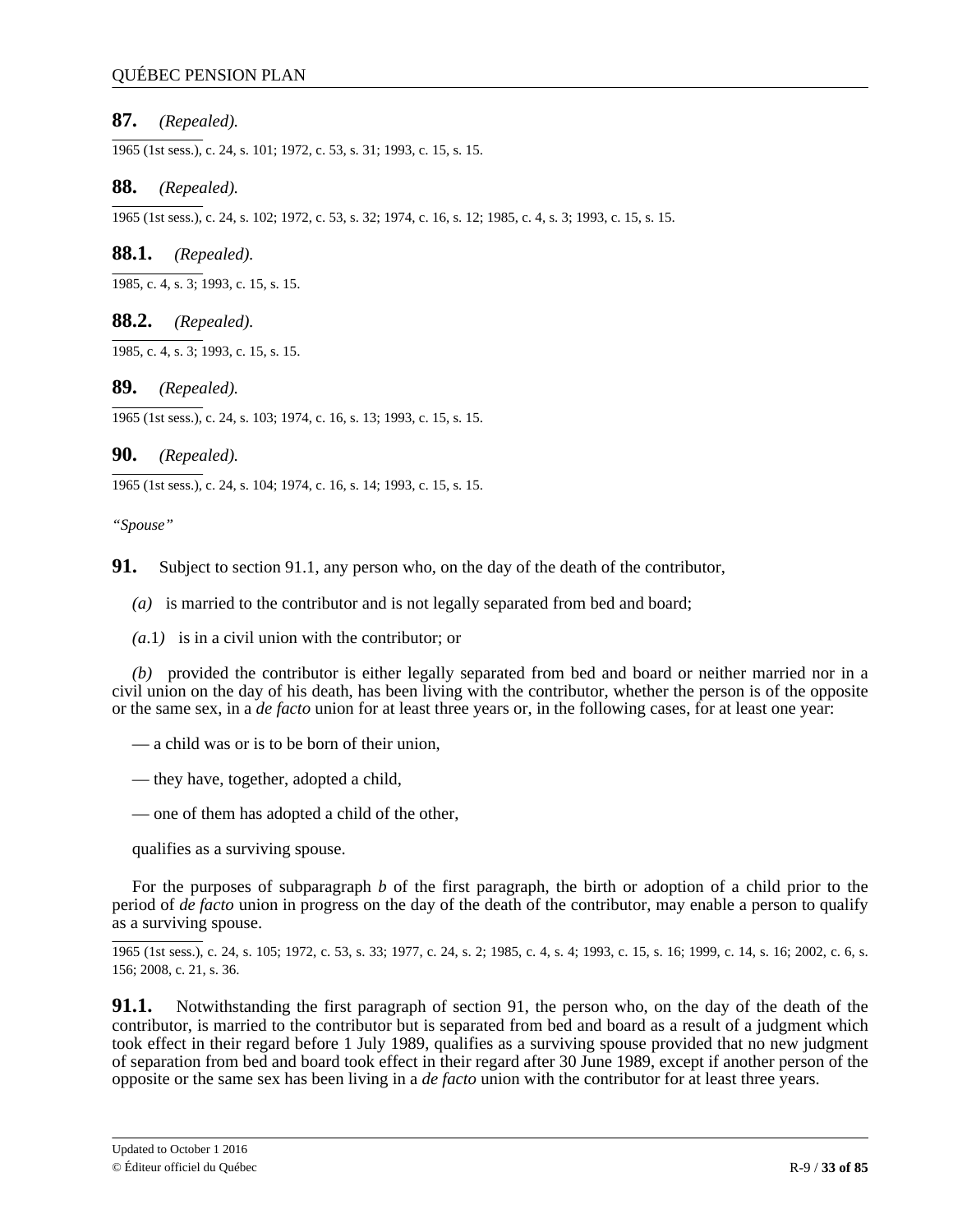<span id="page-33-0"></span>In addition, the person who, on the day of the death of the contributor, is married to the contributor but is separated from bed and board as a result of a judgment having taken effect between 30 June 1989 and 1 January 1994 may be considered to be the contributor's surviving spouse where

*(a)* no partition of earnings was effected following the judgment;

*(b)* no new judgment of separation from bed and board took effect in their respect after 31 December 1993;

*(c)* no person meets the conditions set out in subparagraph *b* of the first paragraph of section 91.

1985, c. 4, s. 5; 1993, c. 15, s. 16; 1997, c. 73, s. 19; 1999, c. 14, s. 17.

**91.2.** A person may qualify as a surviving spouse if, on or after 2 March 2002, the person makes an application for a surviving spouse's pension following the death of a same-sex contributor that occurred between 4 April 1985 and 16 June 1999 whether or not such an application was made before 2 March 2002 and even where such pension was refused on the sole ground that the person was of the same sex as the contributor.

If the payment is authorized, the pension is payable from the twelfth month preceding the month following the month the application made on or after 2 March 2002 was received.

 $\overline{2002}$ , c. 52, s. 3.

**92.** *(Repealed).*

1965 (1st sess.), c. 24, s. 106; 1993, c. 15, s. 17.

**93.** *(Repealed).*

1965 (1st sess.), c. 24, s. 107; 1972, c. 53, s. 34; 1977, c. 24, s. 3; 1993, c. 15, s. 17.

*Presumed Death*

**94.** *(Repealed).*

1965 (1st sess.), c. 24, s. 108; 1974, c. 16, s. 15; 1997, c. 73, s. 20.

### *Disability*

**95.** A person shall be considered to be disabled only if Retraite Québec declares him to be suffering from a severe and prolonged mental or physical disability.

A disability is severe only if by reason thereof the person is incapable regularly of pursuing any substantially gainful occupation.

In addition, in the case of a person 60 years of age or over, a disability is severe if by reason thereof the person is incapable regularly of carrying on the usual gainful occupation he holds at the time he ceases to work owing to his disability.

A disability is prolonged only if it is likely to result in death or to be of indefinite duration.

Retraite Québec shall periodically publish its directives on medical disability evaluation.

1965 (1st sess.), c. 24, s. 109; 1983, c. 12, s. 5; 1993, c. 15, s. 18; 2002, c. 52, s. 4; 2015, c. 20, s. 61.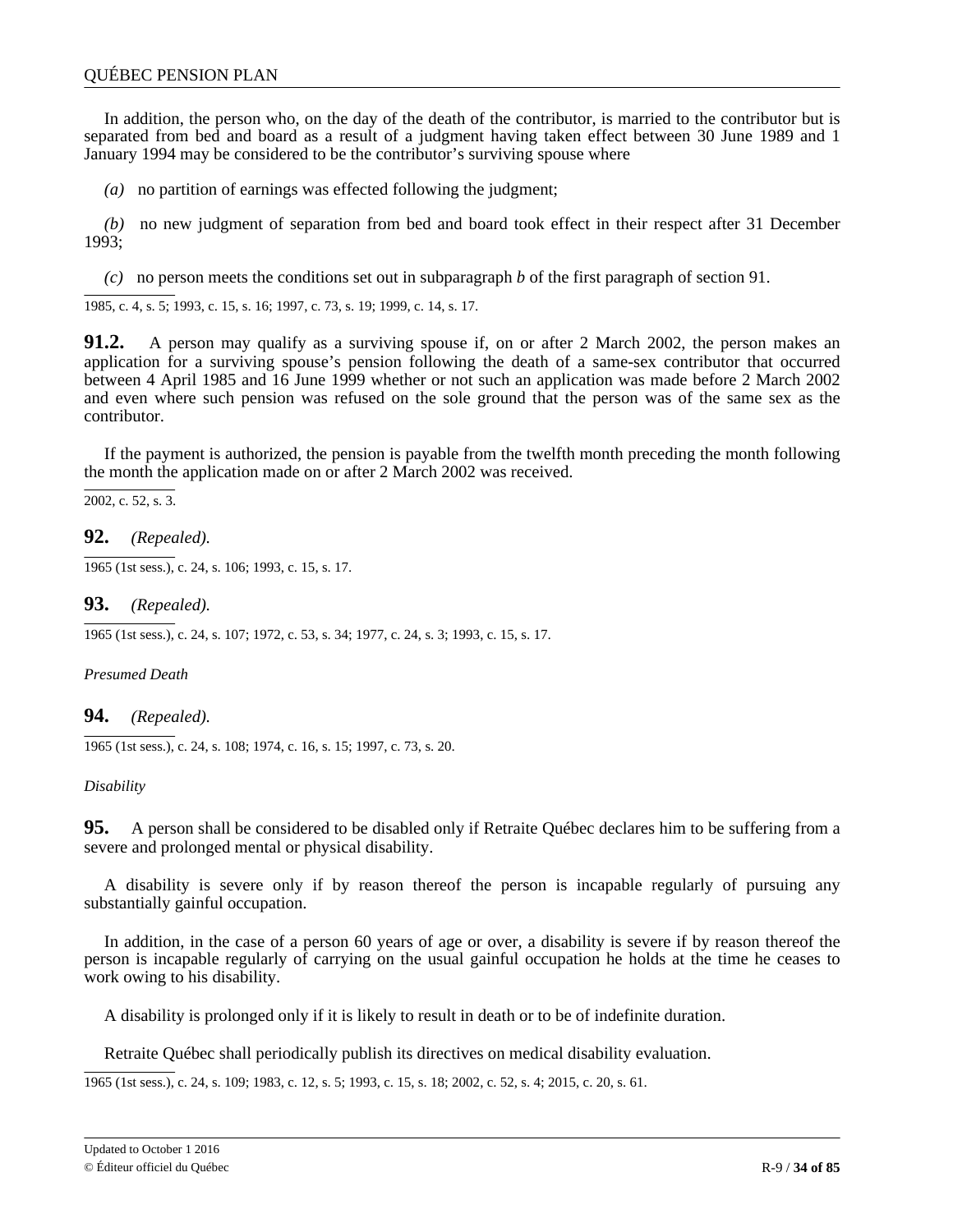**95.1.** For his disability to be established, a person must produce the history of his illness, the documents and medical reports pertaining to his state of health and any information or document determined by regulation or deemed useful by Retraite Québec. When the third paragraph of section 95 may apply, the person must also produce his work history.

The person must also submit to any medical examination required by Retraite Québec, by the physician it designates.

1993, c. 15, s. 19; 2008, c. 21, s. 37; 2015, c. 20, s. 61.

**95.2.** A person declared disabled must submit to any medical examination that Retraite Québec may require, by the physician it designates and on the date or within the time it fixes.

A person who, without a reason considered valid by Retraite Québec, does not submit to such an examination, is presumed to have ceased to be disabled from the date on which he failed to submit to the examination.

1993, c. 15, s. 19; 2015, c. 20, s. 61.

**95.3.** If, for a reason considered valid by Retraite Québec, a person required to submit to a medical examination objects to its being carried out by the physician initially designated by Retraite Québec, Retraite Québec must designate another physician.

1993, c. 15, s. 19; 2015, c. 20, s. 61.

**95.4.** Retraite Québec is not required to assess the disability of a person to whom an indemnity referred to in section 96.1 is payable or of a person who does not meet the conditions provided for in sections 106 and 106.1 as regards contributions to qualify for a disability pension.

1997, c. 73, s. 21; 2015, c. 20, s. 61.

**96.** Retraite Québec shall, according to the proof presented, fix the date on which a person became disabled or ceased to be disabled.

However, the day on which a person's disability begins may not, for the purposes of the disability pension or of the additional amount for disability after retirement, be fixed at a time earlier than the latest of the following dates:

*(a)* the first day of the twelfth month preceding the date on which the application for a benefit was made;

*(b) (subparagraph repealed);*

*(c)* the date of the contributor's sixtieth birthday if he is declared disabled pursuant to the third paragraph of section 95;

*(d) (subparagraph repealed);*

*(e)* the date of the application for partition provided for in section 102.5 or 102.10.7, if the contributor is qualified pursuant to section 106 or  $106.1$ , only by reason of unadjusted pensionable earnings that have been allotted to him.

The beneficiary of a disability pension or of an additional amount for disability after retirement is deemed to be capable regularly of carrying on substantially gainful occupation and, consequently, to have ceased to be disabled upon having carried on such an occupation for three months.

<sup>1965 (1</sup>st sess.), c. 24, s. 110; 1974, c. 16, s. 16; 1983, c. 12, s. 6; 1985, c. 4, s. 6; 1989, c. 55, s. 36; 1993, c. 15, s. 20; 1997, c. 73, s. 22; 2011, c. 36, s. 4; 2015, c. 20, s. 61.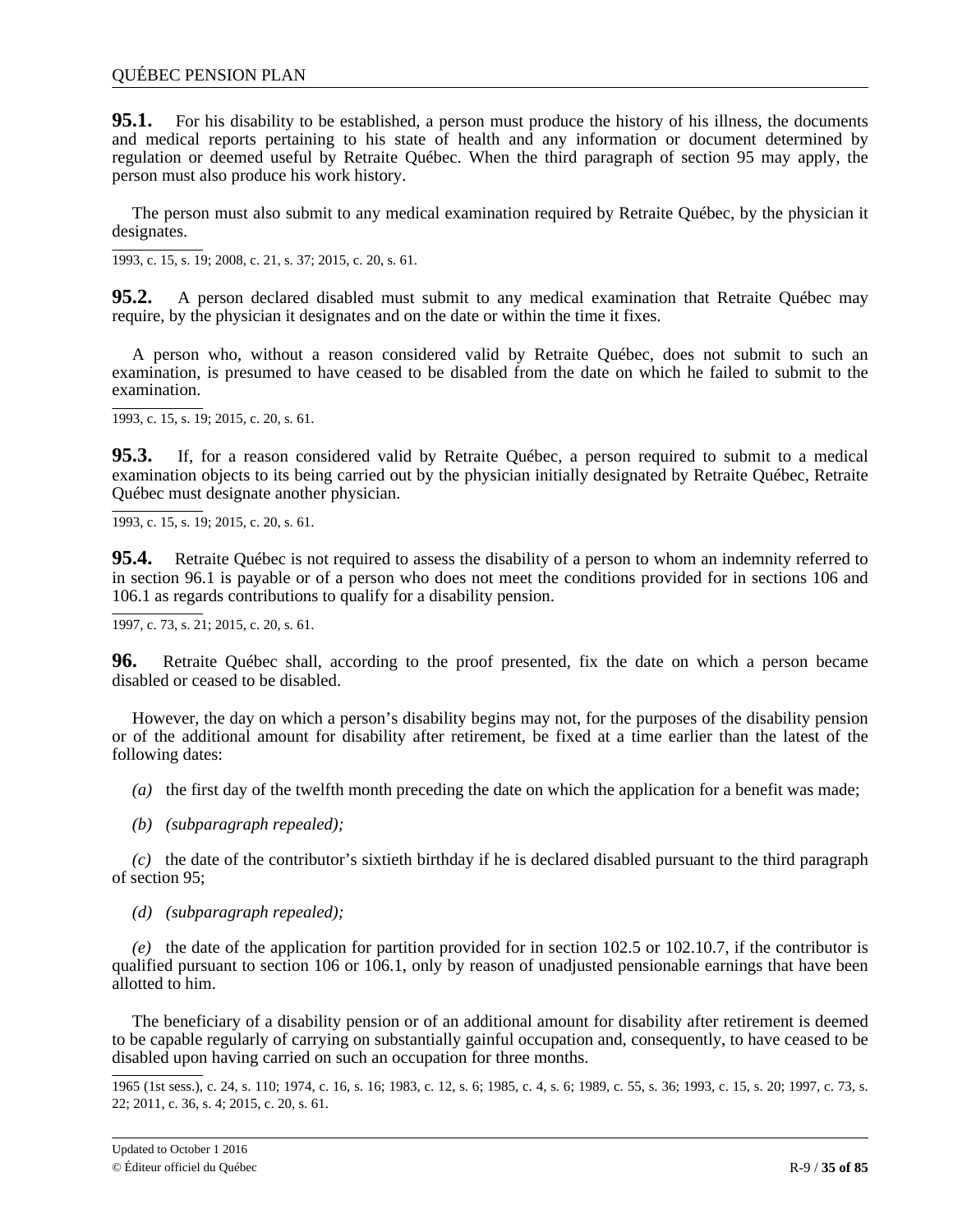<span id="page-35-0"></span>*Indemnity*

1985, c. 6, s. 513.

**96.1.** The expression "replacement indemnity" means the income replacement indemnity unreduced and payable under the Act respecting industrial accidents and occupational diseases (chapter A-3.001).

1985, c. 6, s. 513.

**96.2.** The expression "month of indemnity" means any calendar month for all of which a replacement indemnity is paid to a contributor.

However, the months prior to 1 January 1986 are not considered to be months of indemnity.

1985, c. 6, s. 513; 1993, c. 15, s. 21.

**96.3.** A period of indemnity is a series of at least 24 consecutive months of indemnity. Such a period may nevertheless be less than 24 months where the contributor, being the beneficiary of the income replacement indemnity, reaches 65 years of age or dies, in which case his period of indemnity terminates at the end of the month preceding his sixty-fifth birthday or at the end of the month of his death.

However, the replacement indemnity which becomes payable to a person not more than 90 days after an initial indemnity ceased to be payable to him is deemed to be a continuation of that initial indemnity, provided it is payable to the person by reason of a recurrence, relapse or aggravation related to the initial employment injury and on the condition that the cessation of payment of the initial indemnity occurred after 31 December 1993. The period between cessation of the right to the initial indemnity and the time at which the second indemnity becomes payable shall not have the effect of interrupting the consecutive nature of the months of indemnity.

For the purposes of sections 101 and 116.3, the months included in the first 24 months of the combined periods of indemnity of the contributor do not form part of such a period if they are prior to 1 January 1994.

1985, c. 6, s. 513; 1993, c. 15, s. 22; 1997, c. 73, s. 23.

**96.4.** *(Replaced).*

1985, c. 6, s. 513; 1993, c. 15, s. 22.

*Basic Number of Contributory Months*

**97.** *(Repealed).*

1965 (1st sess.), c. 24, s. 111; 1993, c. 15, s. 23; 1997, c. 73, s. 24.

*Unadjusted Pensionable Earnings and reconciliation of data with respect to self-employed earnings*

**98.** The unadjusted pensionable earnings of a contributor for a year are an amount equal to the least of the three following amounts:

- *(a)* the aggregate of
- (1) his pensionable salary and wages;

(2) his pensionable earnings from self-employment, in the case of a worker who is not exempt under section 54; and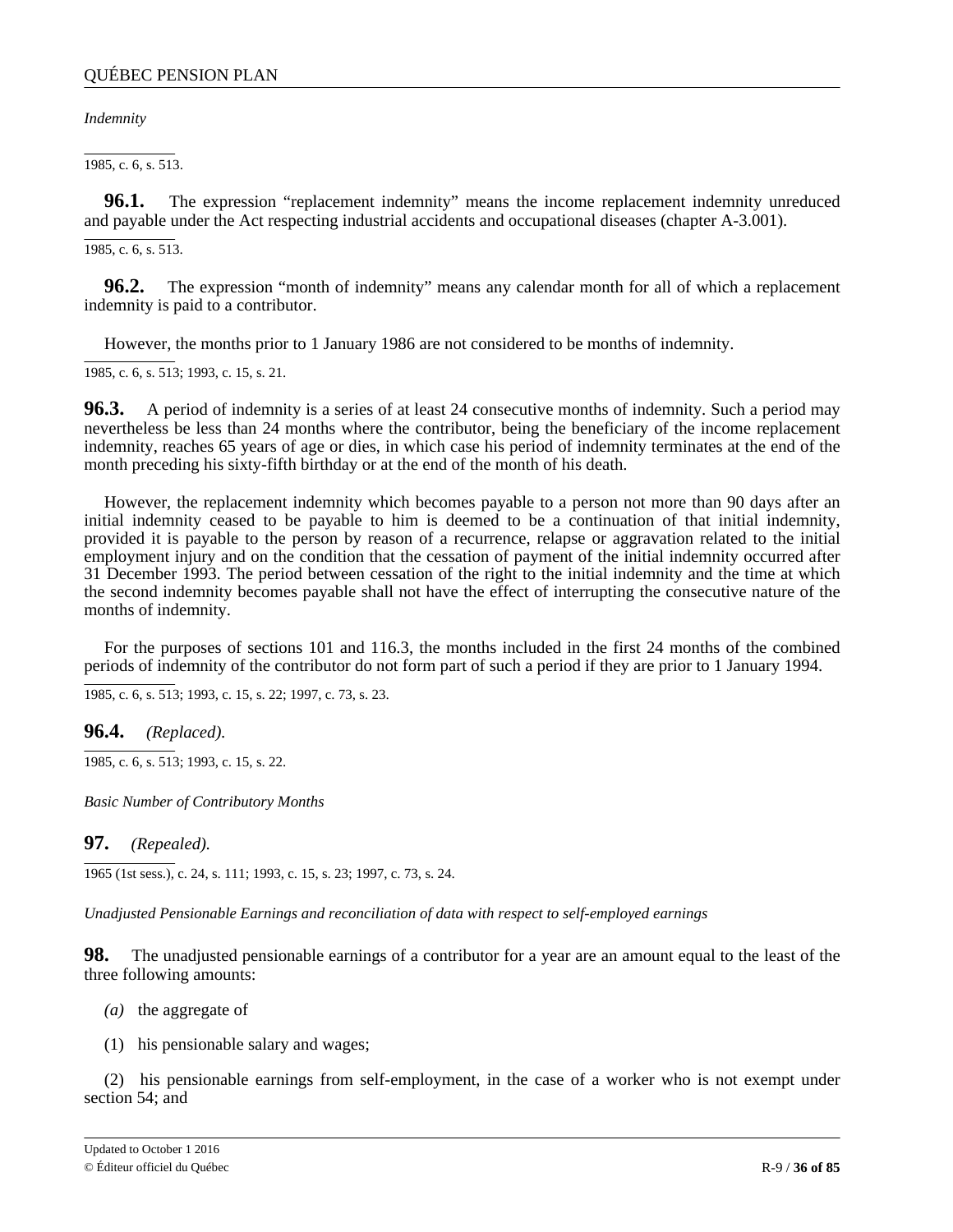(3) his pensionable earnings as a family-type resource or an intermediate resource;

*(b)* the aggregate of the three following amounts:

(1) the aggregate of his salary and wages on which a contribution has been made and the amount obtained by dividing his contribution in respect of his self-employed earnings and earnings as a family-type resource or an intermediate resource by the rate of contribution for the year,

(2) the aggregate, determined in prescribed manner, of his salary and wages on which a contribution has been made under a similar plan and the amount obtained by dividing his contribution under such plan in respect of his self-employed earnings by the rate of contribution for the year for a self-employed worker determined under such plan, and,

(3) the contributor's personal exemption for the year, which is equal, for a year subsequent to 1997 but prior to 2012 in which the contributory period of the contributor ends within the meaning of subparagraph *a* or *b* of the first paragraph of section 101, to the basic exemption reduced proportionately to the number of months in the year preceding, as the case may be, the month in which a retirement pension becomes payable to the contributor or preceding the month of the contributor's seventieth birthday;

*(c)* his maximum pensionable earnings for the year, which are equal, for a year subsequent to 1997 but prior to 2012 in which the contributory period of the contributor ends within the meaning of subparagraph *a* or *b* of the first paragraph of section 101, to the maximum pensionable earnings of the year reduced proportionately to the number of months in the year preceding, as the case may be, the month in which a retirement pension becomes payable to the contributor or preceding the month of the contributor's seventieth birthday.

Nevertheless, if, for a year, the amount of his unadjusted pensionable earnings does not exceed his personal exemption such amount is deemed to be nil.

Where, for a year subsequent to 1997 but prior to 2012 in which the contributory period of the contributor ends within the meaning of subparagraph *a* or *b* of the first paragraph of section 101, the amounts calculated under subparagraphs *a* and *b* of the first paragraph exceed the amount established under subparagraph *c* of that paragraph, the least of the following amounts shall be added to the total unadjusted pensionable earnings of the contributor for the year:

*(a)* the difference between the amounts calculated in subparagraphs *a* and *c* of the first paragraph;

- *(b)* the total of the following amounts:
- (1) the difference between the amounts calculated under subparagraphs *b* and *c* of the first paragraph;

(2) the basic exemption reduced by the amount established under subparagraph 3 of subparagraph *b* of the first paragraph;

*(c)* the maximum pensionable earnings for the year reduced by the amount established under subparagraph *c* of the first paragraph.

However, where, for a year, the amount calculated in accordance with the third paragraph does not exceed the amount established under subparagraph 2 of subparagraph *b* of that paragraph, the amount added to the total unadjusted pensionable earnings of the contributor for the year is deemed to be nil.

1965 (1st sess.), c. 24, s. 112; 1972, c. 53, s. 35; 1986, c. 59, s. 7; 1997, c. 73, s. 25; 2009, c. 24, s. 108; 2011, c. 34, s. 136.

**99.** The contribution paid for a year shall be deemed to have been made for all months in the year and the unadjusted pensionable earnings for each month are calculated by dividing the unadjusted pensionable earnings for the year by 12.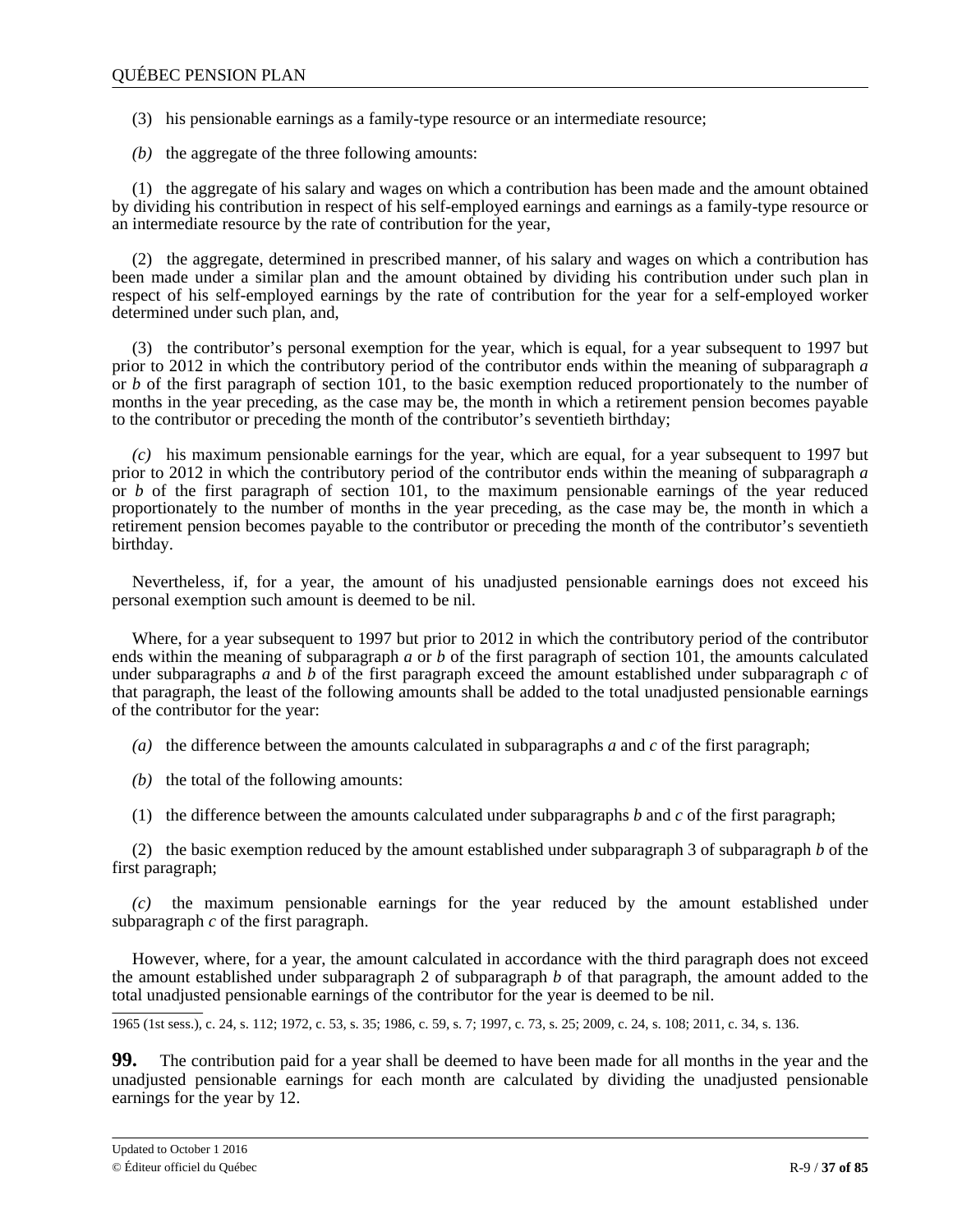### QUÉBEC PENSION PLAN

Nevertheless, for a year in which the contributor reaches 18 years of age or in which a disability pension ceases to be payable to him under this Act or under a similar plan, the contribution shall be deemed to have been made for earnings for the months following the day preceding his eighteenth birthday or the day on which such pension ceased to be payable.

For a year in which one of the events mentioned in subparagraphs *a* to *d* of this paragraph occurs, the contribution of a contributor shall be deemed to have been made for earnings relating to the months in the year which, as the case may be, are prior to

*(a)* the first month which, by reason of a disability of the contributor, is excluded from his contributory period under subparagraph *a* of the second paragraph of section 101;

*(b)* the month in which a retirement pension becomes payable to him under this Act or under a similar plan, unless that month is subsequent to 2011, in which case no adjustment is made;

*(c)* the month of his seventieth birthday, unless that month is subsequent to 2011, in which case no adjustment is made;

*(d)* the month following his death.

In the cases contemplated in the two preceding paragraphs, the unadjusted pensionable earnings for each month shall be calculated by dividing the unadjusted pensionable earnings for the year by the number of months for which the contribution is deemed to have been made.

For a year subsequent to 1997 but prior to 2012, the allocation of the contribution, in the cases referred to in subparagraphs *b* and *c* of the third paragraph, applies only where the event concerned marks the end of the contributor's contributory period within the meaning of section 101. In that case, the contribution is deemed to be paid for the contributor's unadjusted pensionable earnings relating to months prior to the event concerned up to the amount of the Maximum Pensionable Earnings for the year, adjusted in proportion to the number of months in the year that are prior to the event concerned. The contributor's unadjusted pensionable earnings which exceed that maximum amount are, in such a case, deemed to relate to the other months of the year.

Where no contribution has been made for a year, the amount of the pensionable earnings for which a contribution is deemed to have been made for each month in that year is deemed to be nil.

For the purposes of this Title, where, for a year, the unadjusted pensionable earnings of a contributor exceed his personal exemption, he is deemed to have made a contribution for that year; where his unadjusted pensionable earnings do not exceed his personal exemption, he is deemed to have made no contribution.

A contribution deemed to have been made for a year within the meaning of the preceding paragraph is deemed to have been made for earnings for any month for which a contribution is deemed to have been made according to the first three paragraphs.

1965 (1st sess.), c. 24, s. 113; 1974, c. 16, s. 17; 1993, c. 15, s. 24; 1997, c. 73, s. 26; 2011, c. 34, s. 137.

### **99.1.** *(Repealed).*

1985, c. 6, s. 514; 1993, c. 15, s. 25.

*Pensionable Earnings for a Month*

**100.** *(Repealed).*

1965 (1st sess.), c. 24, s. 114; 1997, c. 73, s. 27.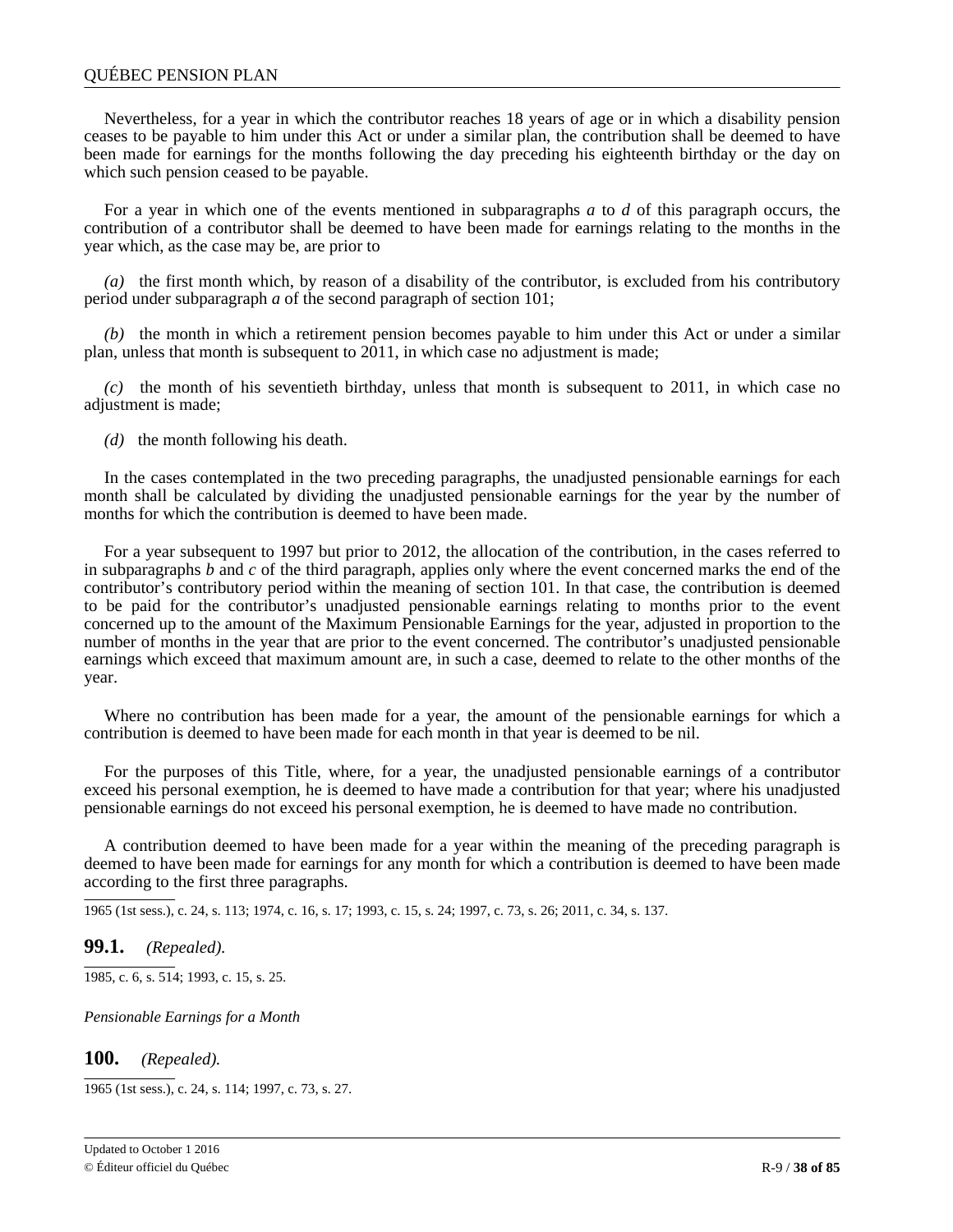### *Contributory Period*

**101.** The contributory period of a person begins on his eighteenth birthday, or on 1 January 1966 if he reached 18 years of age before that date. It terminates at the end of the earliest of the following months:

*(a)* the month preceding the month in which a retirement pension becomes payable to him under this Act or under a similar plan;

- *(b)* the month preceding his seventieth birthday;
- *(c)* the month of his death.

The contributory period does not include any month

*(a)* for which a disability pension is payable to the contributor under this Act or under a similar plan, or if the date of disability fixed in his respect under section 96 or under a similar plan is later than 30 June 1993, any month which falls between the month in which he became disabled and the first month for which the pension is payable to him;

*(b)* included in a period of indemnity of the contributor, if the same month is included in a year for which his unadjusted pensionable earnings do not exceed his personal exemption;

*(c)* for which the contributor receives family benefits, if the same month is included in a year for which his unadjusted pensionable earnings do not exceed his personal exemption.

1965 (1st sess.), c. 24, s. 115; 1977, c. 24, s. 4; 1983, c. 12, s. 7; 1985, c. 4, s. 7; 1985, c. 6, s. 515; 1993, c. 15, s. 26; 1997, c. 57, s. 45.

*Total Pensionable Earnings*

**102.** *(Repealed).*

 $\overline{1965}$  (1st sess.), c. 24, s. 116; 1997, c. 73, s. 28.

# **DIVISION I.1**

# PARTITION OF UNADJUSTED PENSIONABLE EARNINGS

 $\overline{1997, c. 73, s. 29}.$ 

# § 1. — *Partition of earnings for the period of marriage or civil union*

1997, c. 73, s. 29; 2002, c. 6, s. 157.

 $102.1.$ proportion indicated in section 180, shall be partitioned between them, in case of separation from bed and board, divorce or nullity of marriage, or in the case of the dissolution otherwise than by death or the annulment of a civil union, to the extent and in the manner provided by this subdivision. **102.1.** The unadjusted pensionable earnings of two former spouses, rectified, where necessary, in the

in a subsequent judgment, that the former spouses have transferred to each other any rights that they might derive from the partition of their earnings or that such earnings are not partitioned, where the notarized transaction settling the consequences of the dissolution of the civil union contains such provisions or where . the former spouse who would have benefited from such a partition has renounced it. There shall be no partition, however, where the court indicates, in the judgment giving rise to partition or

;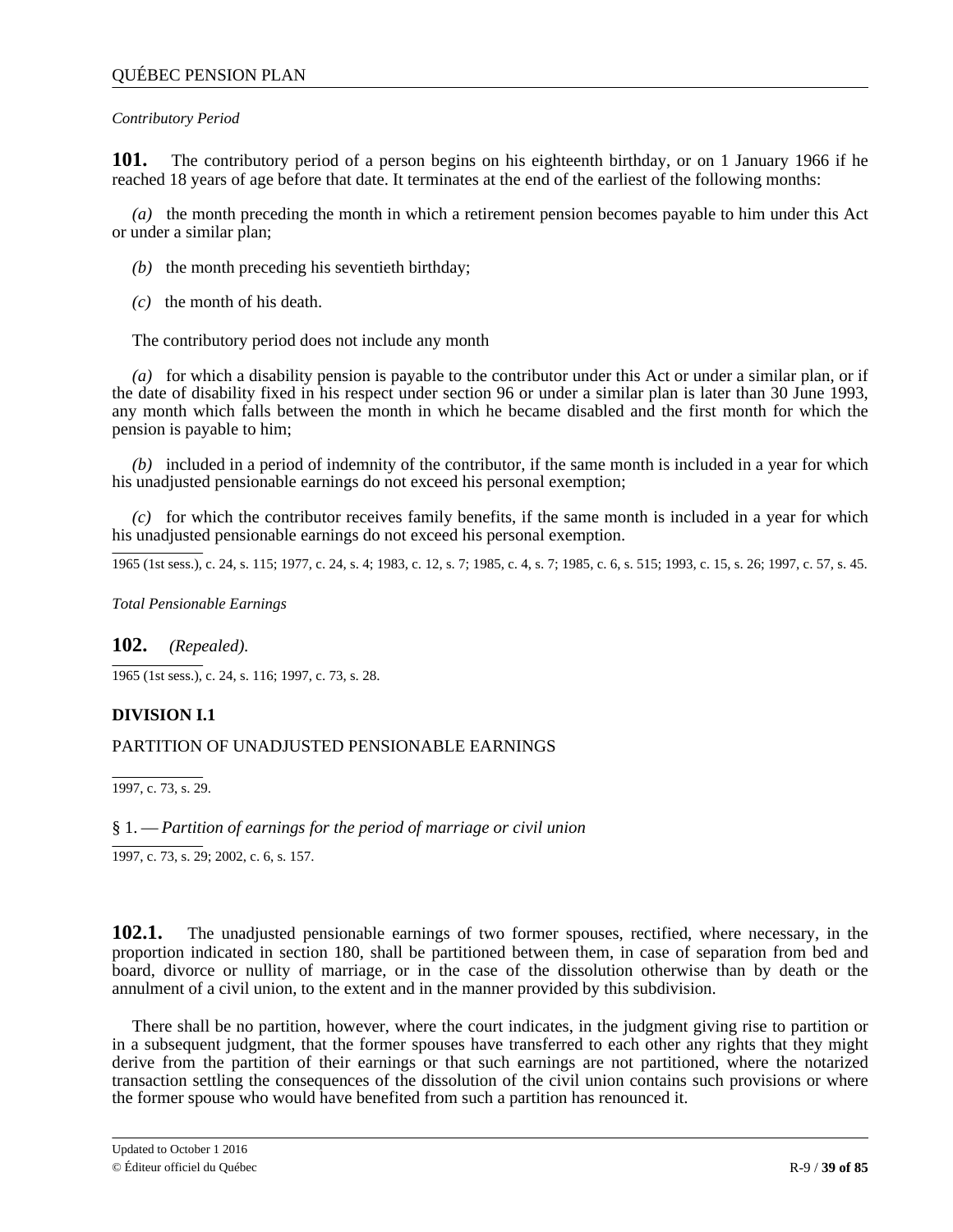### QUÉBEC PENSION PLAN

The indication of the court or the notarized transaction and the renunciation referred to in the second paragraph shall have effect only if they clearly express the intention that there be no partition of earnings registered pursuant to this Act, by the use of the following or equivalent terms: "There shall be no partition of earnings registered pursuant to the Act respecting the Québec Pension Plan".

Where partition of earnings is renounced, the court or, if renunciation is effected by notarial act, the notary shall ascertain that the consent of the renouncing spouses is given in a free and enlightened manner.

1977, c. 24, s. 5; 1989, c. 55, s. 37; 1993, c. 15, s. 27; 1996, c. 15, s. 1; 1997, c. 73, s. 30; 2002, c. 6, s. 158.

**102.2.** For the purposes of partition of the unadjusted pensionable earnings, the expression "former spouses" means, as the case may be,

*(a)* two persons whose marriage has been dissolved by divorce or declared null;

*(b)* two married persons separated from bed and board,

*(c)* two persons whose civil union has been declared null by a judgment or has been dissolved by a judgment or a notarized joint declaration.

1977, c. 24, s. 5; 1989, c. 55, s. 37; 2002, c. 6, s. 159.

**102.3.** The partition provided for in section 102.1 consists in the division into equal portions between the former spouses of the sum of their unadjusted pensionable earnings for each month comprised in the period extending from the beginning of the year of their marriage or civil union to the end of the year preceding, in the case of a marriage, the date proceedings for divorce, annulment of marriage or separation from bed and board are instituted or, in the case of a civil union, the date proceedings for the dissolution or annulment of the civil union are instituted or the date a joint declaration dissolving the civil union is executed before a notary. However, if proceedings are instituted before 1 January 2009 or the joint declaration is notarized before that date, the period of partition ends at the end of the year preceding the date of taking effect of the divorce, annulment of the marriage or separation from bed and board or the dissolution or annulment of their civil union.

However, the period of partition may terminate at the end of the year preceding the year which includes the date on which the spouses ceased to live together if the court, in the judgment giving rise to partition or in a subsequent judgment, or the notarized transaction indicates, either that the value of the family patrimony must be established as it stood on the date on which the spouses ceased to live together or that the end of the period of partition of earnings must be established in relation to that date.

1977, c. 24, s. 5; 1989, c. 55, s. 37; 1993, c. 15, s. 28; 1996, c. 15, s. 2; 2002, c. 6, s. 160; 2008, c. 21, s. 38.

**102.3.1.** Upon the introduction of an application for separation from bed and board, divorce or annulment of marriage or the dissolution or annulment of a civil union or a later application concerning partition of earnings, the spouse or former spouse of a contributor may, upon application, obtain a statement of the unadjusted pensionable earnings shown to the account of such contributor in the Record of Contributors for the period of the marriage or civil union.

1989, c. 55, s. 37; 1993, c. 15, s. 29; 2002, c. 6, s. 161.

**102.4.** Partition shall not be effected in respect of the following months:

- *(a)* months preceding the eighteenth birthday of one of the former spouses;
- *(b)* the month of the seventieth birthday of one of the former spouses and months subsequent thereto;

*(c)* months for which a retirement pension is payable to one of the former spouses pursuant to this Act or a similar plan;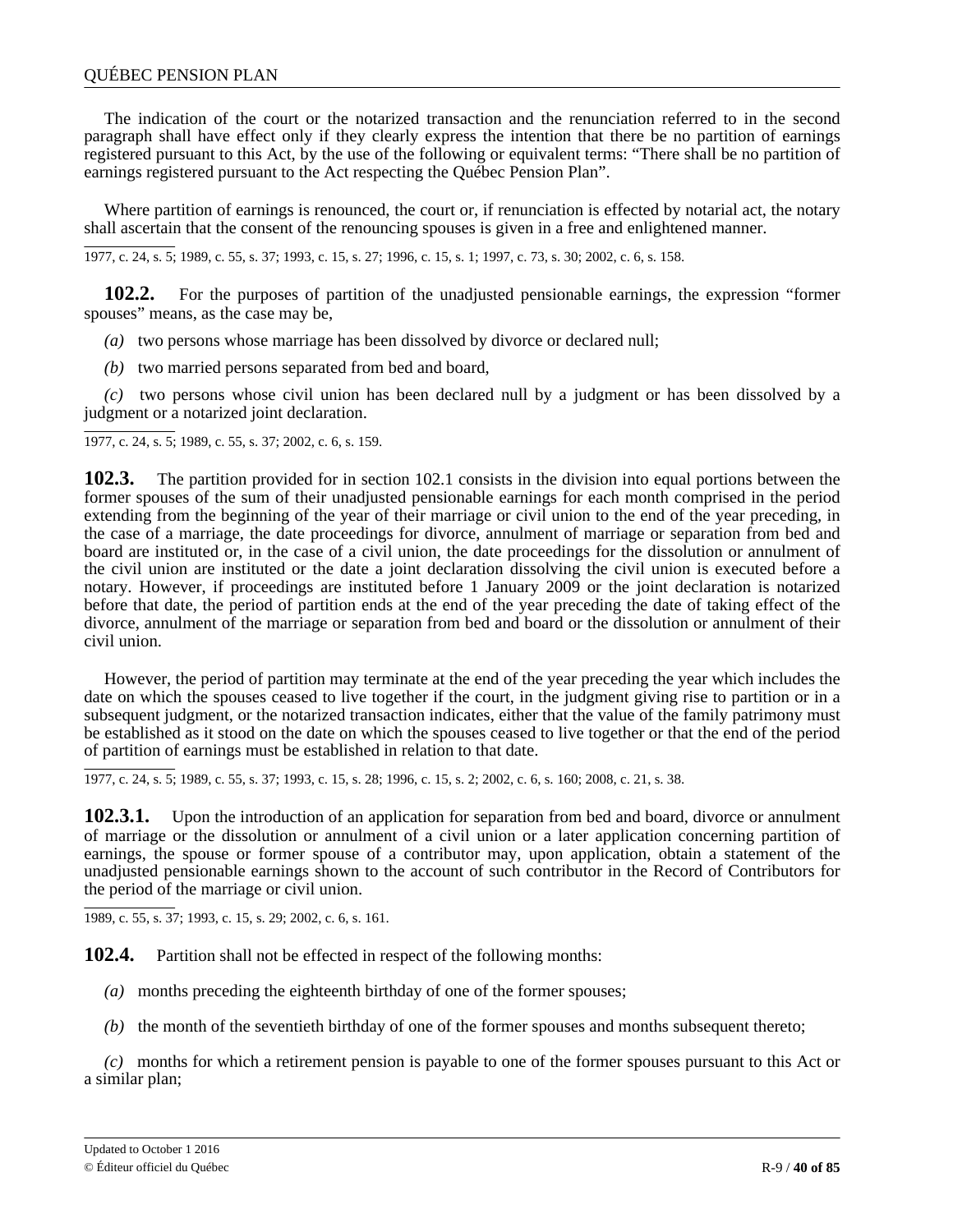*(c*.1*)* months which, by reason of a disability, are excluded from the contributory period of either of the former spouses under subparagraph *a* of the second paragraph of section 101;

*(d) (subparagraph repealed);*

*(e)* months included in a year during which the sum of the unadjusted pensionable earnings of the former spouses, for the year computed in accordance with this Act or a similar plan, does not exceed twice the basic exemption for the year.

In addition, where, for a particular month, one of the spouses has paid a contribution to a similar plan, partition shall not be effected unless, in respect of that month, partition is effected pursuant to that similar plan.

1977, c. 24, s. 5; 1985, c. 6, s. 516; 1989, c. 55, s. 37; 1993, c. 15, s. 30.

**102.4.1.** If benefits are payable to or in respect of at least one of the former spouses, and Retraite Québec establishes that neither former spouse would benefit from the partition, it does not effect the partition or, on application by a former spouse within the time set by regulation, it annuls a partition already effected.

Retraite Québec informs each of the former spouses in writing if it knows their addresses.

1996, c. 15, s. 3; 2008, c. 21, s. 39; 2015, c. 20, s. 61.

**102.5.** An application for partition is presumed to be made on the day that the judgment of divorce, annulment of marriage or separation from bed and board or the judgment of dissolution or annulment of the civil union or notarized joint declaration dissolving the civil union and the prescribed information are received at an office of Retraite Québec.

Where the judgment or the notarized declaration is from outside Québec, the application is presumed to be made on the day that the form required by Retraite Québec, filled out and accompanied with the prescribed documents, is received at one of the offices of Retraite Québec.

Notwithstanding the foregoing, no application is presumed to be made before the taking effect of such a judgment or declaration.

1977, c. 24, s. 5; 1989, c. 55, s. 37; 1997, c. 73, s. 31; 2002, c. 6, s. 162; 2008, c. 21, s. 40; 2015, c. 20, s. 61.

**102.6.** An application for partition resulting from a judgment or a notarized declaration from outside Québec may be made by the legal representatives.

The application may also be made by the heir or the orphan of a former spouse if this former spouse died without making such an application.

1977, c. 24, s. 5; 1985, c. 4, s. 8; 1989, c. 55, s. 37; 1997, c. 73, s. 32; 2002, c. 6, s. 163.

**102.7.** Every person who makes an application for partition as representative, heir or orphan of a former spouse must furnish Retraite Québec with the document establishing his title.

1977, c. 24, s. 5; 1979, c. 54, s. 1; 1989, c. 55, s. 37; 1997, c. 73, s. 33; 2008, c. 21, s. 40; 2015, c. 20, s. 61.

**102.7.1.** Upon proceeding to effect the partition, Retraite Québec shall give written notice thereof to each of the former spouses or applicants if their addresses are known, providing each with a statement, for the period of partition, of the unadjusted pensionable earnings shown to the account of the former spouses before and after partition.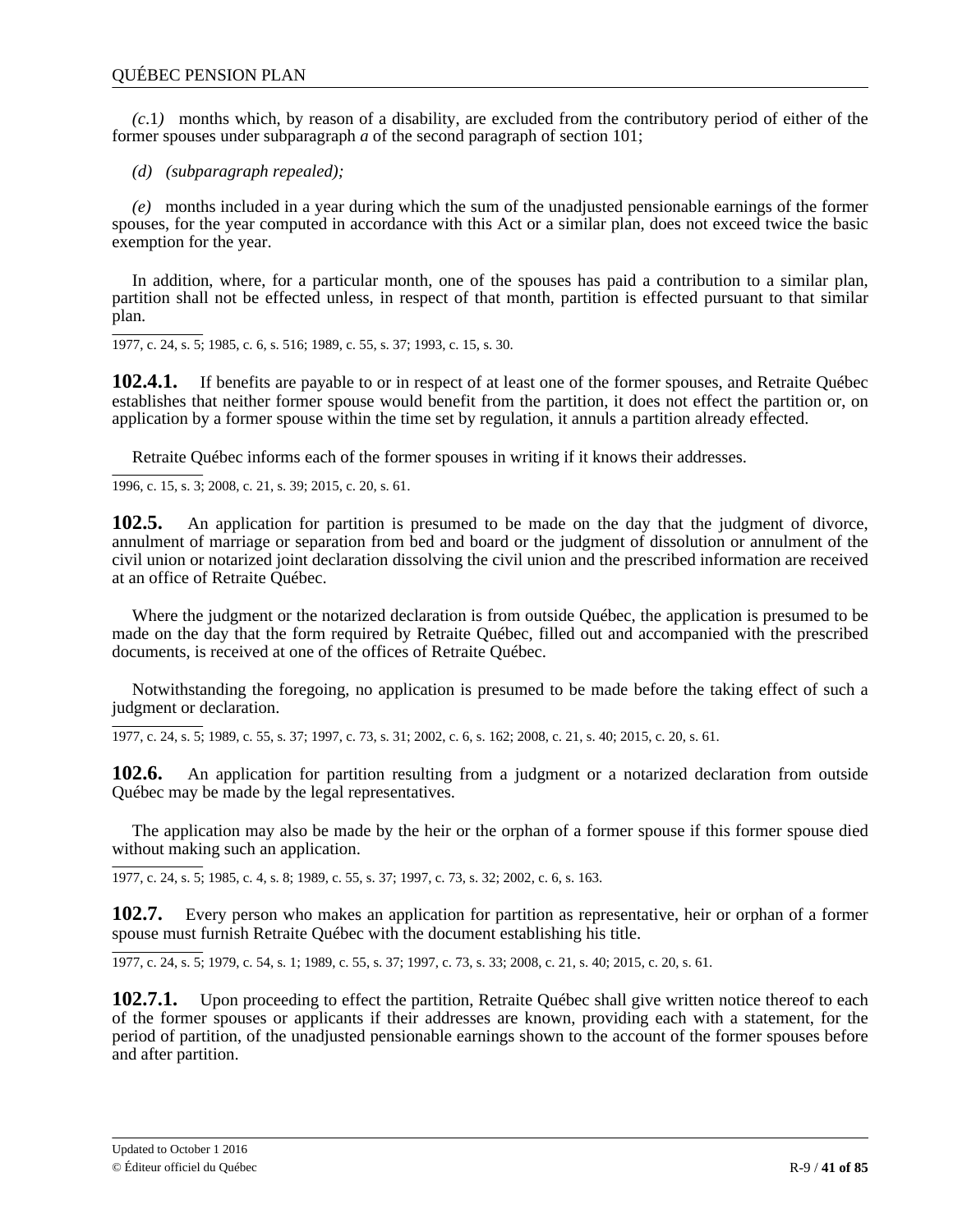A spouse or an applicant may apply for a review of the decision of Retraite Québec within the time prescribed in section 186.

1989, c. 55, s. 37; 1993, c. 15, s. 31; 2008, c. 21, s. 40; 2015, c. 20, s. 61.

**102.8.** In the case of a judgment or a notarized declaration from outside Québec, a former spouse who applied for partition may withdraw the application within 90 days from receipt of the notice mentioned in section 102.7.1.

1977, c. 24, s. 5; 1989, c. 55, s. 37; 2002, c. 6, s. 164.

**102.8.1.** There can be no second partition of the unadjusted pensionable earnings showing to the account of a contributor for a month to the benefit of a former spouse who has already benefited from an earlier partition of his earnings for that month.

1989, c. 55, s. 37.

**102.8.2.** The question of the period subject to partition or whether or not to partition earnings may not be raised more than three years after the judgment giving rise to partition becomes effective, unless the court considers that circumstances justify it.

2008, c. 21, s. 41.

**102.9.** The amount of a benefit in payment shall be recomputed from the partition to take such partition into account.

However, partition effected under this Act or under a similar plan shall in no case affect the amount of benefits paid in respect of a month prior to such partition.

1977, c. 24, s. 5.

**102.10.** Partition effected in conformity with sections 102.1 to 102.9 is deemed to have been effected on the first day of the month following that in which the application for partition was received.

 $\overline{1977, c. 24, s. 5}$ .

**102.10.1.** Sections 102.1 to 102.8.1 apply only, as regards former married spouses or spouses legally separated from bed and board, to a partition resulting from divorce, annulment of marriage or separation from bed and board pursuant to a judgment taking effect on a date subsequent to 30 June 1989.

1989, c. 55, s. 38; 2002, c. 6, s. 165.

**102.10.2.** Spouses in respect of whom the provisions of the Civil Code pertaining to family patrimony do not apply owing to the fact that

(1) before 1 January 1991, they expressed their wish to not be subject thereto in whole or in part,

(2) before 15 May 1989, they had ceased to live together and had settled the consequences of their separation by means of a written agreement or otherwise, or

(3) their application for separation from bed and board, divorce or annulment of marriage had been introduced before 15 May 1989

are not deprived of the right to a partition of earnings under this Act.

1996, c. 15, s. 4.

*See 1996, c. 15, s. 7 and 1989, c. 55, s. 42.* Note<sup>1</sup>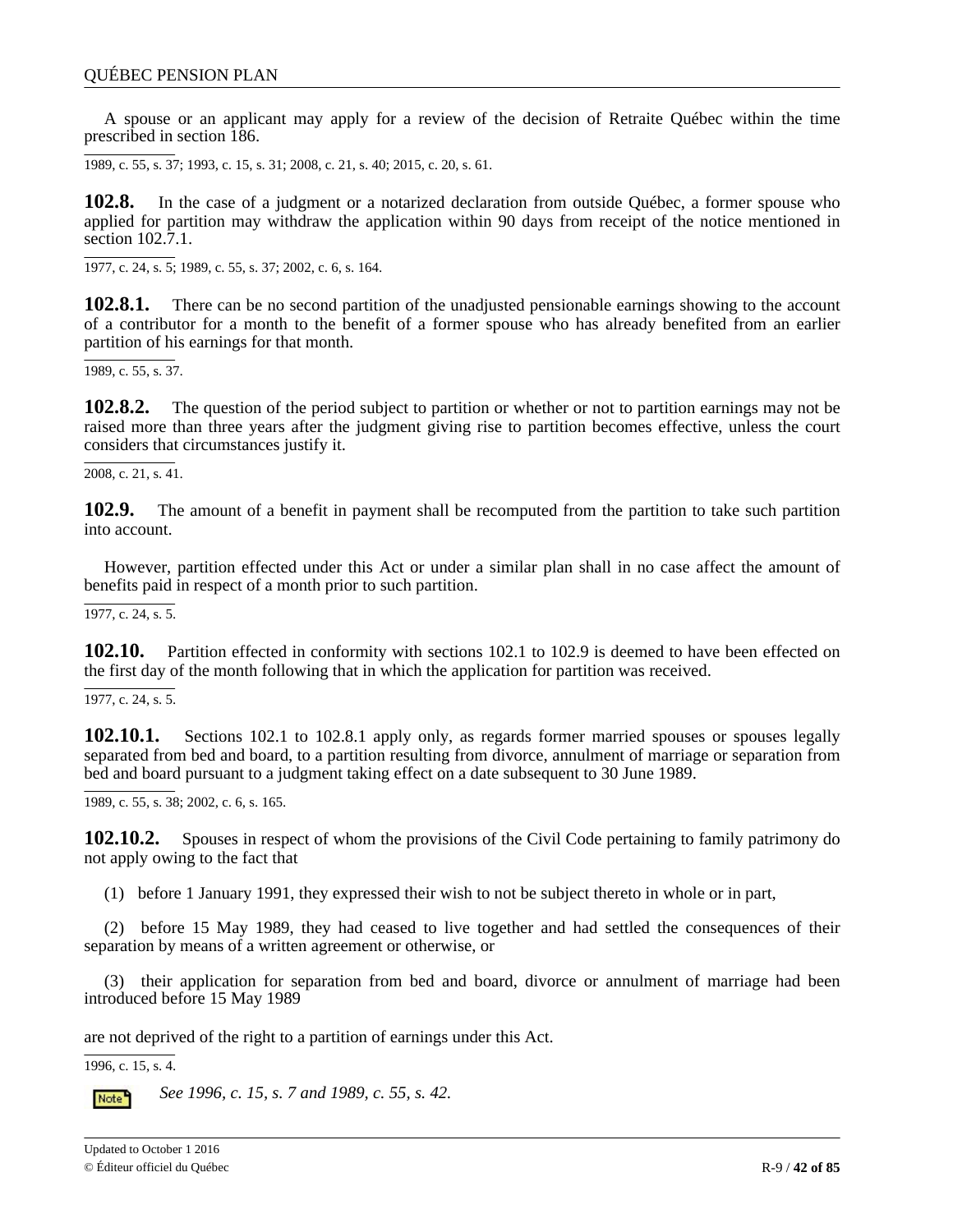§ 2. — *Partition of earnings for the periods of de facto union*

 $\overline{1997, c. 73, s. 35}.$ 

**102.10.3.** Entitlement to the partition of the unadjusted pensionable earnings registered during a period of de facto union, rectified, if necessary, in the proportion indicated in section 180, applies, to the extent and in the manner provided for in this subdivision, in respect of the following persons:

*(a)* former *de facto* spouses of opposite sex or the same sex who have ceased to live in a *de facto* union for at least 12 months or such spouses one of whom died in the 12-month period after they ceased to live in a *de facto* union if, at the time they ceased to live in a *de facto* union, they had been living in a *de facto* union for at least three years or, in the cases mentioned in subparagraph *b* of the first paragraph of section 91, for at least one year and neither of them was married to or in a civil union with another person;

*(b)* former spouses or spouses legally separated from bed and board who lived in a *de facto* union before their marriage; the latter spouses are, with respect to the period of *de facto* union, considered to be former *de facto* spouses from the date of effect of the judgment of divorce, annulment of marriage or separation from bed and board; or

*(c)* former civil union spouses who lived in a *de facto* union before their civil union; the latter spouses are, with respect to the period of *de facto* union, considered to be *de facto* spouses from the date of effect of the dissolution, by way of a judgment or of a notarized joint declaration, or the annulment of their civil union.

1997, c. 73, s. 35; 1999, c. 14, s. 18; 2002, c. 6, s. 166.

**102.10.4.** The application for partition must be made within three years after the expiry of the 12-month period provided for in section 102.10.3 or, as the case may be, within three years after the date of effect of the divorce, annulment of marriage, separation from bed and board or dissolution or annulment of the civil union. Where one of the former de facto spouses dies within the aforementioned 12-month period, the three-year time limit runs from the date of the death.

The application must be made jointly or, where an agreement in writing relating to the partition of earnings has been reached between them, by only one of the *de facto* spouses.

1997, c. 73, s. 35; 2002, c. 6, s. 167.

**102.10.5.** The partition consists in the division in equal portions between the former *de facto* spouses of the sum of their unadjusted pensionable earnings for each month included in the period between the beginning of the year in which they began to live in a *de facto* union until the end of the year preceding, as the case may be, the date on which they ceased to live in a *de facto* union or the date of their marriage or civil union.

There shall be no partition for the following months:

*(a)* the months referred to in section 102.4;

*(b)* the months included in a period during which either of the former *de facto* spouses was married to or in a civil union with another person, except the months included in the year of the effective date of the judgment granting the divorce or the annulment of marriage or in the year of the effective date of dissolution, by judgment or by joint declaration executed before a notary, or annulment of the civil union;

*(c)* the months during which the former *de facto* spouses are deemed, pursuant to the regulations, not to have lived in a *de facto* union.

1997, c. 73, s. 35; 2002, c. 6, s. 168; 2008, c. 21, s. 42.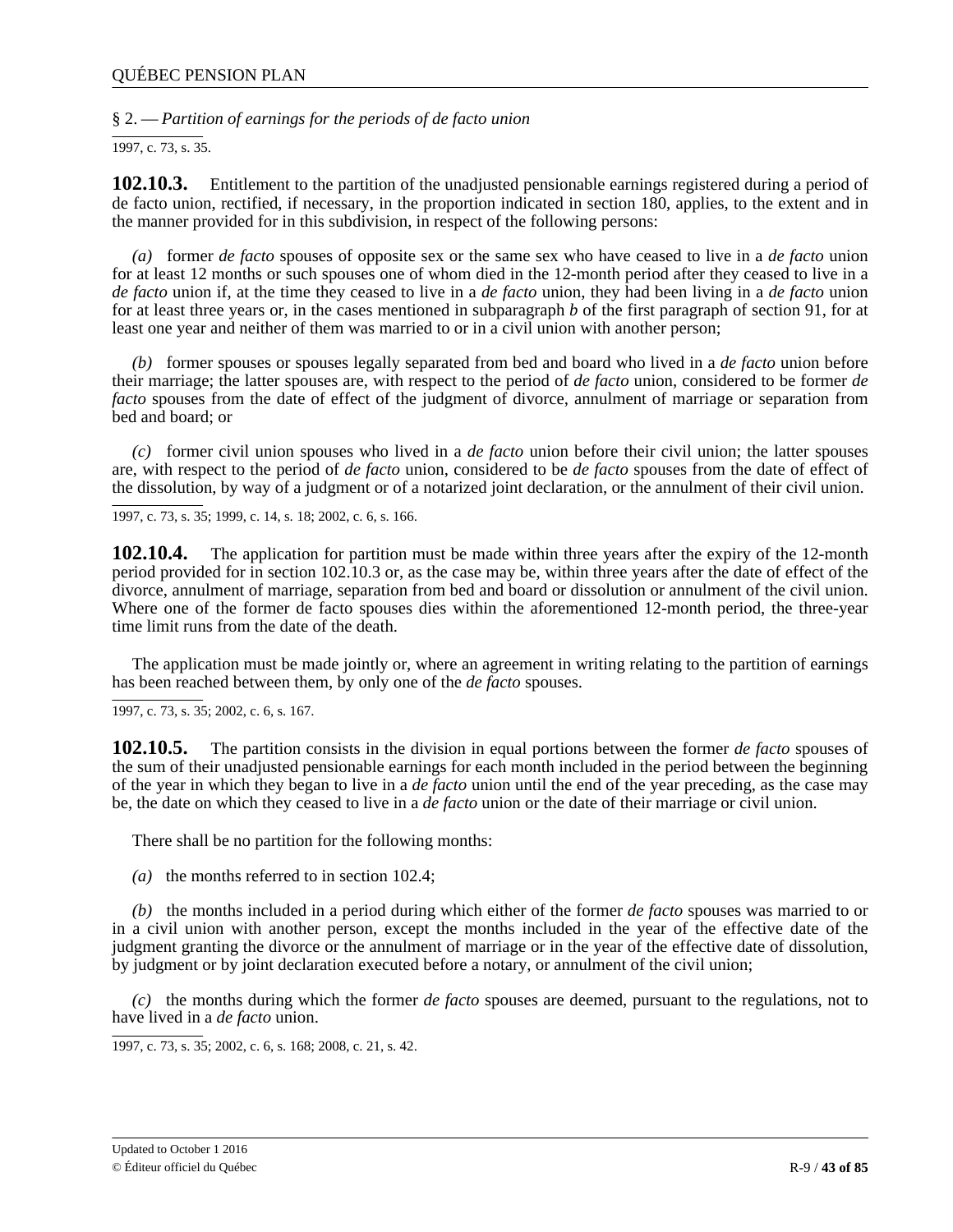**102.10.6.** A former *de facto* spouse may, upon filing an agreement on the partition of earnings, obtain a statement of the unadjusted pensionable earnings entered to the account of the other former spouse in the Record of Contributors for the period of their *de facto* union.

1997, c. 73, s. 35.

**102.10.7.** An application for partition is presumed to have been made on the date it is received by Retraite Québec with the prescribed documents and information and, where applicable, with the agreement on the partition of earnings. An application may, in no case, be presumed to have been made before the date on which the three-year time limit provided for in section  $102.10.4$  in respect of an application for partition begins to run.

1997, c. 73, s. 35; 2015, c. 20, s. 61.

**102.10.8.** The application for partition may be withdrawn on joint application made within 90 days after the date on which Retraite Québec, in accordance with section 102.7.1, gives notice of the partition.

1997, c. 73, s. 35; 2015, c. 20, s. 61.

**102.10.9.** Sections 102.4.1, 102.7.1, 102.8.1, 102.9 and 102.10, adapted as required, apply to a partition referred to in this subdivision.

1997, c. 73, s. 35.

**102.10.10.** The provisions of this subdivision do not apply if the cessation of the *de facto* union is prior to 1 July 1999 or, in the case of partition for a period of *de facto* union prior to the marriage, if the judgment of separation from bed and board, divorce or annulment of marriage became effective before that date.

1997, c. 73, s. 35.

# 7 **102.11.** *(Replaced).*

 $\frac{1}{2}$ , 1977, c. 24, s. 5; 1993, c. 15, s. 32.

#### c . **102.12.** *(Replaced).*

 $\frac{1}{1}$ 4 1977, c. 24, s. 5; 1993, c. 15, s. 32.

#### , s **103.** *(Repealed).*

. 1965 (1st sess.), c. 24, s. 117; 1983, c. 12, s. 8; 1993, c. 15, s. 32; 1997, c. 57, s. 46; 1997, c. 73, s. 36.

104. **104.** *(Repealed).*

1965 (1st sess.), c. 24, s. 118; 1983, c. 12, s. 9; 1993, c. 15, s. 32; 1997, c. 73, s. 36.

# **DIVISION II**

### QUALIFICATIONS FOR BENEFIT

**105.** Retraite Québec shall, subject to the rules laid down in this Act, pay the following pensions and benefits:

*(a) a retirement pension* to a qualified contributor and *an additional amount for disability after retirement* to the beneficiary of a retirement pension who becomes a qualified disabled contributor;

*(b) a disability pension* to a qualified disabled contributor;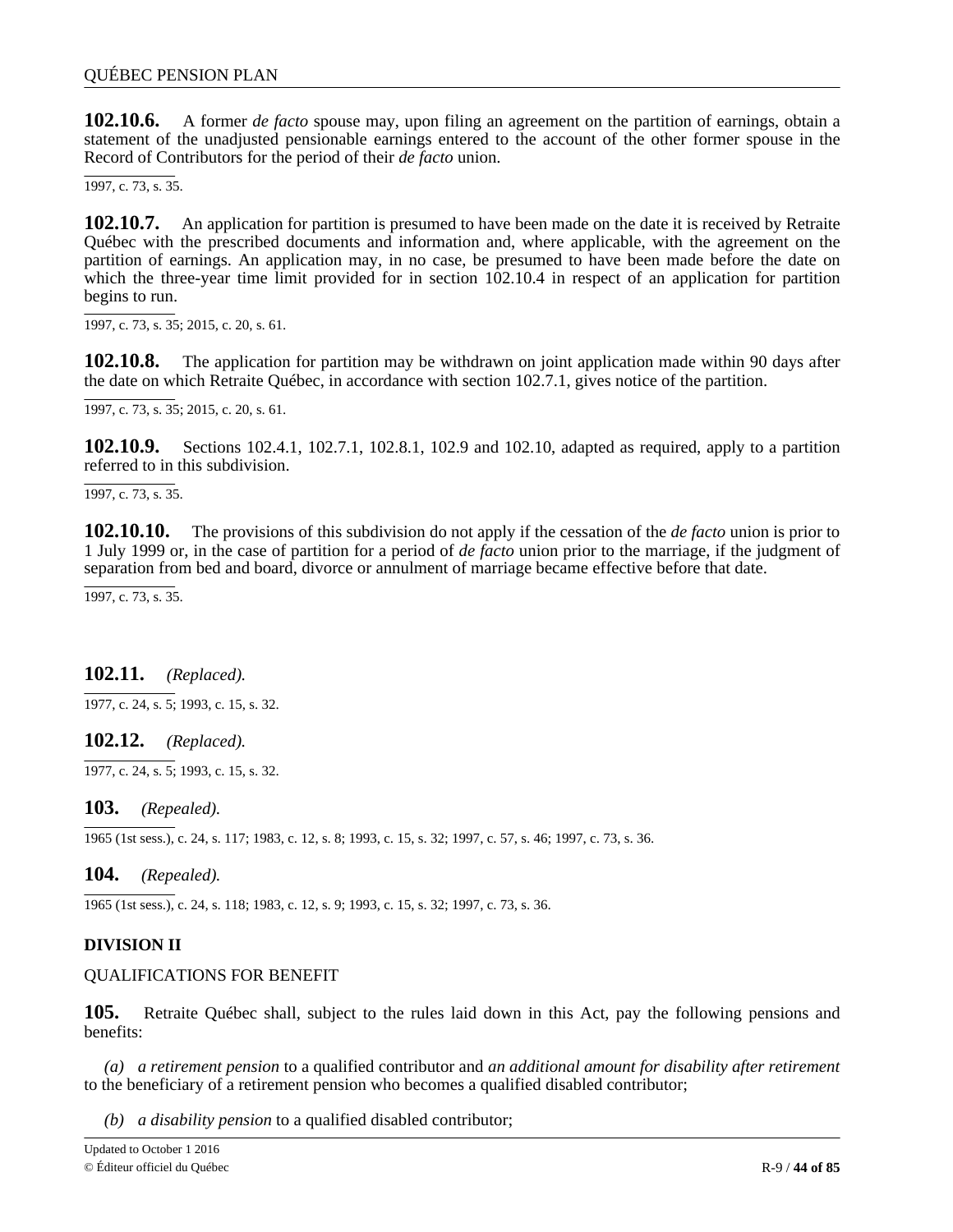- *(c) a death benefit* to the person to whom it is payable pursuant to section 168;
- *(d) a surviving spouse's pension* to the surviving spouse of a qualified contributor;

*(e) a disabled contributor's child's pension* to each child of a qualified disabled contributor if no retirement pension is payable to him under this Act or under a similar plan;

*(f) an orphan's pension* to each orphan of a deceased qualified contributor.

1965 (1st sess.), c. 24, s. 119; 1974, c. 16, s. 18; 1977, c. 24, s. 6; 1983, c. 12, s. 10; 1993, c. 15, s. 33; 2011, c. 36, s. 5; 2015, c. 20, s. 61.

**105.0.1.** A contributor is qualified for an additional amount for disability after retirement only if

- (1) he is the beneficiary of the retirement pension;
- (2) the time granted to cancel his application for a retirement pension has expired;
- (3) he is considered disabled under the second paragraph of section 95; and

(4) he paid contributions for at least four of the last six years wholly or partly included in his contributory period.

For the purposes of this section, the contributory period of the contributor ends at the end of the month during which the contributor became disabled. However, no month included between the month prior to the beginning of the retirement pension and the month following the month in which the contributor became disabled may be excluded under the second paragraph of section 101.

 $2011, c. 36, s. 6.$ 

**105.1.** Notwithstanding paragraph *b* of section 105, a disability pension shall be payable to a contributor for a disability resulting from an accident within the meaning of the Automobile Insurance Act (chapter A-25) only if the amount of income replacement indemnity to which the contributor is entitled under that Act is less than the amount of disability pension that would otherwise be payable to him. The amount of the pension shall, in such a case, correspond to the difference between the amount of disability pension otherwise payable and the amount of the income replacement indemnity; the pension shall be paid to the contributor through the Société de l'assurance automobile du Québec.

Even if the contributor's disability pension is reduced or no pension is payable to him, the other provisions of this Act remain applicable in respect of the contributor as if the pension to which he would have otherwise been entitled were payable to him, in particular the provisions relating to the adjustment of the contributory period, partition of the unadjusted pensionable earnings and entitlement to, and computation of, the other benefits.

1989, c. 15, s. 18; 1990, c. 19, s. 11; 1995, c. 55, s. 1.

**105.2.** Notwithstanding paragraph *b* of section 105, no contributor qualifies for a disability pension with respect to a month for which a replacement indemnity within the meaning of section 96.1 is payable to him. Exclusion from entitlement to a disability pension does not apply, however, if the indemnity is payable to a contributor for less than 16 days in the month, unless that month is the month preceding the month of the contributor's sixty-fifth birthday or the month of the contributor's death.

If a contributor is no longer entitled to such an indemnity, Retraite Québec may, despite the exclusion from entitlement to a disability pension and subject to section 96, consider that the contributor is disabled from a date prior to the termination of the indemnity.

1993, c. 15, s. 34; 1997, c. 73, s. 37; 2008, c. 21, s. 43; 2015, c. 20, s. 61.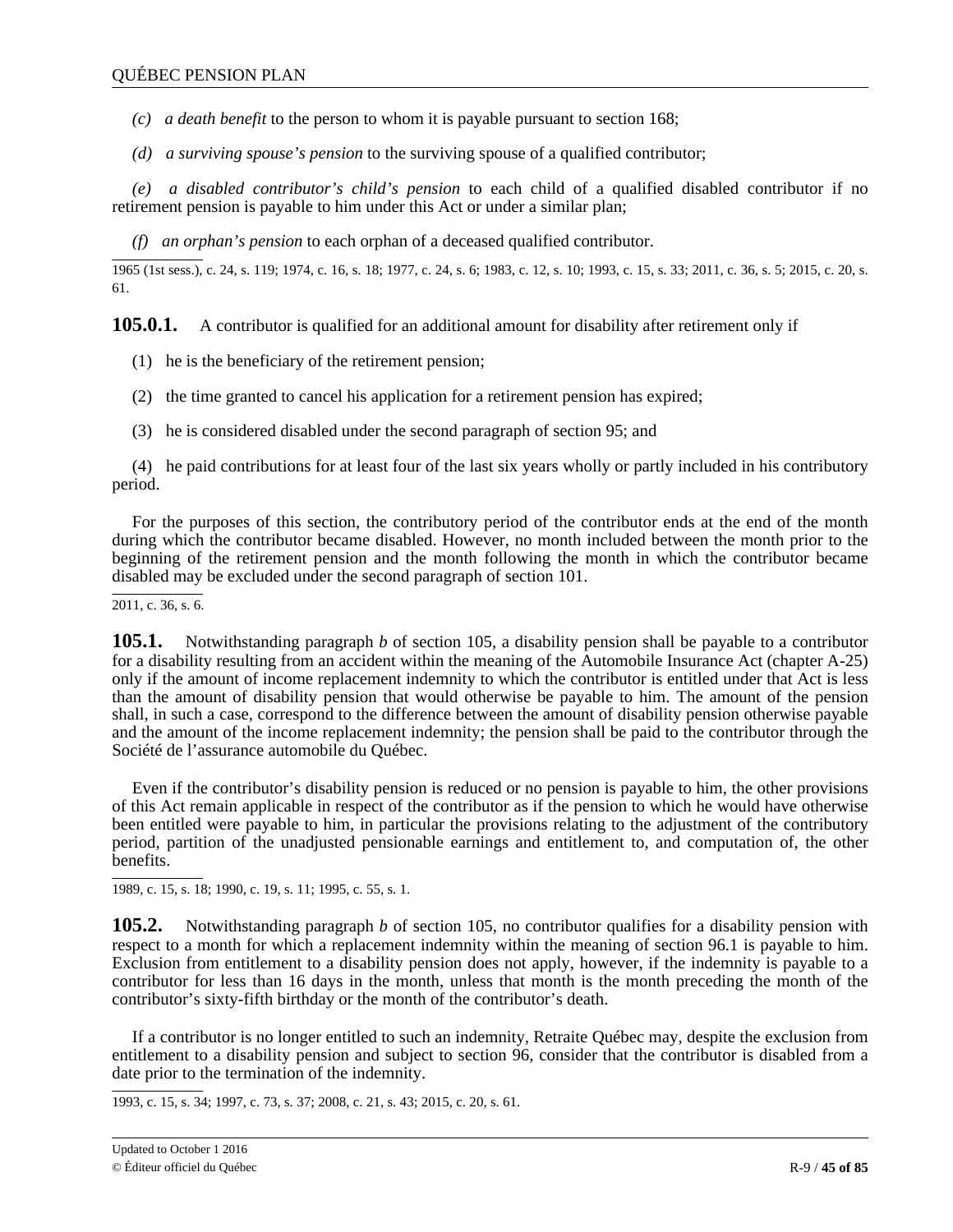**105.3.** If an indemnity referred to in section 105.1 or 105.2 is reduced or cancelled and, under section 363 of the Act respecting industrial accidents and occupational diseases (chapter A-3.001) or section 83.51 or 83.52 of the Automobile Insurance Act (chapter A-25), the benefits already paid to the contributor are not recoverable, sections 105.1 and 105.2 apply as though the indemnity had not been reduced or cancelled.

2008, c. 21, s. 44.

**106.** A contributor is qualified for a disability pension only if he is under 65 years of age, is disabled and has paid contributions for one of the following groups of years:

*(a)* two of the last three years wholly or partly included in his contributory period, or two years if his contributory period comprises only two years;

*(b)* five of the last 10 years wholly or partly included in his contributory period;

*(c)* half of the total number of years wholly or partly included in his contributory period, but not less than two years.

However, a contributor 60 years of age or over referred to in the third paragraph of section 95 qualifies for a disability pension only if he paid contributions for at least four of the last six years wholly or partly included in his contributory period.

For the purposes of this section, the contributory period of the contributor terminates at the end of the month in which he became disabled.

1965 (1st sess.), c. 24, s. 120; 1974, c. 16, s. 19; 1993, c. 15, s. 35; 1997, c. 73, s. 38; 2011, c. 36, s. 7.

**106.1.** A disabled contributor 60 years of age or over but under 65 years of age who, by reason of his disability and before 1 July 1993, ceased to pursue the substantially gainful occupation he held or became, before that date, incapable regularly of carrying on any substantially gainful occupation is entitled to a disability pension if he has paid contributions for one-third of the total number of years wholly or partly included in his contributory period but for at least five years, or for at least 10 years.

1983, c. 12, s. 11; 1993, c. 15, s. 36; 1997, c. 73, s. 39.

**106.2.** No person is qualified for a disability pension when a retirement pension is payable to him under this Act or under a similar plan.

1983, c. 12, s. 11.

**106.3.** A contributor is qualified for a retirement pension from the age of 60.

However, no contributor qualifies for a retirement pension before the age of 65 if an indemnity referred to in section 105.1 or 105.2 is payable to the contributor, unless the retirement pension has become payable to the contributor before that indemnity. Exclusion from entitlement to a retirement pension for the beneficiary of an indemnity referred to in section 105.1 applies only if the contributor otherwise qualifies for a disability pension.

1993, c. 15, s. 37; 1997, c. 73, s. 40; 2011, c. 36, s. 8.

**107.** For the purposes of death benefits, surviving spouse's pensions or orphan's pensions, a contributor is not qualified unless he has made contributions for at least one-third of the total number of years included either wholly or partly within his contributory period, and, in any case, for at least three years.

A contributor is also qualified for such purposes, if he has made contributions for at least 10 years.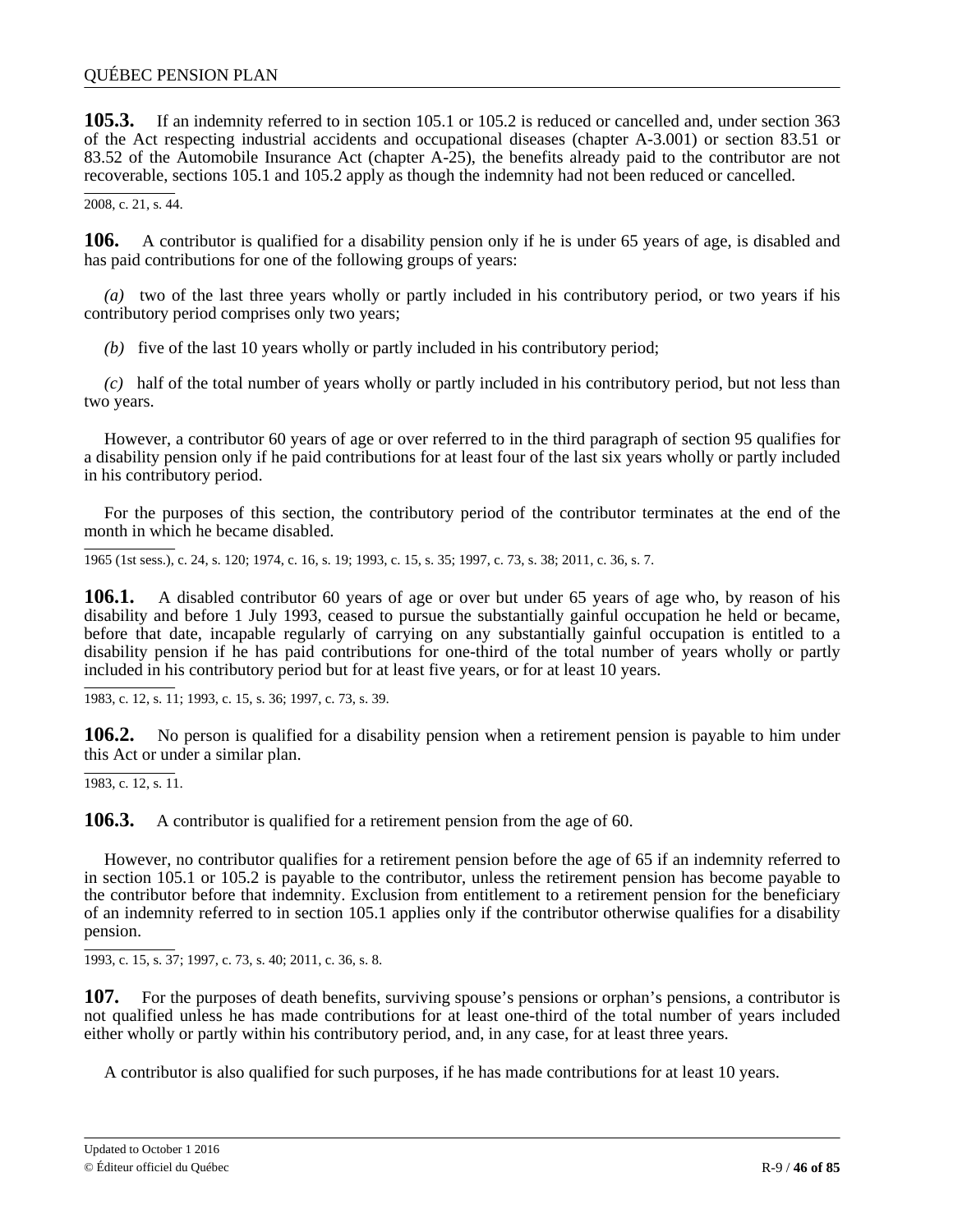However, in the case of a death subsequent to 31 December 2012, the contributor may be considered qualified if

(1) he was entitled, during his contributory period, to a tax credit for a severe and prolonged impairment in mental or physical functions under section 752.0.14 of the Taxation Act (chapter I-3), or to a tax credit or deduction of a similar nature;

(2) he made contributions for at least one fourth of the total number of years wholly or partly included in his contributory period, but for at least three years; and

(3) no retirement pension or disability pension was payable to him under this Act or under a similar plan.

For the purposes of death benefits, a contributor who dies after 31 December 2012 and who has not paid contributions for the number of years required may nevertheless be considered qualified if

- (1) he paid at least \$500 in contributions; and
- (2) no retirement pension or disability pension was payable to him under this Act or under a similar plan.

1965 (1st sess.), c. 24, s. 121; 1974, c. 16, s. 20; 2011, c. 36, s. 9.

**107.0.1.** Where a contributor who dies after 31 December 2012 has not paid contributions for the number of years required to qualify for survivors' benefits under the first and second paragraphs of section 107, the contributions paid for a year subsequent to 1997 and to the end of the contributory period, within the meaning of subparagraph *a* or *b* of the first paragraph of section 101, may, for qualification purposes, be substituted, after the second paragraph of section 101 is applied, for the years included in the contributory period for which no contributions were paid. In such a case, the contributor may be considered to have paid contributions for the number of years required if he meets the conditions set out in the first and second paragraphs of section 107.

2011, c. 36, s. 10.

**107.1.** Where a contributor who has received family benefits has not paid contributions for the number of years required to qualify for a disability pension under the first paragraph of section 106 or section 106.1 or for the survivors' benefits under the first or second paragraph of section 107, the contributor may be considered to have paid contributions for the number of years required by those provisions if

(1) at least one year remains partially included in the contributor's contributory period after excluding, within the meaning of subparagraph *c* of the second paragraph of section 101, the months for which the contributor received family benefits;

(2) contributions have been paid for the following number of months:

*(a)* one-half of the total number of months included in the contributor's contributory period, but not less than 24 months, with respect to the pension referred to in section 106;

*(b)* one-third of the total number of months included in the contributor's contributory period, but not less than 60 months, with respect to the pension referred to in section 106.1;

*(c)* one-third of the total number of months included in the contributor's contributory period, but not less than 36 months, with respect to the benefits referred to in section 107.

1997, c. 73, s. 41; 2011, c. 36, s. 11.

**108.** Only one surviving spouse's pension and one death benefit may be paid under this Act in respect of a deceased contributor.

1965 (1st sess.), c. 24, s. 122; 1974, c. 16, s. 20; 1983, c. 12, s. 12; 1993, c. 15, s. 38.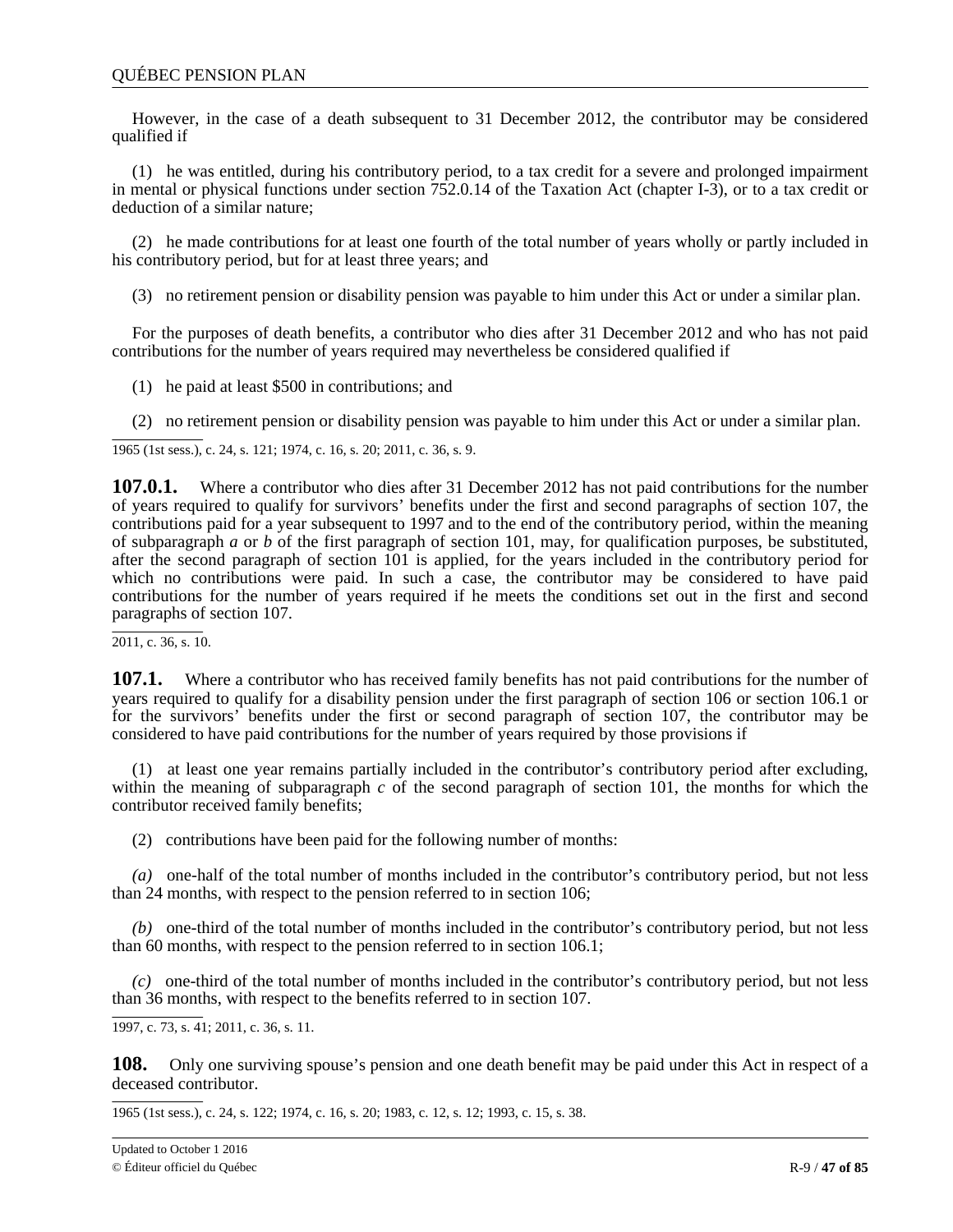**108.1.** Where a surviving spouse's pension is payable to a person under this Act or under a similar plan, no other surviving spouse's pension is payable to him under this Act.

1983, c. 12, s. 12.

**108.2.** A person who would but for section 108.1 be entitled to more than one surviving spouse's pension under this Act may, upon application therefor, receive the greater of such pensions.

1983, c. 12, s. 12.

**108.3.** Notwithstanding any contrary decision, a person who, on or before 31 December 1983, ceased to be entitled to a surviving spouse's pension by reason of remarriage is entitled to the surviving spouse's pension for any month subsequent to that date during which the requirements for obtaining the pension would have been met had it not been for the remarriage.

1983, c. 12, s. 12; 1989, c. 42, s. 1.

**108.4.** The monthly amount of the pension to which a person is entitled under section 108.3 is calculated as though the person had not ceased to be entitled to the pension.

1983, c. 12, s. 12; 1989, c. 42, s. 1.

**109.** *(Replaced).*

1965 (1st sess.), c. 24, s. 123; 1974, c. 16, s. 20; 1983, c. 12, s. 12.

**110.** *(Replaced).*

1965 (1st sess.), c. 24, s. 124; 1974, c. 16, s. 20; 1983, c. 12, s. 12.

**111.** *(Replaced).*

1965 (1st sess.), c. 24, s. 125; 1974, c. 16, s. 20; 1983, c. 12, s. 12.

**112.** *(Replaced).*

1965 (1st sess.), c. 24, s. 126; 1974, c. 16, s. 20; 1983, c. 12, s. 12.

**113.** *(Replaced).*

1965 (1st sess.), c. 24, s. 127; 1974, c. 16, s. 20; 1983, c. 12, s. 12.

**114.** When a contributor dies within one year after his or her marriage or civil union, no surviving spouse's pension is payable to his or her spouse unless Retraite Québec is satisfied that, at the time of his or her marriage or civil union, the contributor's condition of health was such as to justify a life expectancy of at least one year or that, at the time of his or her marriage or civil union, he or she had been living in a *de facto* union with his or her spouse for a period which, added to the period of their marriage or civil union, would enable the spouse to qualify under subparagraph *b* of the first paragraph of section 91.

1965 (1st sess.), c. 24, s. 128; 1974, c. 16, s. 20; 1993, c. 15, s. 39; 2002, c. 6, s. 169; 2015, c. 20, s. 61.

**115.** *(Repealed).*

1974, c. 16, s. 21; 1983, c. 12, s. 13; 1993, c. 15, s. 40.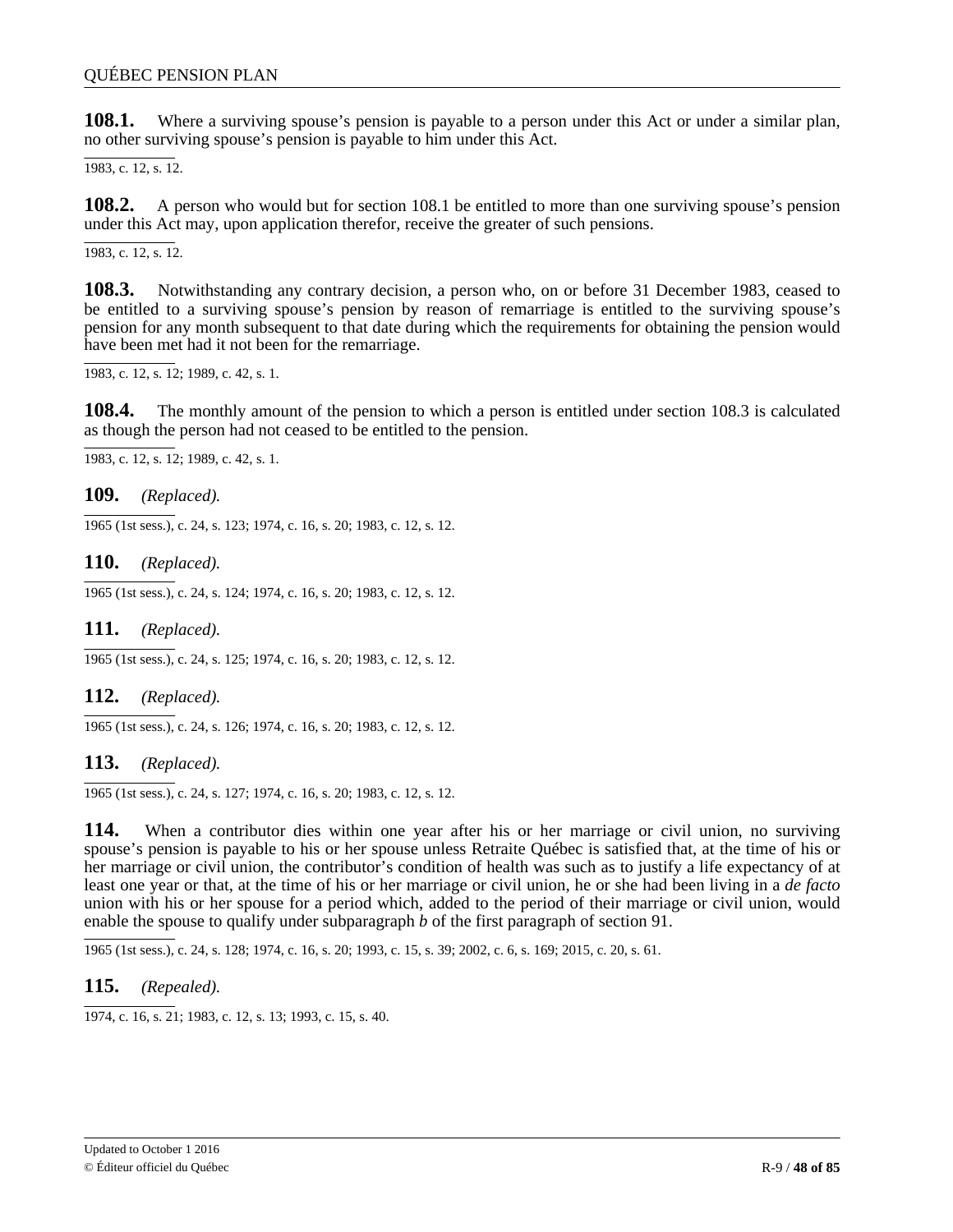# **DIVISION III**

### CALCULATION OF BENEFITS

*Basic Amount*

**116.** The basic amount of a benefit is the amount calculated according to this division, without regard to the annual adjustment provided in section 119.

1965 (1st sess.), c. 24, s. 129.

*Pensionable Earnings for One Month*

1997, c. 73, s. 42.

**116.1.** For the calculation of a benefit, the pensionable earnings of a contributor for each month are his unadjusted pensionable earnings for that month multiplied by the ratio between the average Maximum Pensionable Earnings relating to the year for which the average monthly pensionable earnings of the contributor are established and the Maximum Pensionable Earnings for the year that includes that month.

The average Maximum Pensionable Earnings relating to a year is equal

*(a)* if the year concerned is prior to 1998, to the average Maximum Pensionable Earnings for that year and the two preceding years, except that, for the year 1967, only one preceding year is considered,

*(b)* if the year concerned is the year 1998, to the average Maximum Pensionable Earnings for that year and the three preceding years, except in the case of the calculation of a retirement pension or a disability pension payable from a date prior to 1 July 1998 or a surviving spouse's pension payable in respect of a death occurring before 1 July 1998, in which cases only two preceding years shall be considered;

*(c)* if the year concerned is subsequent to 1998, to the average Maximum Pensionable Earnings for that year and the four preceding years.

However, if the contributor is 65 years of age or over on 1 January 1998, the average Maximum Pensionable Earnings shall be calculated in accordance with subparagraph *a* of the second paragraph, regardless of the year considered. The same applies to the calculation of the maximum monthly retirement pension used to establish the amount of the surviving spouse's pension where the pension is combined with a retirement pension payable under this Act or a similar plan to a contributor 65 years of age or over on 1 January 1998 or with a disability pension or retirement pension that becomes payable to the contributor under this Act or a similar plan before 1 July 1998.

 $\overline{1997, c. 73, s. 42}.$ 

*Average Monthly Pensionable Earnings*

 $\overline{1997, c. 73, s. 42}$ .

### **116.2.** A contributor's average monthly pensionable earnings are equal to G/N

where

G is the total pensionable earnings of the contributor for each month included in his contributory period,

N is the total number of months included in the contributor's contributory period or the following basic number, whichever is higher, depending on the benefit calculated: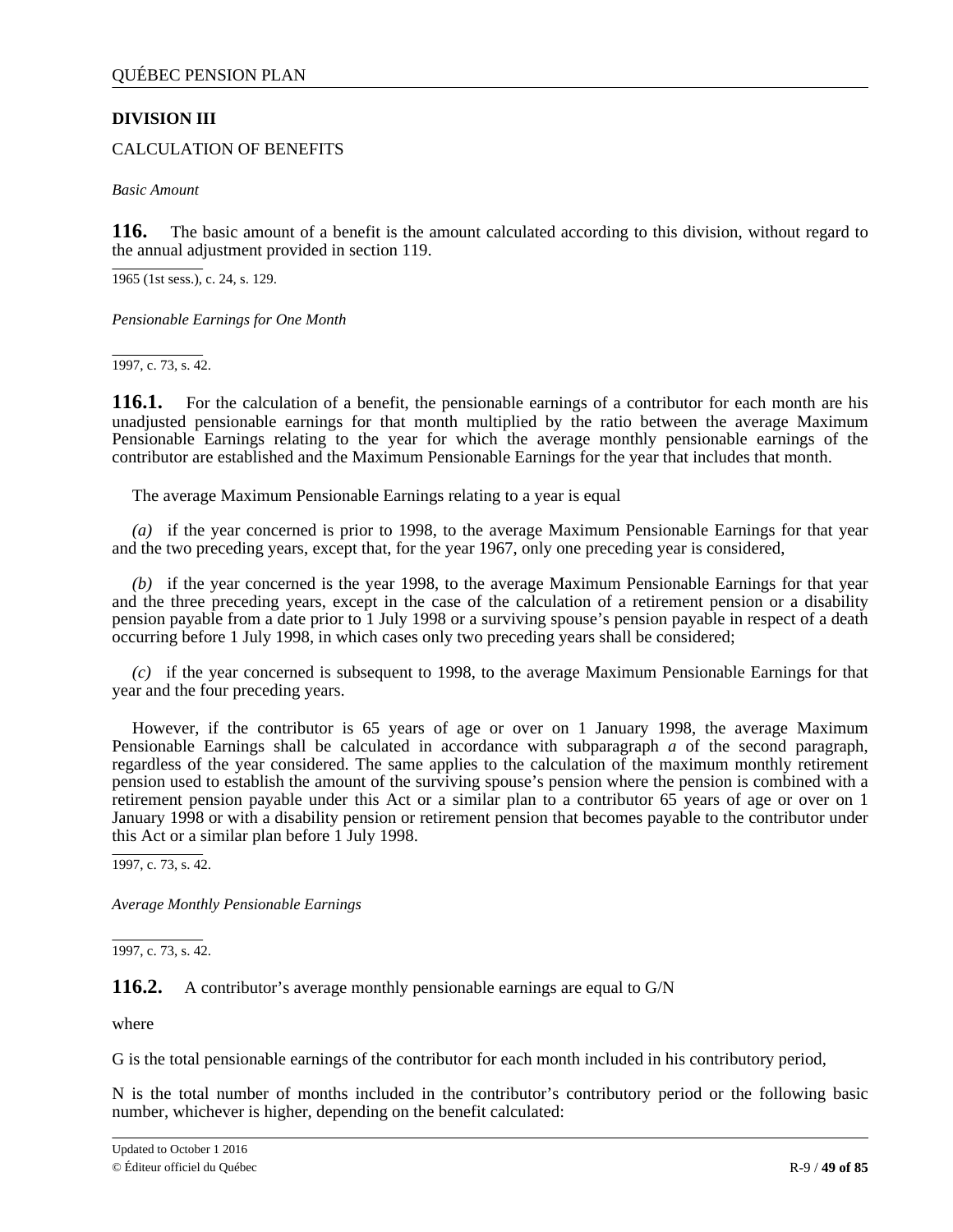*(a)* for the retirement pension, the basic number of contributory months of the contributory, which is 120 less the number of months excluded from his contributory period under subparagraph *a* or *b* of the second paragraph of section 101;

*(b)* for the disability pension, 24 months or, if the contributor's disability date to qualify for the pension is prior to 1 July 1993, 60 months;

*(c)* for the surviving spouse's pension or the death benefit, in respect of a contributor who died after 31 December 1993 and who was not, at the time of his death, the beneficiary of a retirement pension payable under this Act or a similar plan, 36 months.

1997, c. 73, s. 42.

**116.3.** In calculating the average monthly pensionable earnings of a contributor, the following months may be excluded from the total number of months in the contributory period:

- *(a)* the months for which the contributor has received a family benefit, and
- *(b)* the months included in a period of indemnity of the contributor,

in the case of months for which the contributor's pensionable earnings are less than his average monthly pensionable earnings calculated before any exclusion under this section or under section 116.4 and provided that such an exclusion is to the advantage of the beneficiary of the benefit.

However, the exclusion may not have the effect of reducing the contributory period to a number of months which is less than the basic number applicable, in accordance with section 116.2, to the benefit calculated.

The exclusion is effected beginning with the months for which the pensionable earnings are the lowest; as a consequence of the exclusion, the sum of the pensionable earnings corresponding to the months so excluded is subtracted from the total of the pensionable earnings of the contributor.

1997, c. 73, s. 42.

**116.4.** Where the total number of months in the contributory period of the contributor, after any exclusion under section 116.3, exceeds 120, a number of months equal to the lesser of the following is excluded from the contributory period:

- *(a)* 15% of the total number of months, counting any fraction of a month as a whole month;
- *(b)* the number of months by which the total number exceeds 120.

The exclusion is effected by selecting the months for which the pensionable earnings are the lowest; as a consequence of the exclusion, the sum of the pensionable earnings corresponding to the months so excluded is subtracted from the total of the pensionable earnings of the contributor.

### 1997, c. 73, s. 42.

**116.5.** The contributor's pensionable earnings for a year subsequent to 1997 but prior to 2008 that relate to months subsequent to the end of the contributory period, within the meaning of subparagraph *a* or *b* of the first paragraph of section 101, may be substituted, after months are excluded under section 116.3, for the pensionable earnings relating to months of the contributory period in which contributory earnings are lower. The substitution shall first be effected in respect of the months for which contributory earnings are the lowest.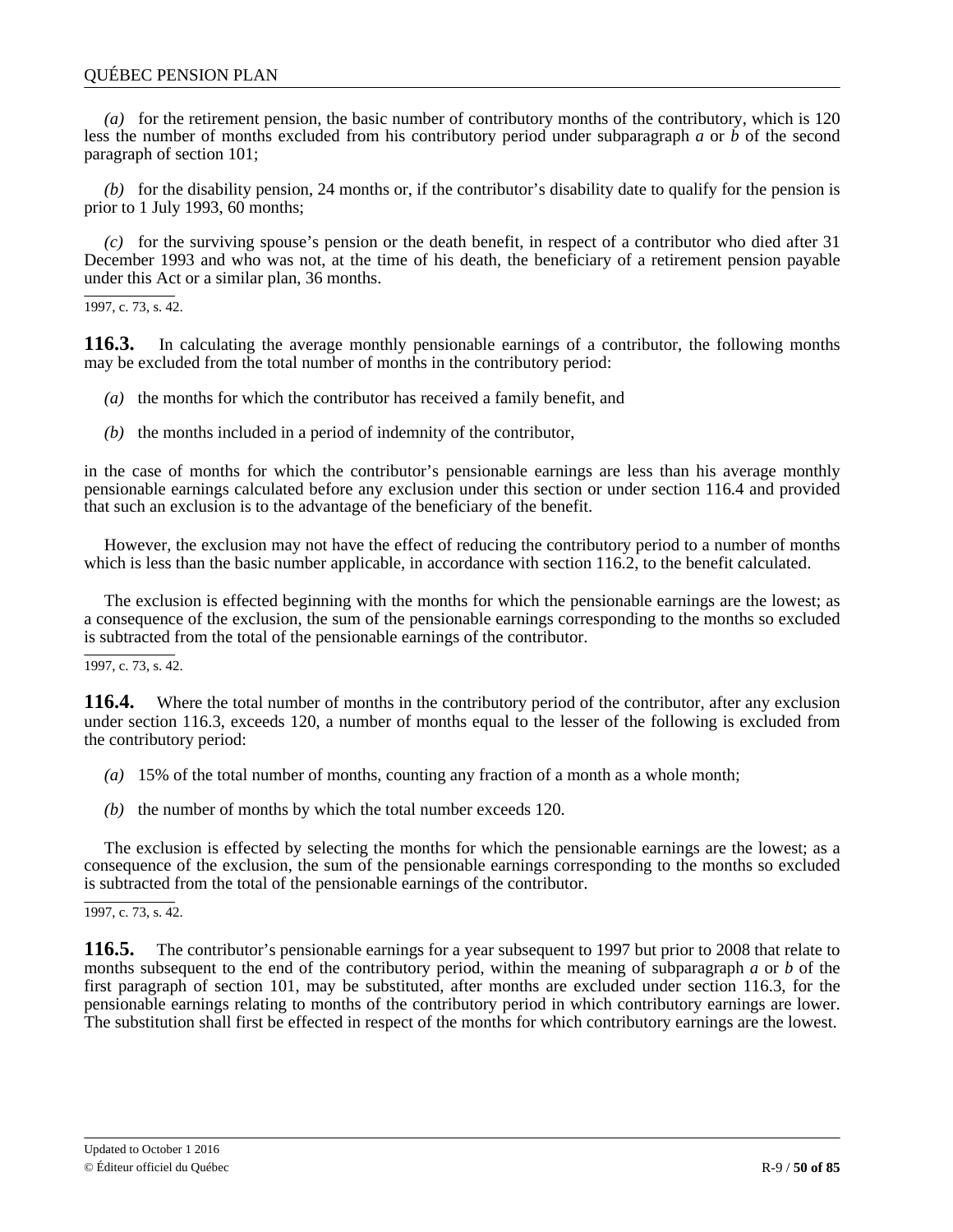The pension increase that may result from the substitution of earnings shall have effect from the month of January of the year following the year to which they relate or, if later, from the month in which the pension becomes payable.

1997, c. 73, s. 42; 2008, c. 21, s. 45.

*Maximum Monthly Retirement Pension*

1997, c. 73, s. 42.

**116.6.** The maximum monthly retirement pension for a year is the amount that is 25% of 1/12 of the average Maximum Pensionable Earnings for the year, established in accordance with section 116.1.

1997, c. 73, s. 42.

*Pension Index*

**117.** The Pension Index for the year 1967 is the average of the Consumer Price Index for Canada, published by Statistics Canada under the authority of the Statistics Act (Revised Statutes of Canada, 1985, chapter S-19), for each month in the 12-month period ending 30 June 1966.

The Pension Index for each of the years 1968 to 1973 shall be equal to the lesser of either

- *(a)* for the years 1968 to 1972, 1.02 times the Pension Index for the preceding year, and
- *(b)* for the year 1973, 1.03 times the Pension Index for the preceding year,

or the average of the Consumer Price Index for Canada for each month in the 12-month period ending 30 June in the preceding year.

The Pension Index for the year 1974 shall be computed, in prescribed manner, as the average of the Consumer Price Index for Canada for each month in the 16-month period ending 31 October 1973.

The Pension Index for the year 1975 and each subsequent year shall be computed, in prescribed manner, as the average of the Consumer Price Index for Canada for each month in the 12-month period ending 31 October in the preceding year.

However, the Pension Index for a year is, in the following circumstances, equal to the Pension Index for the preceding year

*(a)* for any year prior to 1998, if the result of the calculation provided for in this section is less than 1.01 times the Pension Index for the preceding year;

*(b)* from the year 1998, if the result of the calculation provided for in this section is less than the Pension Index for the preceding year.

1973, c. 16, s. 7; 1997, c. 73, s. 43.

*Revision*

**118.** Where the data furnished by Statistics Canada are incomplete on 1 December of a year, Retraite Québec may, to establish the Pension Index, use the data which are available at that time.

Where Statistics Canada uses a new reference year or applies a new method in calculating the monthly Consumer Price Index, Retraite Québec shall, from 1 January of the year following the change, adjust the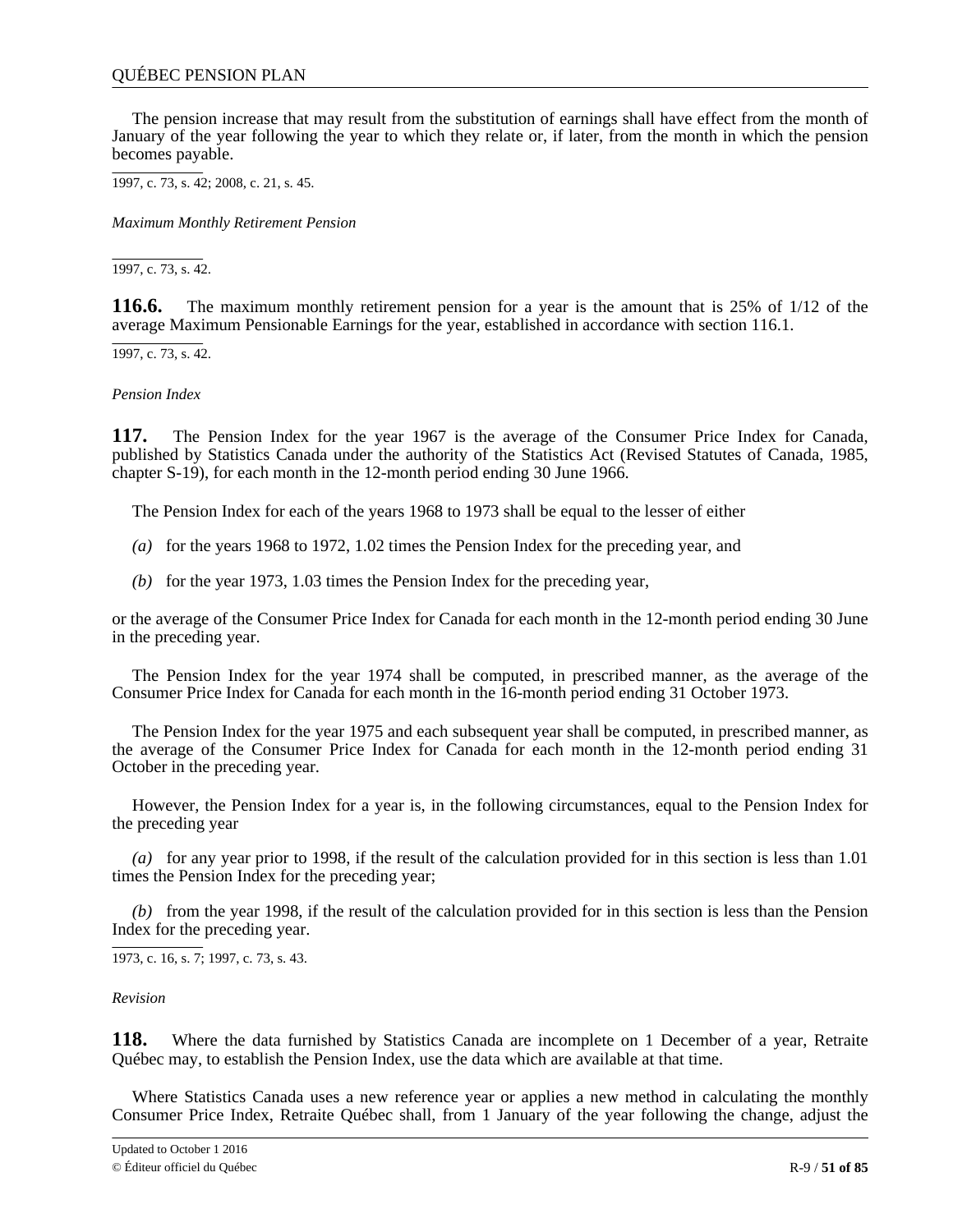Pension Indexes calculated for the preceding years. The adjustment is made according to the ratio that the new Consumer Price Index bears to the former Consumer Price Index.

1973, c. 16, s. 7; 1993, c. 15, s. 41; 2015, c. 20, s. 61.

*Annual Adjustment*

**119.** The basic monthly amount of a benefit shall be adjusted annually, in prescribed manner, so that the amount payable for a month in any year following the first is equal to the product obtained by multiplying the amount that would have been otherwise payable for that month by the ratio that the Pension Index for that following year bears to the Pension Index for the year preceding that following year.

Notwithstanding the preceding paragraph, where a benefit is payable for December 1973, the amount thereof shall be adjusted, in prescribed manner, so that the amount payable for any month in 1974 is an amount equal to the product obtained by multiplying:

*(a)* the aggregate of

(1) the amount, excluding the amount of the flat benefit contemplated in section 124 for the year 1973 when included in the benefit, that would have been payable for December 1973 if the adjustment made under the first paragraph above in respect of each previous year had not been subject to the limitations fixed by subparagraphs *a* and *b* of the second paragraph of section 117, and

(2) the amount of the flat benefit contemplated in section 124 for the year 1973, when this amount is to be included in the benefit payable for 1974,

by

*(b)* the ratio that the Pension Index for the year 1974 bears to the average of the Consumer Price Index for Canada for each month in the 16-month period ending 30 June 1972.

Likewise, where a benefit is payable for December 1974, the amount thereof shall be adjusted, in prescribed manner, so that the amount payable for any month in 1975 is an amount equal to the product obtained by multiplying

*(a)* the amount of the benefit payable for December 1974

by

*(b)* the ratio that the Pension Index for the year 1975 bears to the average of the Consumer Price Index for Canada for each month of the 12-month period ending 31 October 1973.

1965 (1st sess.), c. 24, s. 130; 1973, c. 16, s. 8; 1993, c. 15, s. 42.

**119.1.** Retraite Québec shall publish in the *Gazette officielle du Québec*, before 1 January each year, the Pension Index and the rate of adjustment of benefits.

1985, c. 4, s. 9; 2015, c. 20, s. 61.



*The Pension Index for 2016 is 126.3; consequently, the rate of adjustment of benefits at 1 January 2016 is 1.2%. (2015) 147 G.O. 1, 1254.*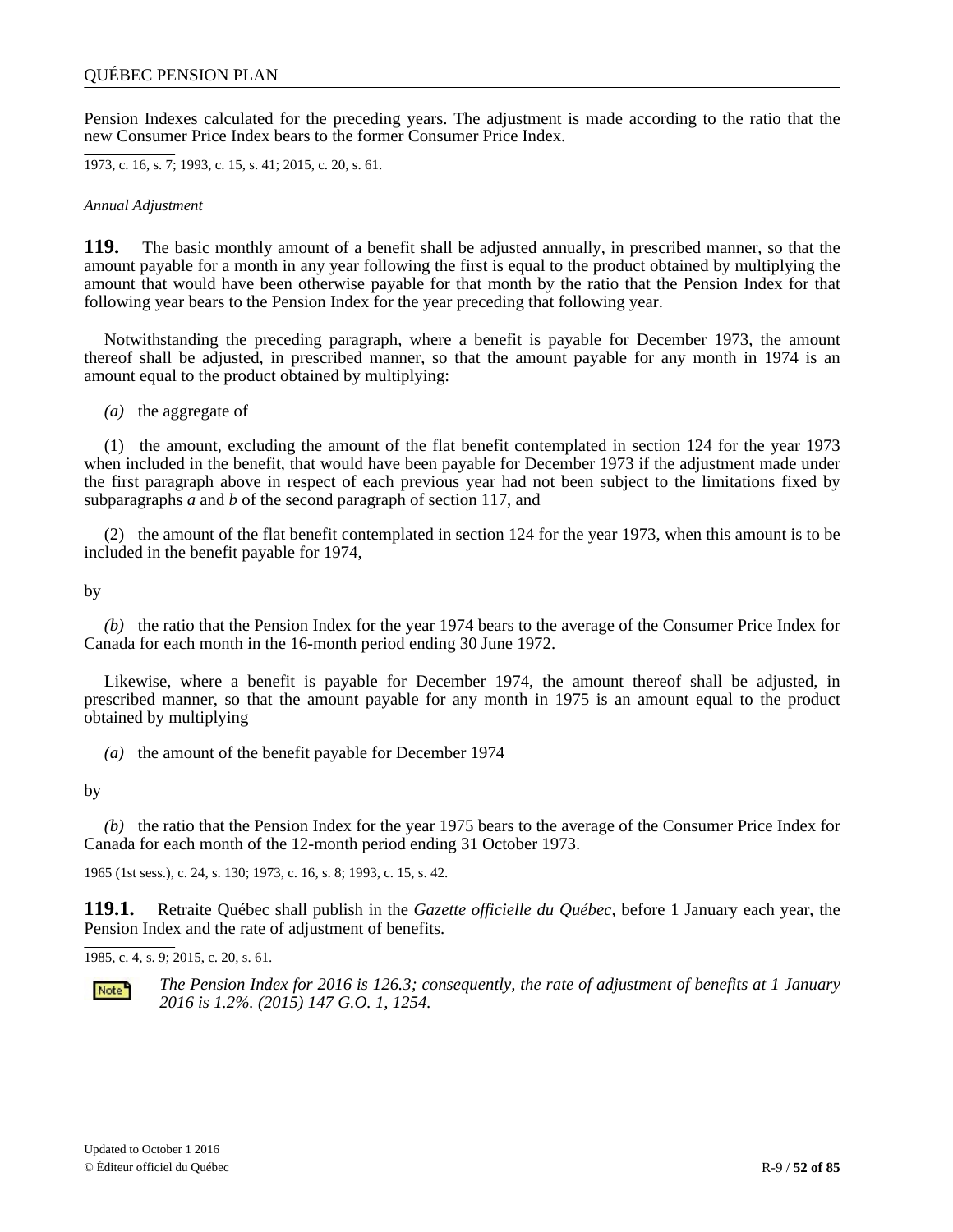### *Retirement Pension*

**120.** The retirement pension of a contributor is a basic monthly amount equal to 25% of his average monthly pensionable earnings, calculated as provided in sections 116.1 to 116.5, for the year in which the retirement pension becomes payable. The amount is adjusted in accordance with sections 120.1 and 120.2.

1965 (1st sess.), c. 24, s. 131; 1983, c. 12, s. 14; 1997, c. 73, s. 44.

**120.0.1.** An additional amount for disability after retirement is added to the amount obtained under section 120 when the beneficiary of a retirement pension becomes disabled.

That amount is equivalent to the amount established in accordance with section 124.

2011, c. 36, s. 12.

**120.1.** A retirement pension which becomes payable to a contributor on a date other than that of his sixtyfifth birthday is a monthly amount equal to the basic monthly amount of the retirement pension, adjusted as follows:

(1) reduced, in the case of a pension that becomes payable after 31 December 2013, by 0.5%, to which is added an adjustment factor multiplied by the ratio between 25% of the average monthly pensionable earnings of the contributor, calculated as provided in sections 116.1 to 116.5, for the year in which the retirement pension becomes payable and the maximum monthly retirement pension for the year, calculated as provided in section 116.6, for each month of the period that falls between the date, prior to the contributor's sixty-fifth birthday, on which the pension becomes payable and the date of the contributor's sixty-fifth birthday; or

(2) increased by 0.7% in the case of a pension that becomes payable after 31 December 2013, for each month of the period that falls between the date of the contributor's sixty-fifth birthday and the date, subsequent to the contributor's sixty-fifth birthday, on which the pension becomes payable, up to a maximum of 60 months.

For the purposes of this section, the adjustment factor is 0.03% if the retirement pension becomes payable in 2014, 0.06% if it becomes payable in 2015 and 0.1% if it becomes payable in 2016 or in any subsequent year.

1983, c. 12, s. 14; 2011, c. 18, s. 2.

**120.2.** The basic monthly amount of retirement pension of a contributor is reduced by 0.5% for each month for which he received, between the age of 60 and 65, a disability pension under this Act or a similar plan.

The basic monthly amount of the retirement pension that becomes payable to a contributor after 31 December 2013 is reduced by 0.5%, to which is added an adjustment factor multiplied by the ratio between 25% of the average monthly pensionable earnings of the contributor, calculated as provided in sections 116.1 to 116.5, for the year in which the retirement pension becomes payable and the maximum monthly retirement pension for the year, calculated as provided in section 116.6, for each month for which the contributor received, between the age of 60 and 65, a disability pension under this Act or a similar plan.

For the purposes of this section, the adjustment factor is 0.03% if the retirement pension becomes payable in 2014, 0.06% if it becomes payable in 2015 and 0.1% if it becomes payable in 2016 or in any subsequent year.

The reduction, however, does not apply to a contributor who has become disabled, within the meaning of section 96, before 1 January 1999.

1997, c. 73, s. 45; 2011, c. 18, s. 3.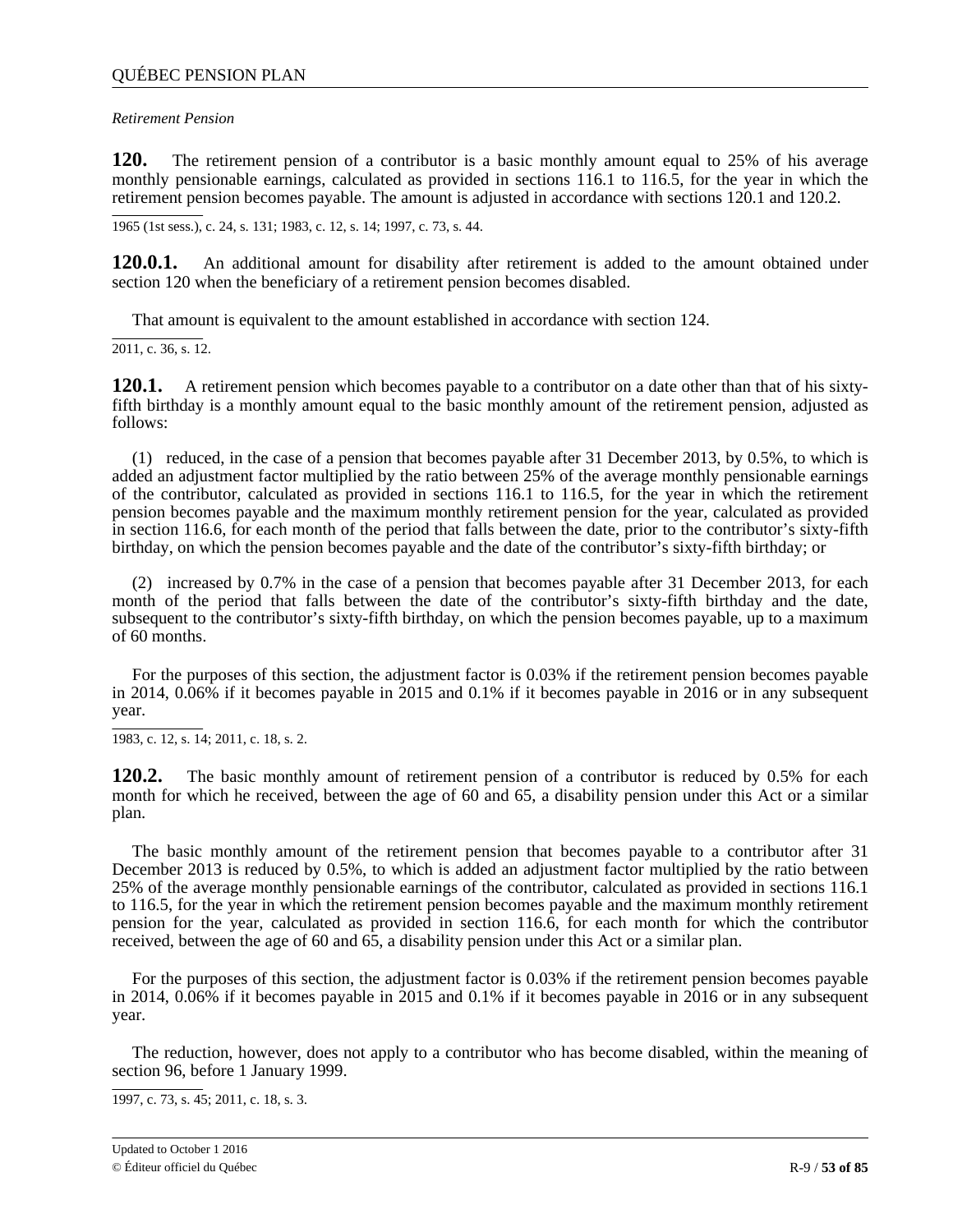**120.3.** When, for a year subsequent to 2007, unadjusted pensionable earnings relate to months subsequent to the end of a contributor's contributory period, within the meaning of subparagraph *a* or *b* of the first paragraph of section 101, subject to section 120.4, the contributor is entitled to an additional pension from 1 January of the following year. This additional pension is deemed to be a retirement pension. However, section 157.1 does not apply to the payment of the additional pension.

The initial monthly amount of the additional pension is equal to 1/12 of 0.5% of the amount of the contributor's total unadjusted pensionable earnings for the year concerned, minus the basic exemption. However, for the year during which the contributor's contributory period ends under subparagraph *a* or *b* of the first paragraph of section 101, the unadjusted pensionable earnings to be used are those deemed to be related to the months of the year that are subsequent to the end of the contributor's contributory period and the basic exemption is multiplied by the proportion that the number of those months bears to 12.

2008, c. 21, s. 46; 2011, c. 36, s. 13.

**120.4.** From the year 2013, for the calculation of the basic monthly amount of the additional pension under the second paragraph of section 120.3, the amount obtained under subparagraph 2 of subparagraph *b* of the first paragraph of section 98 for each of the years subsequent to the end of the contributory period under subparagraph  $\alpha$  or  $\beta$  of the first paragraph of section 101 is excluded from the total unadjusted pensionable earnings of the contributor for the year concerned.

However, for the year in which the contributory period of the contributor ends in accordance with subparagraph *a* or *b* of the first paragraph of section 101, the amount excluded from the total unadjusted pensionable earnings of the contributor for the year concerned is the amount obtained under subparagraph 2 of subparagraph *b* of the first paragraph of section 98 multiplied by the proportion that the number of months subsequent to the end of the contributory period bears to 12 less the number of months referred to in subparagraph *a* of the second paragraph of section 101.

 $\overline{2011, c. 36, s. 14}.$ 

# **121.** *(Repealed).*

1965 (1st sess.), c. 24, s. 132; 1993, c. 15, s. 43; 1997, c. 73, s. 46.

### **122.** *(Replaced).*

1965 (1st sess.), c. 24, s. 133; 1993, c. 15, s. 43.

### *Disability Pension*

**123.** A disability pension payable to a contributor is a basic monthly amount consisting of:

*(a)* a flat benefit, calculated as provided in section 124, and

*(b)* 75% of the amount that is 25% of the average monthly pensionable earnings of the contributor, calculated as provided in sections 116.1 to 116.4, for the year in which the disability pension becomes payable.

1965 (1st sess.), c. 24, s. 134; 1993, c. 15, s. 44; 1997, c. 73, s. 47.

**124.** The amount of the flat benefit included in a disability pension is obtained by multiplying \$25 by the ratio that the Pension Index for the year in which the benefit commenced to be payable bears to the Pension Index for the year 1967.

For the year 1973, the amount of the flat benefit included in a disability pension shall be \$80.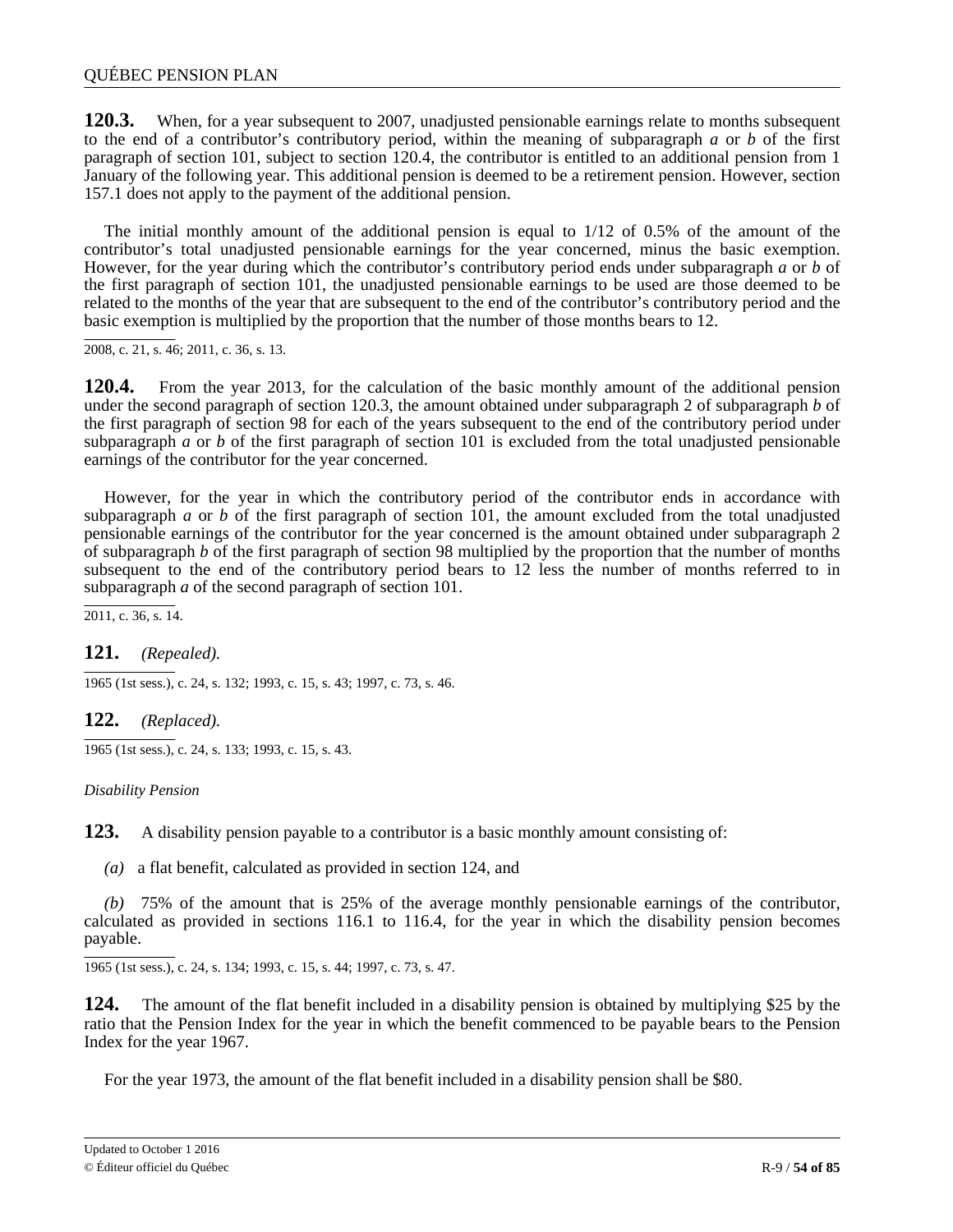For the years 1974 to 1983, the amount of the flat benefit included in a disability pension is obtained by multiplying,

*(a)* for a disability pension becoming payable in 1974, \$80 by the ratio that the Pension Index for the year 1974 bears to the average of the Consumer Price Index for Canada for each month in the 16-month period ending 30 June 1972;

*(b)* for a disability pension becoming payable in 1975, the amount payable for the year 1974 by the ratio that the Pension Index for the year 1975 bears to the average of the Consumer Price Index for Canada for each month of the 12-month period ending 31 October 1973;

*(c)* for a disability pension becoming payable from 1976 to 1983, the amount payable for the year 1975 by the ratio that the Pension Index for the year in which the benefit becomes payable bears to the Pension Index for the year 1975.

For each subsequent year, the amount of the flat benefit included in the disability pension is that of the preceding year adjusted as provided in section 119.

1965 (1st sess.), c. 24, s. 135; 1972, c. 53, s. 36; 1973, c. 16, s. 9; 1983, c. 12, s. 15; 1993, c. 15, s. 45.

# **125.** *(Repealed).*

1965 (1st sess.), c. 24, s. 136; 1997, c. 73, s. 48.

### **126.** *(Repealed).*

1965 (1st sess.), c. 24, s. 137; 1993, c. 15, s. 46; 1997, c. 73, s. 48.

**127.** For the purpose of calculating a disability pension, the contributory period of a contributor terminates at the end of the month in which he became disabled.

1965 (1st sess.), c. 24, s. 138; 1974, c. 16, s. 22; 1977, c. 24, s. 7; 1993, c. 15, s. 47.

### *Death Benefit*

**128.** The amount of the death benefit payable for a death occurring before 1 January 1998 shall be equal to the lesser of the following amounts:

*(a)* six times the amount calculated in accordance with the first paragraph of section 137 depending on the contributor's situation at the time of the contributor's death;

*(b)* 10% of the maximum pensionable earnings for the year in which the contributor dies.

For any death occurring from 1 January 1998, the death benefit shall be equal to \$2,500.

However, the death benefit of a contributor who died after 31 December 2012, who is nevertheless considered qualified under the fourth paragraph of section 107, corresponds to the amount of the contributions paid, up to \$2,500.

1965 (1st sess.), c. 24, s. 139; 1983, c. 12, s. 16; 1993, c. 15, s. 48; 1997, c. 73, s. 49; 2011, c. 36, s. 15.

# **129.** *(Repealed).*

1965 (1st sess.), c. 24, s. 140; 1983, c. 12, s. 17; 1985, c. 4, s. 10; 1989, c. 42, s. 2; 1993, c. 15, s. 49; 1997, c. 73, s. 50.

# **130.** *(Repealed).*

1965 (1st sess.), c. 24, s. 141; 1997, c. 73, s. 50.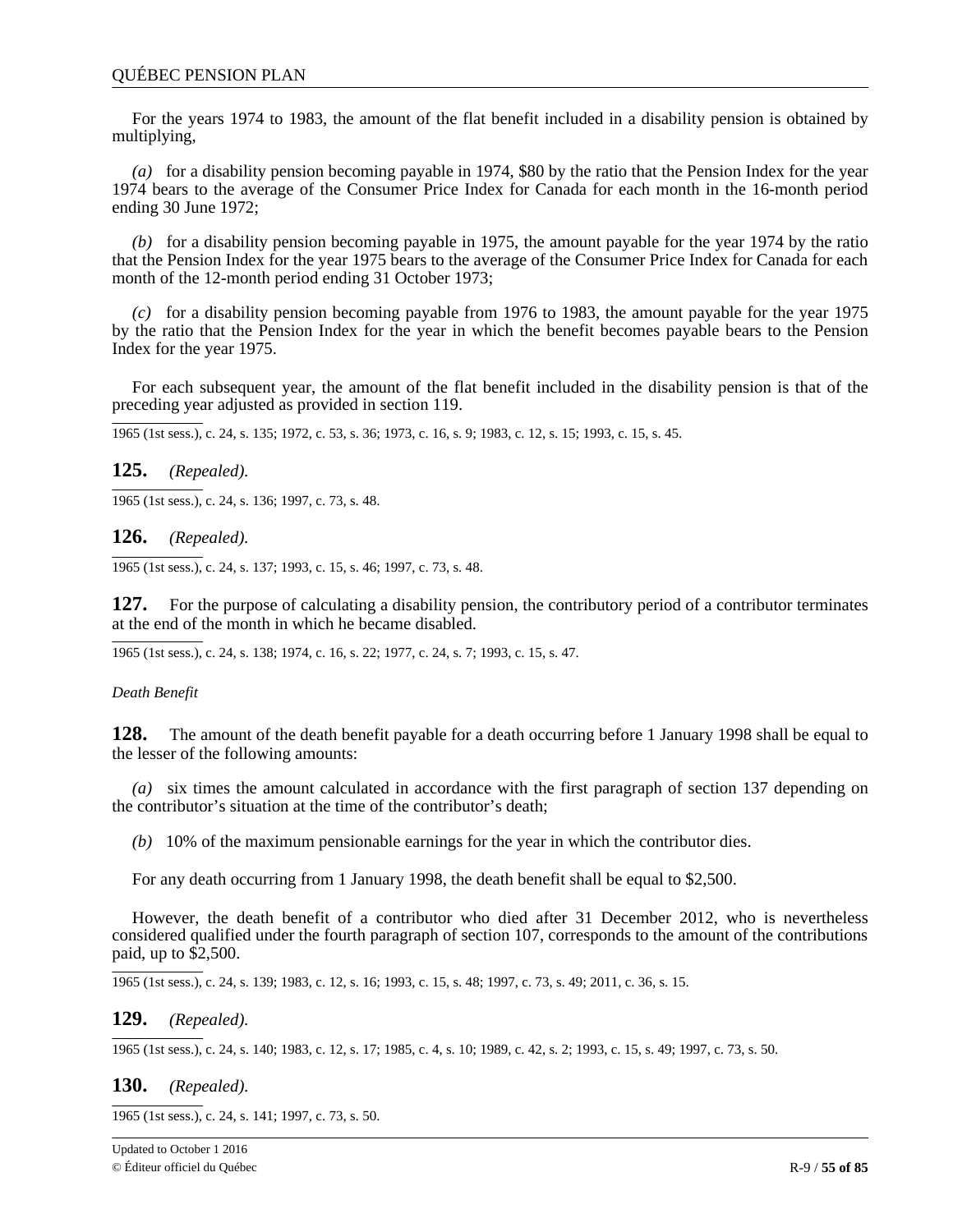# **131.** *(Repealed).*

1965 (1st sess.), c. 24, s. 142; 1993, c. 15, s. 50; 1997, c. 73, s. 50.

#### *Surviving Spouse's Pension*

**132.** The basic monthly amount of the surviving spouse's pension is established in accordance with sections 133 to 137 for the month from which such a pension is payable.

Any change for a given month in the situation of the beneficiary shall give rise to a new calculation of the basic monthly amount of his pension.

1965 (1st sess.), c. 24, s. 143; 1972, c. 53, s. 37; 1974, c. 16, s. 23; 1979, c. 54, s. 5; 1983, c. 12, s. 18; 1993, c. 15, s. 51.

**132.1.** *(Replaced).*

1985, c. 4, s. 11; 1993, c. 15, s. 51.

**133.** The basic monthly amount of the surviving spouse's pension of a spouse under 65 years of age to whom neither a disability pension nor a retirement pension is payable under this Act or under a similar plan is equal to 37.5% of the amount established in accordance with section 137, to which the amount of the flat benefit applicable in each case is added:

*(a)* \$80 where the spouse is under 45 years of age, is not disabled and has no child of the contributor dependent on him;

*(b)* \$290 where the spouse is under 45 years of age, is not disabled and has at least one child of the contributor dependent on him;

*(c)* \$312.33 if he is under 55 years of age, disabled or 45 years of age or over;

*(d)* \$399.59 if he is 55 years of age or over.

For the year 1994 and subsequent years, the amounts of the flat benefits fixed in subparagraphs *a*, *b* and *c* of the first paragraph are adjusted in accordance with section 119.

For a year in which the result of the adjustment of the amount set out in subparagraph *c* of the first paragraph is equal to or greater than the amount set out in subparagraph *d* of that paragraph, and for subsequent years, the amount of the flat benefit applicable in calculating the pension of the spouse shall, even though the spouse has reached 55 years of age, be the amount set out in the said subparagraph *c*, adjusted in accordance with section 119.

1965 (1st sess.), c. 24, s. 144 (*part*); 1974, c. 16, s. 24; 1983, c. 12, s. 19; 1993, c. 15, s. 51; 1997, c. 73, s. 51.

**133.1.** For the purposes of subparagraphs *a* and *b* of the first paragraph of section 133, a surviving spouse has a child of the contributor dependent on him if he resides with that child or maintains him in the conditions provided for by regulation.

Any person who, were it not for his age, would be a child of the contributor and who has been disabled since his eighteenth birthday or since the death of the contributor if, at the time of the contributor's death, he was 18 years of age or over, is also a child of the contributor.

The surviving spouse and a child do not cease to reside together if their separation is only temporary or is a result of illness or the pursuit of studies or any other cause considered valid by Retraite Québec.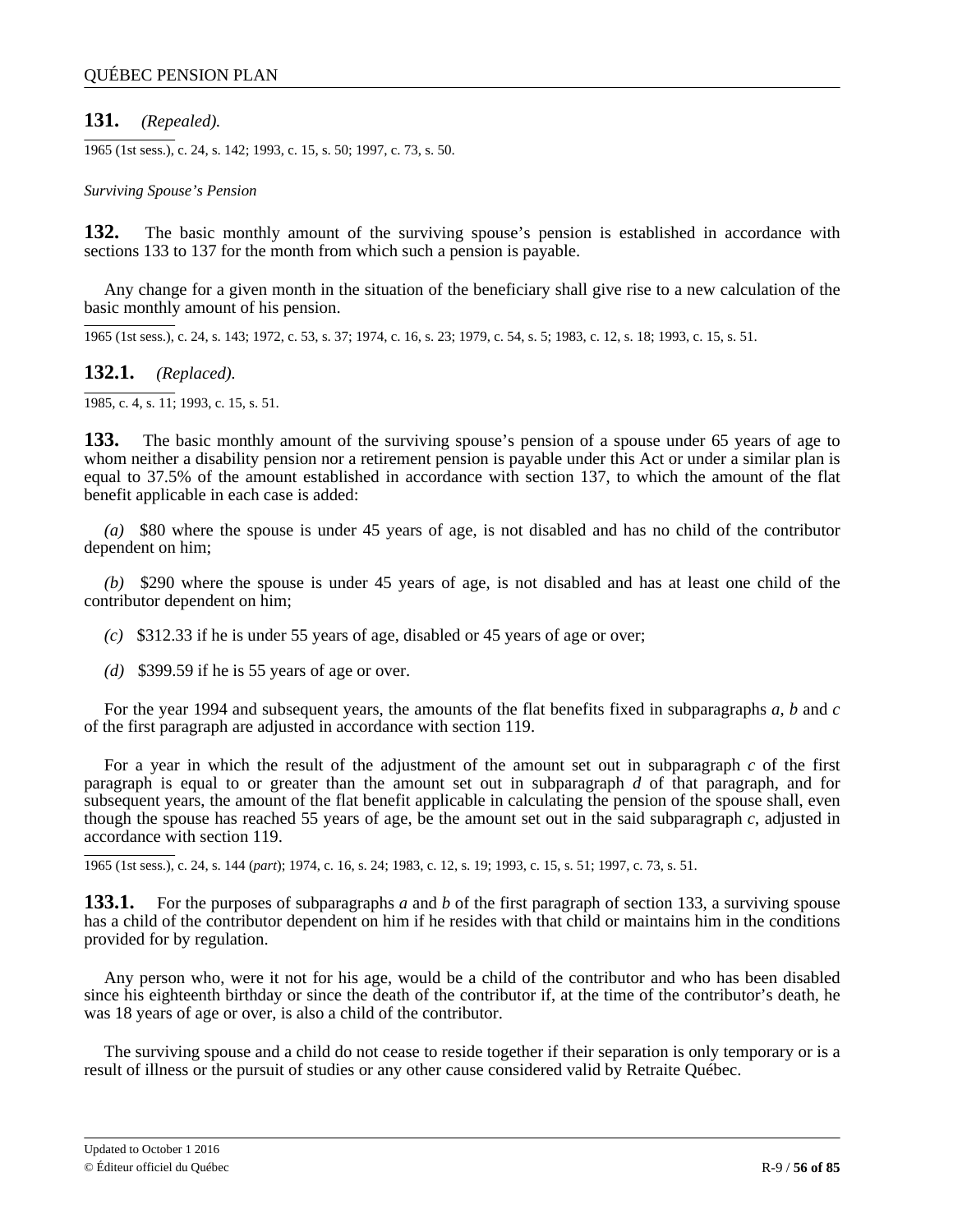In addition, a child does not lose his status as a child of the contributor solely by reason of his adoption by the surviving spouse or his new spouse.

1993, c. 15, s. 51; 2015, c. 20, s. 61.

**134.** The basic monthly amount of the surviving spouse's pension of a spouse who is 65 years of age or over to whom no retirement pension is payable under this Act or under a similar plan, is equal to 60% of the amount established in accordance with section 137.

1965 (1st sess.), c. 24, s. 145; 1974, c. 16, s. 24; 1993, c. 15, s. 51; 1997, c. 73, s. 52.

**134.1.** *(Replaced).*

1983, c. 12, s. 20; 1993, c. 15, s. 51.

**134.2.** *(Replaced).*

1983, c. 12, s. 20; 1993, c. 15, s. 51.

**134.3.** *(Replaced).*

1983, c. 12, s. 20; 1993, c. 15, s. 51.

### **134.4.** *(Replaced).*

1983, c. 12, s. 20; 1983, c. 54, s. 65; 1993, c. 15, s. 51.

**135.** The basic monthly amount of the surviving spouse's pension of a spouse to whom a disability pension is payable under this Act or under a similar plan is equal to the lesser of D and E, calculated as follows:

 $a \times 37.5\% = D$ 

 $b - c = E$ 

where

"a" is the amount established in accordance with section 137;

"b" is the maximum monthly retirement pension, calculated in accordance with section 116.6, for the year that includes the month for which the basic monthly amount is established;

"c" is the amount of the disability pension payable to the surviving spouse for the month for which the basic monthly amount is established, reduced by the amount of the flat benefit included in the disability pension for that month.

In the case of a spouse who is 55 years of age or over, the basic monthly amount of the surviving spouse's pension also includes the difference between the amount of the flat benefit which, if no disability pension were payable to him, would be included in his surviving spouse's pension for the month for which the basic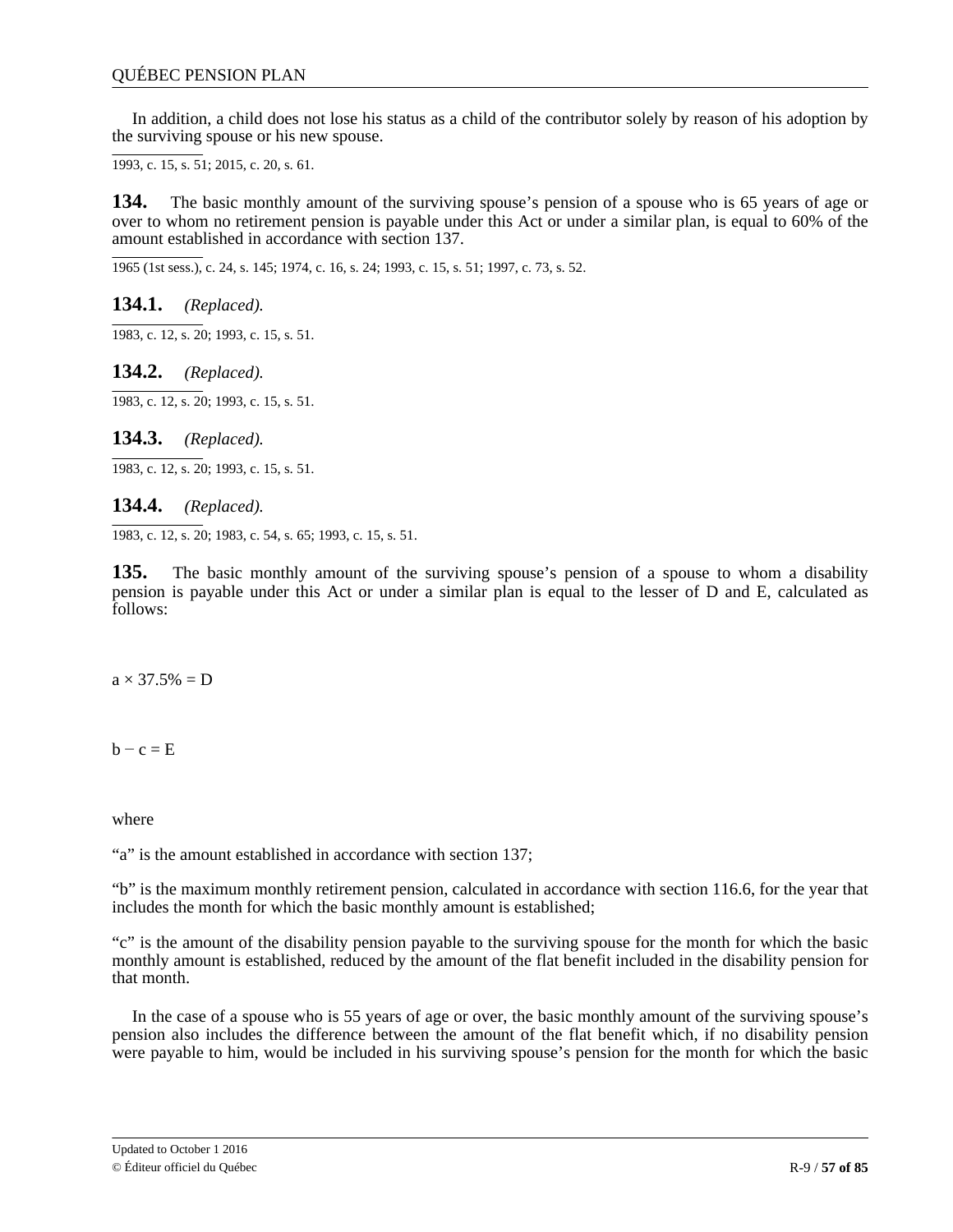monthly amount is established and the amount of the flat benefit included in his disability pension for that month.

1965 (1st sess.), c. 24, s. 146; 1972, c. 53, s. 38; 1973, c. 16, s. 10; 1974, c. 16, s. 25; 1983, c. 12, s. 21; 1985, c. 4, s. 13; 1993, c. 15, s. 51; 1997, c. 73, s. 53.

**136.** The basic monthly amount of the surviving spouse's pension of a spouse to whom a retirement pension is payable under this Act or under a similar plan is equal

*(a)* in the case of a spouse who is under 65 years of age, to the amount of the flat benefit which, if no retirement pension were payable to him, would be included in his surviving spouse's pension for the month for which the basic monthly amount is established, to which the lesser of E and F, calculated as follows, is added:

 $a \times 37.5\% = E$ 

 $c - d = F$ 

*(b)* in the case of a spouse who is 65 years of age or over, to the lesser of the amounts obtained pursuant to the following paragraphs:

i.  $c - d$ 

ii. the greater of G and H, calculated as follows:

 $a \times 37.5\% = G$ 

 $(a \times 60\%)$  –  $(d \times 40\%)$  = H

where

"a" is the amount established in accordance with section 137;

"c" is the maximum monthly retirement pension for the year that includes the month for which the basic monthly amount is established, calculated in accordance with section 116.6 and adjusted according to section 120.1 by taking into account the age of the surviving spouse at the time of retirement, and according to section 120.2, taking into account the fact that the ratio by which the adjustment factor is multiplied in those two sections is equal to one;

"d" represents the amount of the retirement pension which is payable to the surviving spouse for the month for which the basic monthly amount is established, calculated without taking account either of a partition, if any, of the retirement pension effected pursuant to sections 158.3 to 158.8 or a similar plan, or of an additional pension established under section 120.3, and to which is added, if applicable, the additional amount for disability after retirement.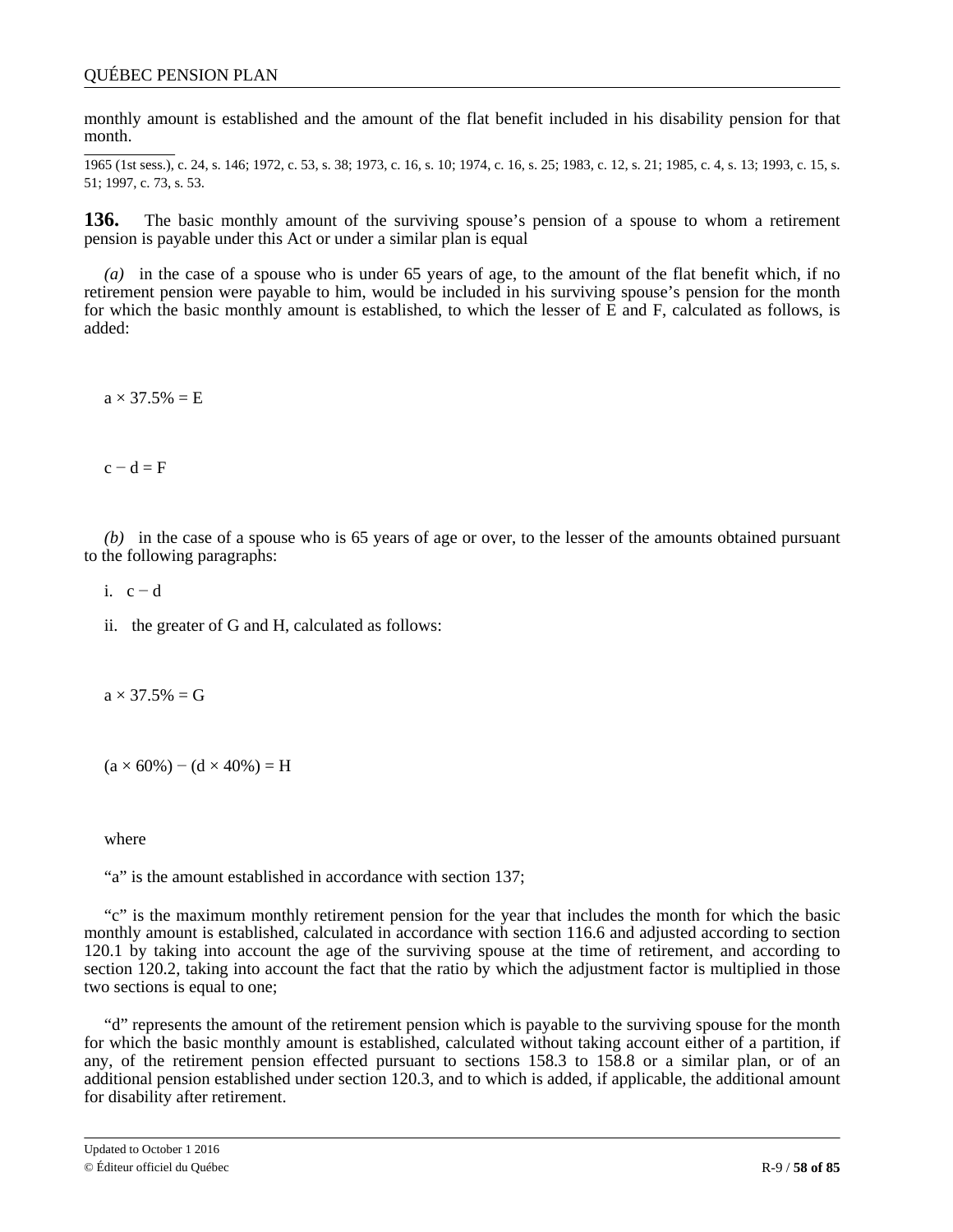Nevertheless, if the basic monthly amount thus calculated is less than zero, the amount is deemed to be nil.

1965 (1st sess.), c. 24, s. 147; 1974, c. 16, s. 26; 1989, c. 42, s. 3; 1993, c. 15, s. 51; 1997, c. 73, s. 54; 2008, c. 21, s. 47; 2011, c. 36, s. 16.

**137.** For the calculation of the basic monthly amount of the surviving spouse's pension, the amount to be used is, depending on the contributor's situation for the month of his death,

(1) in the case of a contributor to whom a retirement pension was payable, the amount of that pension for the month of his death, established before any partition under sections 158.3 to 158.8 or a similar plan, any adjustments provided for in sections 120.1 and 120.2, or any additional pension established under section 120.3. If the basic number of months established in accordance with section 116.2 for the calculation of the retirement pension of the contributor is higher than the total number of months included in his contributory period, the amount of the retirement pension must be multiplied by the proportion that the basic number bears to 36 or the total number of months included in his contributory period, whichever is higher;

(2) in other cases, an amount equal to 25% of the average monthly pensionable earnings of the contributor, calculated as provided in sections 116.1 to 116.5, for the year of his death.

If the death of the contributor occurs after 31 December 2012, the monthly amount of the deceased contributor's additional pension established as provided in section 120.3 for the month of the contributor's death is added to that amount.

The amount obtained is adjusted by multiplying it by the ratio between the Pension Index for the year including the month for which the monthly basic amount is established and the Pension Index for the year of the contributor's death. The Pension Index limits provided for in subparagraphs *a* and *b* of the second paragraph of section 117 do not apply to the adjustment.

1965 (1st sess.), c. 24, s. 148; 1972, c. 53, s. 39; 1974, c. 16, s. 27; 1993, c. 15, s. 51; 1997, c. 73, s. 55; 2008, c. 21, s. 48; 2011, c. 36, s. 17.

**137.1.** *(Replaced).*

1983, c. 12, s. 22; 1985, c. 4, s. 14; 1993, c. 15, s. 51.

*Orphan's Pension and Disabled Contributor's Child's Pension*

**138.** The basic monthly amount of an orphan's pension and a disabled contributor's child's pension is fixed at \$50. For 1994 and subsequent years, this amount is adjusted in accordance with section 119.

However, for the year 2012, the basic monthly amount of an orphan's pension is equal to \$218.50 adjusted by multiplying that amount by the ratio between the Pension Index for the year 2012 and the Pension Index for the year 2011. For 2013 and subsequent years, that amount is adjusted in accordance with section 119.

1965 (1st sess.), c. 24, s. 155; 1972, c. 53, s. 42; 1993, c. 15, s. 52; 2011, c. 36, s. 18.

# **DIVISION IV**

### PAYMENT AND CONDITIONS OF BENEFITS

#### *General Provisions*

**139.** No benefit is payable unless an application therefor has been made to Retraite Québec in writing or as prescribed by regulation of Retraite Québec and payment thereof has been authorized. The application must be made on the form prescribed by Retraite Québec or contain the information required therein.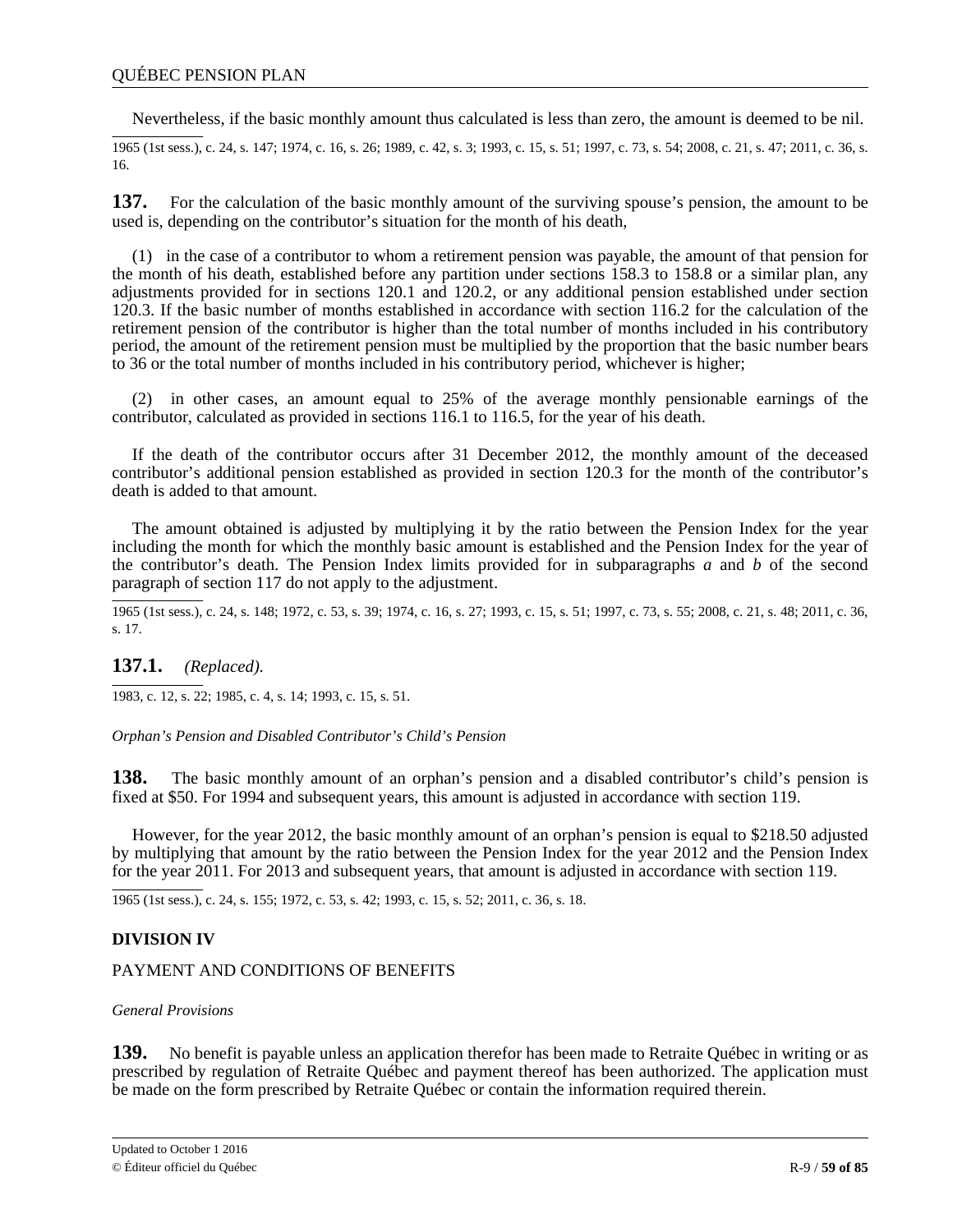### QUÉBEC PENSION PLAN

Where Retraite Québec is notified by the Société de l'assurance automobile du Québec that a contributor is entitled to an income replacement indemnity under the Automobile Insurance Act (chapter A-25), the contributor is presumed, for the purposes of this section, to have made an application for a disability pension under this Act. The notice must be accompanied with a photocopy of the income replacement indemnity application and with all documents supporting such application.

The beneficiary of a disability pension or a replacement indemnity is presumed to have made an application for a retirement pension in the month preceding his 65th birthday.

In addition, a contributor who is 65 years of age or over who belongs to a group defined by regulation or a contributor who is entitled to an additional pension under section 120.3 is, if Retraite Québec is in possession of sufficient information in his regard to begin payment of the retirement pension, presumed to have made an application for a retirement pension on the date fixed in accordance with the regulation.

1965 (1st sess.), c. 24, s. 156; 1985, c. 4, s. 15; 1989, c. 15, s. 19; 1990, c. 19, s. 11; 1993, c. 15, s. 53; 2008, c. 21, s. 49; 2015, c. 20, s. 61.

**139.1.** Any beneficiary may cancel his application for a benefit within six months of the first payment if he repays to Retraite Québec the amount of the benefits paid to him.

Where a beneficiary of a retirement pension makes an application for a disability pension within six months after the first payment of the retirement pension or is declared disabled, for the purposes of qualification for a disability pension payable under this Act or a similar plan, on a date prior to the expiry of that period, he shall be granted a period of two months, beginning upon acceptance of his application for a disability pension, so that he may cancel his application for a retirement pension.

1985, c. 4, s. 15; 1993, c. 15, s. 54; 1997, c. 73, s. 56; 2015, c. 20, s. 61.

**139.2.** An application for a benefit is presumed to be made on the day it is received at an office of Retraite Québec. However, where it is received on the first working day of a month, an application is presumed to have been received the previous month if the last day of that month is not a working day.

Retraite Québec may consider the application for a benefit as having been made on a date prior to its receipt

*(a)* where the applicant has sent to Retraite Québec, within the 12 preceding months, a writing indicating his intention to apply for a benefit;

*(b)* where the Société de l'assurance automobile du Québec notifies Retraite Québec that the applicant is entitled to an income replacement indemnity payable under the Automobile Insurance Act (chapter A-25).

Retraite Québec may consider that an application for a disability pension, made by a contributor in respect of whom a claim for an employment injury has been made to the Commission des normes, de l'équité, de la santé et de la sécurité du travail, is made on the date of that claim, if the disability invoked may be connected to the subject of the claim to the Commission and the contributor's entitlement to a replacement indemnity giving rise to exclusion from entitlement to a disability pension under section 105.2 has not been recognized.

Where an application for retirement pension is made by a contributor who, while he was 59 years of age or over, was informed that his application for a disability pension was refused or that his disability pension ceased to be payable for a reason other than his having reached 65 years of age or his becoming qualified for an indemnity referred to in section 96.1, Retraite Québec may consider that the application is made during the latest of the following months:

- *(a)* the month in which the application for a disability pension was filed by the contributor;
- *(b)* the last month for which the disability pension was payable to him;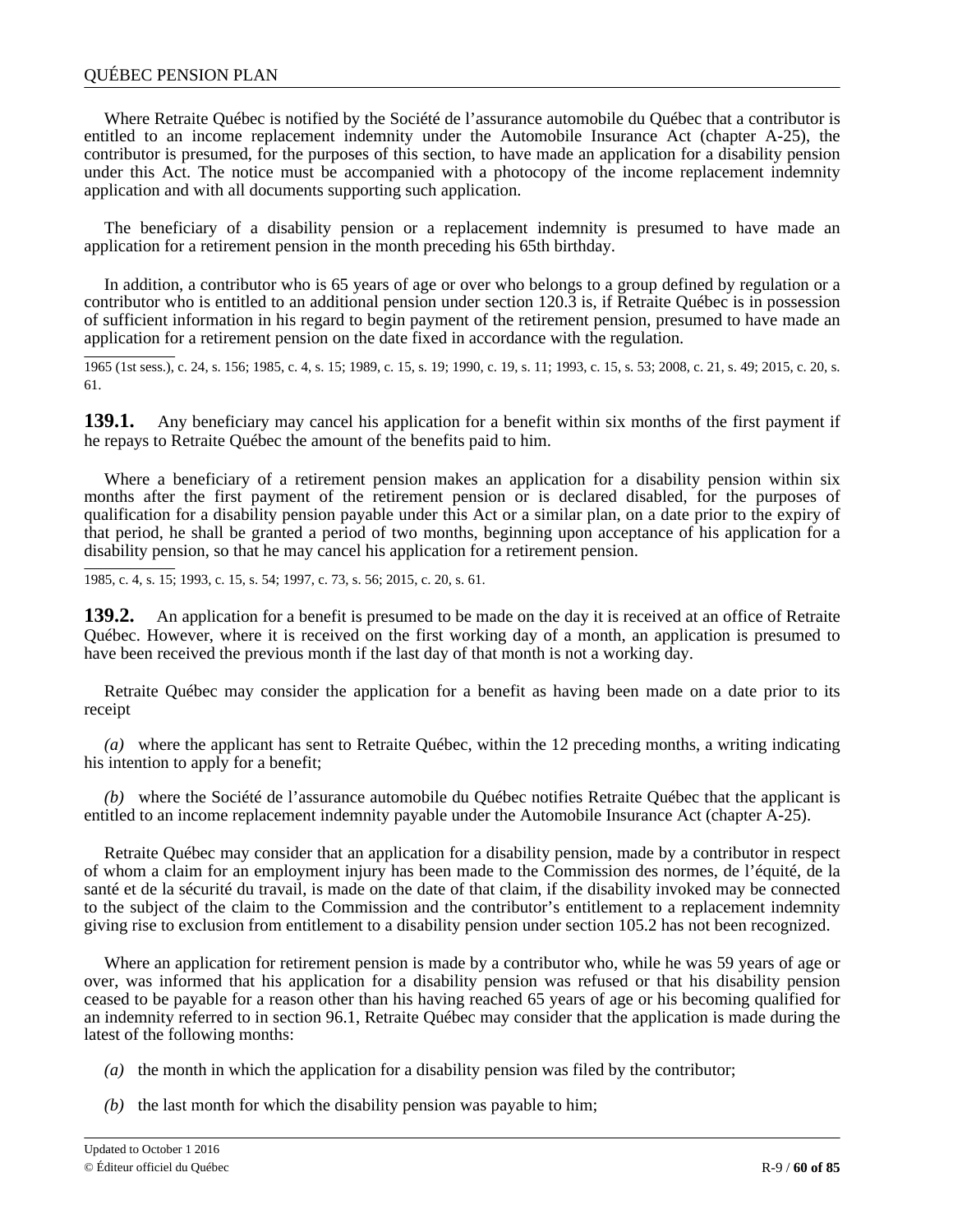*(c)* the month preceding the month in which he reaches 60 years of age;

*(d)* the month preceding the month from which payment of the retirement pension is to be made according to the contributor's application.

1985, c. 4, s. 15; 1989, c. 15, s. 20; 1990, c. 19, s. 11; 1993, c. 15, s. 55; 1997, c. 73, s. 57; 2015, c. 15, s. 237; 2015, c. 20, s. 61.

**140.** Retraite Québec shall, forthwith, consider the application, render its decision and determine the amount of the benefit payable, if any. It shall notify the applicant, in writing, of the decision rendered, of his right to apply for a review within the time prescribed in section 186 and, subject to the conditions set out in the second paragraph of section 188, of his right to contest the review decision before the Administrative Tribunal of Québec.

It may suspend consideration of an application for a period not exceeding one year, in order to permit a person to furnish the proof required to determine his qualification. It may also suspend consideration of an application for a disability pension made by a contributor contemplated in the third paragraph of section 139.2 for a period not exceeding six months from receipt thereof, unless the decision concerning his claim does not recognize that he is entitled to a replacement indemnity.

1965 (1st sess.), c. 24, s. 157; 1972, c. 53, s. 43; 1985, c. 4, s. 16; 1993, c. 15, s. 56; 2005, c. 17, s. 38; 2015, c. 20, s. 61.

**141.** Where Retraite Québec approves the payment of a benefit the amount or which cannot be finally determined, it may approve payment of an interim benefit.

1965 (1st sess.), c. 24, s. 158; 2015, c. 20, s. 61.

**142.** Where the final amount of a benefit is higher than that of the interim benefit, Retraite Québec shall pay to the beneficiary the additional amount that would have been paid to him if the final benefit instead of the interim benefit had been approved.

If the final amount is less than that of the interim benefit, the amount paid in excess thereof shall be deducted from subsequent payments or otherwise recovered in such manner as Retraite Québec may direct.

1965 (1st sess.), c. 24, s. 159; 2015, c. 20, s. 61.

**142.1.** Retraite Ouébec may, in the cases and in accordance with the terms and conditions determined by regulation, replace monthly payments of a pension by a single payment equivalent to the amount of the pension or several payments made at intervals other than monthly intervals.

1993, c. 15, s. 57; 2015, c. 20, s. 61.

**143.** A benefit becomes payable at the beginning of the month and payment thereof shall be made in arrears not later than the last day of the month.

Nevertheless, where payment of a benefit is approved after the end of the month for which the first payment thereof is payable, monthly payments of the benefit shall be made for months commencing with the month following the month in which payment of the benefit is approved and payments of the benefit for months preceding that month shall be paid in one sum as soon as possible.

1965 (1st sess.), c. 24, s. 160; 1974, c. 16, s. 32.

**143.0.1.** Any unpaid amount of benefit bears interest from the month following the month for which the amount is payable, except that no interest runs before the fifth month following the month in which the application for benefit is received. However, no interest is payable if the total interest due is less than \$1.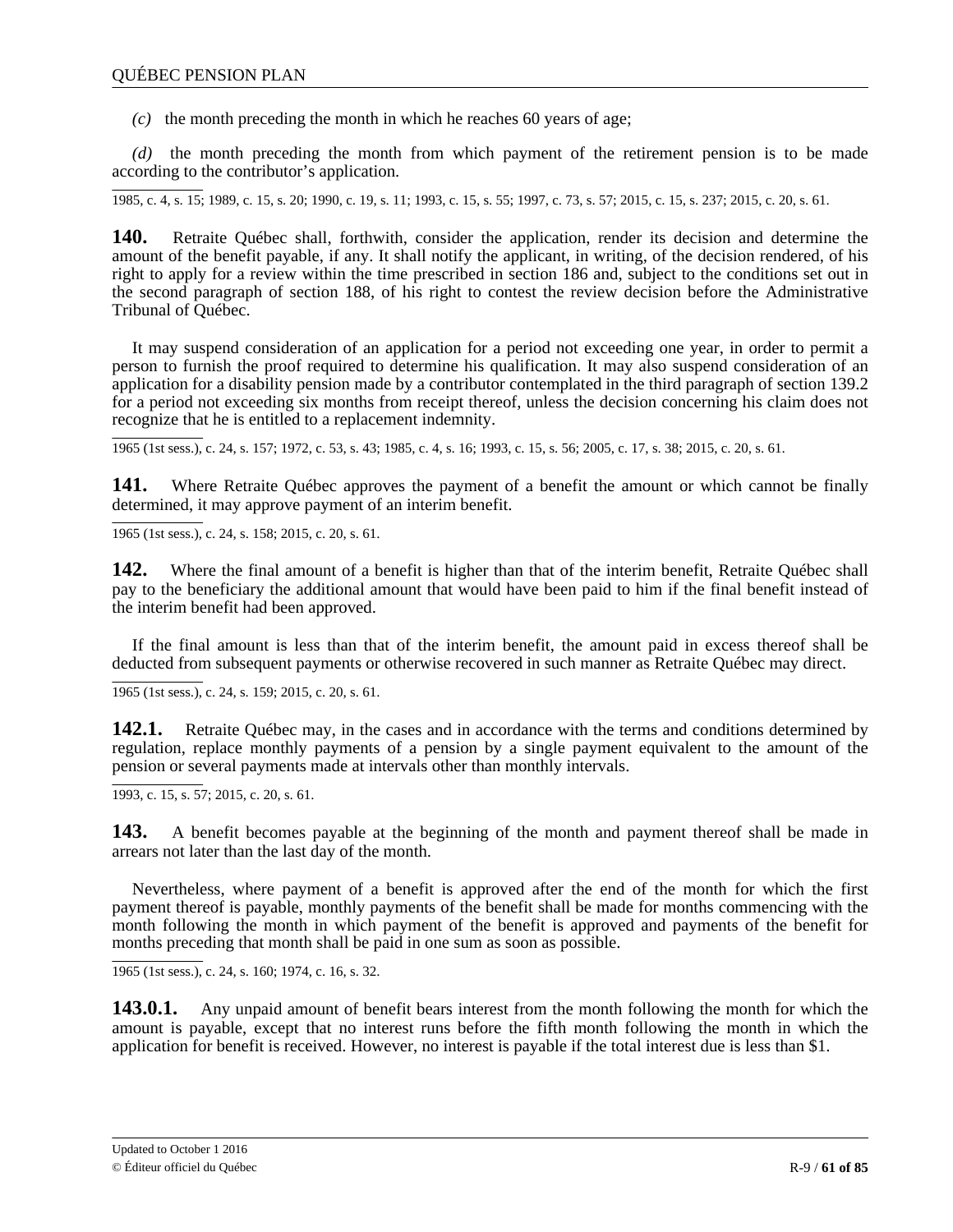The rate of interest is the rate fixed pursuant to the second paragraph of section 28 of the Tax Administration Act (chapter A-6.002). The interest is capitalized daily.

1993, c. 15, s. 58; 1997, c. 73, s. 58; 2010, c. 31, s. 175.

**143.0.2.** Every beneficiary of benefits must inform Retraite Québec of any change in his situation which may affect his entitlement to, or the amount of, the benefits.

 $\overline{1997, c. 73, s. 59}$ ; 2015, c. 20, s. 61.

**143.1.** Every person who receives benefits on behalf of a beneficiary shall, upon request of Retraite Québec, provide the information it requires concerning the use of the paid benefits.

1985, c. 4, s. 17; 2015, c. 20, s. 61.

**143.2.** Retraite Québec may suspend the payment of any benefit for the duration of an inquiry on the qualification of the beneficiary or on the use of benefits received by a person on behalf of a beneficiary.

Notice of the suspension of payment shall be sent to the beneficiary concerned.

Retraite Québec shall conduct the inquiry diligently and notify the beneficiary of its decision.

1985, c. 4, s. 17; 2015, c. 20, s. 61.

**144.** The monthly payment of a benefit is prescribed by five years from the last day of the month for which it must be effected.

However, where the payment of a benefit is authorized after the end of the month for which the first payment of the benefit is payable, the above period runs, for unpaid payments, from the date of the decision authorizing the payment of the benefit or of the judgment ordering it.

A death benefit is prescribed by five years from the death or the declaratory judgment of death of the contributor in respect of whom it is payable.

1977, c. 24, s. 8; 1985, c. 4, s. 18; 1989, c. 42, s. 4; 1999, c. 40, s. 249; 2008, c. 21, s. 50.

**145.** Benefits are unassignable and unseizable except retirement pensions and disability pensions, which are deemed to be the salary of the beneficiary and may be seized for non-payment of support in accordance with articles 694 and following of the Code of Civil Procedure (chapter C-25.01), adapted as required.

At the request of the Minister of Employment and Social Solidarity, Retraite Québec shall deduct from the benefits payable to a person under this Act, the amount payable under section 90 of the Individual and Family Assistance Act (chapter A-13.1.1). Retraite Québec shall remit the amount thus deducted to the Minister of Employment and Social Solidarity.

In addition, Retraite Québec may, when authorized in writing by a contributor who is the beneficiary of a disability insurance plan whose benefits and those of a disability pension are integrated, deduct from the retroactive disability pension payable to the contributor any amount which would not have been paid to him under the insurance plan had he received the disability pension. The amount deducted shall not exceed the amount of the payment made under the insurance plan. The terms and conditions of deduction and remittance of the amount to the administrator of the plan shall be fixed by regulation.

1965 (1st sess.), c. 24, s. 161; 1972, c. 53, s. 44; 1988, c. 51, s. 122; 1992, c. 44, s. 81; 1994, c. 12, s. 67; 1993, c. 72, s. 17; 1997, c. 63, s. 128; 1997, c. 73, s. 60; 1998, c. 36, s. 189; 2001, c. 44, s. 30; 2005, c. 15, s. 168; 2015, c. 20, s. 61; I.N. 2016-01-01 (NCCP).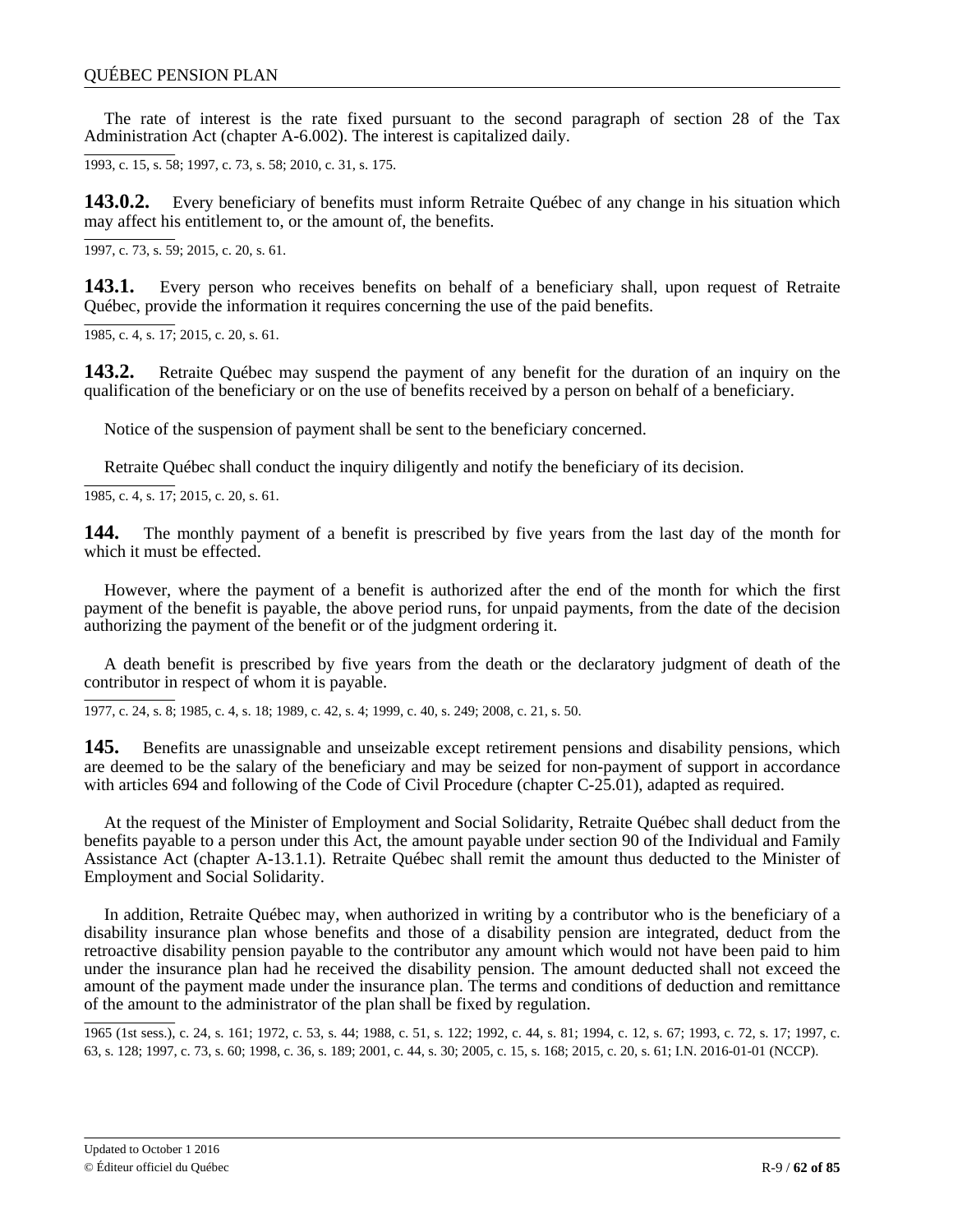**145.1.** Retraite Québec shall withhold the costs prescribed by regulation from the pension it pays to a beneficiary whose retirement or disability pension is seized in the hands of a third person for non-payment of support.

1993, c. 72, s. 18; 2015, c. 20, s. 61; I.N. 2016-01-01 (NCCP).

**146.** The amount of a death benefit, of a surviving spouse's pension or of an orphan's pension shall not be considered to come from the succession, from the acquests or from the community of movables and acquests of the contributor; and the receipt of such amount by a beneficiary shall not constitute an acceptation of the succession of such contributor, or of the acquests of such contributor, or of the community which may have existed between them.

1972, c. 53, s. 45; 1974, c. 16, s. 33; 1999, c. 40, s. 249.

*Recovery of benefits*

 $\overline{1993, c. 15, s. 59}.$ 

**147.** A person who has received a benefit to which he was not entitled, or in excess of the amount to which he was entitled, shall repay to Retraite Québec, with interest received if the full amount of the benefit was received without entitlement, the amounts received to which he was not entitled, except if such amounts were paid as a result of an administrative error that the person could not reasonably have noticed.

1965 (1st sess.), c. 24, s. 162; 1993, c. 15, s. 59; 2015, c. 20, s. 61.

**148.** An amount received more than three years previously by a person not entitled thereto cannot be recovered by Retraite Québec, except in the case of a disability pension or a retirement pension paid to the debtor in respect of a month for which an indemnity referred to in section 105.1 or 105.2 is payable to him or in the case of bad faith by the debtor. In such cases, recovery is prescribed by three years from the date on which Retraite Québec became aware that such an indemnity had become payable to the debtor or that he was in bad faith.

1965 (1st sess.), c. 24, s. 163; 1972, c. 53, s. 46; 1993, c. 15, s. 59; 1995, c. 55, s. 2; 1997, c. 73, s. 61; 2015, c. 20, s. 61.

**149.** The formal notice to repay an amount received without entitlement shall state the reasons why the debt is owed, the amount of the debt, the right of the debtor to apply for a review of the decision within the period prescribed in section 186 and, subject to the conditions set out in the second paragraph of section 188, his right to contest the review decision before the Administrative Tribunal of Québec.

The formal notice interrupts prescription.

1974, c. 16, s. 34; 1974, c. 39, s. 44; 1993, c. 15, s. 59; 2005, c. 17, s. 39.

**150.** The debtor shall repay any amount owed within the time and in accordance with the terms and conditions prescribed by regulation, unless Retraite Québec agrees to another time or other terms and conditions for payment.

Notwithstanding an application for review or a proceeding brought before the Administrative Tribunal of Québec by a debtor, Retraite Québec may make deductions from any benefit payable to the debtor, up to the percentage or amount fixed by regulation or up to a lower percentage or smaller amount that it considers fair in view of the financial situation of the debtor.

Deductions from a benefit interrupts prescription. Deductions made by a third party, for the benefit of Retraite Québec, from a reimbursement, indemnity or other amount the third party owes to the debtor of Retraite Québec also interrupts prescription.

1974, c. 16, s. 34; 1974, c. 39, s. 45; 1977, c. 5, s. 14; 1993, c. 15, s. 59; 1997, c. 43, s. 614; 2008, c. 21, s. 51; 2015, c. 20, s. 61.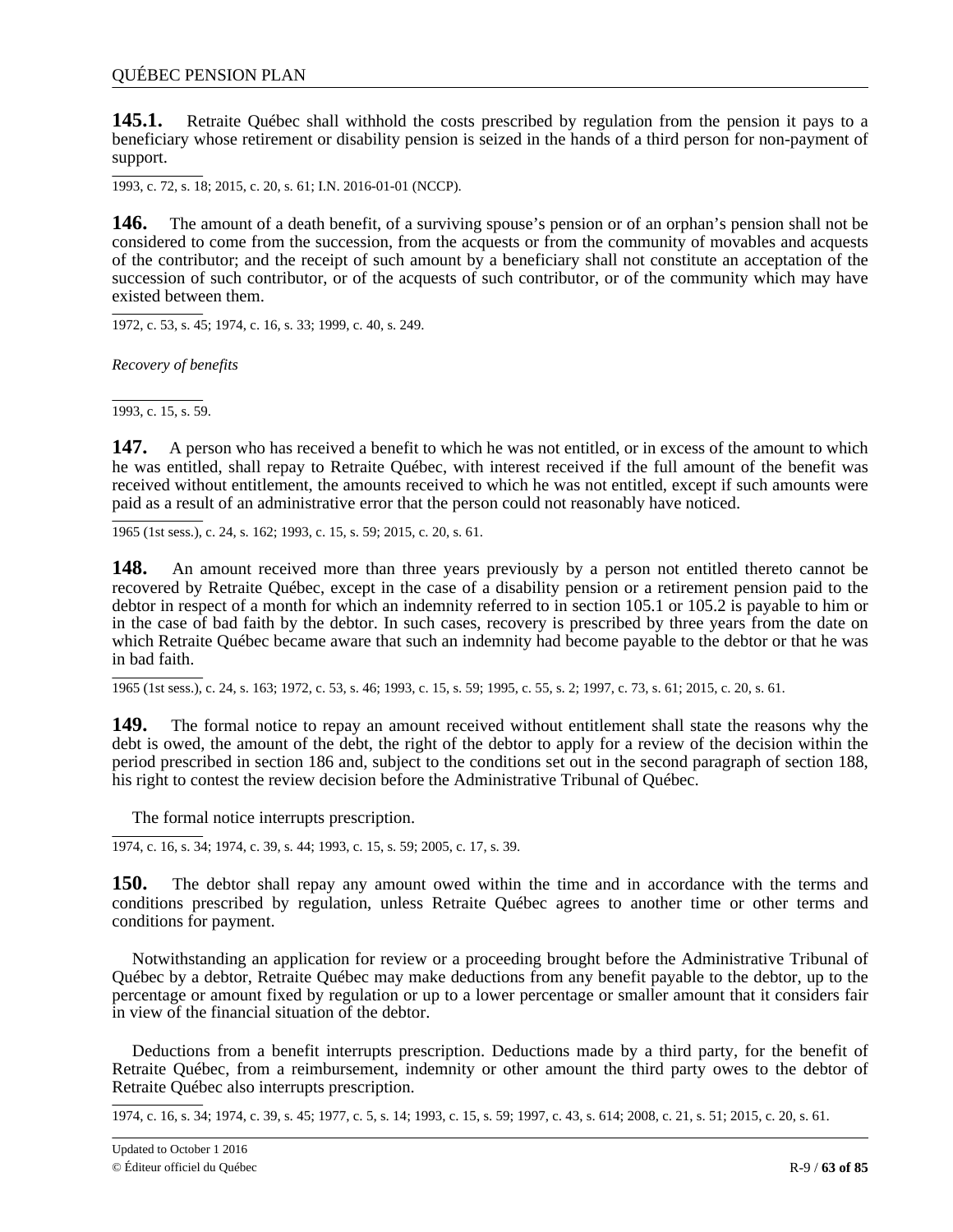**151.** If the amount is not recovered, Retraite Québec may issue a certificate

- (1) stating the name and address of the debtor;
- (2) attesting to the amount of the debt; and

(3) either attesting to the debtor's failure to apply for a review of the decision rendered under section 149 or to bring a proceeding before the Administrative Tribunal of Québec against a review decision, or mentioning the Tribunal's final decision confirming all or part of Retraite Québec's decision.

Upon the filing of the certificate at the office of the court of competent jurisdiction, the decision of Retraite Québec or of the Administrative Tribunal of Québec becomes executory as if it were a final judgment without appeal of that court and has all the effects of such a decision.

1974, c. 16, s. 34; 1974, c. 39, s. 46; 1977, c. 5, s. 14; 1993, c. 15, s. 59; 1997, c. 43, s. 615; 2008, c. 21, s. 52; 2015, c. 20, s. 61.

**152.** Retraite Québec may, even after the decision becomes executory, remit all or part of the debt if it considers, in view of the circumstances, that it should not recover it.

1974, c. 16, s. 34; 1993, c. 15, s. 59; 2015, c. 20, s. 61.

**153.** *(Replaced).*

1974, c. 16, s. 34; 1993, c. 15, s. 59.

**154.** *(Replaced).*

1974, c. 16, s. 34; 1993, c. 15, s. 59.

**155.** *(Replaced).*

1974, c. 16, s. 34; 1993, c. 15, s. 59.

*Retirement Pension*

**156.** *(Repealed).*

1965 (1st sess.), c. 24, s. 165; 1989, c. 42, s. 5.

**156.1.** No application for a retirement pension may be made more than 12 months before the date on which it is payable.

 $\overline{1985, c. 4, s. 19}.$ 

**157.** *(Repealed).*

1977, c. 24, s. 9; 1979, c. 54, s. 6; 1989, c. 42, s. 6.

**157.1.** When an application is made on or after 1 January 2014, the retirement pension is payable from the latest of the following months:

- *(a)* the month of the contributor's sixtieth birthday;
- *(b)* the month following the month of the application of a contributor under 65 years of age;

*(c)* the month of the contributor's sixty-fifth birthday or the eleventh month preceding the month of the application of a contributor over 65 years of age, whichever is earlier;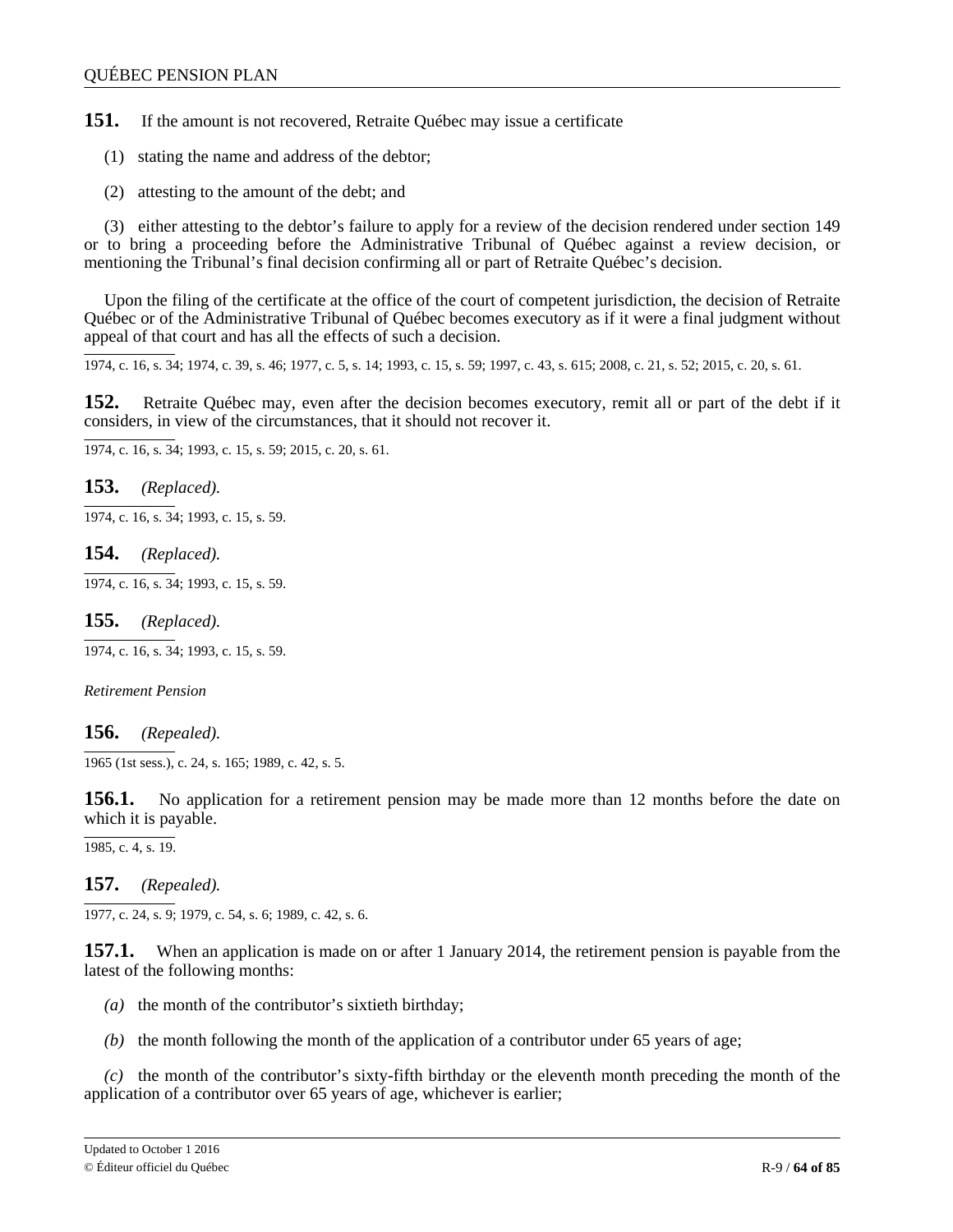*(d)* the month designated in the contributor's application for the first payment of the retirement pension; and

*(e)* January 2014.

Notwithstanding the first paragraph, the retirement pension that is payable only by reason of the allotment of unadjusted pensionable earnings following a partition under section 102.1 or 102.10.3 shall not be payable before the month following the month in which the application for partition was made.

1983, c. 12, s. 23; 1985, c. 4, s. 20; 1989, c. 42, s. 7; 1997, c. 73, s. 62; 2011, c. 36, s. 19.

**157.2.** The additional amount for disability after retirement is payable for each month, commencing with the fourth month following the month in which the beneficiary of the retirement pension became disabled.

2011, c. 36, s. 20.

**158.** A retirement pension shall continue to be paid during the lifetime of the beneficiary, and shall cease at the end of the month in which the beneficiary dies.

The additional amount for disability after retirement ceases at the end of the month in which the beneficiary ceases to be disabled or dies or at the end of the month preceding that in which he reaches 65 years of age.

1965 (1st sess.), c. 24, s. 166; 2011, c. 36, s. 21.

**158.1.** *(Repealed).*

1983, c. 12, s. 24; 1997, c. 73, s. 63; 2011, c. 36, s. 22.

**158.2.** *(Repealed).*

1989, c. 42, s. 8; 1993, c. 15, s. 60; 1997, c. 73, s. 64; 2011, c. 36, s. 22.

*Partition of a retirement pension between spouses*

 $\overline{1993, c. 15, s. 61}$ .

**158.3.** A retirement pension may be partitioned between the beneficiary and the beneficiary's spouse

(1) if they are married and not legally separated from bed and board or if they are in a civil union, upon written application by either of them ;

(2) if neither the beneficiary nor the beneficiary's spouse of the opposite or the same sex is married to or in a civil union with another person and they have been living in a *de facto* union for at least three years or, in the cases mentioned in subparagraph *b* of the first paragraph of section 91, for at least one year, upon written application made jointly, or

(3) if the beneficiary's spouse satisfies one of the following conditions :

*(a)* he is the beneficiary of a retirement pension payable under this Act;

*(b)* he is the beneficiary of a retirement pension payable under a similar plan, and an agreement entered into with the authority which administers that plan permits such a partition;

*(c)* he has reached 60 years of age and is not a contributor within the meaning of paragraph *l* of section 1 or a similar plan.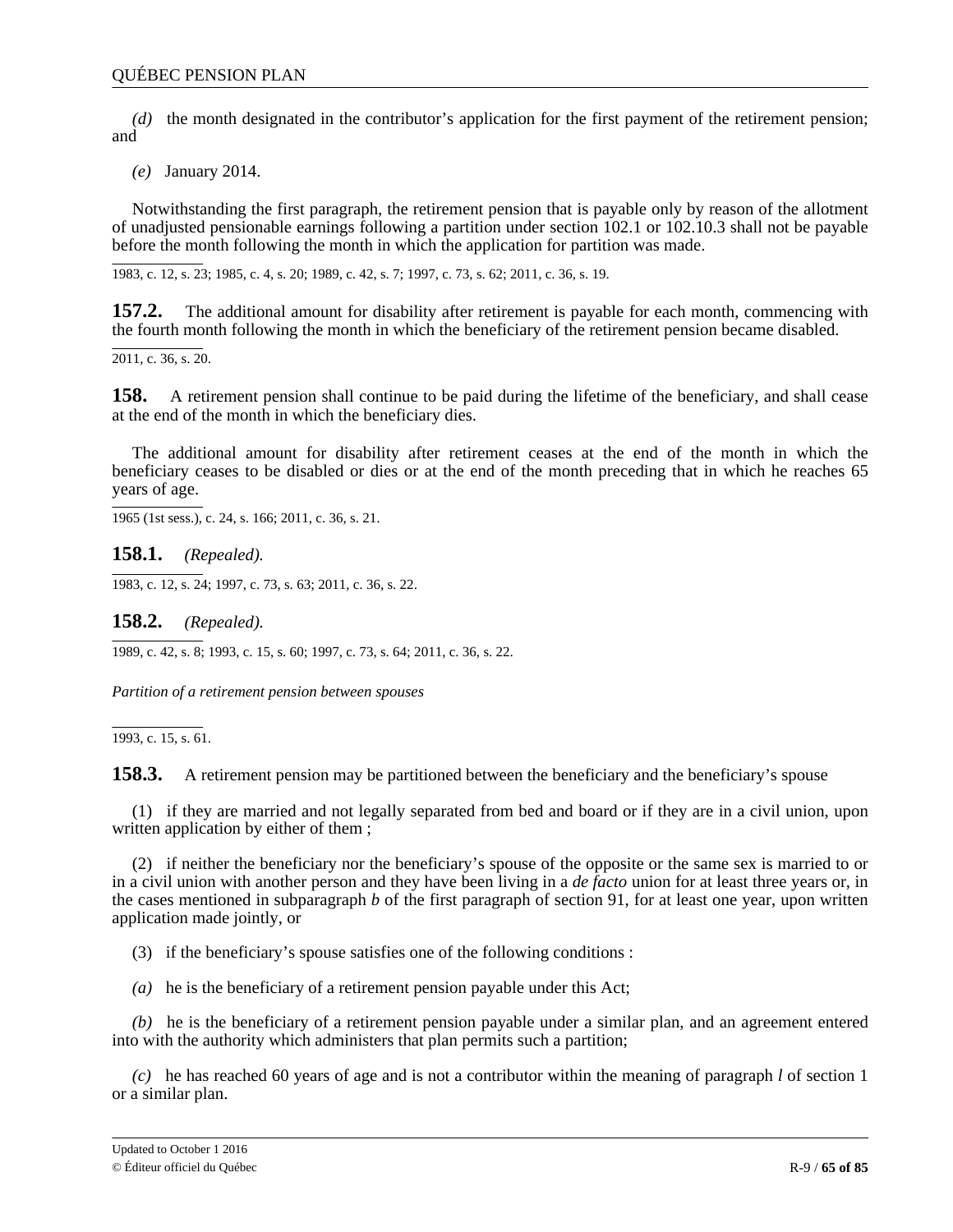Any partition made in favour of a spouse to whom subparagraph *a* or *b* of subparagraph 3 of the first paragraph applies entails the partition of the spouse's own pension ; in the case of subparagraph *b*, partition is effected in accordance with the agreement referred to therein.

1993, c. 15, s. 61; 1997, c. 73, s. 65; 1999, c. 14, s. 19; 2002, c. 6, s. 170.

**158.4.** When one of the spouses applies for the partition of pension benefits, Retraite Québec notifies the other spouse only if it establishes that the amount paid to that other spouse could be reduced.

1993, c. 15, s. 61; 2008, c. 21, s. 53; 2015, c. 20, s. 61.

**158.5.** The part of the retirement pension to which the spouse is entitled is equal to the amount P obtained by the following formula:

 $r \times m/c = P$ 

where

"r" is the amount of the retirement pension which, if there were no partition, would be payable for the month in which the partition becomes effective;

"m" is one-half of the number of months in the period in which the spouses lived together;

"c" is the number of months in the combined contributory period of the spouses.

1993, c. 15, s. 61; 1997, c. 73, s. 66.

**158.6.** For the purposes of section 158.5,

(1) the combined contributory period of the spouses is the period which begins on the date on which the contributory period of the older spouse begins and which terminates, as the case may be,

*(a)* on the date of the end of the contributory period of the spouses which terminated last, where both spouses are beneficiaries of a retirement pension;

*(b)* at the end of the later of the following months, where one of the spouses is the beneficiary of a retirement pension and the other is not a contributor:

— the month in which the contributory period of the spouse who is a beneficiary ends, and

 — the month preceding the date of effect of the partition and the month preceding the seventieth birthday of the spouse who is not a contributor, whichever is earlier.

In cases to which subparagraphs *a* and *b* of subparagraph 3 of the first paragraph of section 158.3 apply, the combined contributory period does not include any month which, pursuant to the second paragraph of section 101, is excluded from the contributory period of one of the spouses if it is also excluded from the contributory period of the other spouse.

(2) the period in which the spouses lived together means

*(a)* in the case of married or civil union spouses, the period which begins on the first day of the month of their marriage or civil union and ends on the last day of their combined contributory period; if a joint application is made, every period of *de facto* union prior to the marriage or civil union as defined by regulation shall also be included in the period in which the spouses lived together;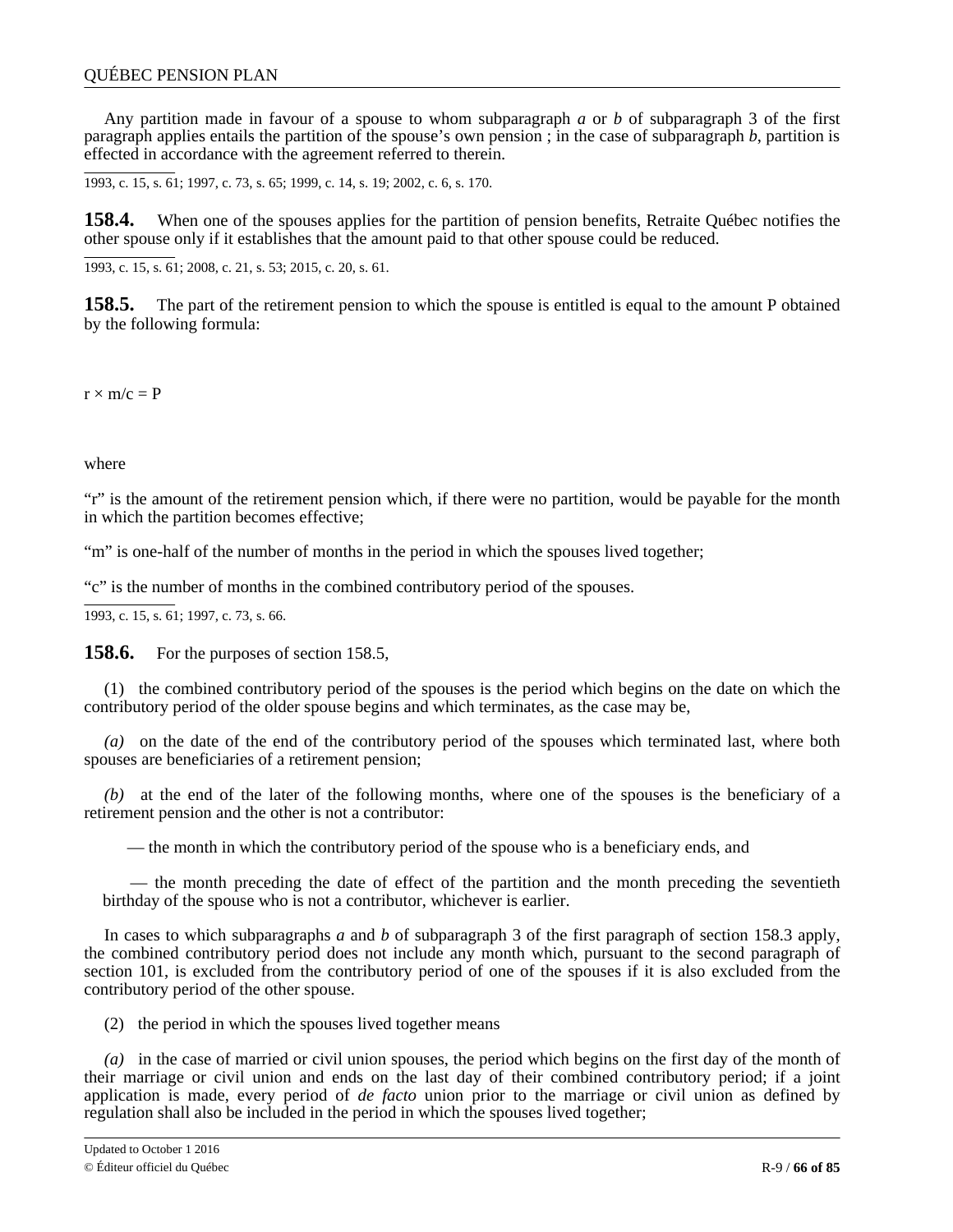*(b)* in the case of *de facto* spouses, the period of *de facto* union, which begins on the first day of the month in which they began to live in a *de facto* union and ends on the last day of their combined contributory period.

The months that do not form part of the combined contributory period of the spouses are excluded from the period in which the spouses lived together as well as the months during which the *de facto* spouses are, pursuant to the regulations, deemed not to have lived in a *de facto* union.

1993, c. 15, s. 61; 1997, c. 73, s. 67; 2002, c. 6, s. 171.

**158.7.** Partition of the retirement pension has effect from the later of the following months:

*(a)* the month following the month in which Retraite Québec approves the application;

*(b)* the month indicated in the application for partition, which shall not be later than the twelfth month following the month of the application.

Retraite Québec shall notify both spouses as soon as it has approved the partition. The notice shall indicate the date on which the partition takes effect and inform the spouses of their right to apply for a review of the decision of Retraite Québec within the time prescribed by section 186.

1993, c. 15, s. 61; 1997, c. 73, s. 68; 2015, c. 20, s. 61.

**158.8.** Partition of the retirement pension ceases to be effective at the end of the month in which one of the following events occurs:

*(a)* the death of either of the spouses;

*(b)* Retraite Québec is informed that a spouse to whom subparagraph *c* of subparagraph 3 of the first paragraph of section 158.3 applies has become a contributor;

*(c)* Retraite Québec receives one of the following documents:

— a judgment of divorce, annulment of marriage or separation from bed and board of the spouses, or

 — a judgment of dissolution or annulment of the civil union of the spouses or a notarized joint declaration dissolving the civil union, or

 — an application for cessation of partition of the pension signed by both married or civil union spouses or by either of the *de facto* spouses;

*(d)* Retraite Québec is informed that the *de facto* spouses have ceased to live in a *de facto* union for at least 12 months.

1993, c. 15, s. 61; 1997, c. 73, s. 69; 2002, c. 6, s. 172; 2015, c. 20, s. 61.

**159.** *(Repealed).*

1965 (1st sess.), c. 24, s. 167; 1989, c. 42, s. 9.

**160.** *(Repealed).*

1965 (1st sess.), c. 24, s. 168; 1989, c. 42, s. 9.

**161.** *(Repealed).*

1965 (1st sess.), c. 24, s. 169; 1989, c. 42, s. 9.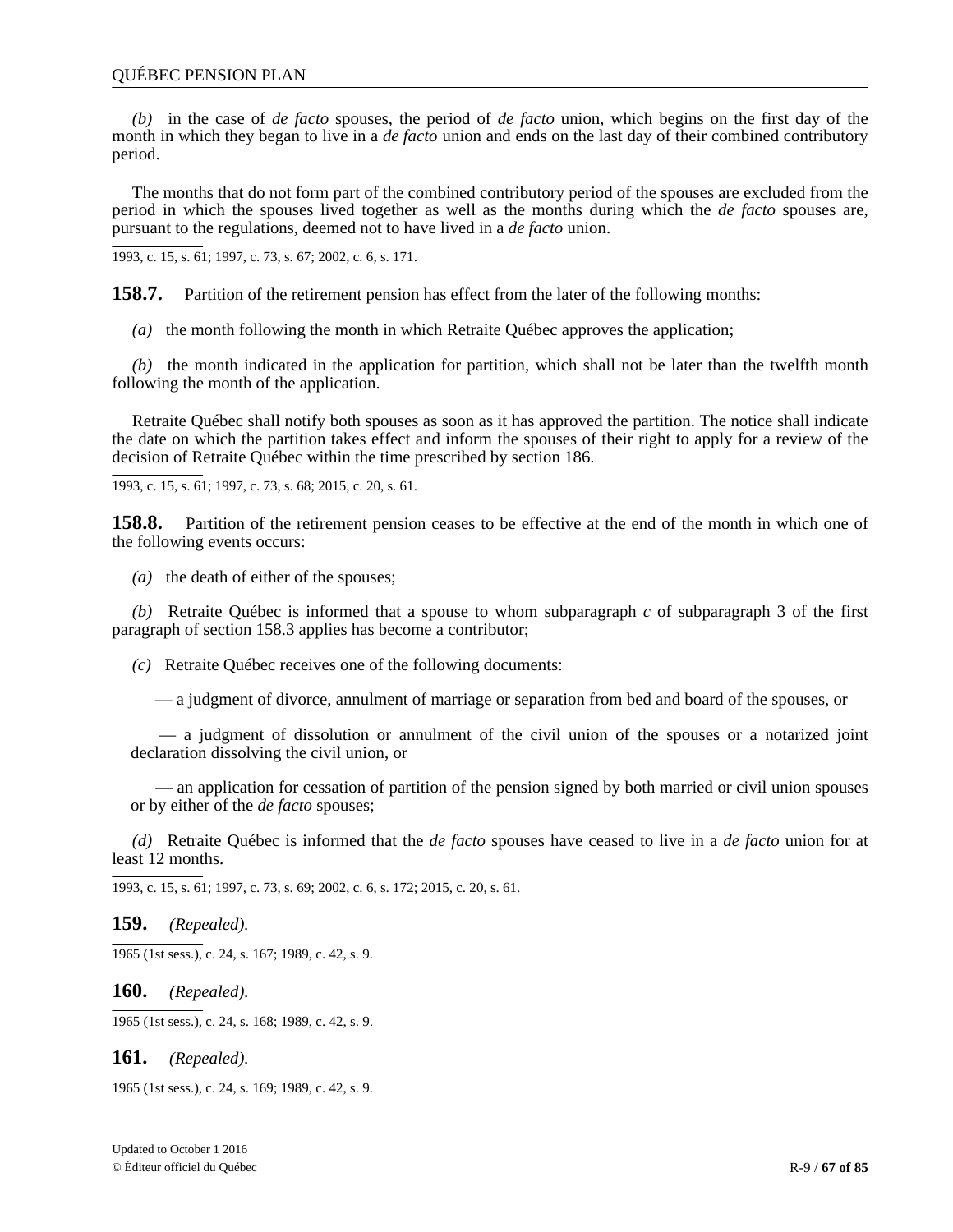# **162.** *(Repealed).*

1965 (1st sess.), c. 24, s. 170; 1972, c. 53, s. 48; 1989, c. 42, s. 9.

### **163.** *(Repealed).*

1965 (1st sess.), c. 24, s. 171; 1989, c. 42, s. 9.

**164.** *(Repealed).*

1977, c. 24, s. 10; 1989, c. 42, s. 9.

**164.1.** *(Repealed).*

1983, c. 12, s. 25; 1989, c. 42, s. 9.

#### *Disability Pension*

**165.** A disability pension is payable for each month commencing with the fourth month following the month in which the beneficiary became disabled.

Nevertheless, in the case of a beneficiary of a disability pension who has ceased to be disabled and becomes disabled again for the same cause within five years, the pension is payable commencing with the month following the month in which he became again disabled.

1965 (1st sess.), c. 24, s. 172; 1972, c. 53, s. 50.

**165.1.** *(Repealed).*

1985, c. 6, s. 517; 1993, c. 15, s. 62.

**166.** A disability pension ceases at the end of the month in which the beneficiary ceases to be disabled or dies or at the end of the month preceding that in which he reaches 65 years of age.

It also ceases at the end of the month preceding that in which a retirement pension becomes payable to the beneficiary under this Act or under a similar plan, and at the end of the month which precedes the month in which a replacement indemnity becomes payable to him.

1965 (1st sess.), c. 24, s. 173; 1972, c. 53, s. 51; 1983, c. 12, s. 26; 1993, c. 15, s. 63.

**167.** *(Repealed).*

1965 (1st sess.), c. 24, s. 174; 1972, c. 53, s. 52; 1993, c. 15, s. 64.

### *Death Benefit*

**168.** The death benefit shall be paid to the person or charity, whether or not it is endowed with juridical personality, that has paid the funeral expenses, provided that an application therefor is made within 60 days after the contributor's death and that vouchers are produced within that time.

If the application is not made within the allotted time, the death benefit shall be paid to the first of the following applicants:

*(a)* the person or body referred to in the first paragraph, on production of vouchers;

*(b)* the heirs of the contributor or, if there are no heirs, the surviving spouse or, if there is no surviving spouse, the descendants or, if there is no surviving spouse or descendants, the ascendants.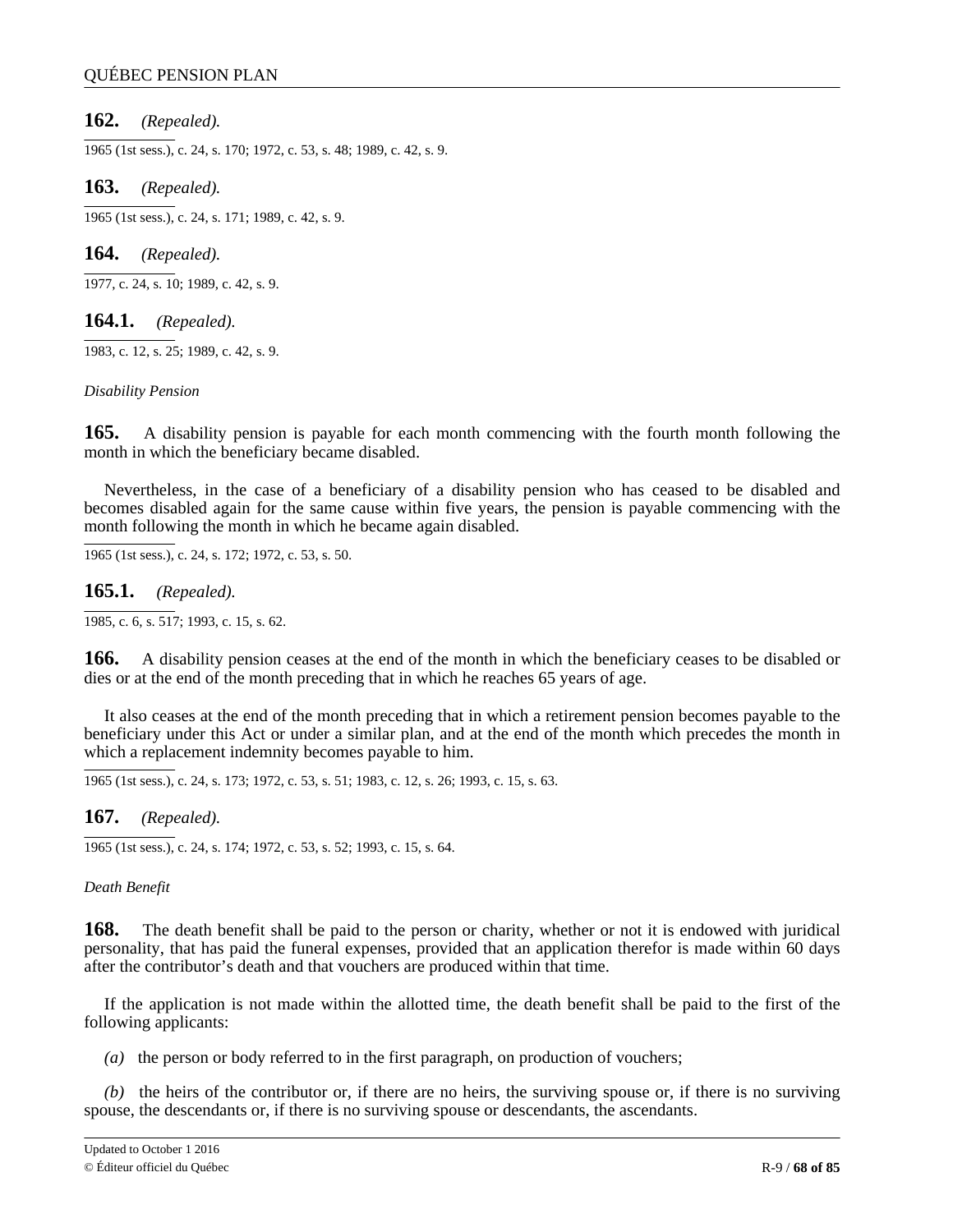### QUÉBEC PENSION PLAN

The benefit shall be paid to the person or body that has paid for the funeral expenses but only up to an amount equal to the amount of those expenses. If the amount of funeral expenses that has been paid is less than the amount of the death benefit, any remaining balance shall be paid in accordance with subparagraph *b* of the second paragraph.

1965 (1st sess.), c. 24, s. 175; 1993, c. 15, s. 65; 1997, c. 73, s. 70.

**169.** An application for a death benefit may be made on behalf of the heirs of a contributor by one of them or by the liquidator of the succession.

1965 (1st sess.), c. 24, s. 176; 1993, c. 15, s. 66; 1997, c. 73, s. 71.

*Surviving Spouse's Pension*

**170.** A surviving spouse's pension is payable commencing with the month following that in which the contributor died.

Nevertheless, no surviving spouse's pension, other than a surviving spouse's pension payable under section 108.3 or 176.1, is payable with respect to any month earlier than the 12th month preceding the month following that in which the application was received.

1965 (1st sess.), c. 24, s. 177; 1972, c. 53, s. 53; 1974, c. 16, s. 35; 1989, c. 42, s. 10; 1993, c. 15, s. 67; 2008, c. 21, s. 54.

**171.** Subject to this Act, a surviving spouse's pension shall continue to be paid during the lifetime of the beneficiary, and shall cease at the end of the month in which the beneficiary dies.

1965 (1st sess.), c. 24, s. 178; 1974, c. 16, s. 36.

*Orphan's Pension and Disabled Contributor's Child's Pension*

**172.** An orphan's pension is payable commencing with the month following the month in which the contributor died or, in the case of a child born viable within the 300 days following the death of the contributor, commencing with the month following his birth.

A disabled contributor's child's pension is payable commencing with the month in which a disability pension is payable to the contributor under this Act or under a similar plan.

In the case of the child of a disabled contributor born after the date on which the contributor became disabled or in the case of a child adopted legally by the contributor after that date, a disabled contributor's child's pension is payable commencing with the month following the month of the birth or legal adoption of the child, but not before the disability pension becomes payable.

Nevertheless, no orphan's or disabled contributor's child's pension is payable for any month earlier than the twelfth month preceding the month following that in which the application was received, except as provided in sections 172.1 and 176.1.

1965 (1st sess.), c. 24, s. 181; 1972, c. 53, s. 54; 1974, c. 16, s. 38; 1982, c. 17, s. 71; 1993, c. 15, s. 68; 2008, c. 21, s. 55.

**172.1.** To set the date on which an orphan's pension or a disabled contributor's child's pension becomes payable, Retraite Québec may, if circumstances justify it, use the date of the application for any benefit related to the death of the contributor or the date of the application for a disability pension. Unless warranted by exceptional circumstances in the opinion of Retraite Québec, retroactivity is limited to 36 months, including the month the application for the orphan's pension or disabled contributor's child's pension is submitted.

2008, c. 21, s. 56; 2015, c. 20, s. 61.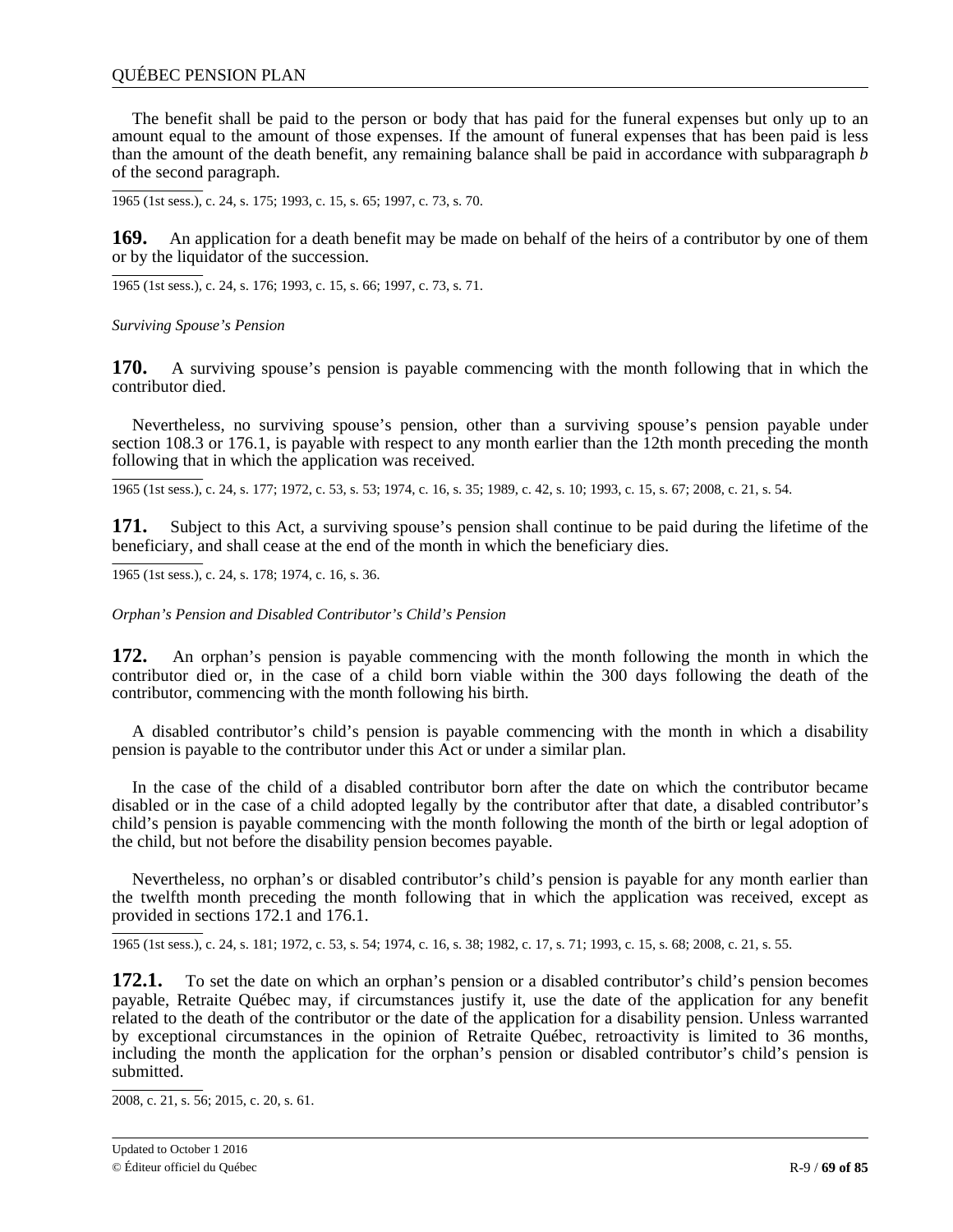**173.** Where an orphan's pension is payable to a beneficiary under this Act or under a similar plan, no disabled contributor's child's pension or other orphan's pension is payable to him under this Act.

Where a disabled contributor's child's pension is payable to a beneficiary under this Act or under a similar plan, no orphan's or other disabled contributor's child's pension is payable to him under this Act.

However, a beneficiary who, had it not been for the first and second paragraphs, would have been entitled to an orphan's pension from 1 January 2012 under this Act may, upon application and if the beneficiary meets the requirements set out in section 86, receive the higher of the pensions.

No disabled contributor's child's pension is payable to the child who became the child of a disabled contributor after the date the latter became disabled unless the contributor is the father or mother of the child.

1965 (1st sess.), c. 24, s. 182; 1974, c. 16, s. 39; 1982, c. 17, s. 71; 1985, c. 4, s. 21; 2011, c. 36, s. 23.

**174.** An orphan's pension or a disabled contributor's child's pension ceases to be payable at the end of the month preceding the eighteenth birthday of the beneficiary or at the end of the month of his death. The disabled contributor's child's pension also ceases to be payable at the end of the month in which the beneficiary ceases to be a child of the contributor within the meaning of section 86, or at the end of the month in which the disability pension ceases to be payable to the contributor.

Where a child became entitled to an orphan's or disabled contributor's child's pension, as the child of a contributor other than his father and mother, he ceases to be entitled to it at the end of the month in which he goes back to live with either of such parents.

The adoption of a beneficiary of an orphan's pension does not terminate the pension.

1965 (1st sess.), c. 24, s. 183; 1974, c. 16, s. 40; 1982, c. 17, s. 71; 1985, c. 4, s. 22; 1993, c. 15, s. 69.

**175.** An orphan's pension or a disabled contributor's child's pension shall be paid to the person who maintains the beneficiary in the conditions provided for by regulation; otherwise, it shall be paid to the person designated by Retraite Québec.

For the purposes of the preceding paragraph, the contributor or, if he has died, the surviving spouse is presumed to be the person maintaining him wholly if the child resides with him.

1965 (1st sess.), c. 24, s. 184; 1972, c. 53, s. 55; 1993, c. 15, s. 70; 1997, c. 73, s. 72; 2015, c. 20, s. 61.

**176.** An application for an orphan's or disabled contributor's child's pension may be made by the child himself or on his behalf by any person, in particular, the person to whom the pension would be payable.

1965 (1st sess.), c. 24, s. 185; 1997, c. 73, s. 73.

**176.1.** If the contributor has disappeared or is absent, the retroactive payment of the surviving spouse's pension and the orphan's pension may exceed 12 months, provided the application for a pension is made before the end of the 12th month following the declaratory judgment of death, the attestation of death or the identification of the deceased contributor. Unless warranted by exceptional circumstances in the opinion of Retraite Québec, retroactivity is limited to 36 months, including the month the application is submitted.

In order for retroactivity to exceed 12 months, the application for a declaratory judgment of death must, in the opinion of Retraite Québec, have been made with due diligence under the circumstances.

2008, c. 21, s. 57; 2015, c. 20, s. 61.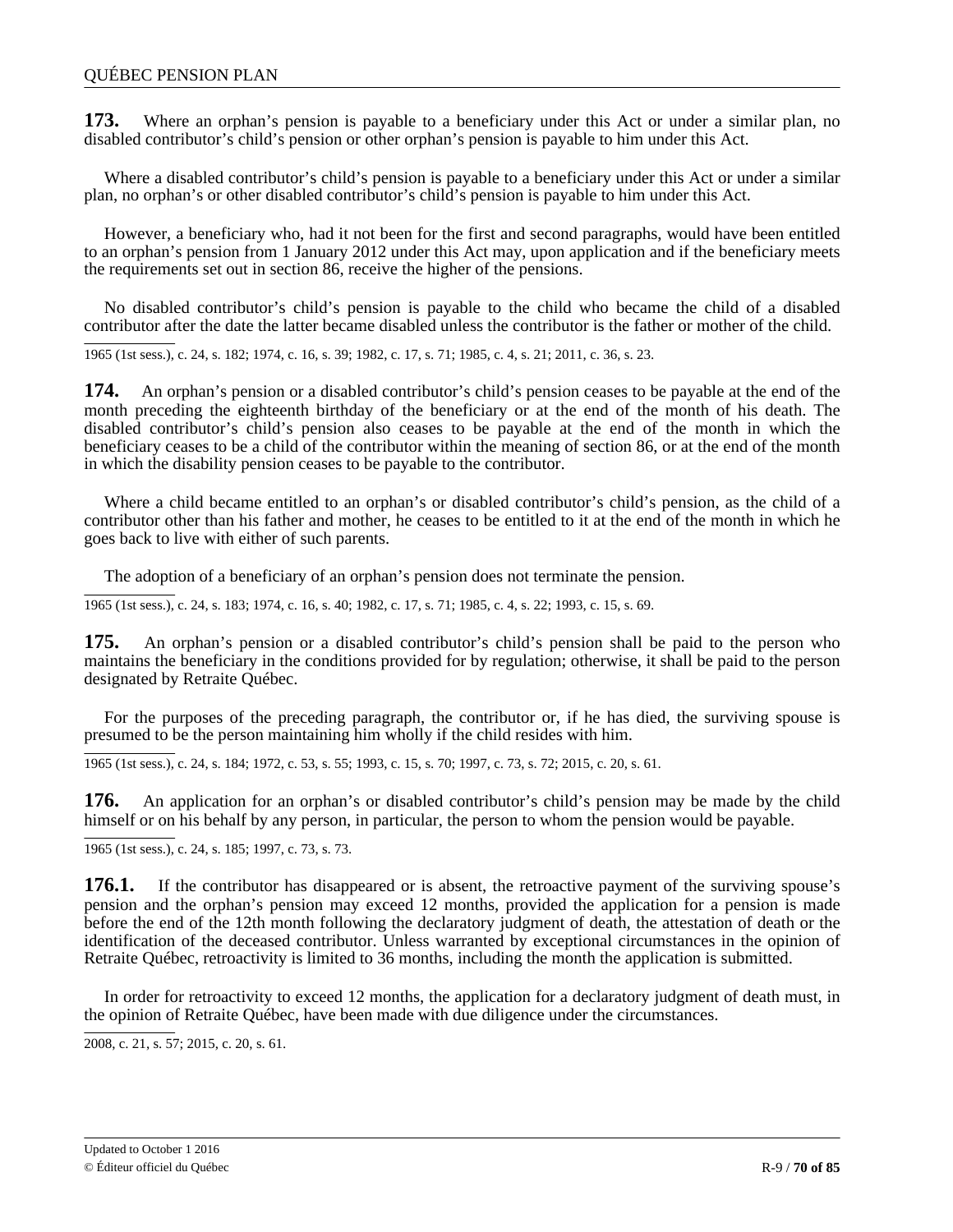# **DIVISION V**

PARTICIPATION IN MORE THAN ONE PLAN

**177.** Where an agreement for such purpose has been entered into with the authority administering a similar plan, the whole amount of any benefit shall be payable either under this Act or under such similar plan.

1965 (1st sess.), c. 24, s. 186.

**177.1.** Where an agreement for such purpose has been entered into with the authority administering a similar plan, applications for partition under sections 102.1, 102.10.3 and 158.3 shall be dealt with and partitions effected in accordance with the agreement.

1977, c. 24, s. 11; 1993, c. 15, s. 71; 1997, c. 73, s. 74.

**178.** Any agreement entered into under section 177 shall provide for the making of any financial adjustments required to be made by reason of payments thereunder.

1965 (1st sess.), c. 24, s. 187.

**179.** Failing an agreement having the effect provided in section 177, the amount of a benefit is, notwithstanding anything in this Act, equal to that proportion of such amount which the total pensionable earnings of the contributor attributable to contributions made under this Act bears to his total pensionable earnings.

1965 (1st sess.), c. 24, s. 188.

**180.** For the purposes of section 179, the total pensionable earnings of a contributor attributable to contributions made under this Act are an amount equal to the amount that his total pensionable earnings would be if the unadjusted pensionable earnings of the contributor for each year were that proportion of such earnings that

*(a)* his earnings on which a contribution has been made under this Act, calculated as provided in subparagraph 1 of paragraph *b* of section 98,

are of

*(b)* the aggregate of his earnings on which a contribution has been made under this Act and under a similar plan, calculated as provided in subparagraphs 1 and 2 of the said paragraph.

1965 (1st sess.), c. 24, s. 189.

**180.1.** For the years in respect of which a partition has been effected under section 102.1 or 102.10.3 and under a similar plan, the proportion provided in section 180 is replaced by the proportion that

*(a)* his unadjusted pensionable earnings allotted to him as a result of a partition effected under section 102.1 or 102.10.3 are of

*(b)* the aggregate of his unadjusted pensionable earnings allotted to him as a result of a partition effected under section 102.1 or 102.10.3 and those allotted to him under the similar plan.

1977, c. 24, s. 12; 1997, c. 73, s. 75.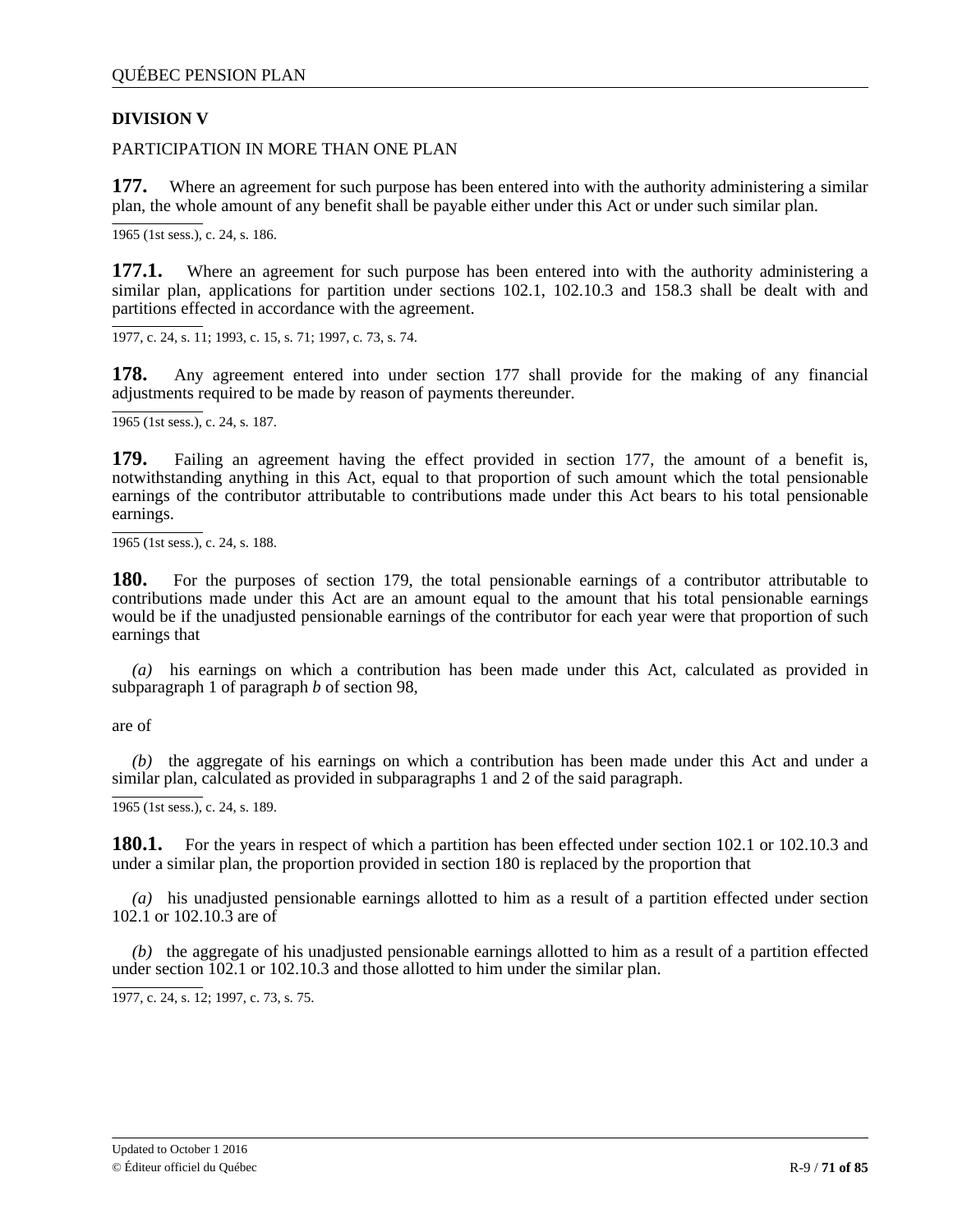# **DIVISION VI**

ADMINISTRATIVE AGREEMENTS

1993, c. 15, s. 72.

**180.2.** Retraite Québec and the Commission des normes, de l'équité, de la santé et de la sécurité du travail shall enter into an agreement for the transmission of the information and documents required for the purposes of this Act and the regulations, and the Acts and regulations administered by the Commission.

In particular, such an agreement shall permit

*(a)* the fixing of the date on which, pursuant to the third paragraph of section 139.2, an application for a disability pension is presumed to be made;

*(b)* the identification, for the purposes of sections 95.4, 96.1 to 96.3, 101, 105.2, 106.3, 116.3, 139, 148 and 166, of contributors who are beneficiaries of a replacement indemnity and the months or parts of months for which that indemnity is payable to them;

*(c)* the determination of the amounts of disability pension or retirement pension which may be recovered on the ground that a replacement indemnity was payable to the beneficiary and the terms and conditions of application for and payment of such amounts in accordance with the third paragraph of section 144 of the Act respecting industrial accidents and occupational diseases (chapter A-3.001);

*(d)* the identification of contributors who are beneficiaries of a disability pension, the months for which that pension is payable to them and the amount of that pension.

1993, c. 15, s. 72; 1997, c. 73, s. 76; 2015, c. 15, s. 237; 2015, c. 20, s. 61.

**180.3.** Retraite Québec shall pay to the Société de l'assurance automobile du Québec, on a monthly basis, a total amount corresponding to the amounts of disability pension which, by reason of section 105.1, cannot be paid to the contributors referred to in that section.

1995, c. 55, s. 3; 2015, c. 20, s. 61.

# **TITLE V**

REVIEW AND PROCEEDING BEFORE THE ADMINISTRATIVE TRIBUNAL OF QUÉBEC

1997, c. 43, s. 616.

# **DIVISION I**

REVIEW OF DECISIONS OF THE MINISTER

1993, c. 15, s. 73.

**181.** *(Repealed).*

1965 (1st sess.), c. 24, s. 190; 1972, c. 53, s. 56; 1991, c. 13, s. 1.

# **182.** *(Repealed).*

1965 (1st sess.), c. 24, s. 191; 1991, c. 13, s. 1.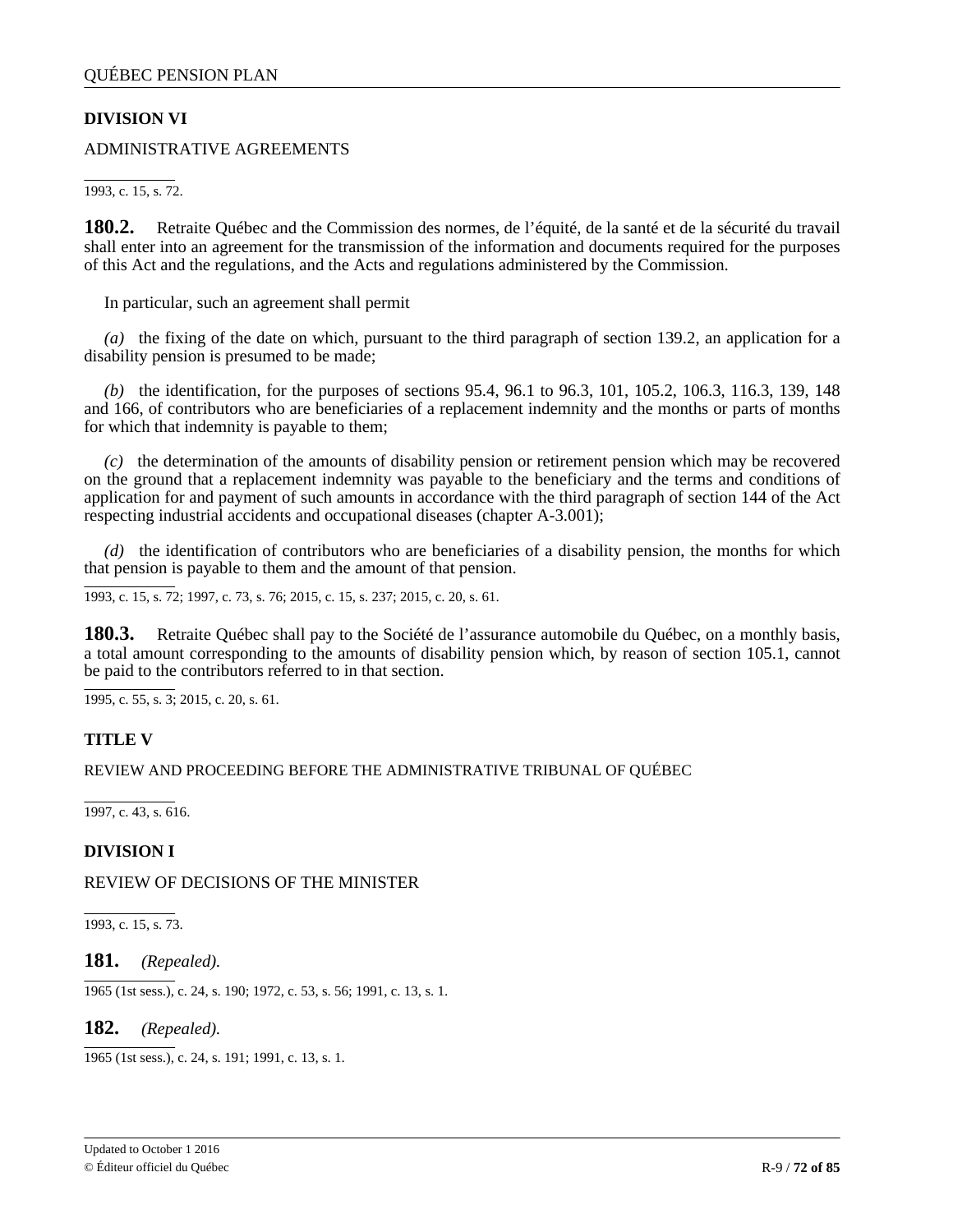# **183.** *(Repealed).*

1965 (1st sess.), c. 24, s. 192; 1991, c. 13, s. 1.

**184.** The provisions of Chapter III.2 of the Tax Administration Act (chapter A-6.002) apply, with the necessary modifications, to a decision rendered by the Minister under section 65 or 69 and to any assessment with respect to self-employed earnings or earnings as a family-type resource or an intermediate resource.

1965 (1st sess.), c. 24, s. 193; 1972, c. 26, s. 20; 1991, c. 13, s. 2; 1995, c. 63, s. 291; 1997, c. 85, s. 394; 2010, c. 31, s. 175; 2009, c. 24, s. 109.

**185.** This division is a fiscal law within the meaning of the Tax Administration Act (chapter A-6.002).

1972, c. 53, s. 57; 1972, c. 26, s. 21; 1997, c. 73, s. 77; 2010, c. 31, s. 175.

# **DIVISION II**

## REVIEW OF DECISIONS OF RETRAITE QUÉBEC

1993, c. 15, s. 74; 2015, c. 20, s. 61.

**186.** Retraite Québec may, on the application of an interested person, review any decision it has rendered.

The application must be made in writing within 90 days from the date on which the contested decision was notified, and must state briefly the grounds on which it is based.

Retraite Québec may extend the time limit or relieve a person of the consequences of his failure to comply with it if the person shows that the application for review cannot or could not, for a valid reason, be made within the prescribed time.

1965 (1st sess.), c. 24, s. 194; 1972, c. 53, s. 58; 1989, c. 55, s. 39; 1993, c. 15, s. 75; 1997, c. 43, s. 617; 2008, c. 21, s. 58; 2015, c. 20, s. 61.

**187.** Retraite Québec shall consider the application forthwith and render its decision.

The decision must be in writing, state the grounds on which it is based and be sent to the interested person together with a mention of his right to contest the decision before the Administrative Tribunal of Québec within the stated time.

1965 (1st sess.), c. 24, s. 195; 1993, c. 15, s. 75; 1997, c. 43, s. 618; 2015, c. 20, s. 61.

### **DIVISION III**

PROCEEDING BEFORE THE ADMINISTRATIVE TRIBUNAL OF QUÉBEC

1997, c. 43, s. 619.

**188.** Every review decision rendered by Retraite Québec may, within 60 days of notification, be contested before the Administrative Tribunal of Québec.

Moreover, a person may contest before the Tribunal the decision whose review the person applied for if Retraite Québec does not make a decision within 90 days after the receipt of the application, subject to the following:

(1) if the person who applied for the review requested more time to present observations or produce documents, the 90-day time limit runs from the time observations are presented or documents are produced; and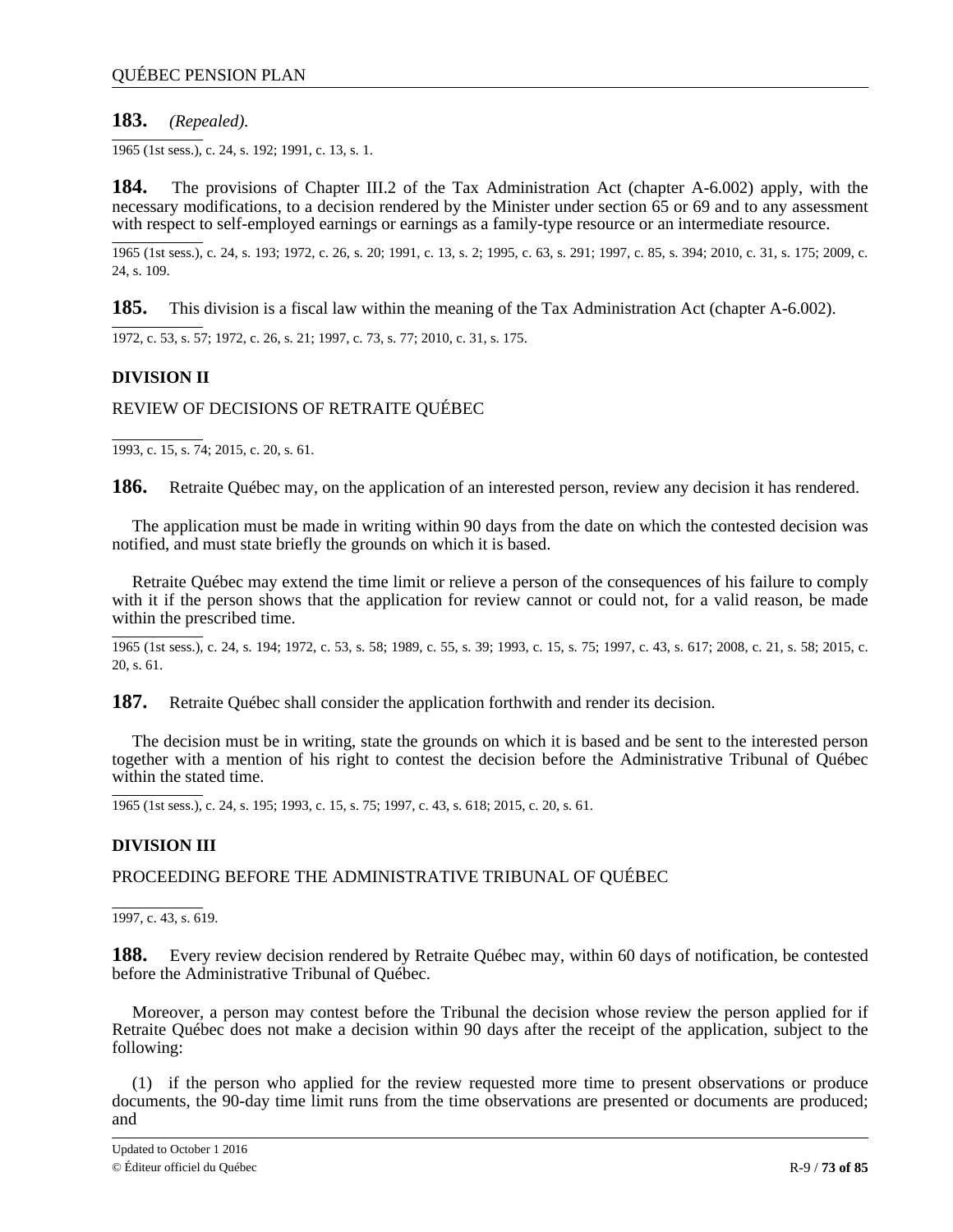(2) if Retraite Québec considers it necessary, to allow it to make a decision, that an examination be conducted by a health professional or that documents be produced, the time limit is extended for 90 days; the person who applied for the review must be notified of the extension.

1965 (1st sess.), c. 24, s. 196; 1972, c. 53, s. 59; 1974, c. 39, s. 47; 1977, c. 5, s. 14; 1993, c. 15, s. 75; 1997, c. 43, s. 619; 2005, c. 17, s. 40; 2015, c. 20, s. 61.

**189.** At the request of Retraite Québec, the Administrative Tribunal of Québec must issue a certificate attesting that no proceeding may be brought against a review decision rendered by Retraite Québec.

1974, c. 16, s. 41; 1974, c. 39, s. 49; 1977, c. 5, s. 14; 1985, c. 4, s. 23; 1997, c. 43, s. 620; 2015, c. 20, s. 61.

**190.** *(Repealed).*

1965 (1st sess.), c. 24, s. 198; 1993, c. 15, s. 76.

## **TITLE VI**

ADMINISTRATION

## **DIVISION I**

RECORD OF CONTRIBUTORS

1993, c. 15, s. 86.

**191.** Retraite Québec shall cause to be established such records, to be known as the Record of Contributors, of information, obtained under this Act or under an agreement, with respect to the earnings and contributions of contributors, as are necessary to permit

*(a)* the determination of the amount of any benefit payable under this Act, and

*(b)* the calculation of any financial adjustment required under any agreement.

1965 (1st sess.), c. 24, s. 199; 1993, c. 15, s. 86; 2015, c. 20, s. 61.

**192.** Subject to the provisions of any agreement entered into under section 211, every contributor may require Retraite Québec, by application made in writing, to inform him of the unadjusted pensionable earnings shown to his account in the Record of Contributors. In addition, an application for a statement of earnings may be made by an employer, on behalf of employees if he provides Retraite Québec with information allowing the employees to be identified; the statement of earnings shall, in such a case, be transmitted to the personal address of each contributor mentioned in the application or, in a sealed envelope, through his employer.

Retraite Québec is not bound to satisfy more than one application for a statement of earnings in any period of 12 months, unless the contributor shows that such information is necessary to him.

This section applies notwithstanding sections 83 and 94 of the Act respecting Access to documents held by public bodies and the Protection of personal information (chapter A-2.1) and notwithstanding section 13 of the Act respecting the protection of personal information in the private sector (chapter P-39.1).

1965 (1st sess.), c. 24, s. 200; 1987, c. 68, s. 103; 1993, c. 15, s. 77; 1997, c. 73, s. 78; 2015, c. 20, s. 61.

**193.** Where a contributor is not satisfied with the statement furnished to him, he may request that it be reviewed by Retraite Québec.

Sections 186 to 189 apply to any such request.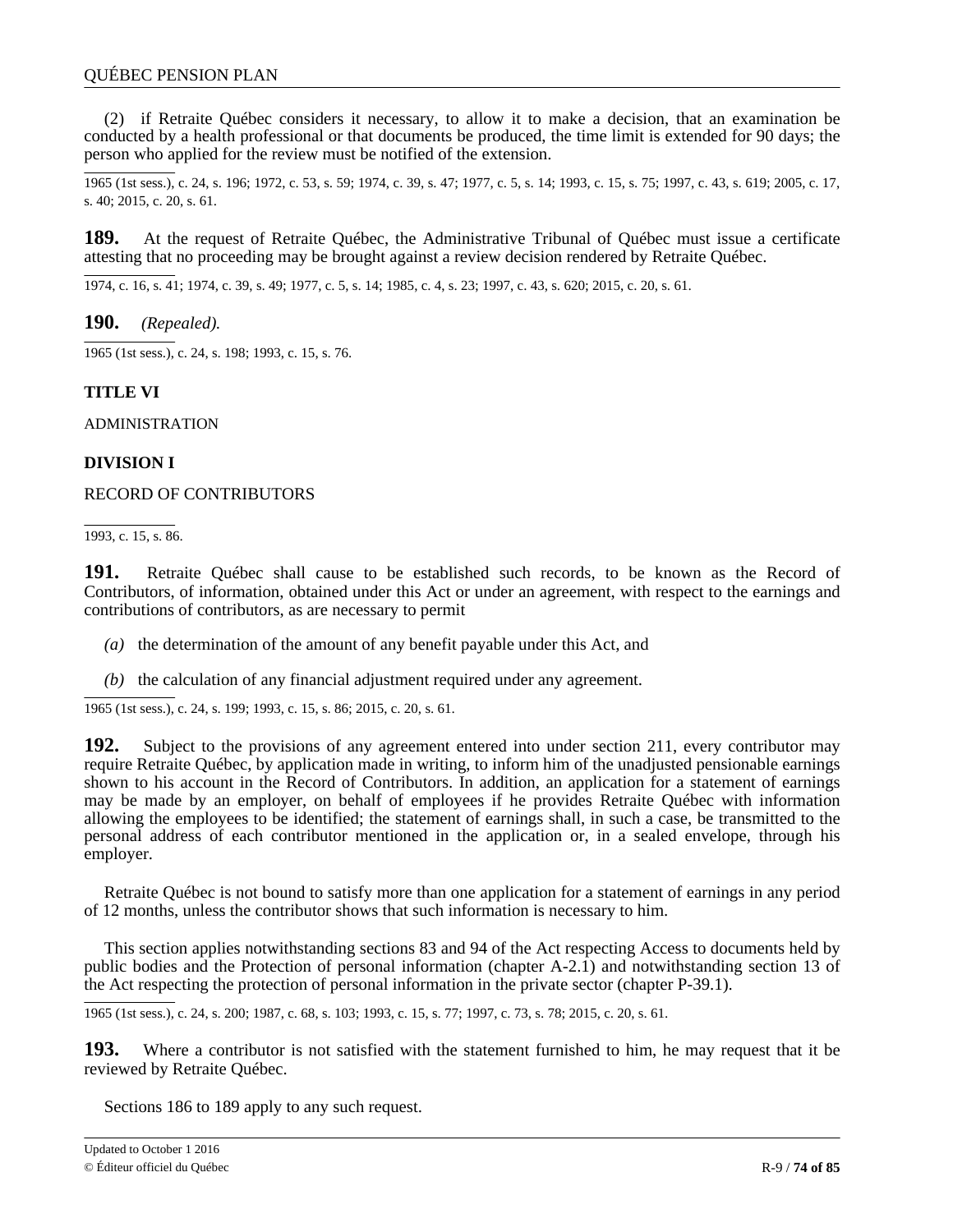Nevertheless, no entry in the Record of Contributors based on information obtained under an agreement entered into under section 211 may be changed except in accordance with that agreement.

The second and third paragraphs apply notwithstanding sections 89 and 94 of the Act respecting Access to documents held by public bodies and the Protection of personal information (chapter A-2.1).

1965 (1st sess.), c. 24, s. 201; 1987, c. 68, s. 104; 1993, c. 15, s. 78; 2015, c. 20, s. 61.

**194.** Retraite Québec may, of its own initiative or at the request of an interested person, rectify any entry in the Record of Contributors; in the case of an entry based on information obtained pursuant to section 211, the rectification shall be made in the conditions provided for in the agreement referred to in that section.

An entry in the Record of Contributors relating to pensionable earnings within the meaning of Title III or to a contribution under this Act may not be rectified if four years have elapsed from the end of the year in which the entry was made. Retraite Québec may, however, make a correction in the Record of Contributors after the expiry of the four years where the change consists in increasing an amount entered to the account of a contributor if, according to the information provided to Retraite Québec, the amount is less than the amount that should be entered or, subject to section 194.1, where the change consists in striking off an erroneous entry in the account of a person if

(1) an amount erroneously entered to the account of the person is transferred to the account of another contributor;

(2) an amount entered under a similar plan which has erroneously been entered as a contribution under this Act;

(3) a person to whose account earnings and contributions are entered for a year declares not to have contributed or to have contributed for an amount that is less than the amount entered for the year concerned and it is established, to the satisfaction of Retraite Québec, that no contribution has actually been paid in relation to the amounts concerned for that year in respect of that person.

Similarly, where, following a judgment or an arbitration award declaring that an employee who has been dismissed or suspended by his employer should not have been so dismissed or suspended, such employee receives in the course of one year income that he should have received in the course of a preceding year, Retraite Québec may, taking that income into account, rectify the amount of the pensionable salary shown to the account of such employee in the Record of Contributors.

For the purposes of this Act, the employee is presumed to have received such pensionable salary in the year in respect of which he was thus registered in the Record of Contributors.

The third and fourth paragraphs apply only if the employee, within 365 days from the date of execution of the judgment or arbitration award, pays his contribution for the previous year in question by making for that year the election contemplated in section 55.

The second paragraph shall not be construed as preventing the rectification of an entry after the expiry of the time referred to in that paragraph if the rectification results from the application of Title III.

1965 (1st sess.), c. 24, s. 202; 1974, c. 16, s. 42; 1979, c. 54, s. 7; 1989, c. 55, s. 40; 1993, c. 15, s. 79; 1996, c. 31, s. 37; 1997, c. 73, s. 79; 2015, c. 20, s. 61.

**194.1.** No correction that would reduce a pension that is in payment may be made by Retraite Québec under subparagraph 1 or 3 of the second paragraph of section 194 after the expiry of the four-year time limit provided for therein, except at the request or with the consent of the contributor or the beneficiary of the pension.

1997, c. 73, s. 80; 2015, c. 20, s. 61.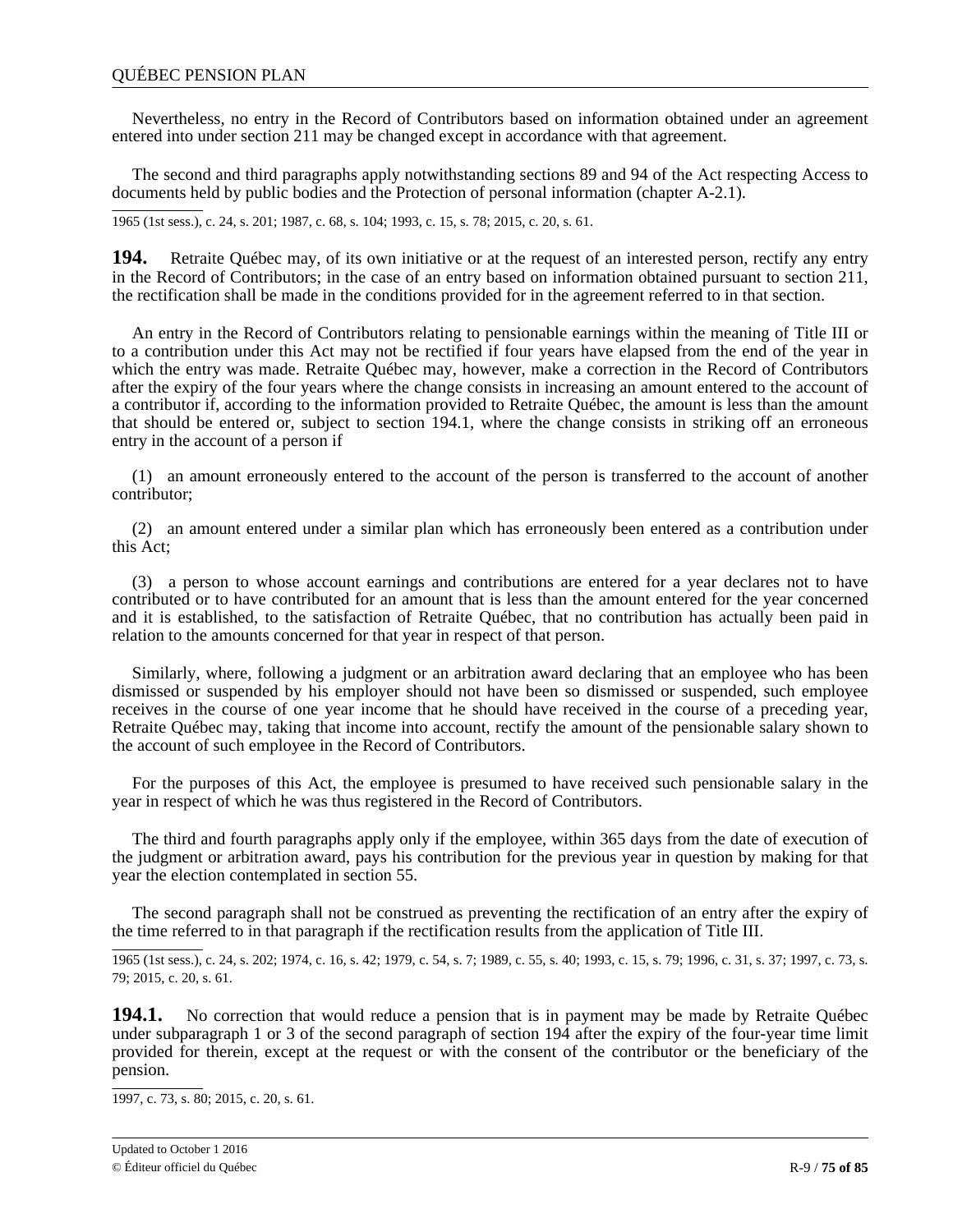**195.** Whenever any reduction is made in the amount of the unadjusted pensionable earnings of a contributor shown to his account in the Record of Contributors and it appears from the Record that prior to the making of such reduction the contributor had been informed of the amount of such earnings shown to his account, Retraite Québec shall again notify him by transmitting a corrected statement to him at his last known address.

If the contributor is not satisfied therewith, he may request that such a decision be reviewed by Retraite Québec in accordance with sections 186 to 189.

1965 (1st sess.), c. 24, s. 203; 1993, c. 15, s. 80; 2015, c. 20, s. 61.

# **DIVISION I.1**

## PHASED RETIREMENT

1997, c. 19, s. 3.

**195.1.** An employee who is 55 years of age or over but under 70 years of age and whose working time is reduced by reason of phased retirement may, under conditions prescribed by regulation of Retraite Québec, make an agreement with his employer to the effect that all or part of the amount of the reduction in his remuneration is to be considered as being paid to the employee.

The agreement must be recorded on the form prescribed by Retraite Québec and is valid only if it bears Retraite Québec's approval.

1997, c. 19, s. 3; 2015, c. 20, s. 61.

# **DIVISION II**

SOCIAL INSURANCE NUMBER

**196.** Every individual who has reached 18 years of age on or before a day fixed by order of the Government and who is employed in pensionable employment on that day shall within 30 days after that day, if he has not earlier been assigned a Social Insurance Number, file an application with Retraite Québec, in prescribed manner, for the assignment to him of such a number.

Every individual who has reached 18 years of age on or before the same date but who is not employed in pensionable employment on that day shall within 30 days following the day on which he became employed in pensionable employment, if he has not earlier been assigned a Social Insurance Number, file an application with Retraite Québec, in prescribed manner, for the assignment to him of such a number.

The same duty shall devolve upon an individual who has reached 18 years of age after the day fixed by order and who then or thereafter is or becomes employed in pensionable employment.

1965 (1st sess.), c. 24, s. 204; 2015, c. 20, s. 61.

**197.** Every employer who employs an employee in pensionable employment shall require the employee to produce to him his Social Insurance Number Card.

Such duty shall be discharged within 30 days following,

*(a)* in the case of an employee contemplated in the first paragraph of section 196, the day fixed by order;

*(b)* in the case of an employee contemplated in the second paragraph of section 196, the day on which the employee becomes employed in pensionable employment;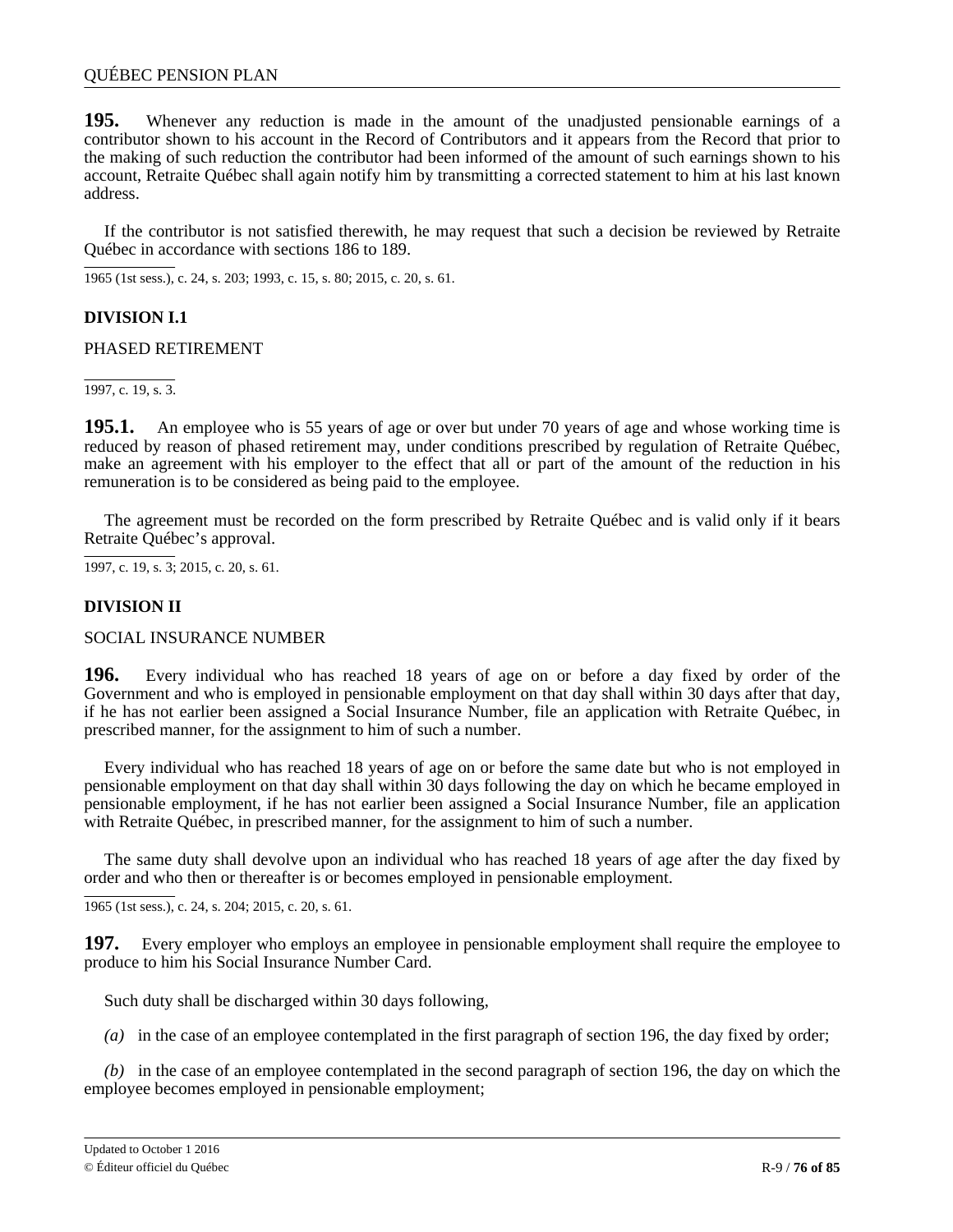*(c)* in the case of the employee contemplated in the third paragraph of section 196, the day on which the employee reaches 18 years of age or on which he begins to engage in pensionable employment, whichever is the later.

1965 (1st sess.), c. 24, s. 205.

**198.** The employer shall maintain a record of the Social Insurance Number of each of his employees employed in pensionable employment.

1965 (1st sess.), c. 24, s. 206.

**199.** Every employee who is employed in pensionable employment is required to produce his Social Insurance Number Card to his employer within 30 days after being so required.

1965 (1st sess.), c. 24, s. 207.

**200.** Every individual who is required by section 76 to file a return of his self-employed earnings or earnings as a family-type resource or an intermediate resource shall, on or before the first day on or before which he is required to pay any amount as or on account of the contribution required to be made by him in respect of those earnings, if he has not earlier been assigned a Social Insurance Number, apply to Retraite Québec, in prescribed manner, for the assignment to him of such a number.

1965 (1st sess.), c. 24, s. 208; 1977, c. 24, s. 13; 2009, c. 24, s. 110; 2015, c. 20, s. 61.

**201.** Retraite Québec shall, upon application by an individual to whom a Social Insurance Number has not earlier been assigned, assign to him a Social Insurance Number and issue to him a Social Insurance Number Card.

1965 (1st sess.), c. 24, s. 209; 2015, c. 20, s. 61.

**202.** An application for a Social Insurance Number shall be signed by the person concerned.

An individual who is unable to sign his name may affix his mark on the application in the presence of two witnesses whose names and signatures shall be shown thereon.

1965 (1st sess.), c. 24, s. 210.

**203.** Where an individual to whom a Social Insurance Number Card has been issued changes or modifies his name while employed in pensionable employment, he shall within 60 days thereafter apply to Retraite Québec for the issue to him of a new Social Insurance Number Card in his new name.

If such individual is not then employed in pensionable employment, but thereafter becomes employed in such employment, he shall make such application within 60 days after the day on which he began to be so employed.

If such individual is required to make a contribution in respect of his self-employed earnings or earnings as a family-type resource or an intermediate resource, he shall make such application within 60 days after the day on or before which he is required to pay an amount as or on account of such contribution.

No application shall be made under this section when a similar application has already been made to another authority empowered to receive it.

1965 (1st sess.), c. 24, s. 211; 1992, c. 57, s. 688; 2009, c. 24, s. 111; 2015, c. 20, s. 61.

**204.** Where a worker who is required under section 196 or 200 to file an application to be assigned a Social Insurance Number fails to file such application, he may nevertheless be assigned such a number.

1965 (1st sess.), c. 24, s. 212; 1972, c. 53, s. 60.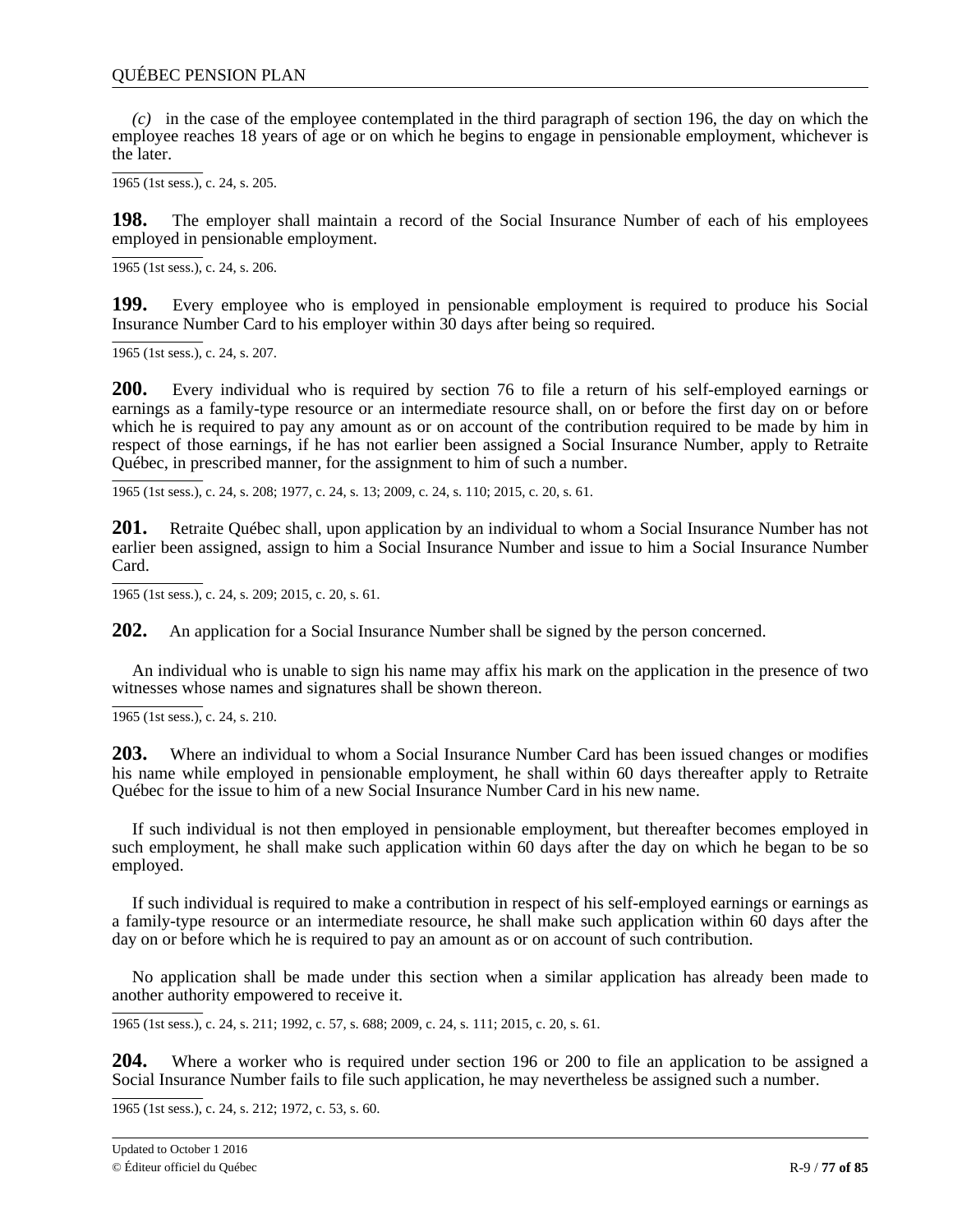**205.** Retraite Québec may assign a Social Insurance Number and issue a Social Insurance Number Card to any beneficiary who does not hold such a card.

1974, c. 16, s. 43; 2015, c. 20, s. 61.

**206.** An agreement may be entered into with the government of Canada providing that any Social Insurance Number assigned by the appropriate authority of Canada shall be deemed to have been assigned under this Act.

1965 (1st sess.), c. 24, s. 213.

# **DIVISION III**

### PRIVILEGED INFORMATION

**207.** All information with respect to any contributor or beneficiary obtained under this Act by any person employed by the Government or Retraite Québec is privileged. No such person shall communicate or allow to be communicated to any person not legally entitled thereto any such information or allow any such person to inspect or have access to any writing containing any such information.

1965 (1st sess.), c. 24, s. 214; 1972, c. 53, s. 61; 1977, c. 5, s. 14; 1981, c. 9, s. 35; 1982, c. 53, s. 57; 1987, c. 68, s. 105; 1997, c. 73, s. 81; 2015, c. 20, s. 61.

**208.** Notwithstanding any other Act, Retraite Québec may obtain any information from any department or other government authority whenever communication thereof is necessary for the purposes of the administration of this Act.

1965 (1st sess.), c. 24, s. 215; 1986, c. 95, s. 294; 2015, c. 20, s. 61.

**209.** Notwithstanding any other Act, no person in the employ of Retraite Québec or of the Gouvernement du Québec shall be required, in any legal proceedings, to give evidence relating to any information that is privileged under section 207, or to produce any writing containing such information.

1965 (1st sess.), c. 24, s. 216; 1977, c. 5, s. 14; 2015, c. 20, s. 61.

**210.** Sections 207 and 209 do not apply in respect of proceedings relating to the administration of this Act.

1965 (1st sess.), c. 24, s. 217.

**211.** An agreement may be entered into with any government for the exchange of information obtained under this Act and under a similar plan administered by such government.

Notwithstanding sections 83, 89 and 94 of the Act respecting Access to documents held by public bodies and the Protection of personal information (chapter A-2.1), such agreement may provide for the conditions under which a statement of the amounts shown to the account of a person who has made contributions under this Act and under a similar plan may be furnished to such person, and, if necessary, be reviewed on his request.

1965 (1st sess.), c. 24, s. 218; 1987, c. 68, s. 106; 1993, c. 15, s. 81.

**212.** Retraite Québec may enter into an agreement with the government of any other province for the purpose of obtaining information in connection with the administration of this Act.

1965 (1st sess.), c. 24, s. 219; 2015, c. 20, s. 61.

**213.** Retraite Québec may, with the approval of the Government, furnish to the government of Canada or of another province any information obtained under this Act.

1965 (1st sess.), c. 24, s. 220; 2015, c. 20, s. 61.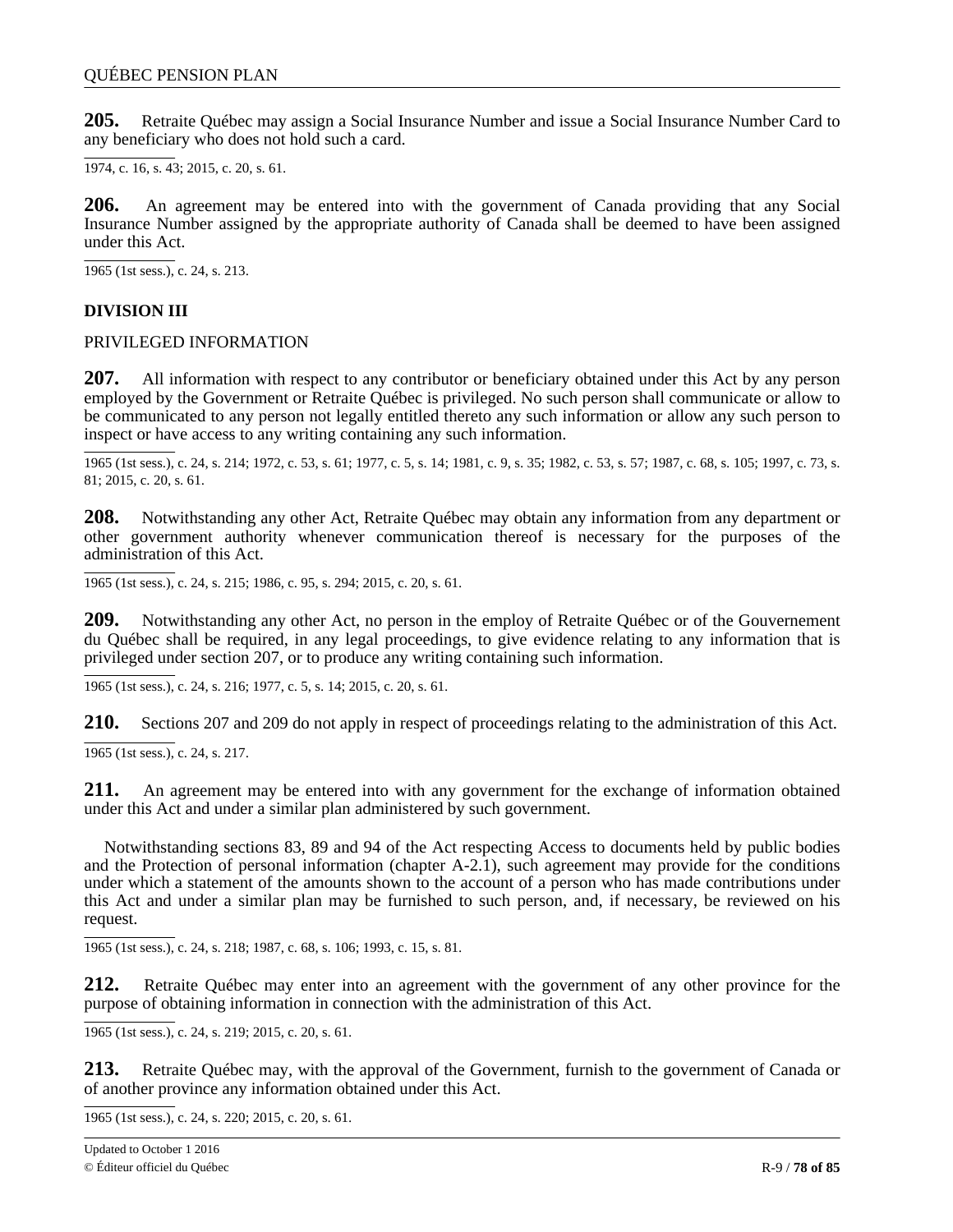**214.** Retraite Québec may, in accordance with the terms and conditions provided for in the Act respecting Access to documents held by public bodies and the Protection of personal information (chapter A-2.1), provide information obtained under this Act to any department or agency under the jurisdiction of the Gouvernement du Québec. However, information respecting earnings and contributions shall not be communicated unless the communication is necessary for the performance of a contract referred to in section 69.7 of the Tax Administration Act (chapter A-6.002).

1975, c. 17, s. 2; 1977, c. 5, s. 14; 1990, c. 57, s. 44; 2002, c. 5, s. 33; 2010, c. 31, s. 175; 2015, c. 20, s. 61.

## **DIVISION IV**

### RECIPROCAL AGREEMENTS

**215.** Where under the law of a country other than Canada provision is made for the payment of retirement, disability, death or survivors' benefits, Retraite Québec may enter into an agreement with the appropriate authority of the government of that country relating to

*(a)* the exchange of information,

*(b)* the administration of benefits payable under this Act to persons resident in that country and the extension of benefits under the law of that country or under this Act to and in respect of persons employed in or resident in that country,

*(c)* the administration of benefits payable under that law to persons resident in Québec and the extension of benefits under that law or under this Act to and in respect of persons employed in or resident in Québec, and

*(d)* any matter relating to the administration of the law of that country or of this Act.

For the purpose of giving effect to any such agreement, the Government may make regulations respecting the manner in which this Act shall apply to any case affected by the agreement and for adapting the provisions of this Act thereto. Such regulations may contain provisions allowing for such financial adjustments as the agreement may require.

1965 (1st sess.), c. 24, s. 221; 2015, c. 20, s. 61.

# **DIVISION V**

### ACTUARIAL REPORT

**216.** At least once in every three years, Retraite Québec shall cause to be prepared an actuarial valuation, for a minimum projection period of at least 50 years, on the operation of this Act and on the state of the Québec Pension Plan's account. The report made after the valuation shall include, in particular, for each of the 10 subsequent years and for every fifth year within a total period of not less than 40 years thereafter, an estimate of the Québec Pension Plan's revenue and expenditures and a study of the long-term effects thereof on the accumulation of the reserve.

The report must also state the steady-state contribution rate. This rate is equal to the rate of contribution that satisfies the following conditions:

*(a)* from the third year of the minimum projection period, it is the lowest constant rate possible during that period; and

*(b)* it makes the ratio between the reserve at the end of one year and the expenses of the following year, calculated for the last year of the minimum projection period, at least equal to the ratio calculated for the 20th year preceding the end of the minimum projection period.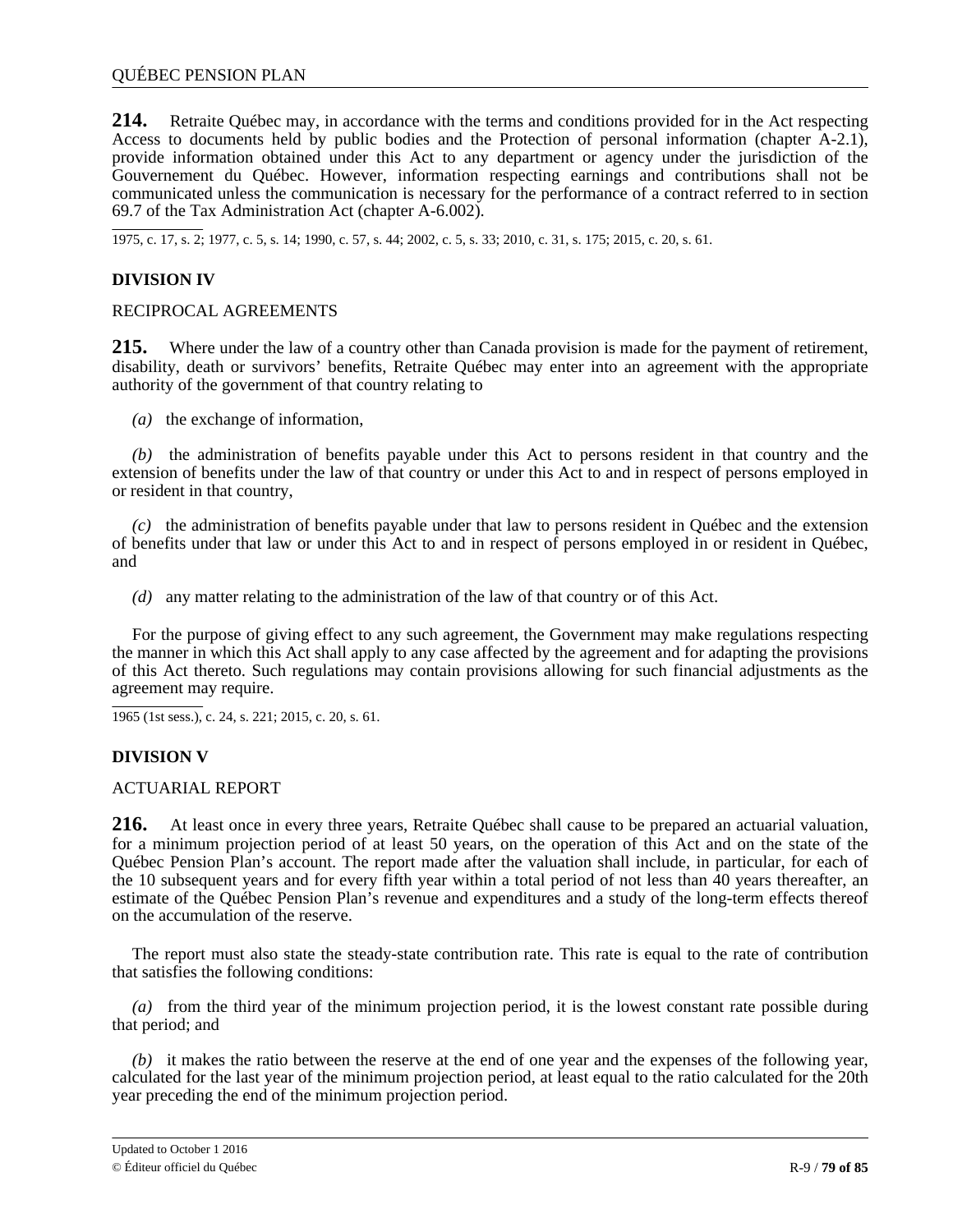However, for the purposes of subparagraph *a* of the second paragraph, when the third year of the minimum projection period is before the year 2018, it is presumed to be the year 2018.

If the result of the calculation of the steady-state contribution rate has more than two decimals, it is rounded off to the second, which is rounded up if the third decimal is greater than 4.

An actuarial valuation prepared under the first paragraph shall describe the situation of the plan as of 31 December of a year; the valuation report must be available before the end of the following year.

The valuation is done by using the rates of contribution fixed in section 44.1.

1965 (1st sess.), c. 24, s. 223; 1986, c. 59, s. 8; 1997, c. 73, s. 82; 2011, c. 18, s. 4; 2011, c. 34, s. 138; 2015, c. 20, s. 43.

**217.** Where a bill is introduced in the National Assembly to amend this Act immediately or in the future, Retraite Québec shall cause to be prepared a report showing the extent to which such bill affects the estimates of the most recent report made under section 216.

1965 (1st sess.), c. 24, s. 224 (*part*); 1968, c. 9, s. 90; 2015, c. 20, s. 61.

**217.1.** Retraite Québec shall publish in the *Gazette officielle du Québec*, before 1 July each year, the amortization payment rate included in the report made following the most recent actuarial valuation prepared under section 216 or 217.

2011, c. 18, s. 5; 2015, c. 20, a. 61.



*The amortization payment rate included in the report made following the most recent actuarial valuation is 11.02%. (2016) 148 G.O. 1, 686.*

**218.** The reports contemplated in sections 216 and 217 shall be prepared by an actuary who is a fellow of the Canadian Institute of Actuaries or enjoys a status considered equivalent thereto by the said society.

Such reports are transmitted to the Minister of Employment and Social Solidarity, who shall forthwith lay the same before the National Assembly if then sitting, or if it is not then sitting within the first five days of the next session.

Moreover if the National Assembly is dissolved at the time the Minister of Employment and Social Solidarity receives a report contemplated in section 217, he shall forthwith cause such report to be published in the *Gazette officielle du Québec.*

1965 (1st sess.), c. 24, s. 225; 1968, c. 9, s. 90; 1970, c. 19, s. 1; 1981, c. 9, s. 35; 1982, c. 53, s. 57; 1985, c. 4, s. 24; 1992, c. 44, s. 81; 1994, c. 12, s. 67; 1997, c. 63, s. 128; 2001, c. 44, s. 30.

**218.1.** At least every six years, the competent committee of the National Assembly shall hold a public consultation on the examination of the operation of this Act, the state of the Québec Pension Plan's account and the accumulation of the reserve, and the advisability of proposing changes to the benefits provided for in this Act and to the rate of contribution.

1997, c. 73, s. 83; 2015, c. 20, s. 44.

### **DIVISION VI**

REGULATIONS

**219.** Retraite Québec may make regulations

- *(a)* prescribing anything that is to be prescribed otherwise than under Title III and Division I of Title V;
- *(b) (paragraph repealed);*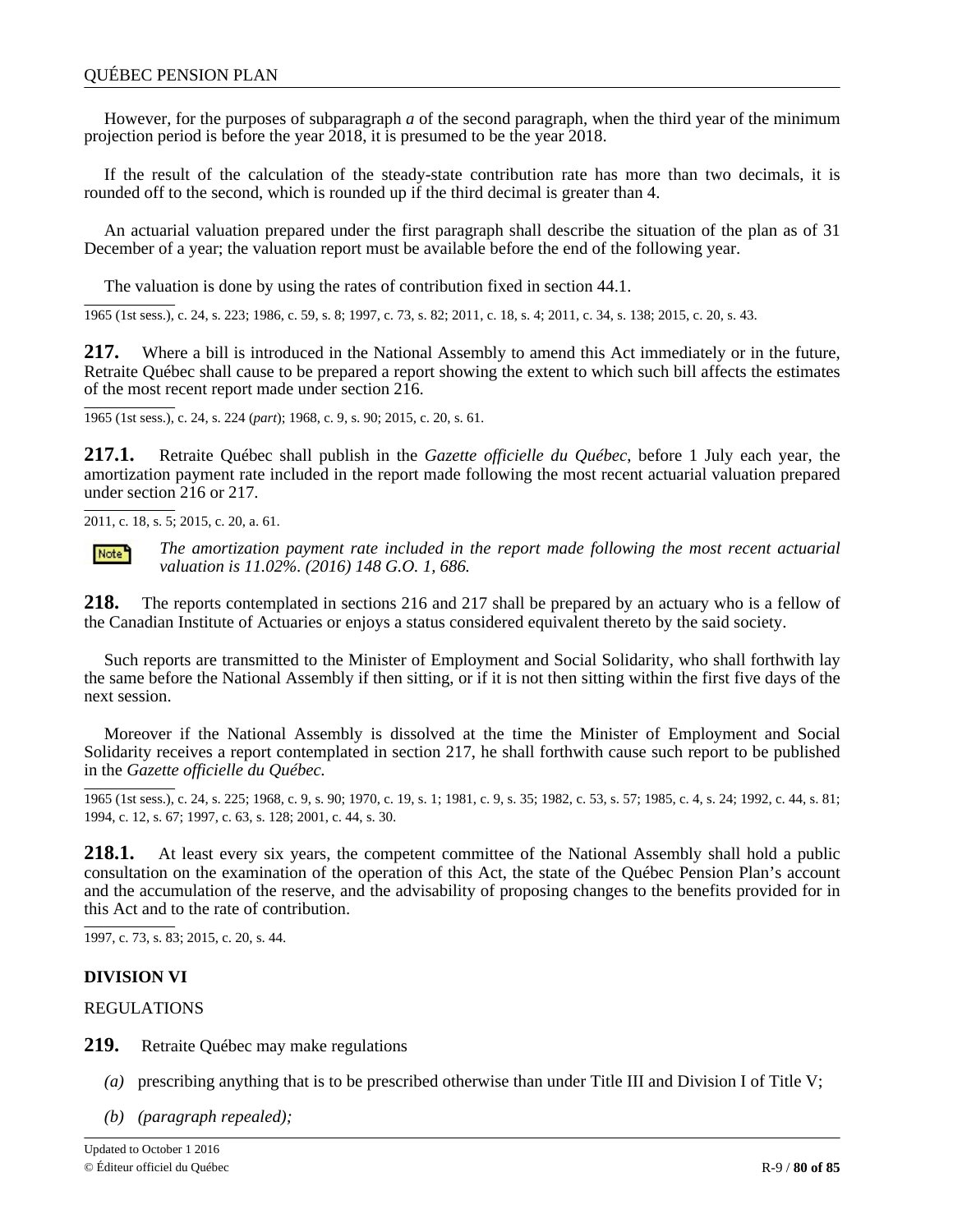*(c)* determining the conditions that persons to whom section 86, 133.1 or 175 applies must satisfy and the information they must furnish to be considered to maintain another person;

*(c*.1*)* fixing, for the purposes of section 102.4.1, the time within which an application for the annulment of partition may be presented;

*(d) (paragraph repealed);*

- *(e) (paragraph repealed);*
- *(f) (paragraph repealed);*
- *(f*.1*) (paragraph repealed);*

*(g)* prescribing the time, manner and form of applications for benefits, applications for the partition of a retirement pension and applications for the partition of earnings, the information and evidence to be furnished in connection therewith and the procedure to be followed in dealing with and approving applications;

*(g*.1*)* for the partition of unadjusted pensionable earnings between former *de facto* spouses, under sections 102.10.3 to 102.10.9:

(1) defining the periods in which former *de facto* spouses are deemed not to have lived in a *de facto* union;

(2) determining the content of an agreement relating to such a partition;

*(g*.2*)* defining, for the partition of a retirement pension under sections 158.3 to 158.8, the periods in which *de facto* spouses are deemed not to have lived in a *de facto* union and adapting those provisions to the situation of married or civil union spouses who lived in a *de facto* union before their marriage or civil union;

*(h)* regulating the time, manner and form of an application for benefits, an application for the partition of a retirement pension or an application for the partition of earnings by a person who is incapable of managing his own affairs, and prescribing the manner in which any benefit or partition shall be paid, administered or effected, as the case may be;

*(h*.1*)* determining, for the purposes of the second paragraph of section 95 and the third paragraph of section 96, the method of calculating the annual income required to qualify an occupation as being substantially gainful;

*(i) (paragraph repealed);*

*(i*.1*)* determining, for the purposes of the third paragraph of section 95, the circumstances and conditions under which a person may be considered to have ceased working by reason of his disability, and the circumstances and conditions under which the gainful occupation of a person constitutes his usual occupation;

*(j)* determining the information and documents to be produced to prove a disability;

*(j*.1*) (paragraph repealed);*

*(j*.2*)* establishing the criteria which, for the purposes of the fourth paragraph of section 139, enable groups of contributors to be identified, and establishing the manner of fixing the date on which a contributor is presumed to have made an application for a retirement pension;

*(j*.3*)* prescribing ways other than in writing to apply for the benefits it determines;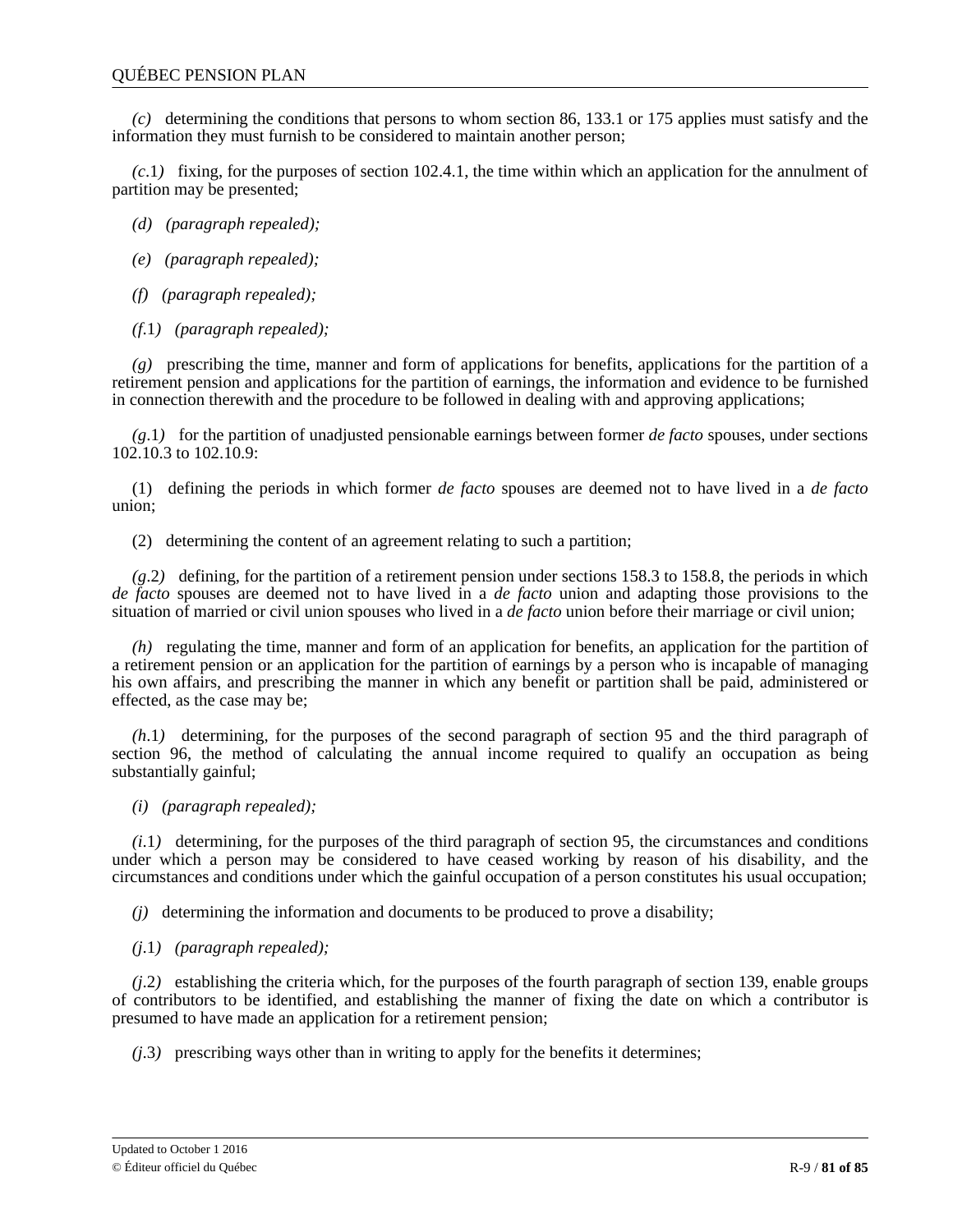*(k)* determining the cases which may give rise to the payment referred to in section 142.1 and the terms and conditions of such a payment, prescribing the method to be used to calculate the amount of the single payment or to establish the interval between payments;

*(k*.1*) (paragraph repealed);*

*(k*.2*)* establishing, for the purposes of section 143.0.1, the method of computing interest;

*(k*.3*)* prescribing, for the purposes of section 150, the times and the terms and conditions of repayment of sums that may be recovered and the percentage and monthly amount up to which Retraite Québec may make deductions from benefits to compensate a debt;

*(l)* prescribing the payment of any amount on account of a benefit that remains unpaid at the death of a beneficiary;

*(m)* prescribing the terms and conditions governing the payment of benefits under the agreement contemplated in section 177;

*(n)* requiring employers to distribute to their employees material relating to the assignment of Social Insurance Numbers;

*(o)* prescribing the conditions upon which and the circumstances in which Social Insurance Number Cards that have been lost or destroyed may be replaced;

*(p) (paragraph repealed);*

*(q) (paragraph repealed);*

*(r)* enacting any measure necessary or useful for the carrying out of any Title other than Title III and Division I of Title V;

*(s)* determining in which manner the calculations provided in sections 117, 118, 124 and 133 must be made;

*(t)* determining the manner of rounding off a fraction that is less than one resulting from the calculations made in the application of Title IV;

*(u) (paragraph repealed);*

*(v)* prescribing the costs exigible for the carrying out of a seizure of property in the hands of a third person;

*(w)* determining the terms and conditions of the agreements referred to in section 195.1 and the circumstances in which the agreements cease to have effect;

*(x)* fixing, for the purposes of the third paragraph of section 145, the conditions, manner and form of an application for the transfer of retroactive disability pension and of an application relating to the deduction and remittance of the amounts thus transferred to the administrator of a disability insurance plan.

1965 (1st sess.), c. 24. s. 226; 1972, c. 53, s. 63; 1973, c. 16, s. 12; 1974, c. 16, s. 44; 1974, c. 39, s. 50; 1977, c. 24, s. 14; 1983, c. 12, s. 27; 1985, c. 4, s. 25; 1989, c. 42, s. 11; 1989, c. 55, s. 41; 1993, c. 15, s. 82; 1993, c. 72, s. 19; 1996, c. 15, s. 5; 1997, c. 19, s. 4; 1997, c. 73, s. 84; 2002, c. 6, s. 173; 2002, c. 52, s. 5; 2008, c. 21, s. 59; 2011, c. 36, s. 24; 2015, c. 20, s. 61; I.N. 2016-01-01 (NCCP).

**220.** The regulations made by Retraite Québec shall not come into force until approved by the Government and published in the *Gazette officielle du Québec.*

1965 (1st sess.), c. 24, s. 227; 1985, c. 4, s. 26; 1993, c. 15, s. 83; 2015, c. 20, s. 61.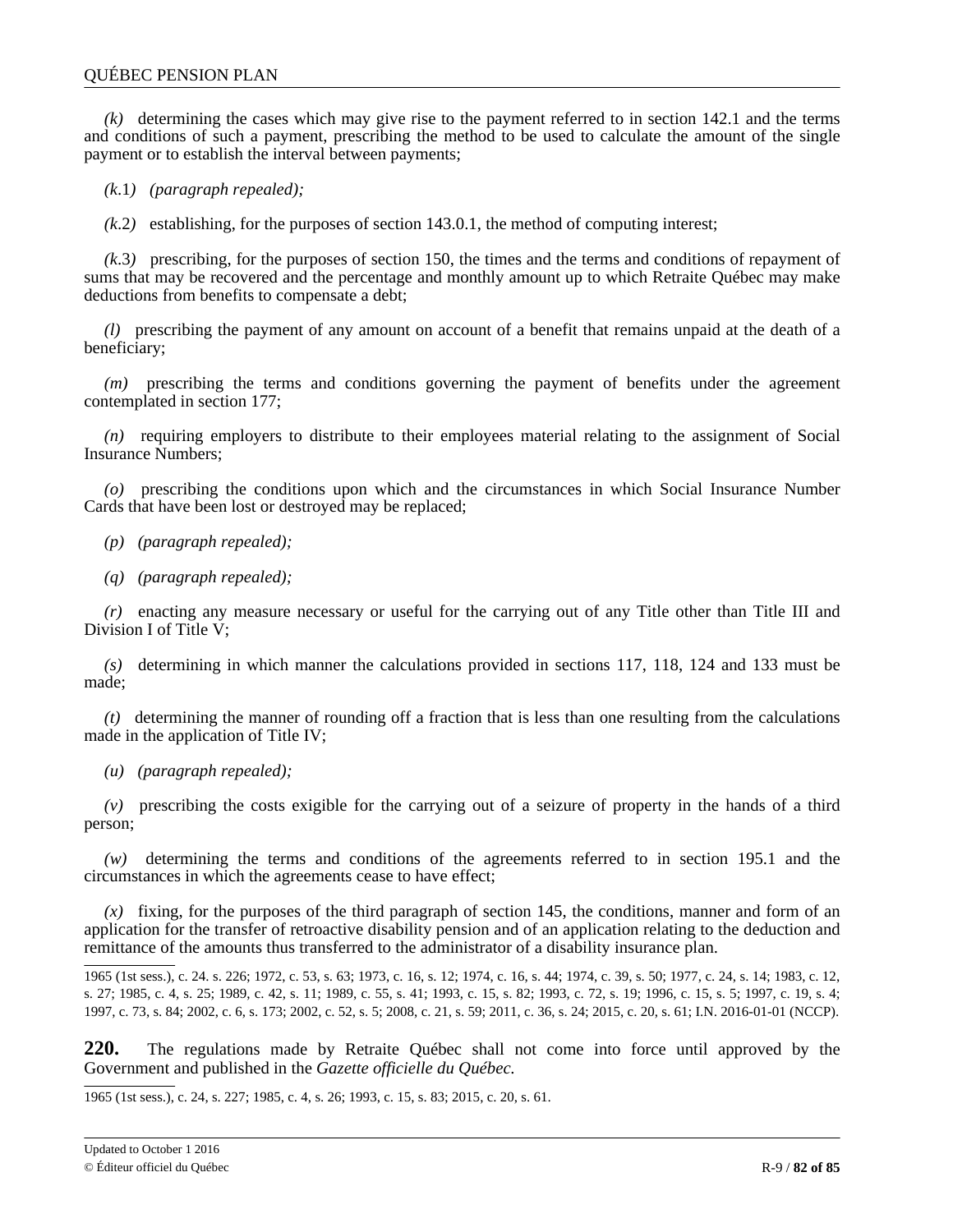**221.** Retraite Québec, with the authorization of the Government, may enter into any agreement provided for in this Act except the agreements contemplated in Title III and Division I of Title V which may, with the same authorization, be entered into by the Minister.

1965 (1st sess.), c. 24, s. 228; 1972, c. 53, s. 64; 2015, c. 20, s. 61.

**222.** *(Repealed).*

1965 (1st sess.), c. 24, s. 229; 1974, c. 39, s. 51; 1991, c. 13, s. 3.

## **DIVISION VII**

PENAL PROVISIONS

1992, c. 61, s. 519.

**223.** Every person who

*(a)* knowingly makes a false or misleading statement in any application or declaration or makes any application or declaration that by reason of any non-disclosure of facts is false or misleading, or obtains any benefit payment by false pretences,

*(b)* being the payee thereof, negotiates or attempts to negotiate any cheque for a benefit to which he knows he is not entitled,

*(c)* knowingly fails to return any cheque or the amount thereof or any excess amount, as required by section 147,

*(d)* knowingly furnishes any false or misleading information in any application for a Social Insurance Number,

*(e)* knowingly makes an application for a Social Insurance Number, having been assigned such a number, whether giving the same or different information in such application as in his previous application, or

*(f)* fails to comply with section 199 or 200 or any regulation made under paragraph *n* of section 219,

*(g) (paragraph repealed),*

is guilty of an offence and liable to a fine of \$25 to \$200.

 $\overline{1965}$  (1st sess.), c. 24, s. 230; 1987, c. 68, s. 107.

**224.** Where a legal person is convicted of an offence under this Act, every officer, director or chief executive officer and every agent of the legal person who directed, authorized, assented to, acquiesced in or participated in the offence is a party to the offence, and is liable to the punishment provided for the offence whether or not the legal person has been prosecuted or convicted therefor.

1965 (1st sess.), c. 24, s. 231; 1992, c. 61, s. 520; 1997, c. 73, s. 85.

**225.** Offences under the provisions of sections 59 and 63 shall be prescribed by five years from the date of the commission of the offence.

1965 (1st sess.), c. 24, s. 232; 1990, c. 4, s. 767; 1992, c. 61, s. 521.

### **226.** *(Repealed).*

1965 (1st sess.), c. 24, s. 233; 1990, c. 4, s. 768; 1992, c. 61, s. 522.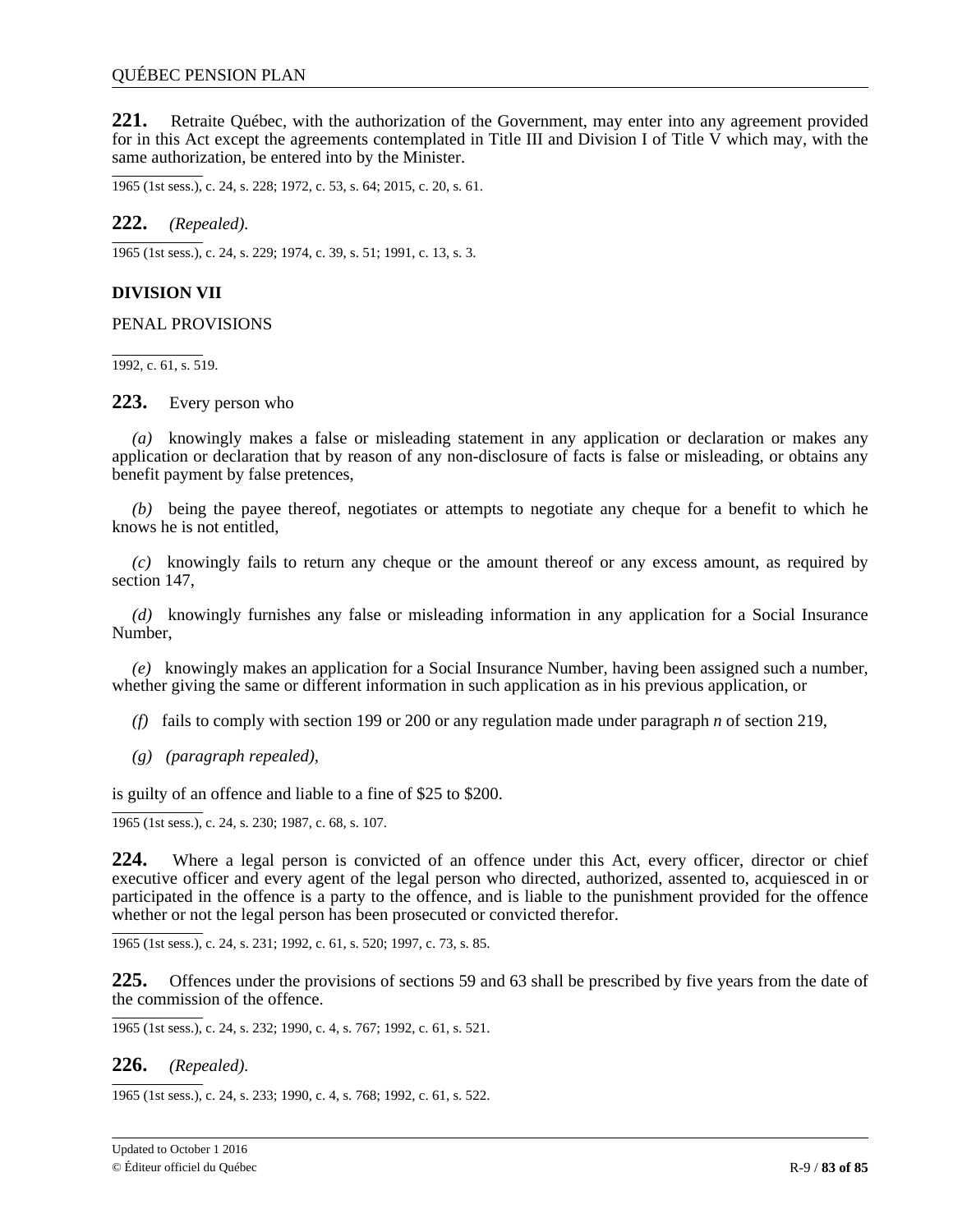# **227.** *(Repealed).*

1965 (1st sess.), c. 24, s. 234; 1990, c. 4, s. 769; 1992, c. 61, s. 523.

# **TITLE VII**

### FINAL PROVISIONS

**228.** The Minister of Employment and Social Solidarity shall have charge of the application of those provisions of this Act whose application is not under the jurisdiction of the Minister of Revenue.

1970, c. 19, s. 2; 1981, c. 9, s. 35; 1982, c. 53, s. 57; 1992, c. 44, s. 81; 1994, c. 12, s. 67; 1997, c. 63, s. 128; 2001, c. 44, s. 30.



*The Minister of Finance exercises the functions of the Minister of Employment and Social Solidarity and the Minister of Revenue provided for in this Act. Order in Council 412-2016 dated 25 May 2016, (2016) 148 G.O. 2 (French), 2923.*

**229.** Retraite Québec shall repay to the extent established in section 230, to the Minister of Employment and Social Solidarity, the benefit granted under a last resort financial assistance program provided for in the Individual and Family Assistance Act (chapter A-13.1.1) in respect of each surviving spouse, disabled person, orphan and child of a disabled person who would be a beneficiary of the pensions contemplated in paragraphs *b*, *d*, *e* and *f* of section 105 as if the obligations relating to the contributions had been performed with respect to them.

This section applies notwithstanding sections 235 and 236 of chapter 24 of the Statutes of 1965 (1st session) relating to the coming into force of the Plan.

1972, c. 53, s. 65; 1974, c. 16, s. 45; 1981, c. 9, s. 35; 1982, c. 53, s. 57; 1988, c. 51, s. 123; 1992, c. 44, s. 81; 1994, c. 12, s. 67; 1997, c. 63, s. 128; 1998, c. 36, s. 190; 2001, c. 44, s. 30; 2005, c. 15, s. 169; 2015, c. 20, s. 61.

**230.** The amount of the repayment mentioned in section 229 shall be equal to one-half of the aggregate of

- *(a)* the benefit contemplated in section 124 for each surviving spouse or disabled person and
- *(b)* the benefit contemplated in section 138 for each orphan or child of a disabled person.

However, the amount of such repayment shall not exceed one-half of the amounts actually paid by the Minister of Employment and Social Solidarity for each person mentioned in the preceding paragraph.

1972, c. 53, s. 65; 1974, c. 16, s. 46; 1981, c. 9, s. 35; 1982, c. 53, s. 57; 1992, c. 44, s. 81; 1994, c. 12, s. 67; 1997, c. 63, s. 128; 2001, c. 44, s. 30.

**231.** The repayment mentioned in section 229 shall be made only in respect of persons less than 65 years of age who are eligible under a last resort financial assistance program provided for in the Individual and Family Assistance Act (chapter A-13.1.1) and who were receiving social aid on 31 December 1971 and are not beneficiaries of the pensions contemplated in section 105.

1972, c. 53, s. 65; 1988, c. 51, s. 124; 1998, c. 36, s. 191; 2005, c. 15, s. 170.

**232.** *(This section ceased to have effect on 17 April 1987).*

1982, c. 21, s. 1; U. K., 1982, c. 11, Sch. B, Part I, s. 33.